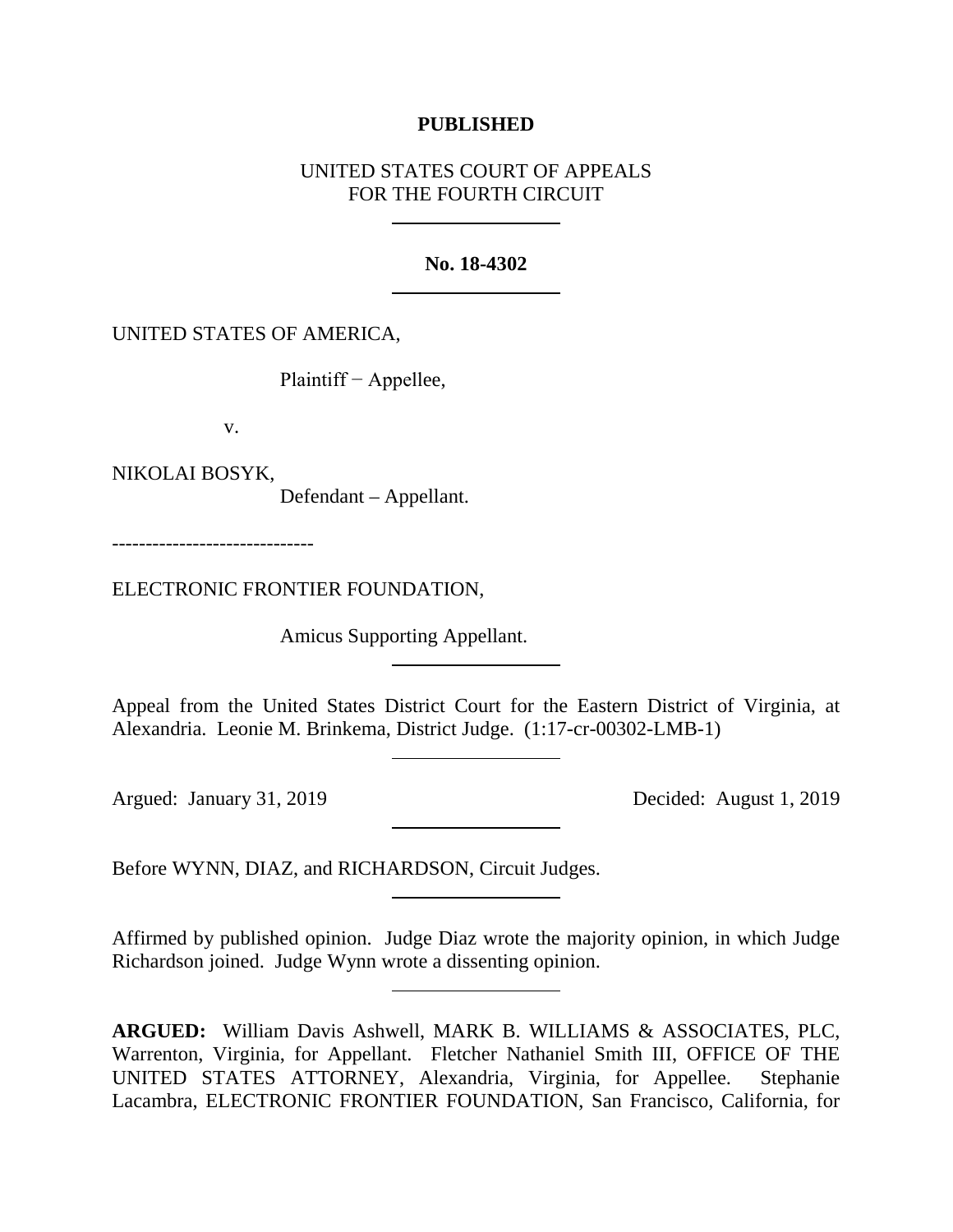Amicus Curiae. **ON BRIEF:** G. Zachary Terwilliger, United States Attorney, Lauren Britsch, Trial Attorney, OFFICE OF THE UNITED STATES ATTORNEY, Alexandria, Virginia, for Appellee. Sophia Cope, Andrew Crocker, Aaron Mackey, ELECTRONIC FRONTIER FOUNDATION, San Francisco, California, for Amicus Curiae.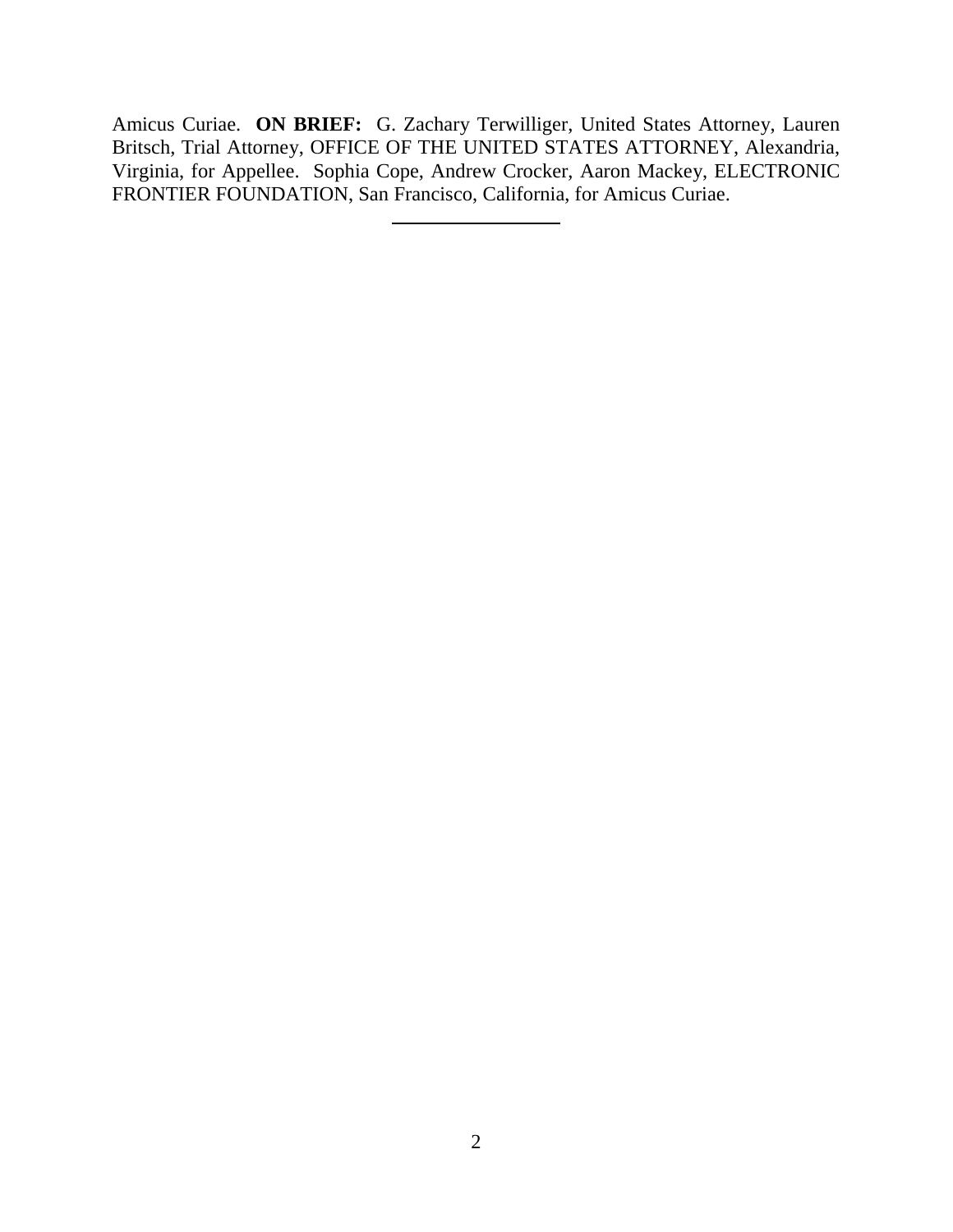DIAZ, Circuit Judge:

The basic facts are these. One day, a link appeared on a secretive online message board. Accompanying the link was a message describing its contents unmistakably as child pornography, as well as numerous thumbnail images depicting sexual molestation of a female toddler. And if you clicked the link, it took you, as promised, to multiple videos of child pornography.

On that same day, an IP address associated with Nikolai Bosyk's house accessed the link. Based on these facts, the government obtained a warrant to search Bosyk's home for evidence of child pornography. The primary question before us is whether that warrant was supported by probable cause. Concluding that it was, we affirm.

## I.

In September 2015, a Department of Homeland Security cybercrimes unit began investigating an online message board known as "Bulletin Board A." This board was "dedicated to the advertisement, distribution and production of child pornography," and had more than 1,500 "approved users." J.A. 163–64. The site contained several forums and subforums in which members could post and view various genres of child pornography.<sup>[1](#page-2-0)</sup>

<span id="page-2-0"></span> $<sup>1</sup>$  In related cases, the government has explained that Bulletin Board A is a dark web</sup> forum, accessible only through an anonymous web browser that users must download. *See United States v. Reece*, No. 2:16cr104, 2017 U.S. Dist. LEXIS 220176, at \*4 (E.D. Va. Mar. 1, 2017).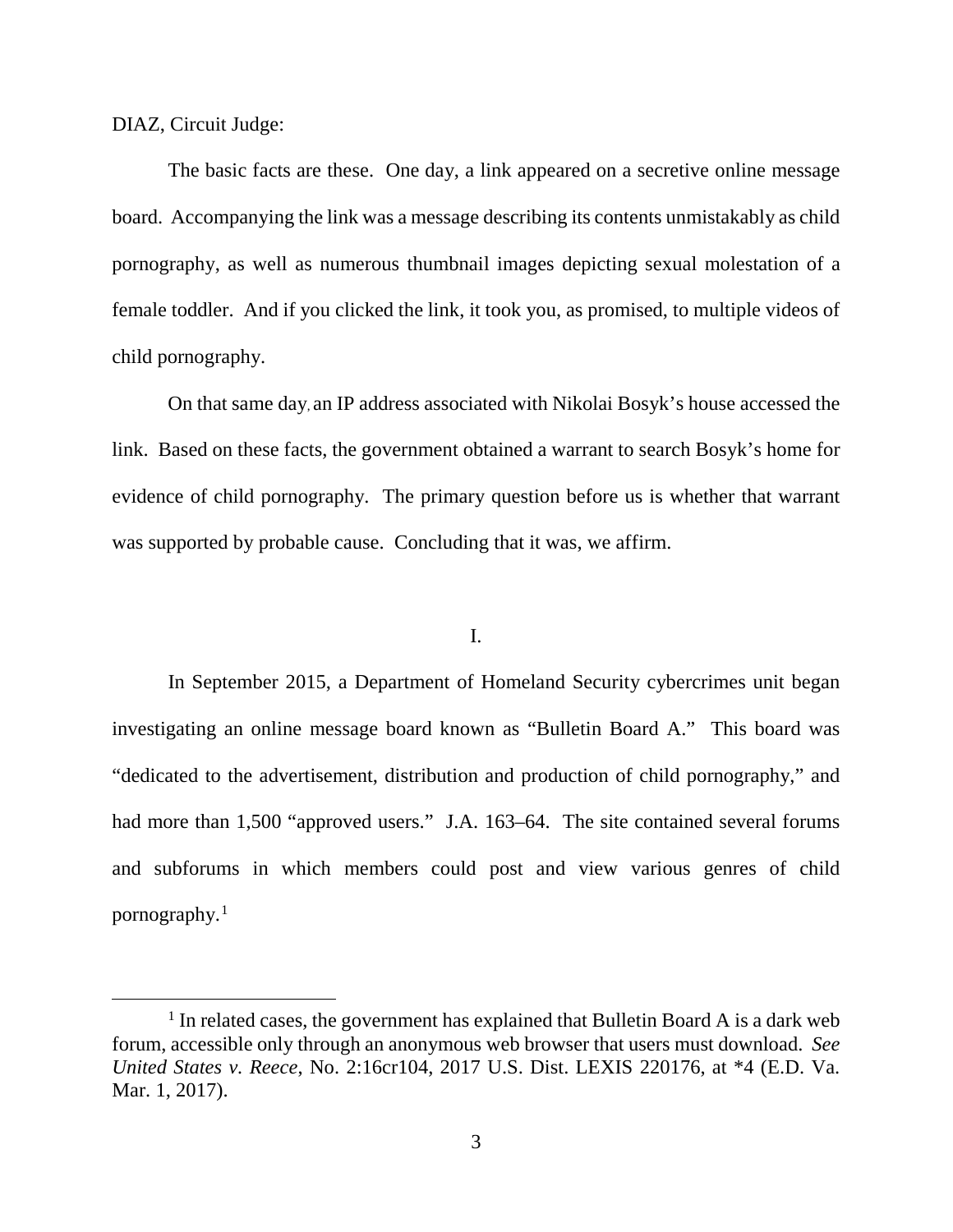One such posting occurred on November 2, 2015. That day, an unidentified member of Bulletin Board A posted a message in the board's "Pre-teen Hardcore" section describing in graphic terms the contents of four videos. J.A. 164. Below the message were three sets of 20 video thumbnail images depicting "juvenile females engaged in sexual acts." *Id.* And below those images was a URL link—an apparently random string of numbers and letters.

The post also contained a password "which users could input to access and open the content of the file associated with that unique URL." J.A. 165. Using this password, federal investigators downloaded and viewed an encrypted file, which showed a man molesting a young girl, apparently a toddler. Three other videos associated with the link also contained child pornography.

This link and its contents were hosted by a separate filesharing site (referred to as "the File Sharing Site"). This site allows users to upload and share various media, and hosts plenty of lawful content. But the government also knew that Bulletin Board A's members used the File Sharing Site (and similar services) to share sexually explicit content with one another. So, in December 2015, investigators subpoenaed the File Sharing Site for business records related to web pages containing illicit material. In response, the company produced records showing that on November 2, 2015, at 3:23 p.m., an IP address "was used to download or attempt to download file content associated with" the URL containing the four videos. J.A. 167–68. In other words, the records showed that on the same day that the post and link appeared on Bulletin Board A, someone using this IP address clicked that same link.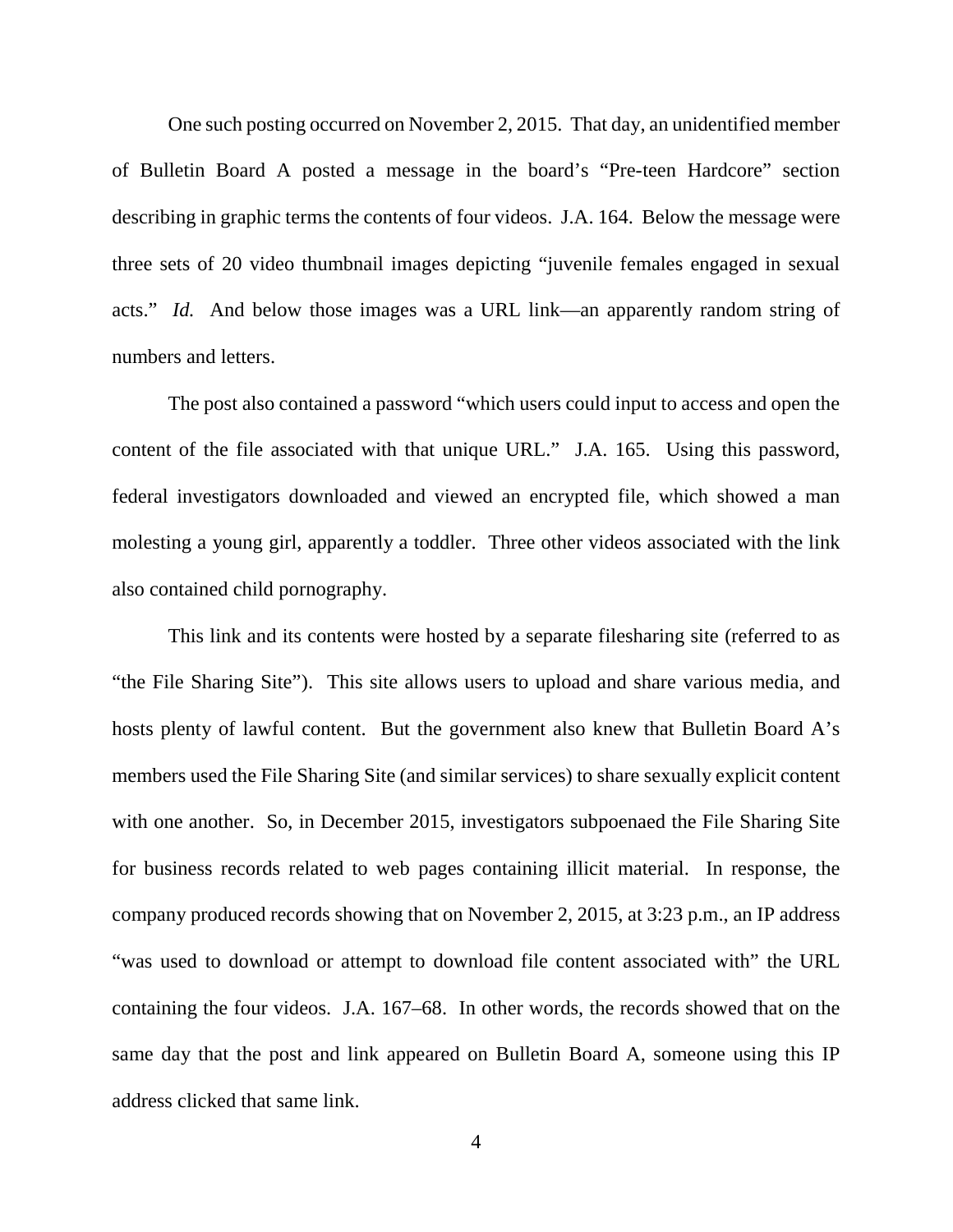By subpoenaing a broadband provider, investigators connected the IP address to Bosyk's home in Purcellville, Virginia. In April 2016, the government applied for a warrant to search Bosyk's house. It supported the application with an affidavit sworn by DHS Special Agent Kristina Eyler, which recounted the facts above.

Eyler's affidavit also described several "characteristics of individuals who possess or access with intent to view child pornography." J.A. 168. Such people, she said, may collect explicit materials and use them for arousal or to groom victims. They often store these materials electronically "for several years," and frequently keep them nearby for ease of viewing. J.A. 169. Some individuals have been known to download, view, then delete child pornography from their electronic devices on a cyclical basis. But "evidence of such activity, including deleted child pornography, often can be located on these individuals' computers and digital devices through the use of forensic tools." J.A. 169.

Based on this information, Agent Eyler submitted that there was probable cause to suspect violations of federal laws against distributing, receiving, possessing, and accessing with intent to view child pornography, *see* 18 U.S.C. §§ 2252, 2252A, and that evidence of those suspected crimes would be found at Bosyk's address. A magistrate judge agreed, issuing a warrant that allowed the search of Bosyk's residence and the seizure of computers, digital devices, storage media, and related evidence.

Investigators executed the warrant four days later (on April 12, 2016) and recovered devices containing thousands of images and videos of child pornography, including the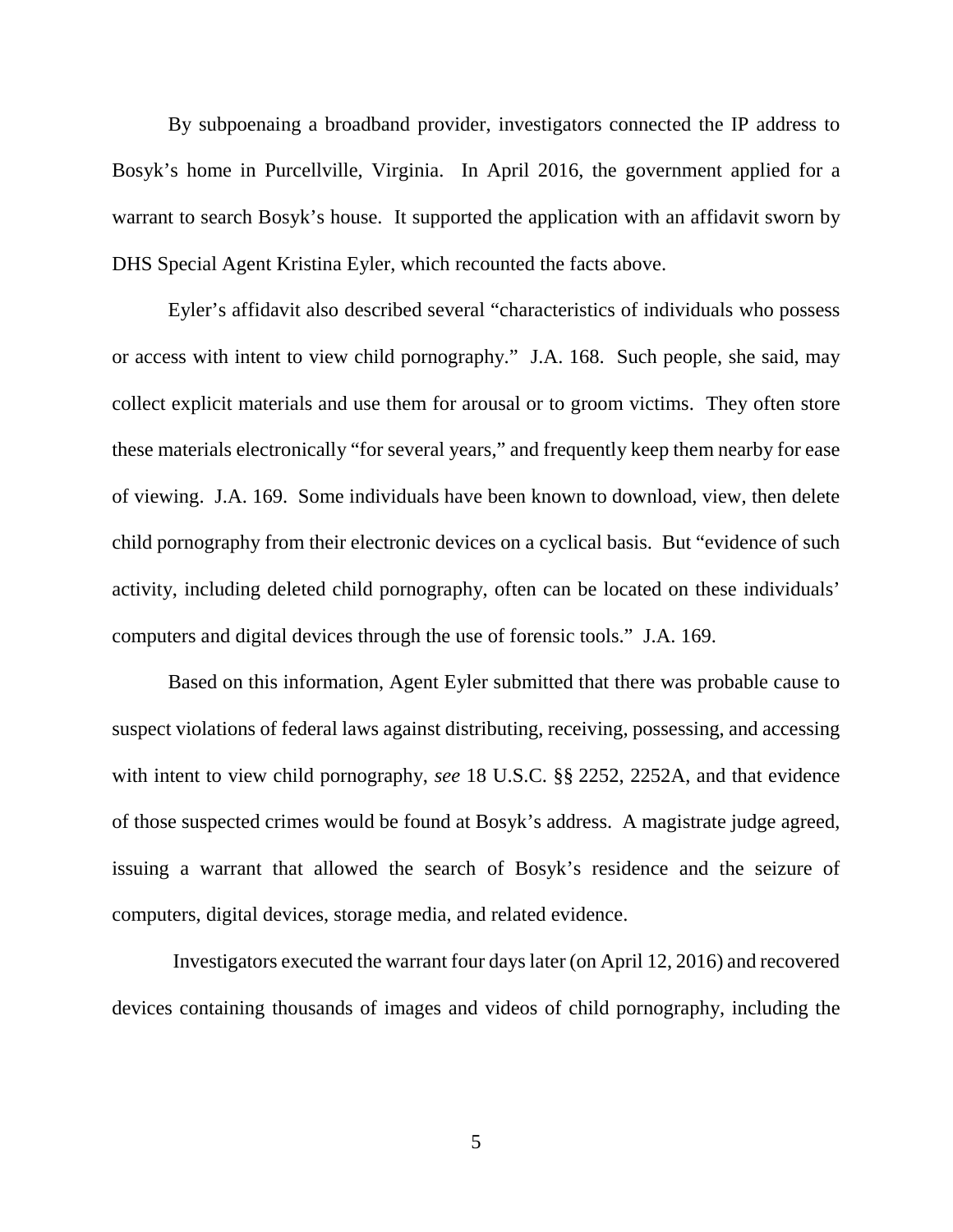particular video described in the search warrant affidavit.<sup>[2](#page-5-0)</sup> Agents also found evidence that Bosyk had used an anonymous web browser to access dark-web child pornography websites, including Bulletin Board A.

Bosyk was later indicted on child pornography charges. He moved to suppress the evidence obtained under the warrant and sought a hearing under *Franks v. Delaware*, 438 U.S. 154 (1978), to show that Eyler had misled the magistrate judge. The district court denied the motion, holding that the warrant was supported by probable cause and that, in any event, suppression would be unwarranted. $3$  Bosyk later pleaded guilty to one count of receiving child pornography and was sentenced to five years in prison.

<span id="page-5-0"></span><sup>&</sup>lt;sup>2</sup> As for the (undisputed) results of the search, our friend notes that what was found has no bearing on the question of probable cause. *See* Dissenting Op. at 31-32. But our substantive analysis is entirely faithful to that principle.

<span id="page-5-1"></span><sup>&</sup>lt;sup>3</sup> Our dissenting colleague posits that the government duped the district court into ignoring the important distinction between Bulletin Board A and the File Sharing Site, and into presuming that Bosyk's IP address accessed the URL after (rather than before) its posting on Bulletin Board A. *See* Dissenting Op. at 32-35. But we see little indication that the district court misunderstood the facts. Rather, we think the court's oral ruling as transcribed can be read to reflect a proper understanding both of the chronology of events and of the relationship between Bulletin Board A and the File Sharing Site. Regarding the timing, the court said that the URL was clicked "the same day" that the posting appeared on Bulletin Board A, J.A. 76, which is perfectly consistent with the affidavit. As for the distinction between the two websites, the court noted that on the day in question, "the IP address that is linked to a computer in the defendant's home . . . attempts to or at least shows an interest in that particular site." J.A. 76–77. It's admittedly unclear whether "that particular site" refers (incorrectly) to Bulletin Board A or (correctly) to the File Sharing Site. But the preceding sentence includes references to both the "posting" and "the URL that is linked," so both readings are possible. J.A. 76. Furthermore, the district court later noted the delay "between the time of that contact with the URL" and the warrant's issuance, J.A. 77, suggesting the court understood that Bosyk accessed the URL and not (necessarily) Bulletin Board A.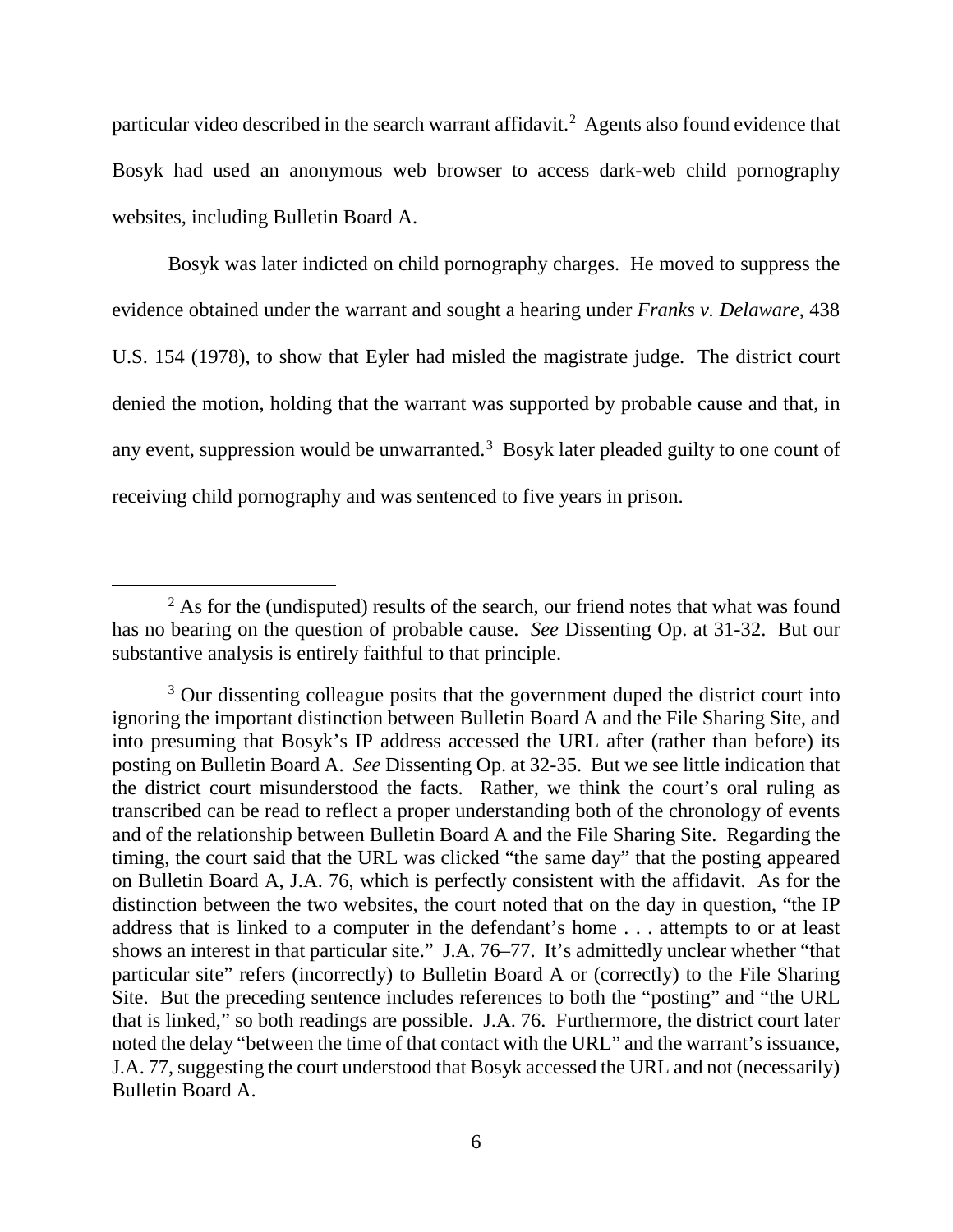II.

Having reserved the right to appeal the denial of his motion to suppress, Bosyk asks us to reverse that ruling and vacate his conviction. He raises three arguments. First, he argues that the search of his home violated the Fourth Amendment as it wasn't supported by probable cause. Second, he contends that even if the government had cause to search his home in November 2015 (when the post appeared on Bulletin Board A and the link was accessed), it didn't in April 2016 when it actually obtained and executed the warrant. Finally, Bosyk argues that suppression is warranted under *United States v. Leon*, 468 U.S. 897 (1984), because Eyler's affidavit was misleading and lacked any indicia of probable cause.

When considering a district court's denial of a suppression motion, we review its legal conclusions de novo, viewing the evidence in the light most favorable to the government. *United States v. Kolsuz*, 890 F.3d 133, 141–42 (4th Cir. 2018). For reasons that follow, we find no error.

#### III.

Before searching a home, the government generally must obtain a warrant, supported by probable cause. *Fernandez v. California*, 571 U.S. 292, 298 (2014); *see* U.S. Const. amend. IV. Probable cause requires only "a fair probability," and not a prima facie showing, that "contraband or evidence of a crime will be found in a particular place." *Illinois v. Gates*, 462 U.S. 213, 238 (1983). Probable cause is therefore "not a high bar." *District of Columbia v. Wesby*, 138 S. Ct. 577, 586 (2018) (quoting *Kaley v. United States*,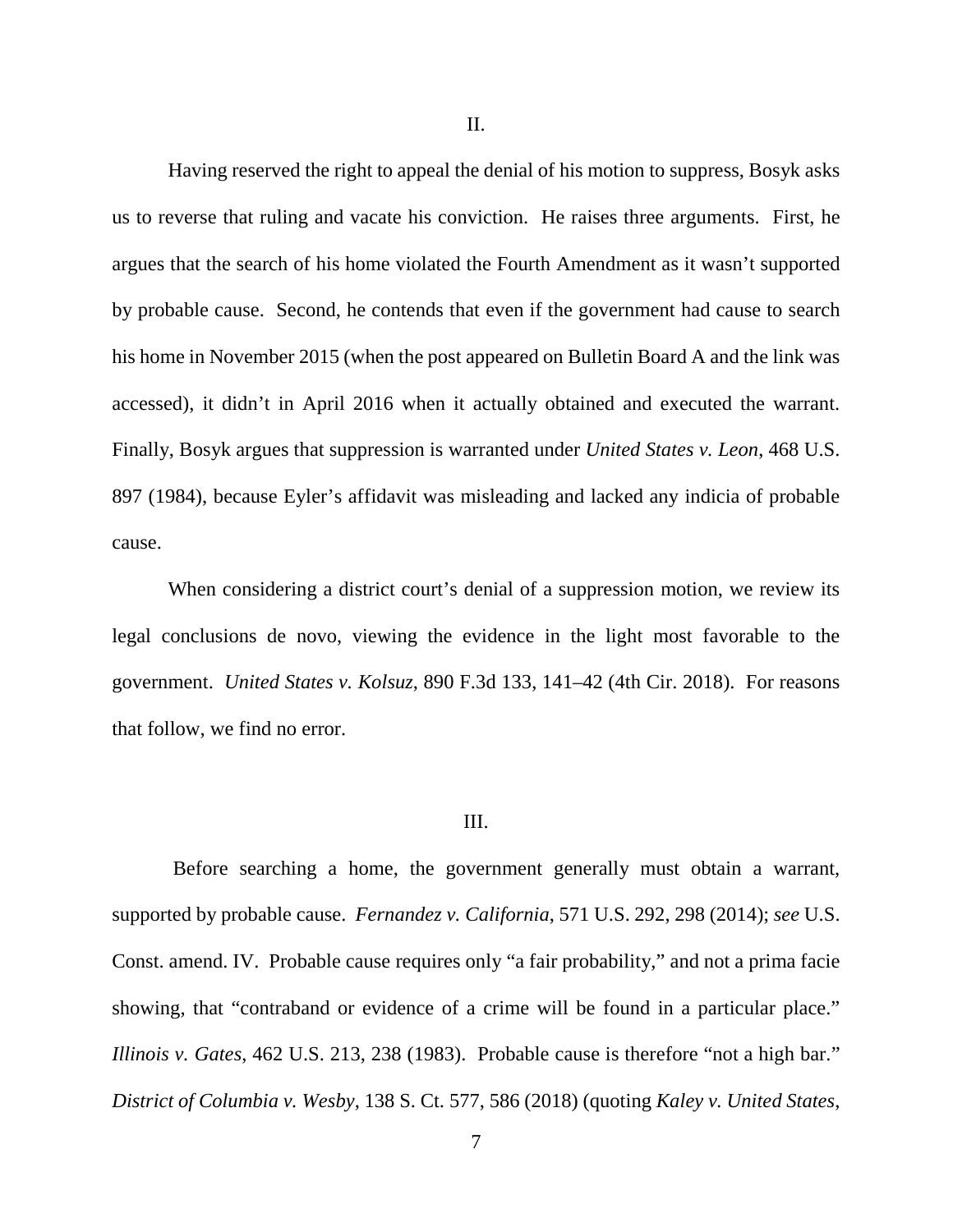571 U.S. 320, 338 (2014)). And officers need not "rule out a suspect's innocent explanation for suspicious facts" to obtain a warrant. *Id.* at 588.

Since a magistrate judge issued the challenged warrant, our task isn't to assess probable cause de novo. *Gates*, 462 U.S. at 236. Instead, we apply a deferential and pragmatic standard to determine whether the judge "had a substantial basis for concluding that a search would uncover evidence of wrongdoing." *Gates*, 462 U.S. at 236 (alterations and internal quotation marks omitted). In doing so, we consider only the facts presented in the warrant application. *United States v. Lyles*, 910 F.3d 787, 791 (4th Cir. 2018).

A.

Bosyk and his amicus (the Electronic Frontier Foundation, or "EFF") argue that the facts recounted in Agent Eyler's affidavit didn't give the government probable cause to search Bosyk's house for evidence of child pornography. They argue that the government obtained its warrant based on a "single click" of a URL, which, they say, cannot support a search of somebody's home. We disagree. The facts in the affidavit support a reasonable inference that someone using Bosyk's IP address clicked the link knowing that it contained child pornography. This in turn makes it fairly probable that criminal evidence would have been found at Bosyk's address.

The "critical fact" in this case, as the district court observed, is the timing. J.A. 76. On the very day that someone clicked the link, it appeared on a website whose purpose was to advertise and distribute child pornography to its limited membership. And it appeared in a post containing text and images that unequivocally identified its contents as child pornography. The close timing between the link's appearance on Bulletin Board A and the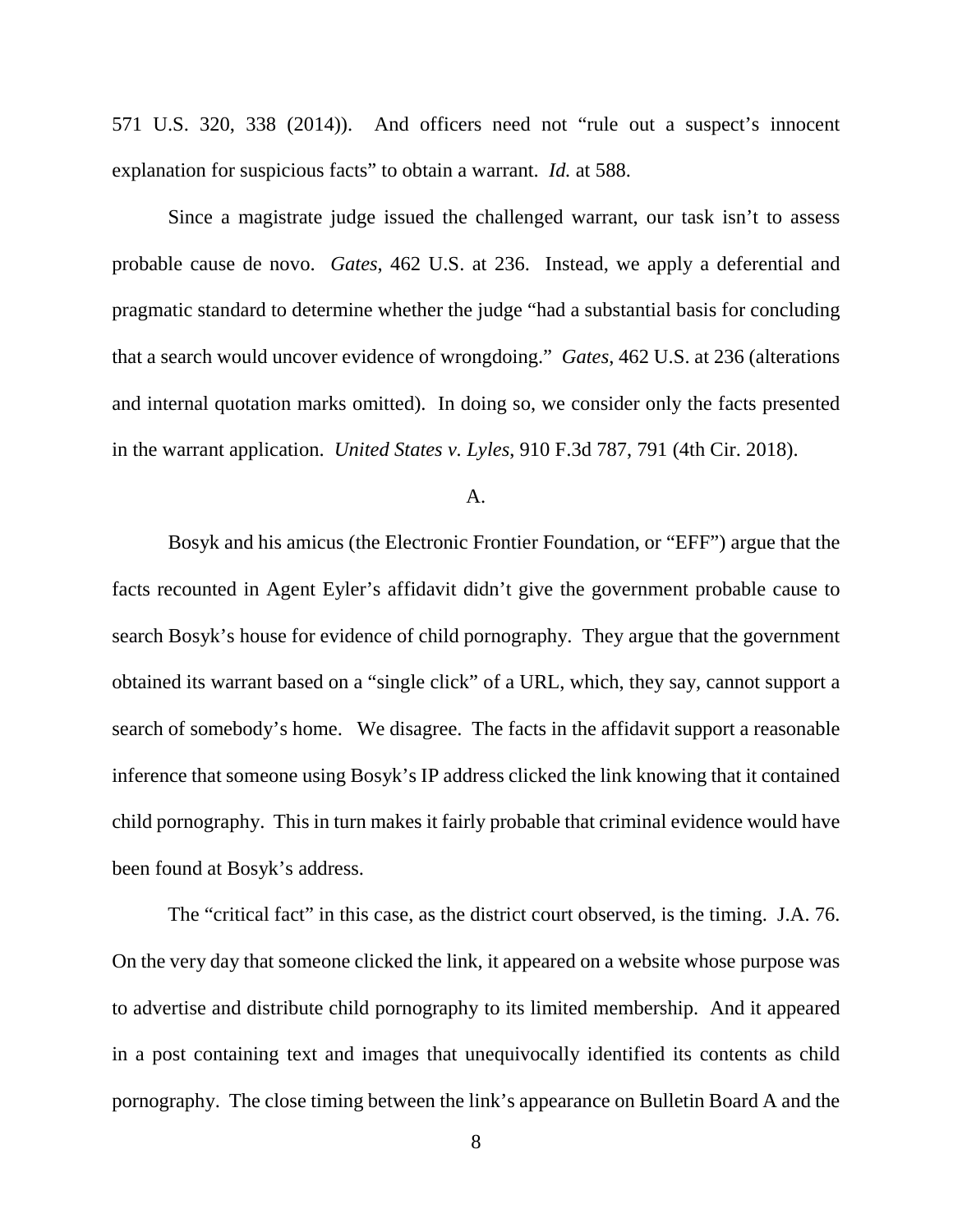click by a user's IP address is highly relevant: because the link was accessed on the same day it appeared on Bulletin Board A, it is at least reasonably probable that the user clicked the link having encountered it on that website.

With this fair assumption, several inferences drop into place to support the magistrate judge's decision to issue the warrant. If one assumes, given the close timing, that the user accessed the link after seeing it on Bulletin Board A, it's fair to conclude that the user also knew it contained child pornography, as that much was explicit from the posting. On top of that, one can fairly conclude that the same person typed the password posted on Bulletin Board A, downloaded the content, and viewed the video contained at that URL. For why else would someone who had seen the pornographic stills and read the description on Bulletin Board A click the link if not to access its contents? Thus, if we suppose that someone accessed the link through Bulletin Board A, it's fairly probable that the same person downloaded or viewed child-pornographic images.

Recall that the magistrate judge knew someone using Bosyk's home IP address had clicked the link. Given that fact—and the permissible inferences described above—we think it was fairly probable that child pornography would be found on computers or other devices within Bosyk's property. And because child pornography constitutes contraband or evidence of a crime, this is all that was needed for probable cause to search Bosyk's house. *See* 18 U.S.C. §§ 2252(a)(4), 2252A(a)(5) (crime to knowingly possess or access with intent to view any video depicting child pornography); *see also, e.g.*, *United States v. Contreras*, 905 F.3d 853, 858 (5th Cir. 2018) (probable cause to search house based on two child pornography images uploaded to messaging app); *United States v. Richardson*, 607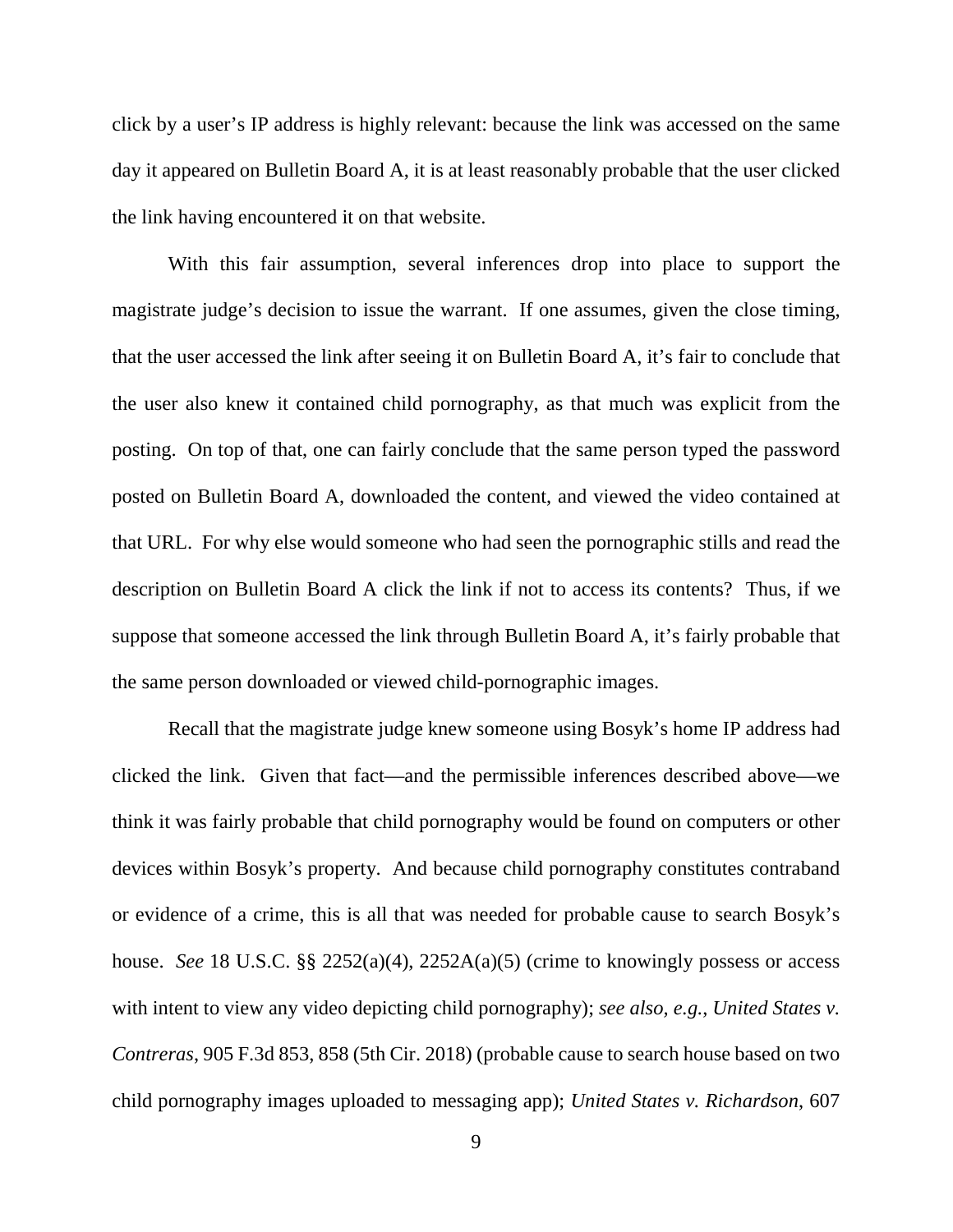F.3d 357, 361, 371 (4th Cir. 2010) (same, based on two emailed images); *United States v. Vosburgh*, 602 F.3d 512, 526–28 (3d Cir. 2010) (same, based on attempt to download one video).

We acknowledge that the probability of this particular version of events depends on the link being clicked *after* it was posted on Bulletin Board A. The affidavit doesn't specify what time on November 2, 2015, the post appeared on Bulletin Board A, meaning that the link (which was accessed at 3:23 p.m. that day) could have been clicked before its posting.<sup>[4](#page-9-0)</sup> This ambiguity, however, is not as fatal to probable cause as our dissenting colleague suggests. As his own analysis shows, it was almost twice as likely that the post preceded the click as the other way around. *See* Dissenting Op. at 43 (Figure A) (showing more than 64% probability that link was clicked after being posted on Bulletin Board A). Thus, the much likelier scenario based on the attested facts was that the link was posted and then accessed hours later (perhaps even sooner) by Bosyk's IP address. That chronology sets in motion the series of plausible inferences described above.<sup>[5](#page-9-1)</sup>

<span id="page-9-0"></span><sup>&</sup>lt;sup>4</sup> The government has at times represented or implied that the link was clicked after the post. *See, e.g.*, Appellee's Br. at 4 (stating that link was posted "less than 24 hours earlier" than attempted access). Bosyk has never sought to correct this impression; indeed, his counsel advanced this chronology at oral argument. Oral Arg. at 11:15–11:31 (arguing that click "on November 2 *close after the posting* on Bulletin Board A" did not necessarily evidence knowledge of the password (emphasis added)). Nevertheless, we must "confine our review to the facts that were before the magistrate judge," *Lyles*, 910 F.3d at 791 (quotation omitted), which here do not firmly establish the timeline.

<span id="page-9-1"></span><sup>&</sup>lt;sup>5</sup> It's true that in this version of events, the likelihood that the user at Bosyk's IP address downloaded child pornography hinges on two probabilities combined: first, that he clicked the link after it appeared on Bulletin Board A, and, second, that (if so) he clicked the link having seen it on Bulletin Board A. Contrary to our dissenting colleague's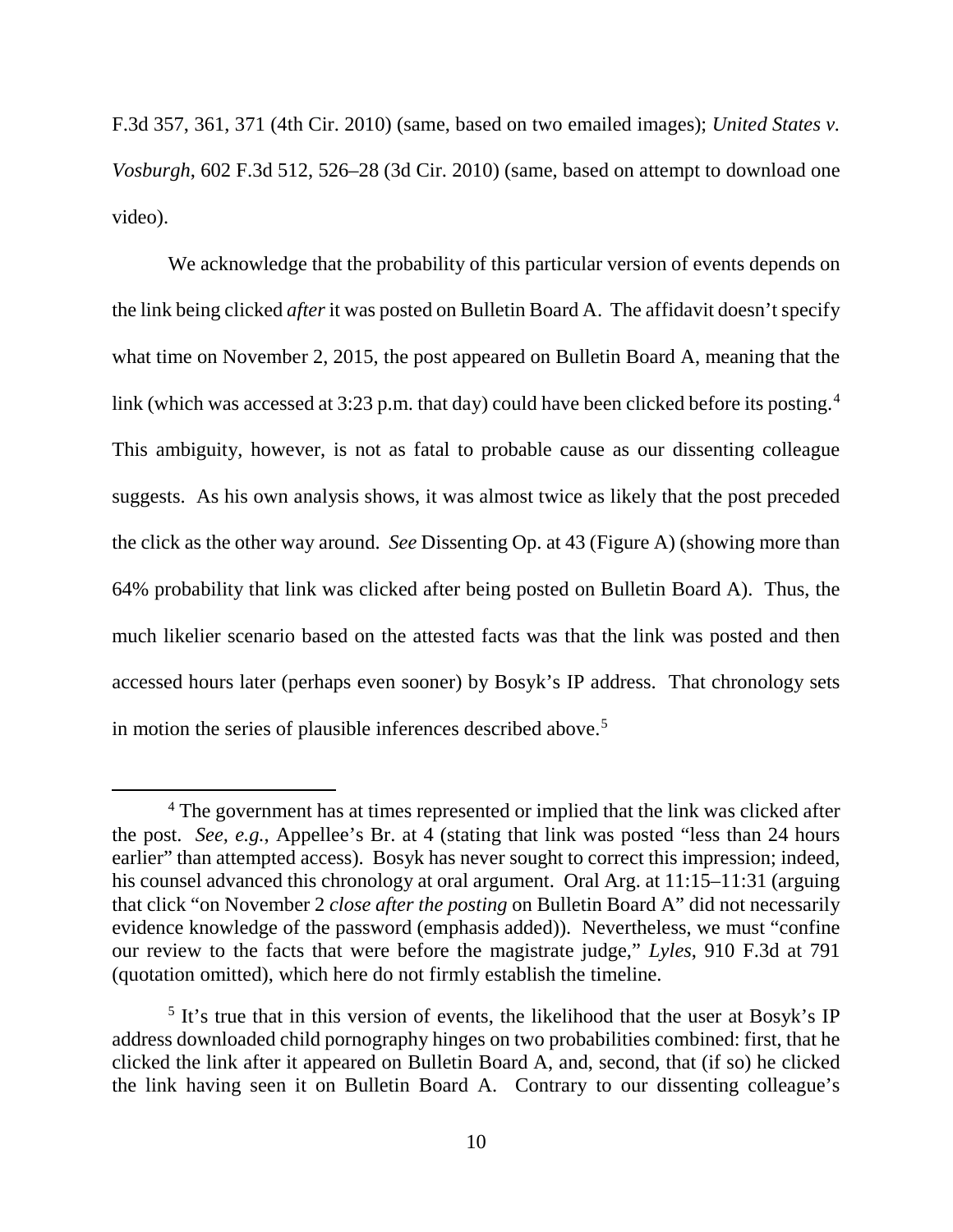In short, although the search relied on a "single click" of an internet link, the click was to a video of child pornography in circumstances suggesting the person behind that click plausibly knew about and sought out that content. We think the magistrate judge therefore had a substantial basis for concluding that searching Bosyk's address would uncover evidence of wrongdoing.

### B.

Arguing otherwise, Bosyk and EFF train their sights on the first inference in this chain of reasoning: that the user at Bosyk's IP address quite probably knew the link contained child pornography. They note that Eyler's affidavit didn't say whether the link existed elsewhere on the internet, or whether the site linked at the URL contained content other than the illegal videos described in the affidavit. And they also point out that the URL didn't indicate what it linked to and that, in general, the act of clicking a URL doesn't prove familiarity with its contents. We do not find these alleged shortcomings fatal to probable cause.

Bosyk's main critique is that the affidavit doesn't establish whether the user who clicked on the link accessed it through Bulletin Board A. He and EFF point out that the

 $\overline{a}$ 

suggestion, however, there's nothing wrong with finding probable cause based on compound probability—provided, of course, that the probabilities taken together establish a fair likelihood of criminal conduct. But more fundamentally, we reject the dissent's apparent premise—that probable cause is subject to rigid statistical analysis. To the contrary, the Supreme Court has told us in no uncertain terms that probable cause isn't subject to precise articulation but is instead a "commonsense, nontechnical" conception dealing with "the factual and practical considerations of everyday life on which reasonable and prudent men, not legal technicians, act." *Ornelas v. United States*, 517 U.S. 690, 695 (1996) (internal quotation marks and citation omitted).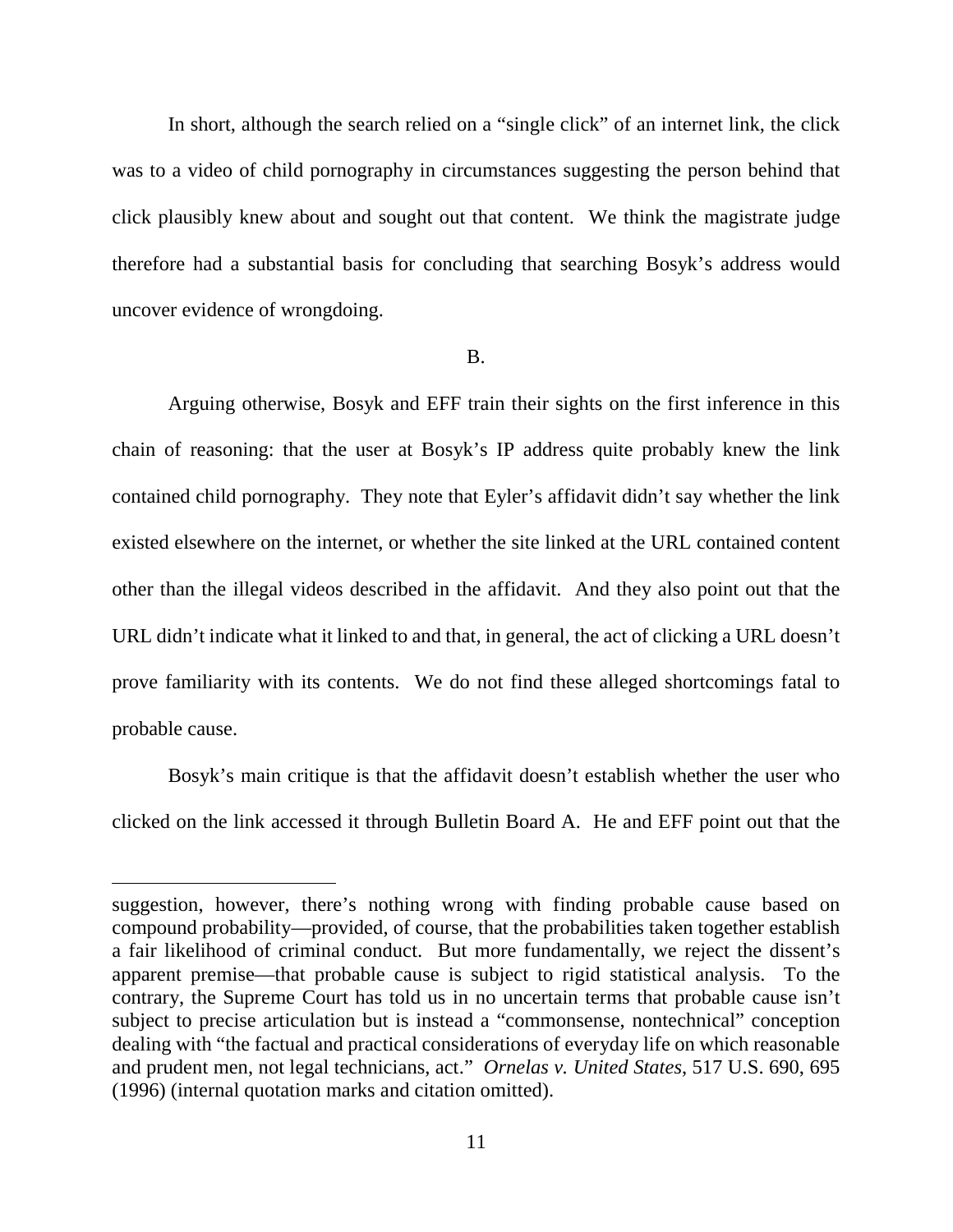affidavit doesn't exclude the possibility that the user might have stumbled upon the link from another, perhaps innocent, source—especially given how easily and frequently links are shared over the internet. This is also the essence of our dissenting colleague's position. *See* Dissenting Op. at 44-55.

The problem with this argument, however, is that it demands more proof than is required to obtain a warrant. Probable cause, as the Supreme Court has reiterated time and again, "does not require officers to rule out a suspect's innocent explanation for suspicious facts." *Wesby*, 138 S. Ct. at 588. Instead, the government needs to demonstrate only a fair probability that contraband or evidence of a crime will be found at the place to be searched. To be sure, innocent reasons may explain why someone accessed a file sharing page containing child pornography. Perhaps (as our friend in dissent posits) someone received the link from a malicious sender, or was looking for innocuous material hosted at the same filesharing webpage, or truly stumbled upon the URL accidentally. But this is all conjecture—no facts in the affidavit suggested the link existed anywhere on the internet but Bulletin Board A. And the possibility that it did doesn't defeat probable cause when it's fairly probable, given the temporal proximity, that the person clicked on the link because he saw it on Bulletin Board A and wanted to view child pornography.[6](#page-11-0)

<span id="page-11-0"></span><sup>&</sup>lt;sup>6</sup> For similar reasons, the possibility that the linked filesharing page also contained innocent material doesn't destroy probable cause. It is undisputed that clicking this unique URL led to at least one video of child pornography, so the circumstances nevertheless warrant suspicion.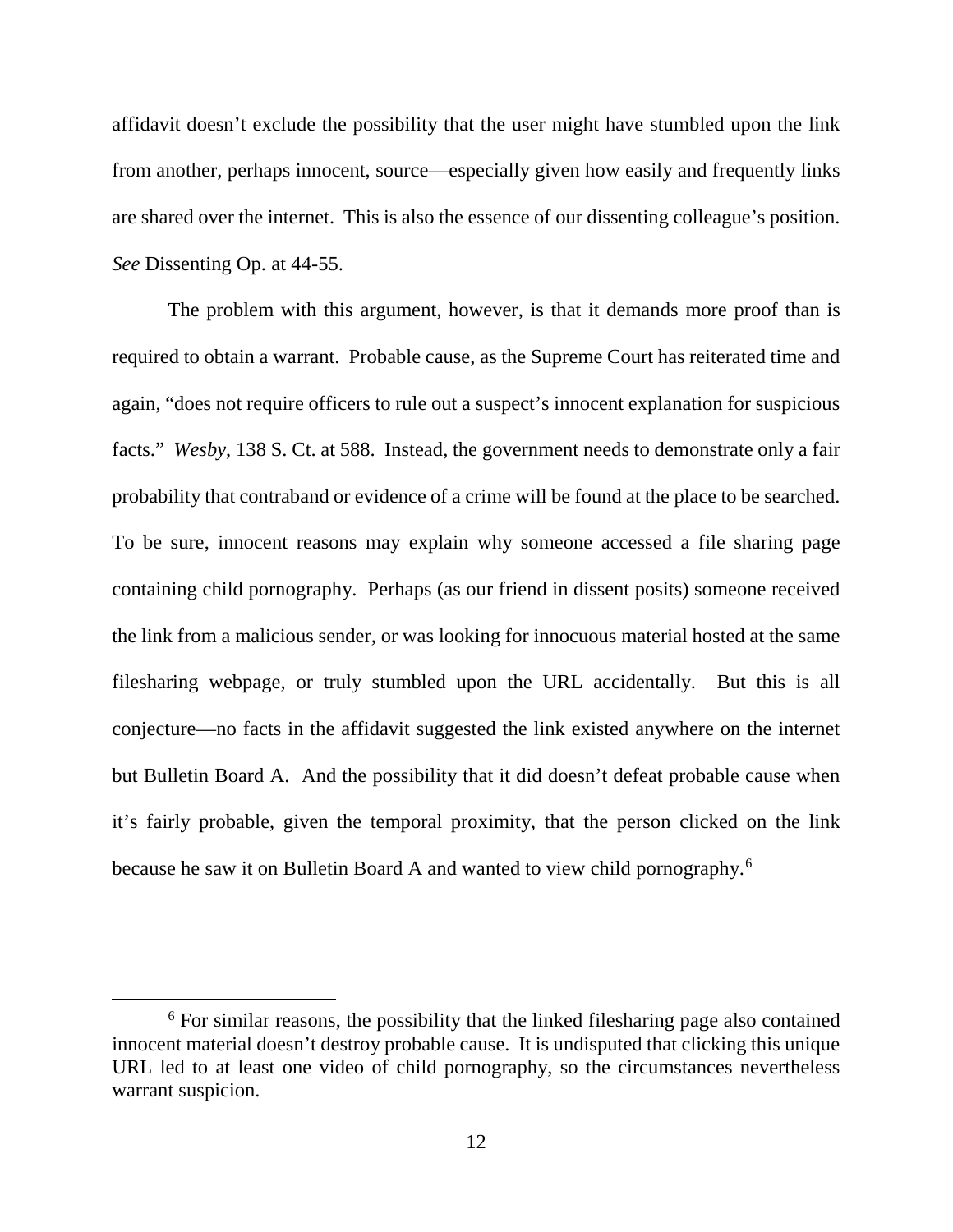Indeed, given the nature of the content, we think the magistrate judge had reason to be skeptical about possible innocent explanations. The notion advanced by EFF and accepted by our dissenting colleague that a link containing child pornography would spread throughout the internet like more benign web content seems implausible in light of the present record and the law's experience with online pedophiles. As Eyler's affidavit explained, people who possess and view child pornography often take steps to conceal their contraband material, guard it closely, and sometimes delete it to avoid detection. Cases likewise show that consumers of child pornography frequently employ complex measures to keep their online activities secret. *See, e.g.*, *United States v. McGarity*, 669 F.3d 1218, 1230–31 (11th Cir. 2012) (child pornography ring used elaborate system of encryption, codenames, and hidden instructions to conceal activities from outsiders), *abrogated on other grounds by Paroline v. United States*, 572 U.S. 434 (2014); *Vosburgh*, 602 F.3d at 516–17 (child pornography website used secret gateways and cumbersome links to evade detection). Thus, the likelihood that a specific filesharing page containing child pornography would find its way to somebody uninterested in such contraband—thereby exposing its distributors to detection, capture, and loss of their materials—is probably quite low.

This point bears emphasis. Our dissenting colleague is of course right that Bosyk's IP address could have connected with a link containing child pornography in a variety (though probably not "millions," *see* Dissenting Op. at 44) of different ways. But, contrary to our friend's suggestion, these many possible alternative paths aren't of equal *probability*; rather, the likelier avenues incriminate Bosyk.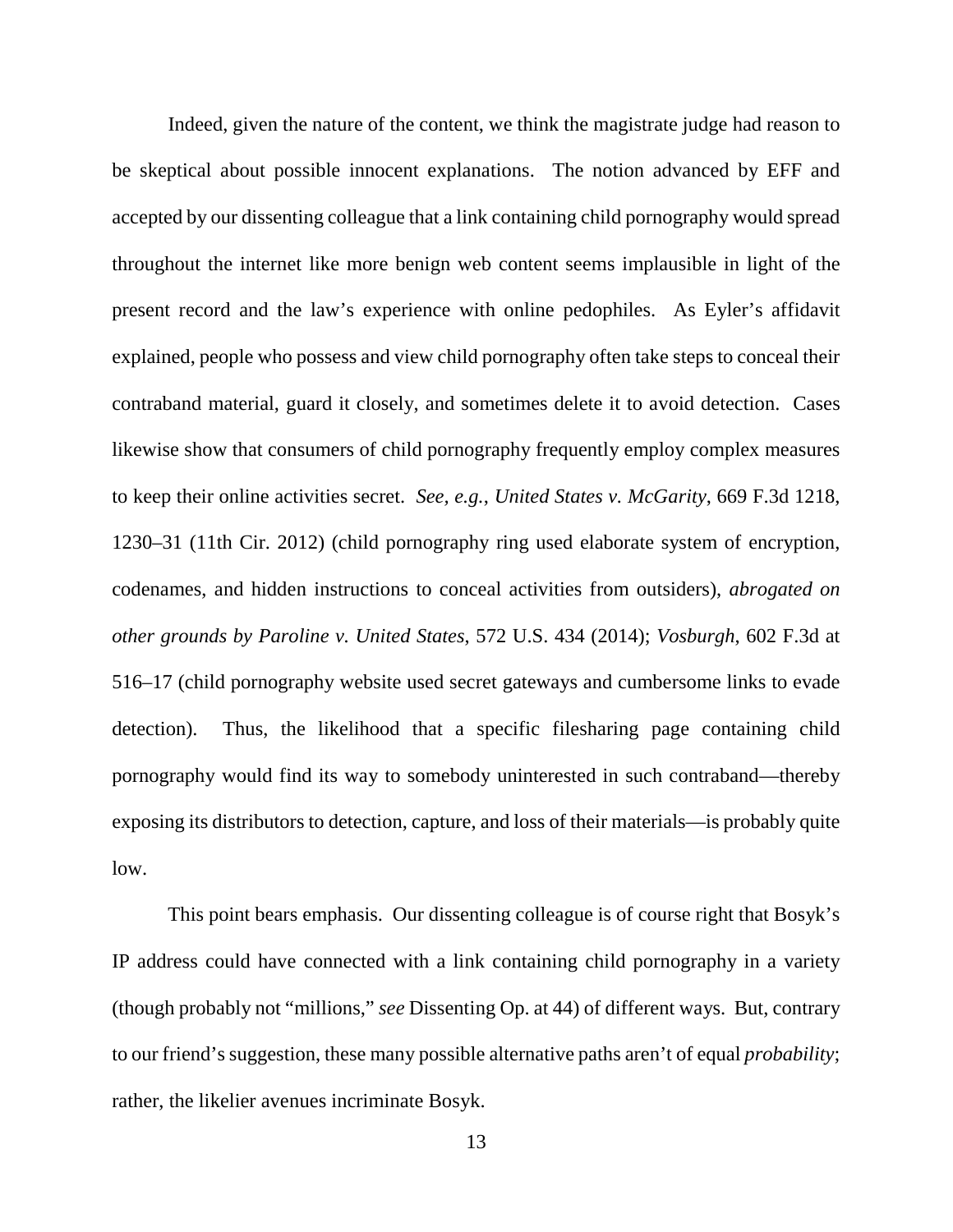In the first place, the facts involve material that, for reasons just explained, is unlikely to travel widely outside child pornography circles. On top of that, there is a suspiciously short interval between such material appearing on a members-only child pornography forum and being accessed by a user at Bosyk's IP address. Given these facts, we believe a magistrate judge could reasonably think it fairly likely—if not most likely that the user found the link through Bulletin Board A or otherwise received it knowingly from a member of that site. *See* J.A. 169 (explaining that people who possess and view child pornography may "share information and materials" with one another). Contrary to our colleague's suggestion, this belief is not "wholly unsupported speculation," Dissenting Op. at 84; rather, it is based on the contents of the affidavit, the magistrate judge's likely familiarity with online child pornography crimes, and his ability to reach "common-sense conclusions about human behavior." *Gates*, 462 U.S. 231–32 (quoting *United States v. Cortez*, 449 U.S. 411, 418 (1981)).

Bosyk's and EFF's other arguments also miss the mark. They focus, for instance, on the fact that the URL looked like a random string of numbers and letters and therefore betrayed little about its contents. Certainly, the government could have established probable cause more easily had the link been clearer about its illicit content. But here, the URL appeared in a post that described and depicted its contents on the same day that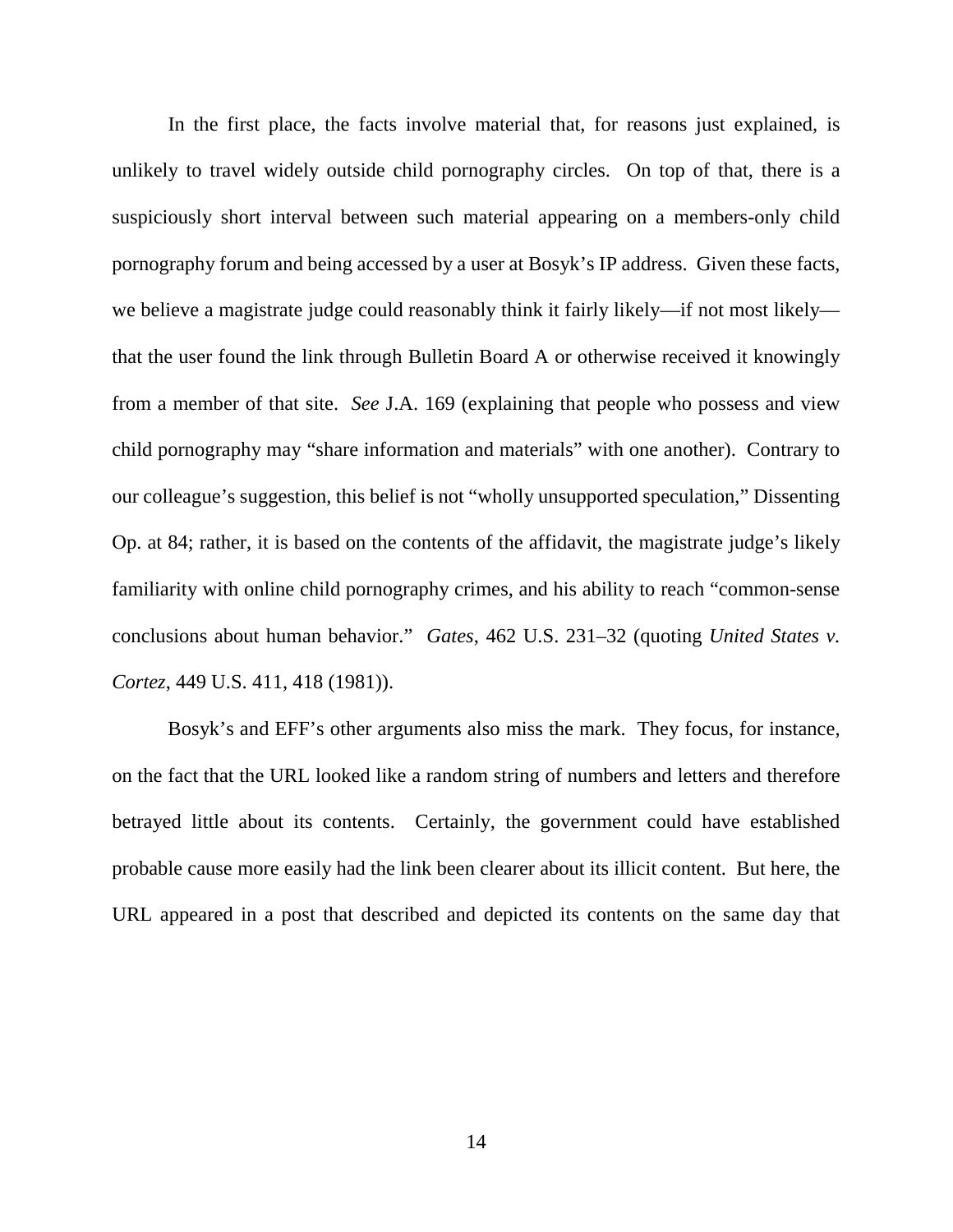somebody clicked it. This context provides evidence about the probable knowledge and intent of the user that is otherwise lacking from the face of the URL.<sup>[7](#page-14-0)</sup>

EFF and our dissenting colleague's broader arguments against the inferential value of URLs merit the same response. They point out that because URLs are often randomly generated, shortened, or masked, they don't necessarily reveal their contents to the person accessing them. Thus, EFF says, that an IP address accessed a URL associated with contraband doesn't necessarily provide cause to search property and devices related to that address. That may often be true, and in a case based purely on an IP address connecting with a URL, probable cause may be hard to establish absent other incriminating evidence. But that is not the case before us because such evidence exists here: whoever clicked did so on the same day that the link was advertised in a closed forum dedicated to child pornography.

Finally, we are unswayed by the cases Bosyk and EFF rely on. Bosyk draws heavily from *United States v. Reece*, an unpublished district court opinion invalidating a warrant issued as part of the same investigation of Bulletin Board A. *See* No. 2:16cr104, 2017 U.S. Dist. LEXIS 220176, at \*12–15 (E.D. Va. Mar. 1, 2017). The *Reece* court held that because the affidavit (as here) lacked evidence that the defendant subscribed to or accessed Bulletin Board A, the only possible inference was that he "could have" accessed the video through that website. *Id.* at \*12–14. That inference, the court said, was "insufficient to support the

<span id="page-14-0"></span> $<sup>7</sup>$  And, in a different way, the randomness of the URL helps the government, as</sup> internet users aren't likely to type a truly random string of characters into their web browser by mistake.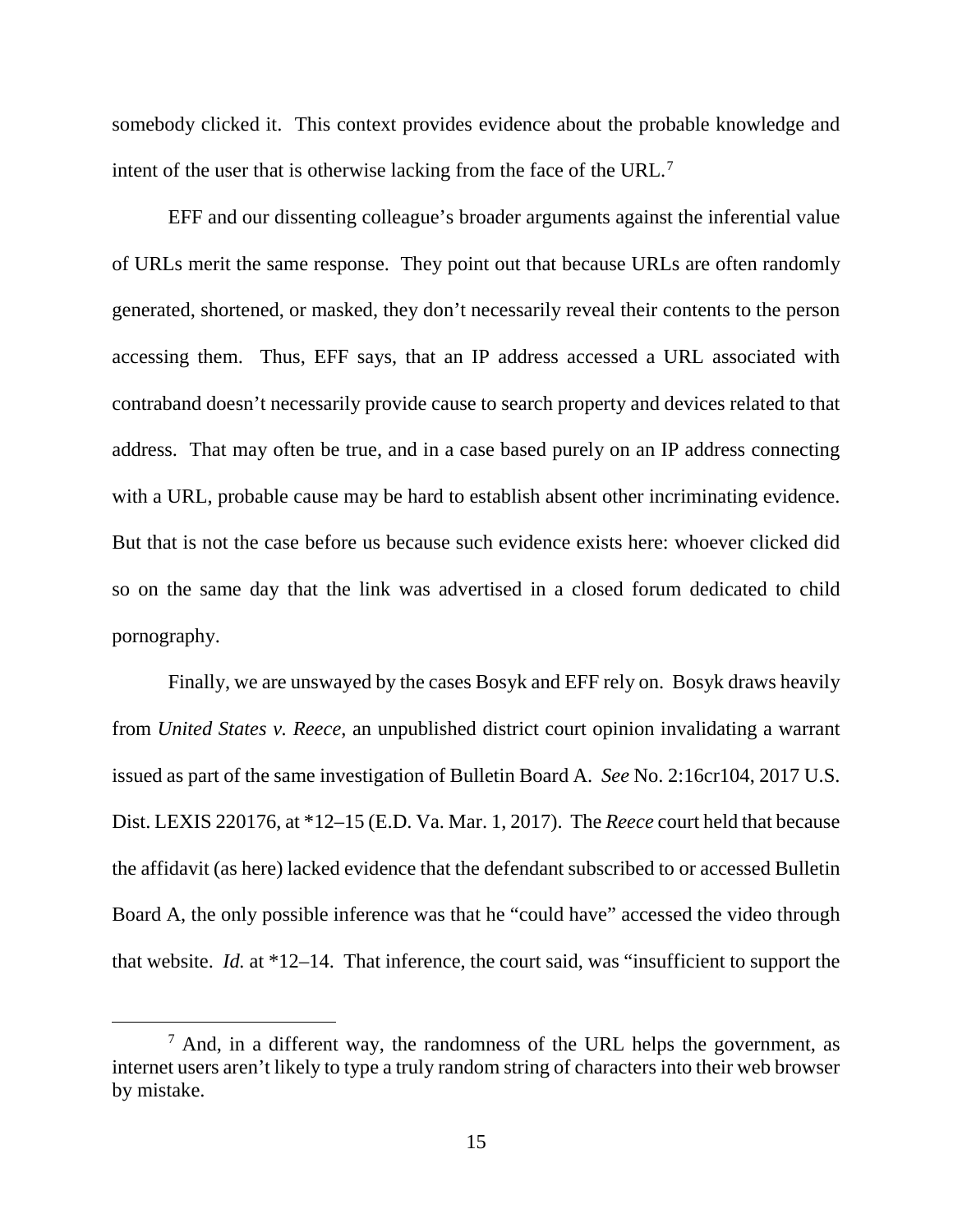resulting search" without the "inferential leap that Defendant *must have accessed* Bulletin Board A to navigate to the illicit material." *Id.* at \*14 (internal quotation marks omitted). As we have explained, however, the law doesn't require the government to show that Bosyk "must have" accessed the video via Bulletin Board A; the fair probability that he did so is enough to sustain the search. By suggesting otherwise, the *Reece* court erred.

In any event, *Reece* is distinguishable because, there, two days passed between the post on Bulletin Board A and an attempt to access the link. *See id.* at \*5–6. Here, in contrast, those two events happened on the same day. Whether or not the facts in *Reece* supported probable cause, it's notable that the connection between the suspect and Bulletin Board A is much closer in this case. *Cf. United States v. Evans*, No. 16-20292, 2018 WL 1773308, at \*3 (E.D. Mich. Apr. 12, 2018) (probable cause to search home when IP address accessed link within 25 hours of being posted on Bulletin Board A).

Both Bosyk and EFF also refer frequently to the Second Circuit's divided decision in *United States v. Falso*, 544 F.3d 110 (2d Cir. 2008). There, the court invalidated a search warrant based on allegations that the defendant "appeared" to have "either gained access or attempted to gain access" to a website associated with child pornography. *Id.* at 114 (alterations omitted). The majority found that the "inconclusive statements" about whether the defendant accessed the website, combined with the lack of details about the website itself, fell short of establishing probable cause. *Id.* at 121. Concurring in the judgment,<sup>[8](#page-15-0)</sup>

<span id="page-15-0"></span> <sup>8</sup> Judge Livingston nonetheless agreed that the government's good faith reliance on the warrant made suppression unnecessary. *See* 544 F.3d at 113, 125–29 (majority opinion).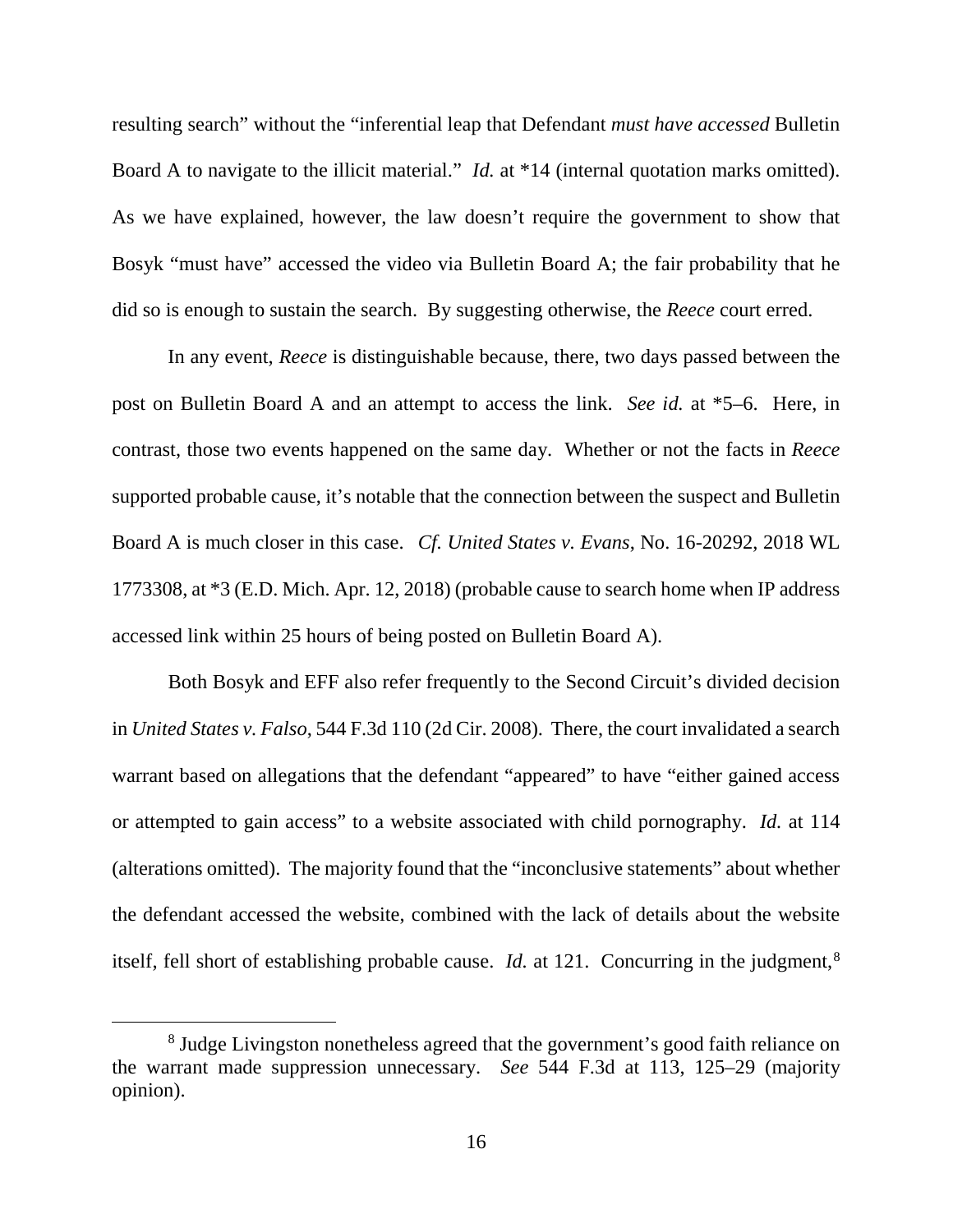Judge Livingston faulted the majority's probable cause analysis for overlooking that the defendant's email address was found on the site, which she (reasonably, in our opinion) thought "probative evidence that Falso visited that website and either signed up or attempted to sign up for a membership." *Id.* at 130–31 (Livingston, J., concurring in part and concurring in the judgment).

We decline to follow *Falso*. That case is distinguishable because there, the affidavit contained "no allegation that [the defendant] in fact gained access" to a website containing child pornography, nor any allegation that "images of child pornography were downloadable from the site." *Id.* at 124 (majority opinion). Here, by contrast, the affidavit alleged that Bosyk's IP address accessed a URL whose content "consisted of four child pornography videos." J.A. 167–68. Thus, the inference that someone at Bosyk's address "in fact accessed a website" sharing child pornography—crucially missing from *Falso*, 544 F.3d at 124—is readily drawn in this case. *See Vosburgh*, 602 F.3d at 526–27 (probable cause to search home when IP address clicked link purporting to contain child pornography); *cf. United States v. Martin*, 426 F.3d 68, 75–76 (2d Cir. 2005) (probable cause to search home when email address registered there joined website sharing child pornography); *United States v. Froman*, 355 F.3d 882, 890–91 (5th Cir. 2004) (same).

Contrary to the dissent's suggestion, our opinion is not "at odds" with out-of-circuit decisions reviewing search warrants based on online encounters with child pornography. Dissenting Op. at 71. The cases our colleague cites differ factually from this one in meaningful respects, and therefore aren't useful precedents. *See Ornelas*, 517 U.S. at 698. Still, to the extent our sister circuits have at times emphasized "additional facts . . . over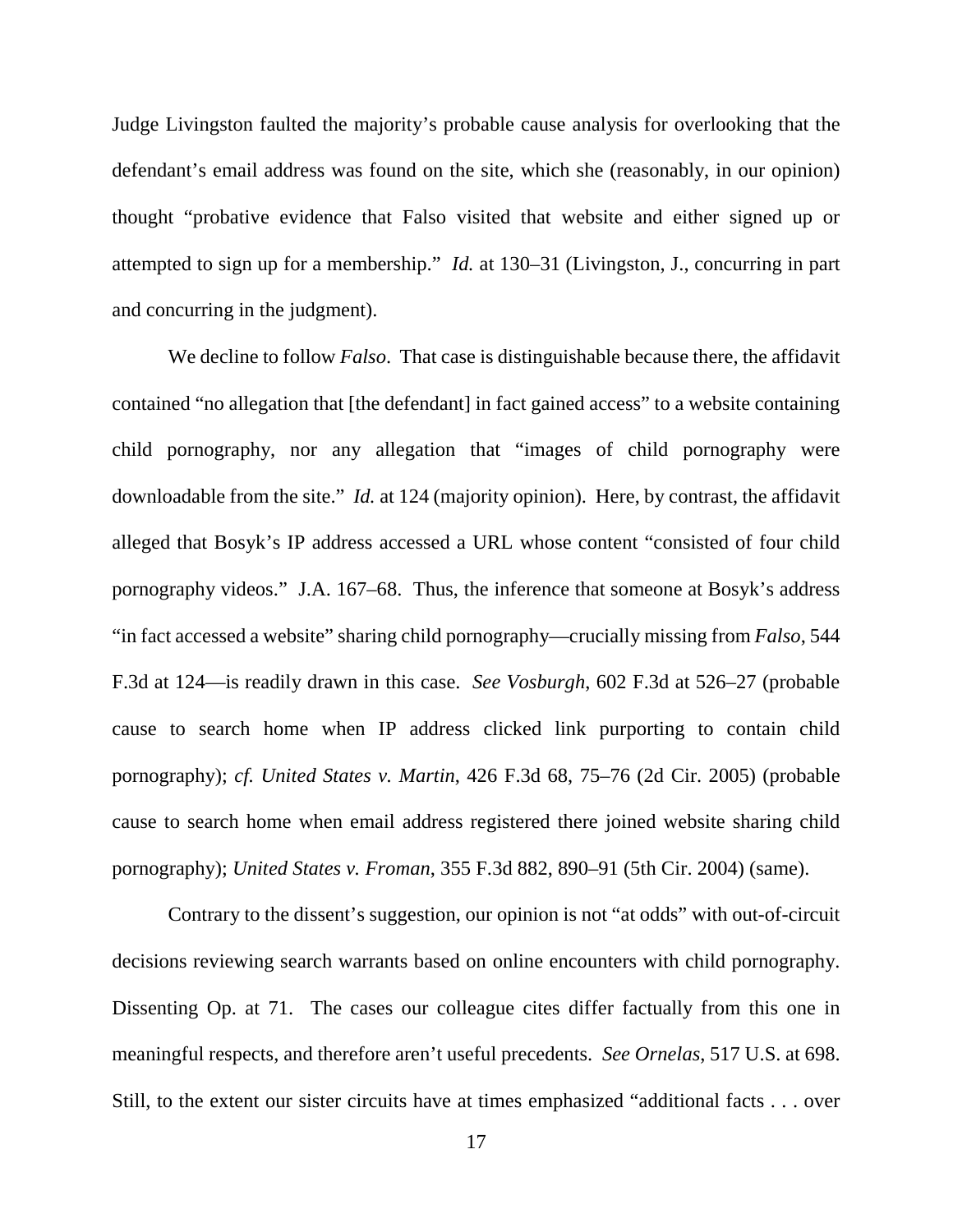and above the single click of a URL that provides for download of child pornography," Dissenting Op. at 71, we are all in tune. Here, an important additional fact is the abbreviated time frame, which lessens the likelihood that Bosyk's IP address accessed the link independently of Bulletin Board A. *Accord, e.g.*, *United States v. Gourde*, 440 F.3d 1065, 1070 (9th Cir. 2006) (en banc) (suspect's paid subscription to child pornography website reduced possibility that visit was accidental).

In sum, the magistrate judge had a substantial basis for finding probable cause to search Bosyk's house given two factual allegations—first, the appearance on Bulletin Board A of a post unambiguously promoting a link containing child pornography videos, and second, an attempt to access that link on the same day by someone at Bosyk's address. The closeness of these two events established a fair probability that child pornography or evidence of attempts to access it would be found in Bosyk's house.

### IV.

Alternatively, Bosyk argues that even if Agent Eyler's affidavit established probable cause to search his house in November 2015 when the link was accessed, it didn't permit a search in April 2016 when the warrant issued. "A valid search warrant may issue only upon allegations of 'facts so closely related to the time of the issue of the warrant as to justify a finding of probable cause at that time.'" *United States v. McCall*, 740 F.2d 1331, 1335–36 (4th Cir. 1984) (quoting *Sgro v. United States*, 287 U.S. 206, 210 (1932)). Accordingly, Bosyk argues that the warrant was based on "stale" probable cause, and thus invalid, because it issued five months after the underlying events took place.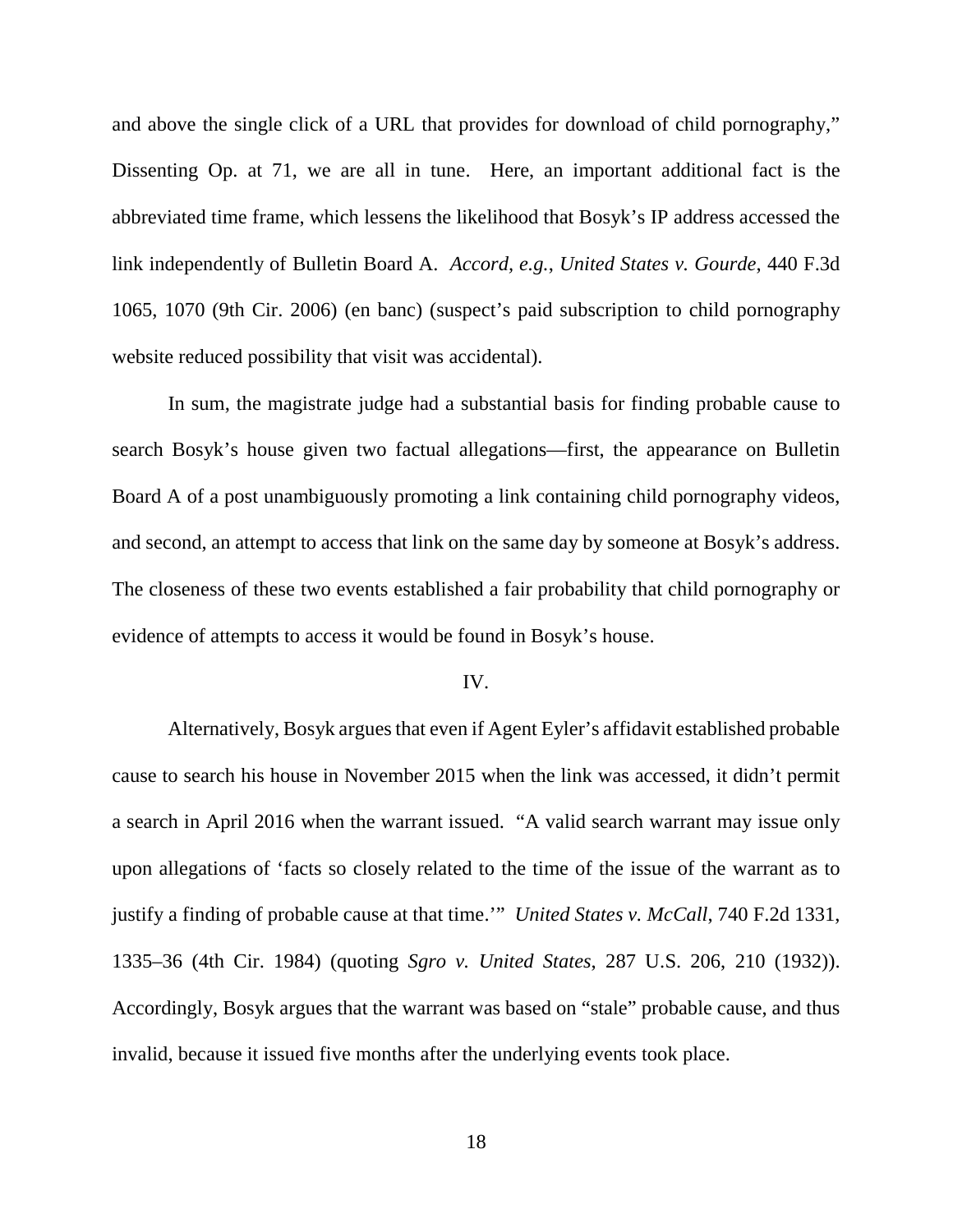The existence of probable cause, however, can't be determined by "simply counting the number of days between the occurrence of the facts supplied and the issuance of the affidavit." *Richardson*, 607 F.3d at 370 (quoting *McCall*, 740 F.3d at 1136). Instead, like probable cause more generally, staleness is judged based on "all the facts and circumstances of the case, including the nature of the unlawful activity" and "the nature of the property to be seized." *Id.*

Importantly for this case, when it comes to child pornography, courts have largely concluded that "even a substantial delay" between download or distribution of child pornography and the issuance of a search warrant doesn't render the underlying information stale. *Id.* This consensus rests, as we explained in *Richardson*, "on the widespread view" that "collectors and distributors of child pornography value their sexually explicit materials highly, rarely if ever dispose of such material, and store it for long periods in a secure place, typically in their homes." *Id.* (internal quotation marks and citations omitted); *accord United States v. Raymonda*, 780 F.3d 105, 114 (2d Cir. 2015) (staleness inquiry is "unique" in child pornography context); *Gourde*, 440 F.3d at 1072; *United States v. Riccardi*, 405 F.3d 852, 861 (10th Cir. 2005). It also rests, in many cases, on the fact that digital media files persist for a long time and can often be forensically recovered even after being "deleted." *See Richardson*, 607 F.3d at 370–71; *see also United States v. Seiver*, 692 F.3d 774, 775–78 (7th Cir. 2012) ("'Staleness' is highly relevant to the legality of a search for a perishable or consumable object, like cocaine, but rarely relevant when it is a computer file.").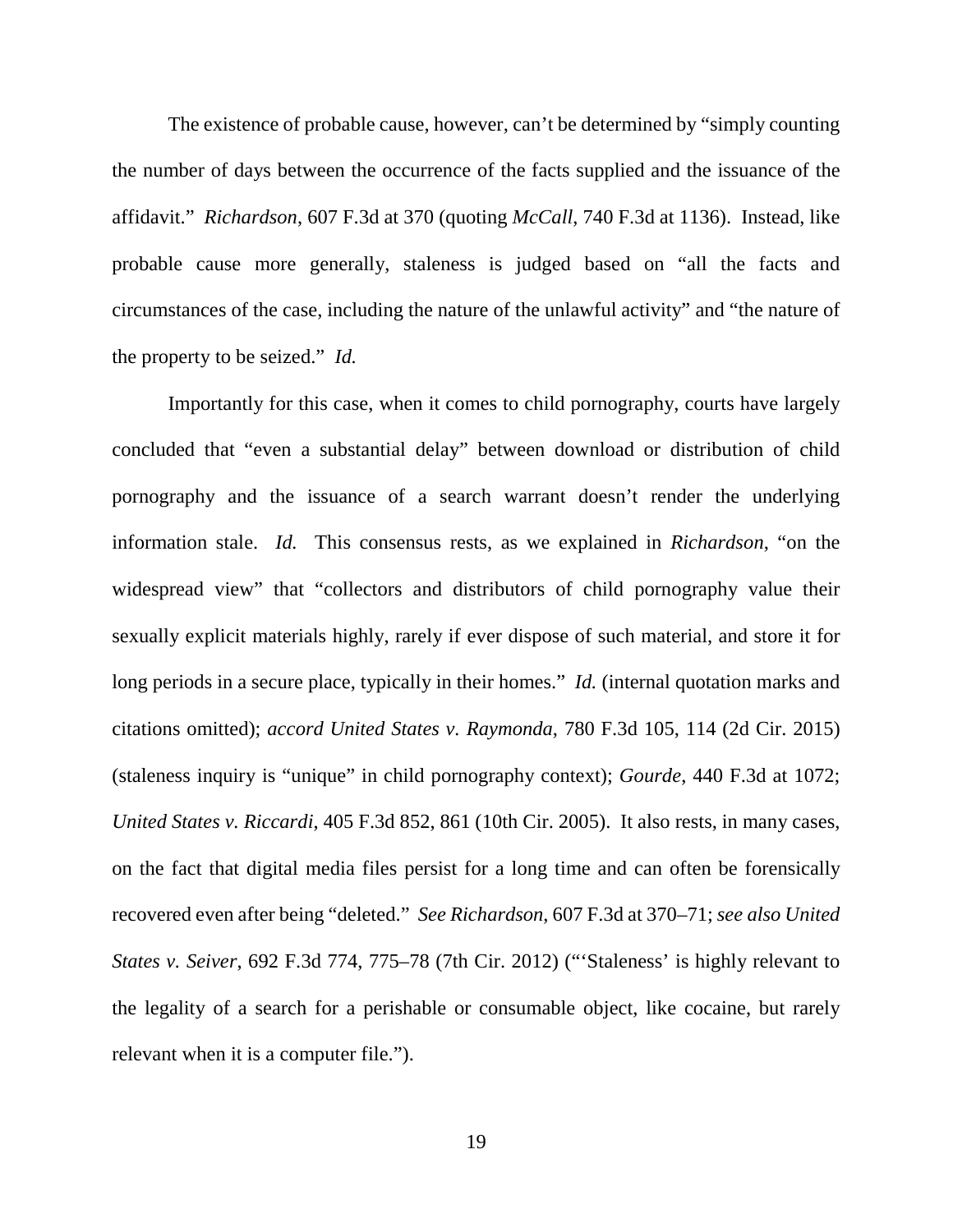As a result, in cases involving online child pornography, courts (including ours) have sustained warrants issued many months, and even years, after the events that gave rise to probable cause. *See, e.g.*, *Contreras*, 905 F.3d at 858–59 (warrant sought 11 months after suspect uploaded two images); *Richardson*, 607 F.3d at 371 (warrant sought four months after suspect emailed child pornography); *Vosburgh*, 602 F.3d at 528 (warrant sought four months after three attempts to access download link); *United States v. Morales-Aldahondo*, 524 F.3d 115, 119 (1st Cir. 2008) (warrant sought three years after last downloads).

In accordance with these cases, Agent Eyler's affidavit described the tendency of "individuals who possess or access with intent to view child pornography" to collect such material and hoard it for a long time. J.A. 168–69. But Bosyk says the inference that child pornography will be found months after possession or attempted possession applies only when the suspect is plausibly a "collector" of child pornography. And, according to Bosyk, nothing in the affidavit identified him as a "collector."

We agree with Bosyk to the following extent—the value of this inference "depends on the preliminary finding that the suspect is a person interested in images of child pornography." *Raymonda*, 780 F.3d at 114 (internal quotation marks omitted). Such a finding, as the Second Circuit has explained, "tend[s] to negate the possibility that a suspect's brush with child pornography was a purely negligent or inadvertent encounter, the residue of which was long ago expunged." *Id.* at 115. Officials may support this inference with, say, information that the suspect paid for access to child pornography, had a history of possessing pornographic images, was an admitted or convicted pedophile, took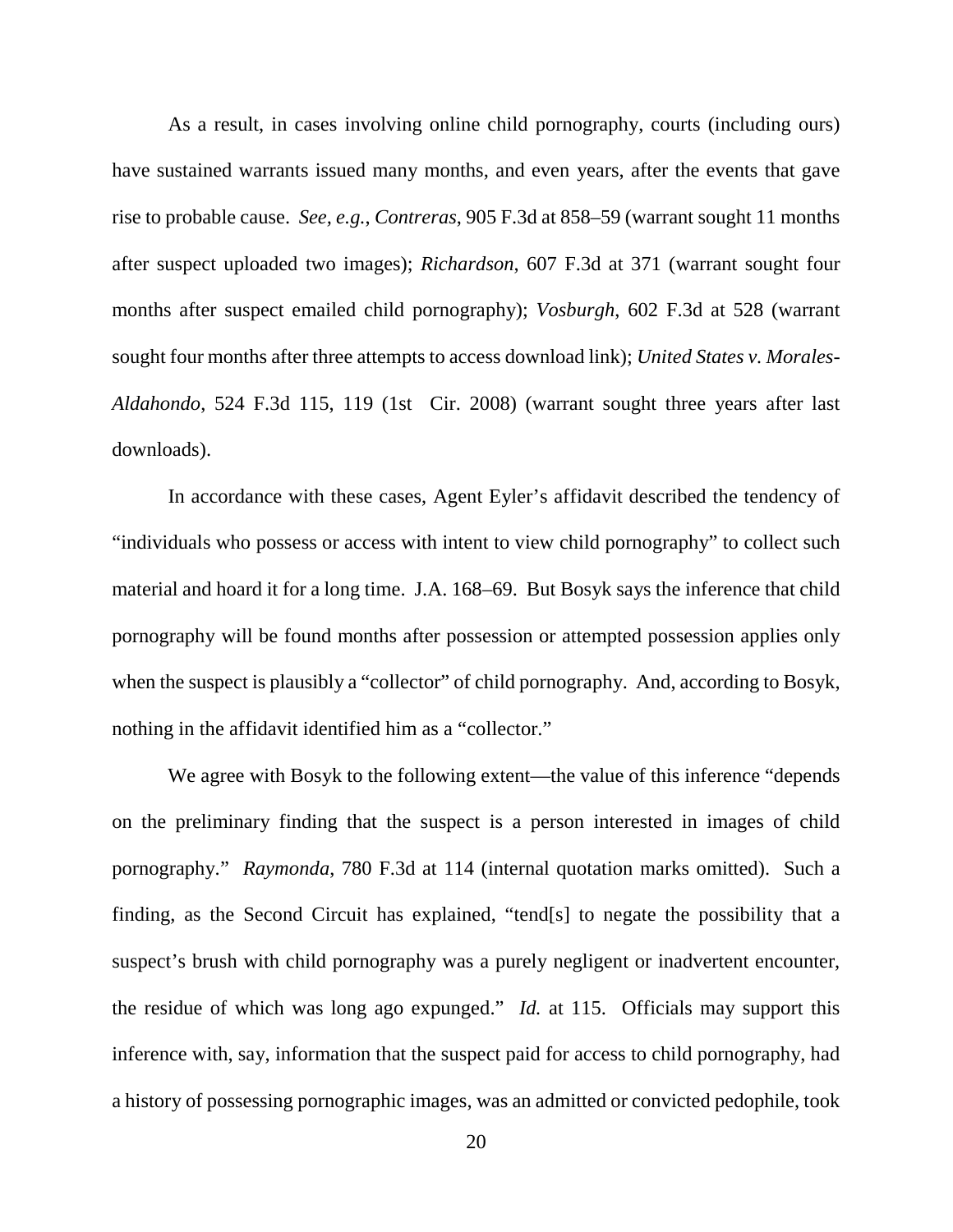elaborate steps to access illegal content, or distributed content to others. *Id.* at 114–15 (collecting cases). In each of these cases, it's possible to infer that the suspect is a collector of child pornography because of "circumstances suggesting that he had accessed those images willfully and deliberately, actively seeking them out to satisfy a preexisting predilection." *Id.* at 115.

Where we disagree with Bosyk, however, is in applying these principles. We think it was possible to infer from the affidavit that whoever clicked on the link did so willfully and deliberately because he was interested in images of child pornography. Specifically, as we have already explained, the facts in the affidavit support the inference that somebody saw the description and video thumbnails on a website devoted to child pornography, Bulletin Board A, and then deliberately sought out the video by clicking the link.<sup>[9](#page-20-0)</sup> The magistrate judge could therefore further infer that someone at Bosyk's home likely downloaded, stored, and kept that content, since people "with an interest in child pornography tend to hoard their materials and retain them for a long time." *Vosburgh*, 602 F.3d at 528. We therefore find the warrant valid even though it issued five months after the underlying events took place.

<span id="page-20-0"></span> <sup>9</sup> That was not so in *Raymonda*. There, the government sought a warrant based entirely on the fact that, nine months earlier, an IP address had accessed a webpage containing thumbnails of child pornography. Nothing suggested that the suspect discovered the site while searching for child pornography, or that he clicked on the thumbnails to view the full-size images. 780 F.3d at 117. Rather, the facts were "equally consistent with an innocent user inadvertently stumbling upon a child pornography website, being horrified at what he saw, and promptly closing the window." *Id.* The Second Circuit therefore held that the evidence was too stale to create probable cause.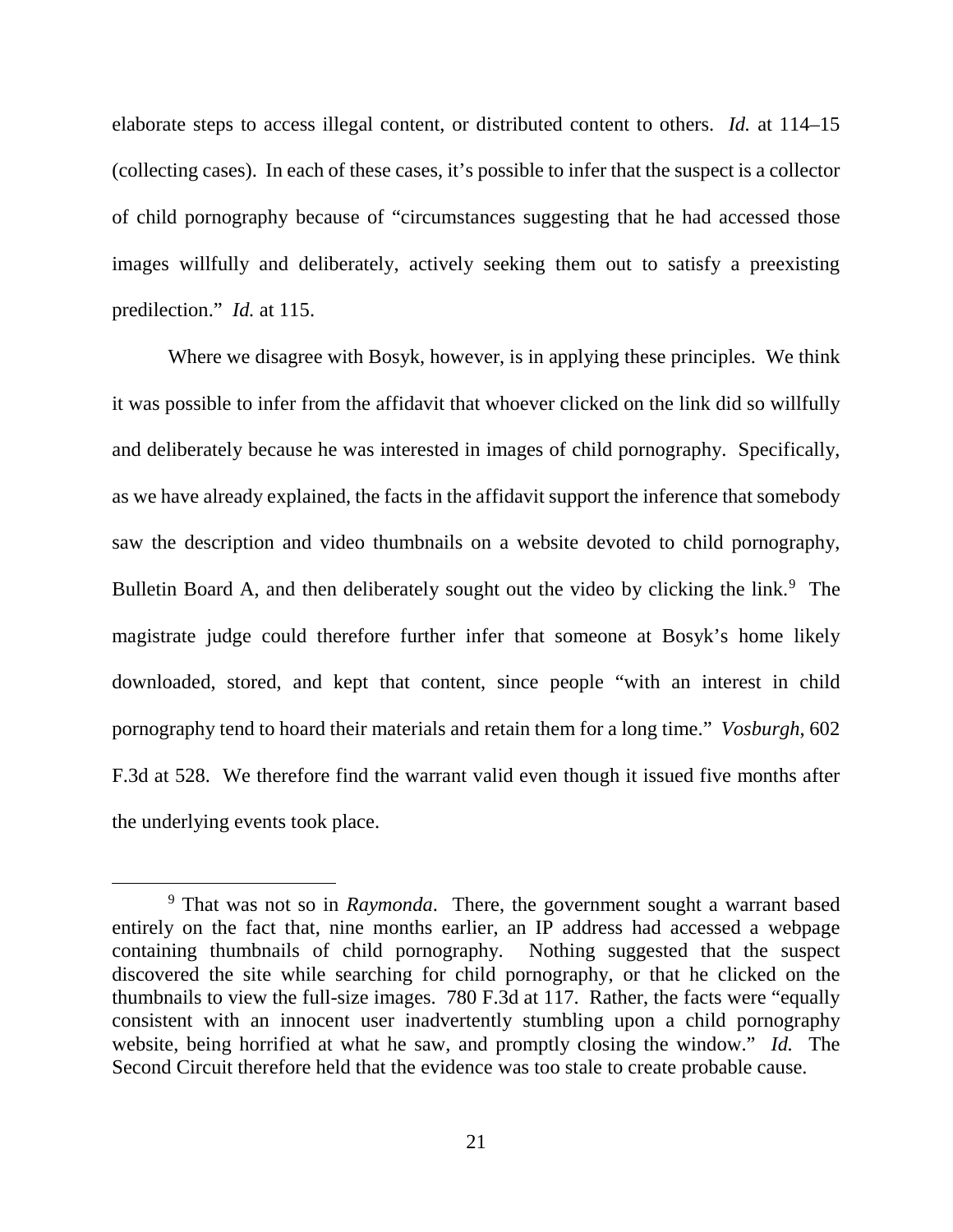Finally, we note that regardless of the warrant's validity in this case, we would nonetheless affirm as we may not suppress evidence "obtained in objectively reasonable reliance on a subsequently invalidated search warrant." *United States v. Leon*, 468 U.S. 897, 922 (1984).[10](#page-21-0) 

Bosyk, however, invokes two exceptions that the Supreme Court has carved out of this rule. First, he argues that the issuing judge "was misled by information in an affidavit that the affiant knew was false or would have known was false except for [her] reckless disregard for the truth." *Id.* at 923 (citing *Franks v. Delaware*, 438 U.S. 154 (1978)). Second, he and EFF maintain that the affidavit was "so lacking in indicia of probable cause as to render official belief in its existence entirely unreasonable." *Id.* (quoting *Brown v. Illinois*, 422 U.S. 590, 611 (1975) (Powell, J., concurring)). Neither exception applies.

The first exception is inapplicable because Bosyk doesn't actually identify any omitted or misstated facts in Eyler's affidavit. Instead, he complains that Eyler *didn't note the absence* of certain facts, such as the lack of any allegation that a user at his IP address was a member of Bulletin Board A, accessed the link through that site, or entered the password displayed there. But we agree with the government that agents need not include

<span id="page-21-0"></span> $10$  Principles of judicial restraint often support skipping the probable cause question when *Leon* bars suppression. But "when a Fourth Amendment case presents a novel question of law whose resolution is necessary to guide future action by law enforcement officers and magistrates, there is sufficient reason for [a court] to decide the violation issue before turning to the good-faith question." *Gates*, 462 U.S. at 264 (White, J., concurring) (italics omitted). As demonstrated by the divergent decisions of district courts, this is one such case.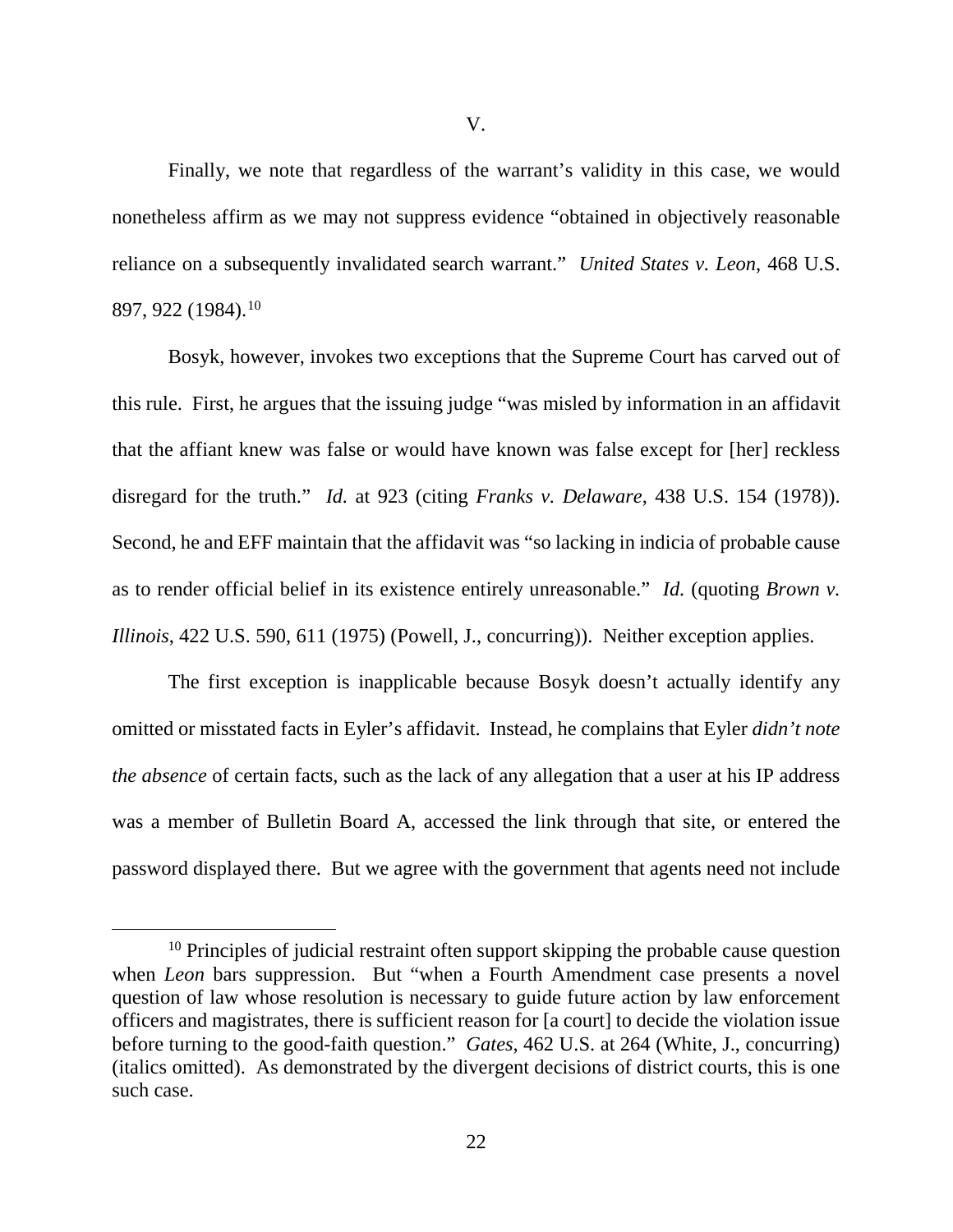disclaimers specifically pointing out facts absent from the affidavit to obtain a warrant. A warrant application is "judged on the adequacy of what it does contain, not on what it lacks, or on what a critic might say should have been added." *United States v. Allen*, 211 F.3d 970, 975 (6th Cir. 2000) (en banc). Here, the affidavit accurately explained that Bulletin Board A had members, that a URL was posted there, and that an IP address at Bosyk's residence accessed the URL. From these facts, along with the absence of other allegations, the magistrate judge could fairly assess the strength of the government's evidence.

Our dissenting friend believes the affidavit was materially misleading because, in his view, most factual material was unrelated to Bosyk and, therefore, served only to lend the affidavit a false appearance of substance. Dissenting Op. at 90-91 (citing *United States v. Wilhelm*, 80 F.3d 116, 123 (4th Cir. 1996)). This is a blinkered reading of the affidavit. Our colleague apparently believes it "irrelevant," *id.* at 90, that Bulletin Board A was a dedicated child pornography site; that a link appeared on this site next to pornographic images; and that the link contained videos of a girl being sexually abused. True, these facts don't literally "address allegedly unlawful conduct of someone using [Bosyk's] IP address." *Id.* at 91. But as our analysis above makes plain, they are nonetheless crucial to understanding why the government believed Bosyk's home would contain evidence of criminal activity. These details are hardly irrelevant "puffing." *Contra id.*

Neither is the dreaded "boilerplate" about collectors. *But see id.* at 91-92. This information drew on accepted case law and served to establish that Bosyk's computer would contain child pornography (or at least its remnants) some months after the attempted access. Our colleague clearly disagrees with us about whether, at the end of the day, the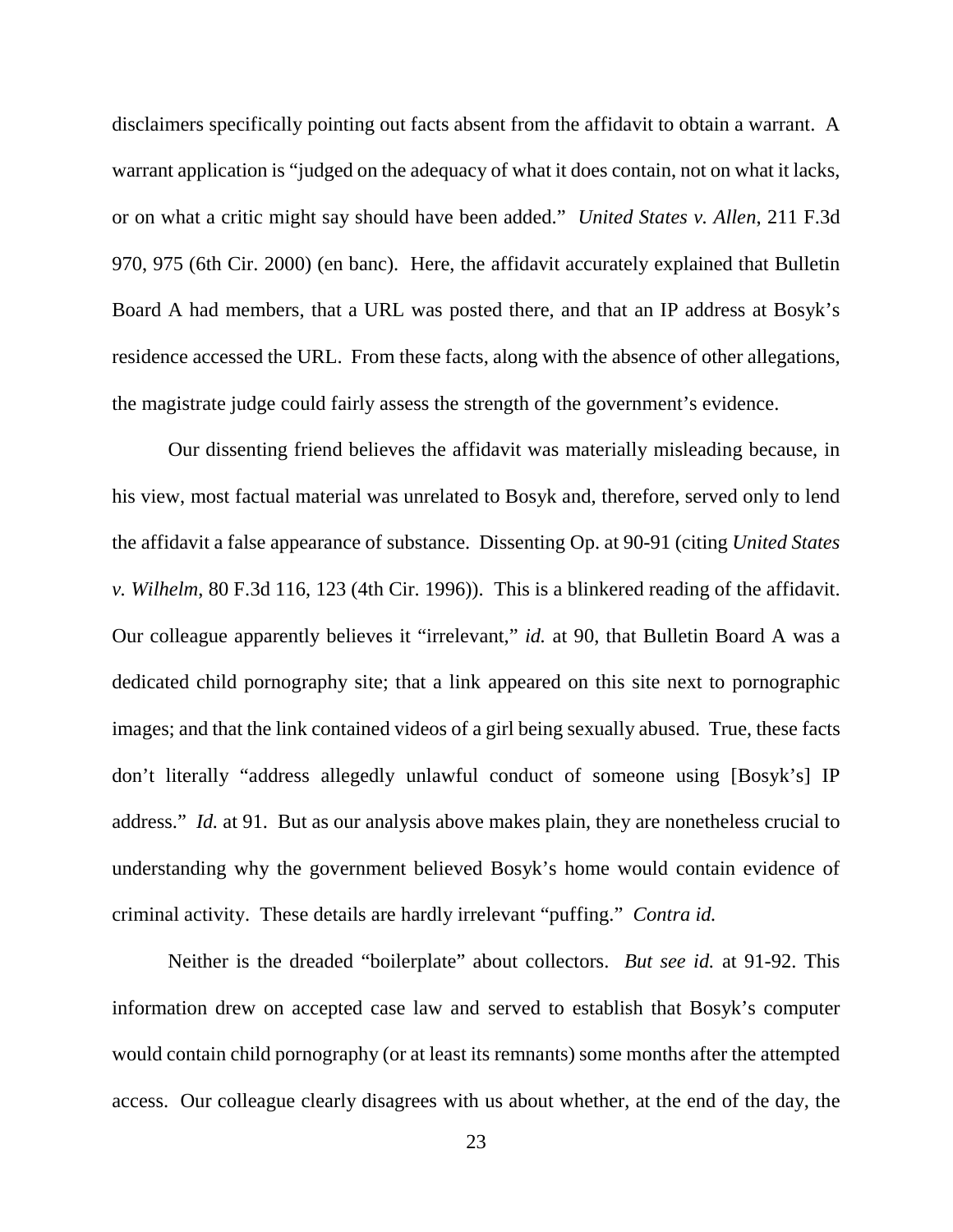information in the affidavit established probable cause. But he cannot seriously think these facts are so immaterial to the probable cause inquiry that the sole purpose for their inclusion was to put one over on the magistrate judge. *Cf. Wilhelm*, 80 F.3d at 123 (suppressing evidence when affidavit distracted from lack of probable cause by describing anonymous informant as "a concerned citizen," and "a mature person" with a "truthful demeanor").

Our dissenting colleague would also vacate Bosyk's conviction because of an allegedly omitted fact—the exact timing of the post on Bulletin Board A—that isn't in the record and, for all we know, may not even exist. Dissenting Op. at 93-94. We cannot do so. As our colleague well knows, a defendant can't suppress evidence on grounds that the affiant intentionally or recklessly omitted facts without first making "a substantial preliminary showing" to that effect. *United States v. Tate*, 524 F.3d 449, 454–55 (4th Cir. 2008) (quoting *Franks*, 438 U.S. at 155–56). And, importantly, that showing requires "a detailed offer of proof" of the missing information. *Id.* at 455 (quotation marks omitted); *see also Franks*, 438 U.S. at 171 ("Affidavits or sworn or otherwise reliable statements of witnesses should be furnished, or their absence satisfactorily explained."). Yet despite moving for a *Franks* hearing in the district court, Bosyk never offered proof of *any* omitted fact, nor explained why he couldn't offer such proof. That failure precludes suppression on the basis of intentional or reckless omissions.

Alternatively, Bosyk argues for suppression because, he says, the affidavit lacked any indicia of probable cause. This argument also fails. Suppression on such grounds is "inappropriate" when an affidavit produces "disagreement among thoughtful and competent judges as to the existence of probable cause." *Leon*, 468 U.S. at 926.That's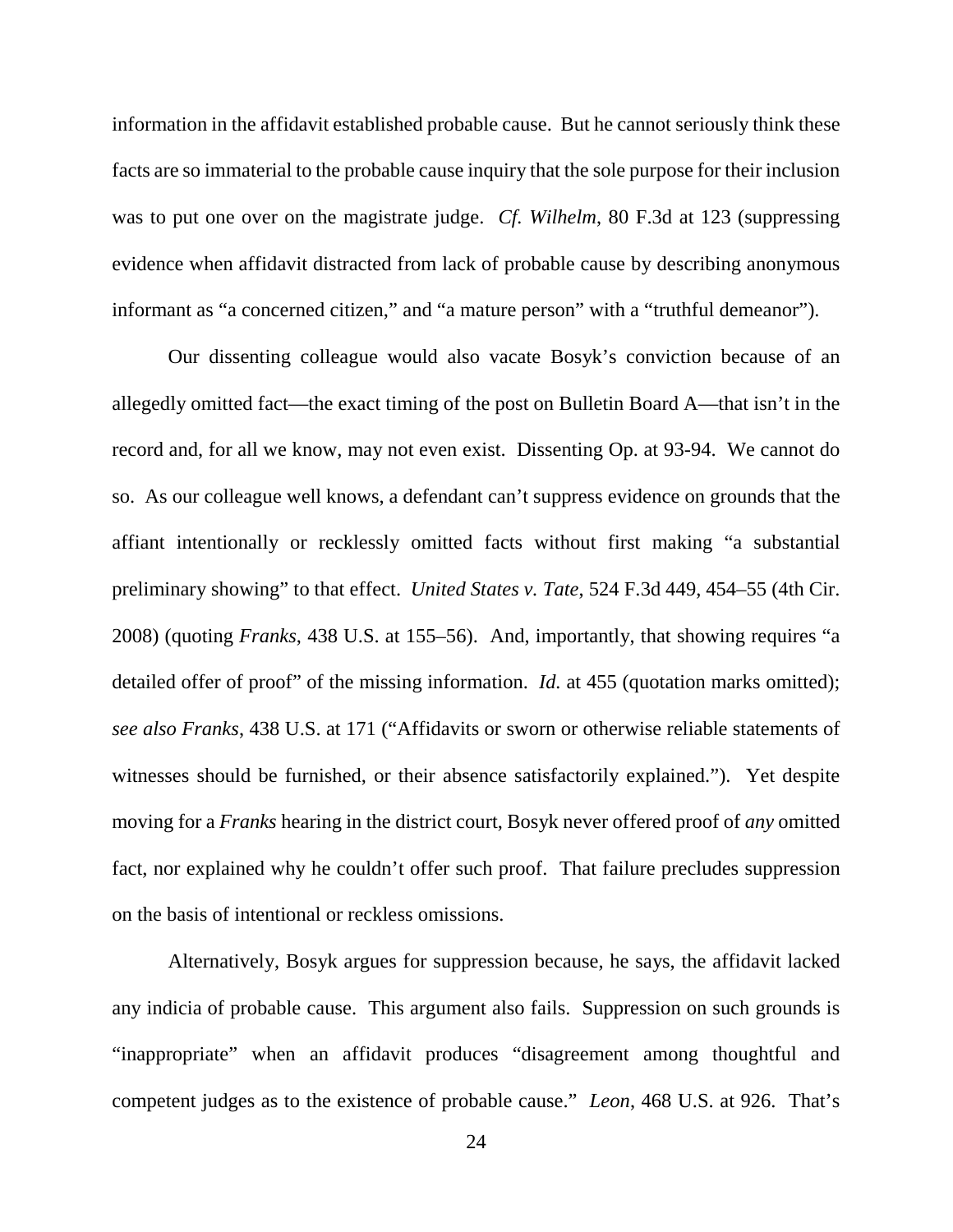the case here. District court judges have reasonably disagreed on the constitutionality of warrants like this one. *Compare* J.A. 74–79 (probable cause to search home months after IP address accessed link posted on Bulletin Board A), *Evans*, 2018 WL 1773308, at \*3 (same), *and United States v. Seitter*, No. 17-10041-JTM, 2017 WL 4516909, at \*3–4 (D. Kan. Oct. 10, 2017) (same), *with Reece*, 2017 U.S. Dist. LEXIS 220176, at \*19–20 (no probable cause). And, as evidenced by our separate opinions, the judges on this panel are also divided on the question. In such circumstances, we cannot say that it was objectively unreasonable for the government to rely on the warrant. *Leon*, 468 U.S. at 926 (declining to suppress evidence when court of appeals panel split on probable cause question); *Falso*, 544 F.3d at 128–29 (same).

Accordingly, even if there hadn't been probable cause to search Bosyk's house, suppression would be inappropriate because the government obtained a warrant and reasonably relied on it to execute the search. For this independent reason also, we must affirm the district court's judgment.

### VI.

We are sensitive to the privacy interests at stake here. But we also cannot ignore that many crimes are committed with just a few clicks of a mouse—including the very serious crime of downloading child pornography. In cases like this, our job is to ask precisely what "a single click" reveals under the circumstances presented, and whether that information justifies searching a person's most private places for evidence of a crime.

25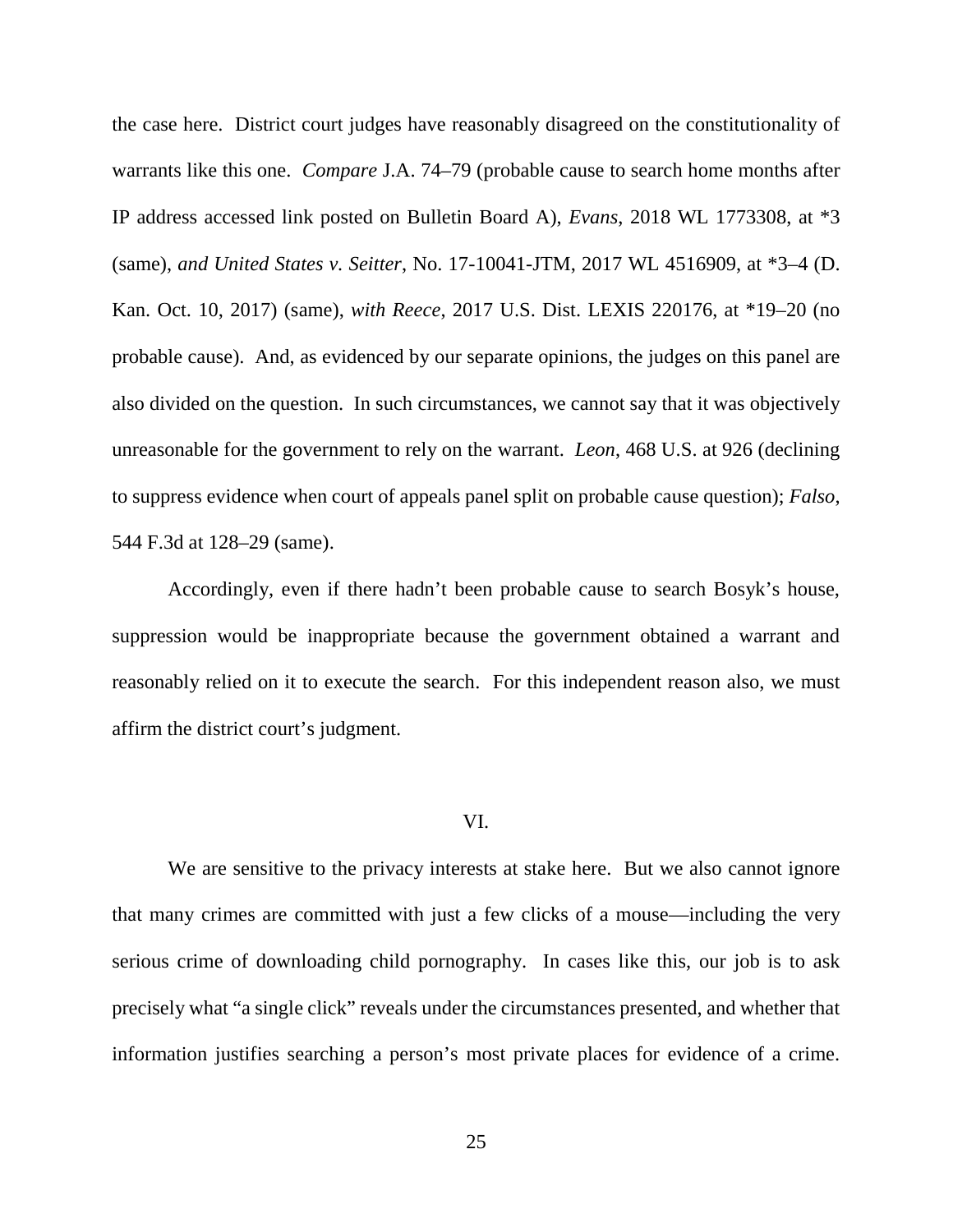Here, the magistrate judge who issued the warrant had a substantial basis for concluding that it did. For that reason, the district court's denial of Bosyk's motion to suppress is *AFFIRMED.*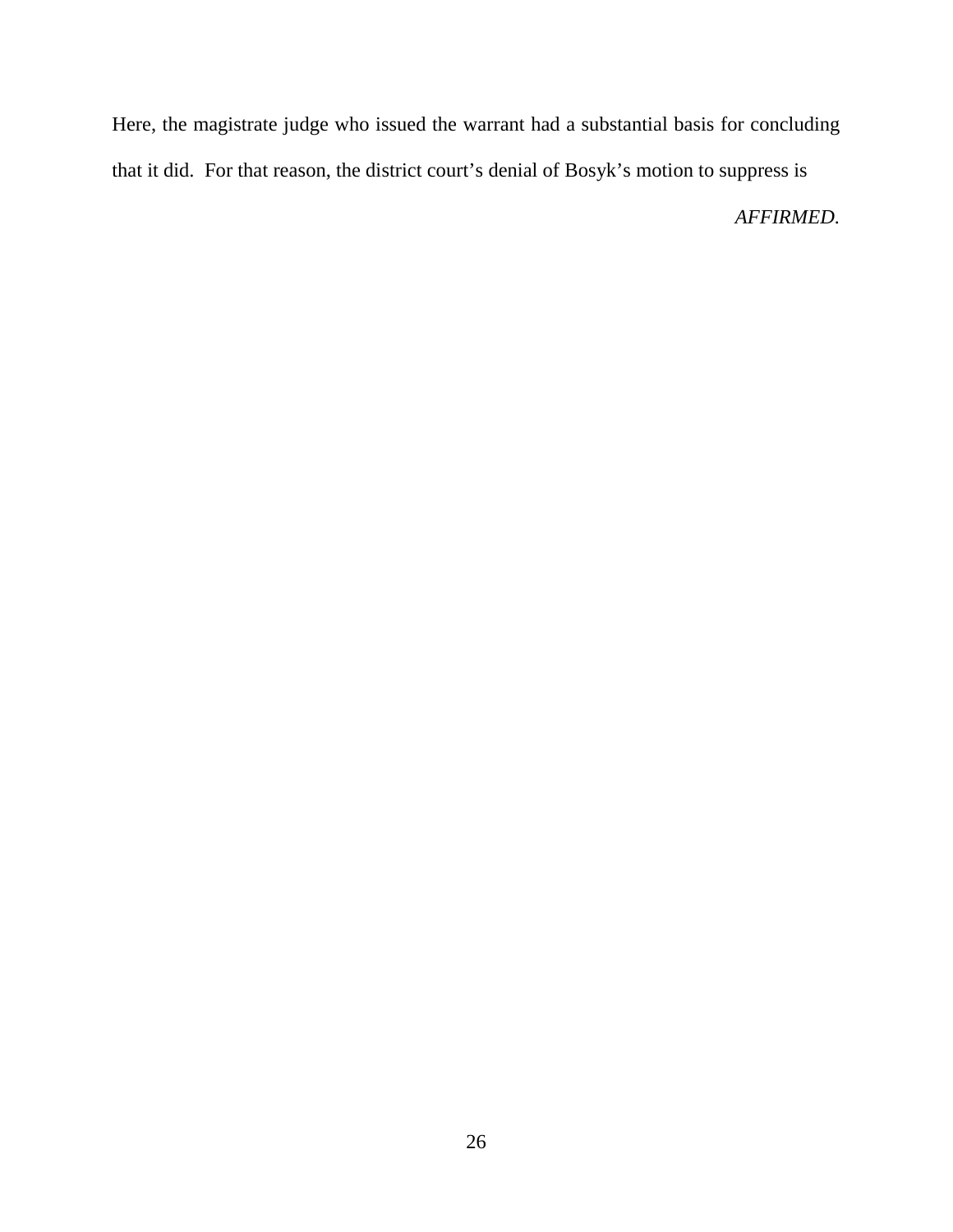WYNN, Circuit Judge, dissenting:

This case presents a textbook example of why we must guard against the slow whittling away of constitutional rights, particularly as we apply constitutional rights adopted in an analog era to the new challenges of the digital age.

A basic understanding of the technology at issue demonstrates that the government's bare-bones affidavit supporting a warrant to search the residence of Defendant Nikolai Bosyk ("Defendant") failed to establish a fair probability that, when clicking on a link to download child pornography, someone using Defendant's IP address knew and sought out that illicit content. Indeed, rather than confronting the difficult technological questions courts must address in assessing warrant applications premised on online conduct, the majority opinion rests on analog frameworks that fail to account for the meaningful differences between the Internet and the physical world. With due respect to my colleagues in the majority, I believe the majority opinion displays a troubling incomprehension of the technology at issue in this matter. Accordingly, I respectfully dissent.

I.

This matter arose from the government's monitoring of Bulletin Board A, an "Internet-based bulletin board . . . dedicated to the advertisement, distribution and production of child pornography" with over "1500 'approved users.'" J.A. 163–64.

According to an affidavit submitted by the government in support of the challenged search warrant, the government began "observ[ing] various postings" and "captur[ing] content" on Bulletin Board A in October 2015. J.A. 164; Gov't Br. at 4, 5, 13. On November 2, 2015, a Bulletin Board A member posted on a sub-forum of Bulletin Board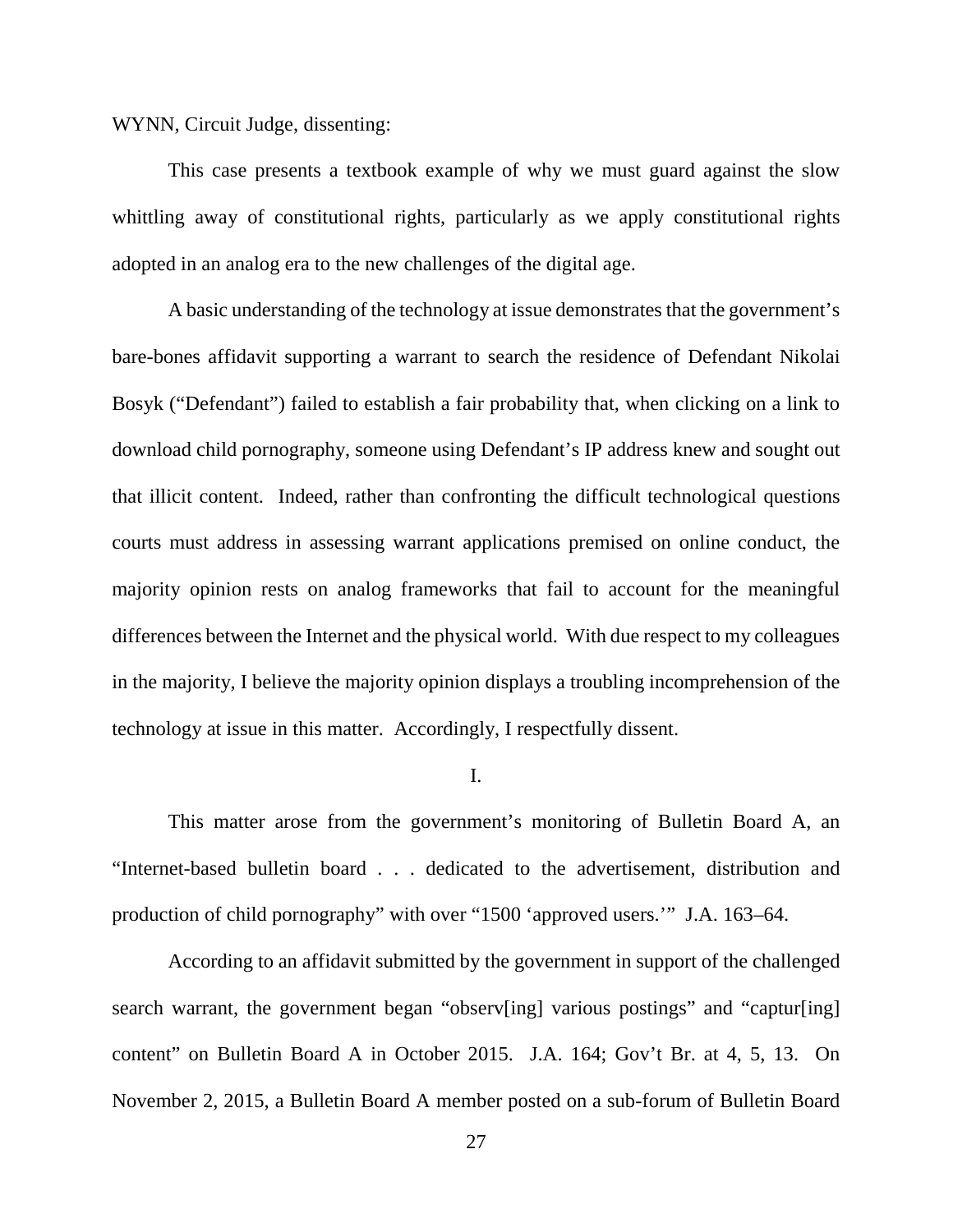A. That post described a particular child pornography video; posted "three different sets of twenty video thumbnail images" of the video; and included a  $URL<sup>1</sup>$  $URL<sup>1</sup>$  $URL<sup>1</sup>$  composed of a largely random sequence of letters and numbers, described in the affidavit alternatively as "http://[redacted].rar.html" and"http://[redacted].comxu5me9erdipp/brochure.rar.html."[2](#page-27-1) J.A. 49.

The affidavit states that the Bulletin Board A post also provided a password, which users could input to access the content of the file associated with that unique URL. Gov't Br. at 5. Without the password, the file could not be opened and viewed. The affidavit does not identify at what time on November 2, 2015, the Bulletin Board A member made the post. And notwithstanding that the government was routinely "observ[ing]" and "captur[ing]" content on Bulletin Board A at that time, the affidavit does not state whether the URL and password had previously or subsequently been posted on Bulletin Board A or elsewhere on the Internet. J.A. 164; Gov't Br. at 4, 5, 13.

Significant to an understanding of the technology at play in this matter, Bulletin Board A did not host the URL or the content accessible through the URL. Rather, a wholly

<span id="page-27-0"></span><sup>&</sup>lt;sup>1</sup> A Uniform Resource Locator, or "URL," "provide[s] Internet users with the ability to access web addresses" and contains "specific protocol information needed by a web browser to direct users to a specific image, file, webpage, program, or other resource on the Internet." Br. *Amicus Curiae* Electronic Frontier Foundation in Supp. of Def.–App. and Reversal ("Amicus Br.") at 7. Absolute URLs include "(1) a protocol designation, (2) a root domain or host name or address, and (3) a file path or resource location." *Id*.

<span id="page-27-1"></span> $2$  The government represented below that the two URLs reference the same URL, but that the agent "redacted more of the file name" in paragraph 8 than in paragraph 16 of the affidavit. J.A. 49. According to the government, the two URLs are "the same in substance." *Id*.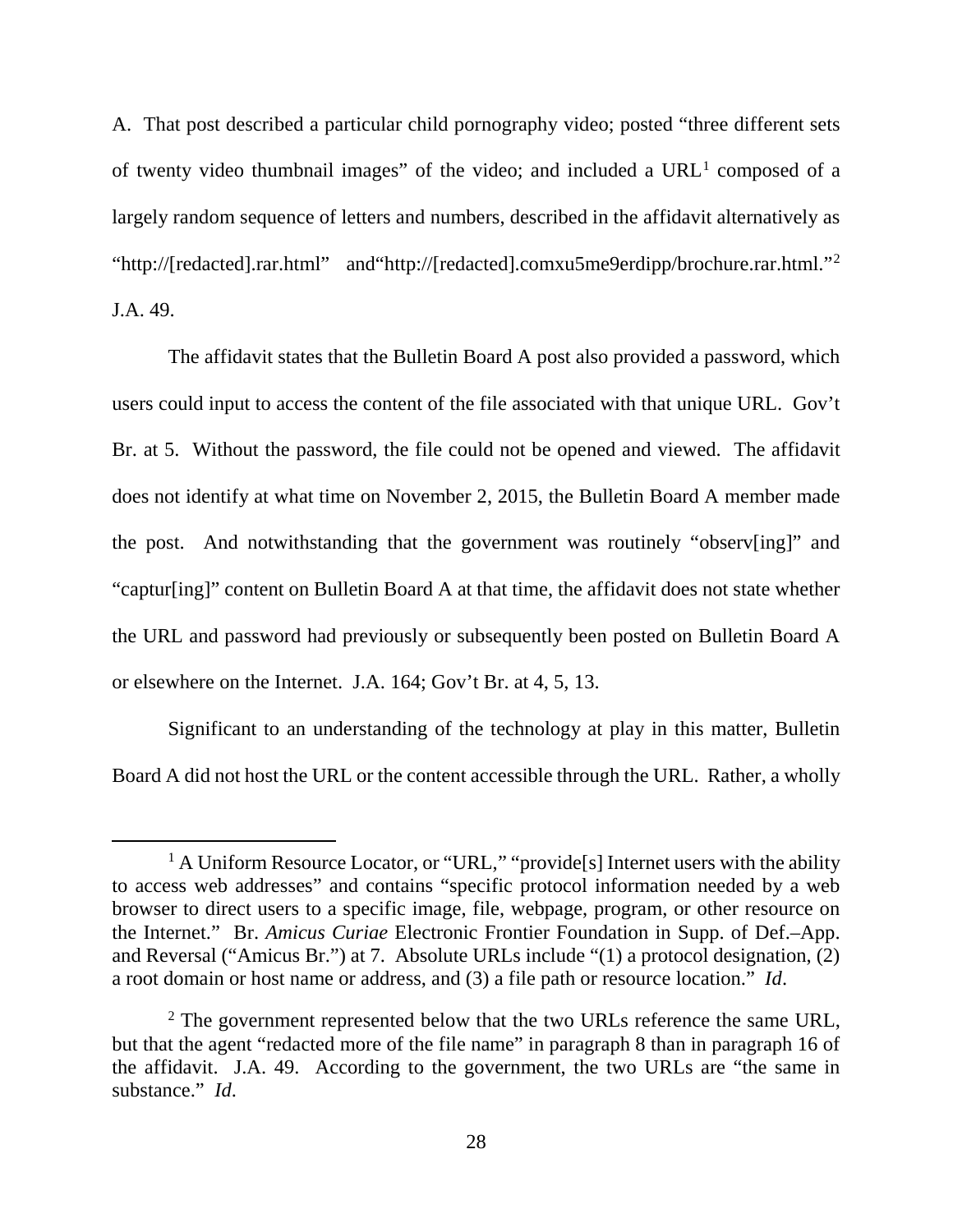independent website "offer[ing] online file hosting and sharing services" (such as DropBox, Google Drive, or Apple iCloud)—which the affidavit refers to using the pseudonym "File Sharing Site"—hosted the URL and content. J.A. 165–66; Gov't Br. at 14. File Sharing Site is also used to store and share lawful content.

To that end, File Sharing Site's "Terms of Service" expressly prohibit users from storing or sharing "[p]ornography, nudity, sexual images and any kind of offensive images or videos." J.A. 166. According to the affidavit, law enforcement officers nonetheless had "reason to believe" that File Sharing Site "was used by [Bulletin Board A] members to store files containing child pornography and make them accessible to other members." J.A. 165–66; Gov't Br. at 14. In addition to File Sharing Site, Bulletin Board A members used "several" other "cloud-based storage services" to store and share files "depicting minors engaging in sexually explicit conduct." J.A. 165; Gov't Br. at 6.

Sometime after the November 2, 2015, post, law enforcement officers monitoring Bulletin Board A clicked on the URL, navigated to File Sharing Site, and then downloaded an encrypted video file from File Sharing Site. The officers used the password provided in the post to open the video file, which depicted child pornography.

Thereafter, the officers obtained an order directing File Sharing Site to disclose business records pertaining to unique URLs containing files that law enforcement knew to depict minors engaging in sexually explicit conduct. In response, File Sharing Site produced the "dates, times, and IP addresses connected to the downloading of the file content associated with the URLs specified in the application for the Order." J.A. 167; Gov't Br. at 6. These records revealed that at 3:23 pm on November 2, 2015, an IP address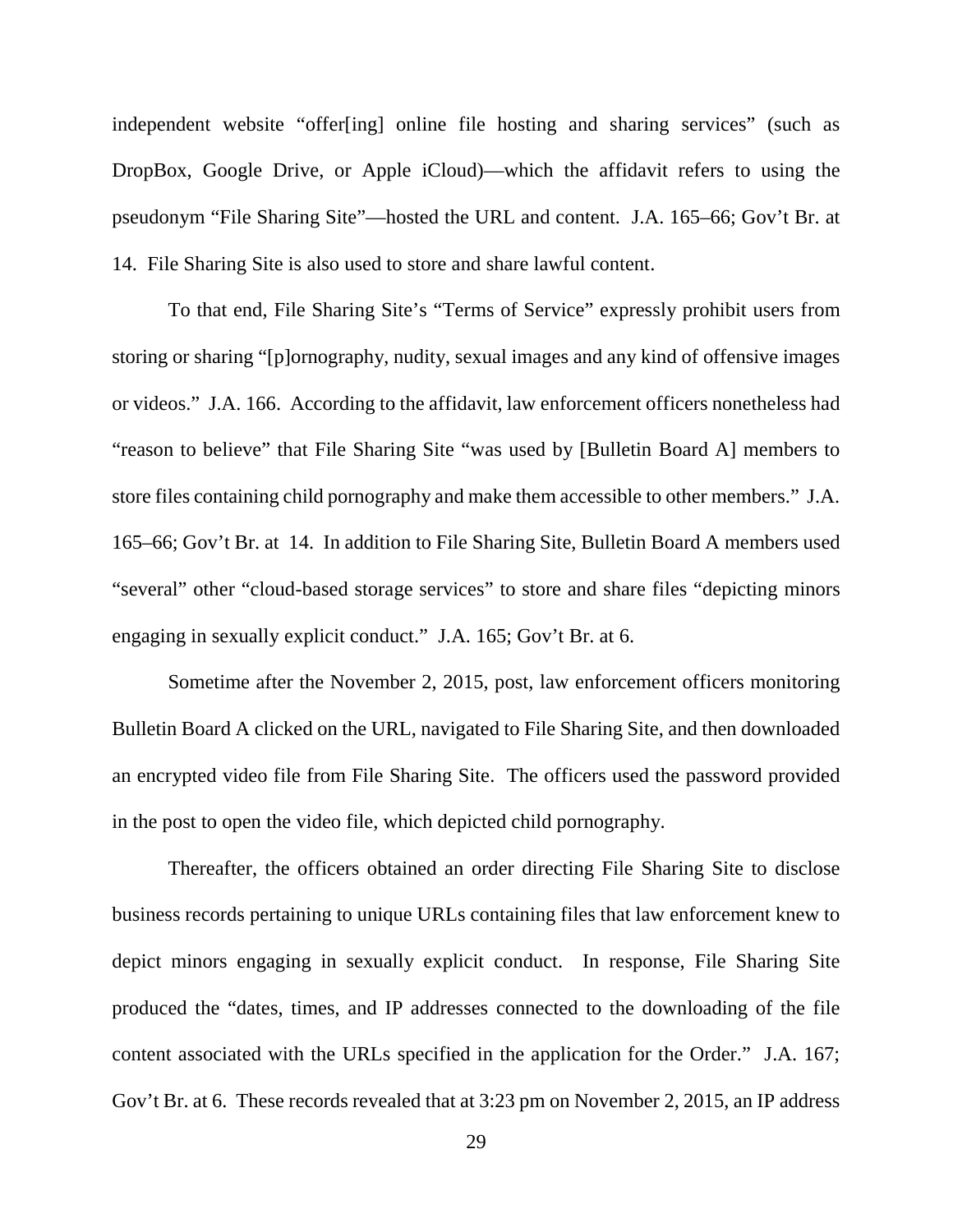associated with Defendant's residence was "used to download or attempt to download file content associated with that URL." J.A. 167–68.

The affidavit does not explain what "download" or "attempt to download" entailed. The affidavit does not state that Defendant or anyone likely to be using Defendant's IP address was a member of Bulletin Board A—or had ever even visited Bulletin Board A and the government subsequently conceded that "membership in Bulletin Board A could not be definitively established." Gov't Br. at 30. Nor does the affidavit state whether someone using Defendant's IP address ever used the password to open the files hosted and shared on File Sharing Site.

In addition to describing the Bulletin Board A investigation and someone using Defendant's IP address to "download or attempt to download" the child pornography stored on File Sharing Site, the affidavit does include several paragraphs describing certain characteristics of "individuals who possess or access with intent to child pornography" individuals commonly referred to as "collectors." J.A. 168–69. But the affidavit does not state that Defendant or someone likely to be using Defendant's IP address was a "collector" of child pornography or exhibited any of the particular behaviors associated with collectors set forth in the affidavit.

Based on the foregoing information, on April 8, 2016, the magistrate judge issued a warrant authorizing the government to search Defendant's residence, including any electronic devices found therein. On April 12, 2016, law enforcement officers executed the warrant. A forensic examination of the hard drive of a laptop computer found in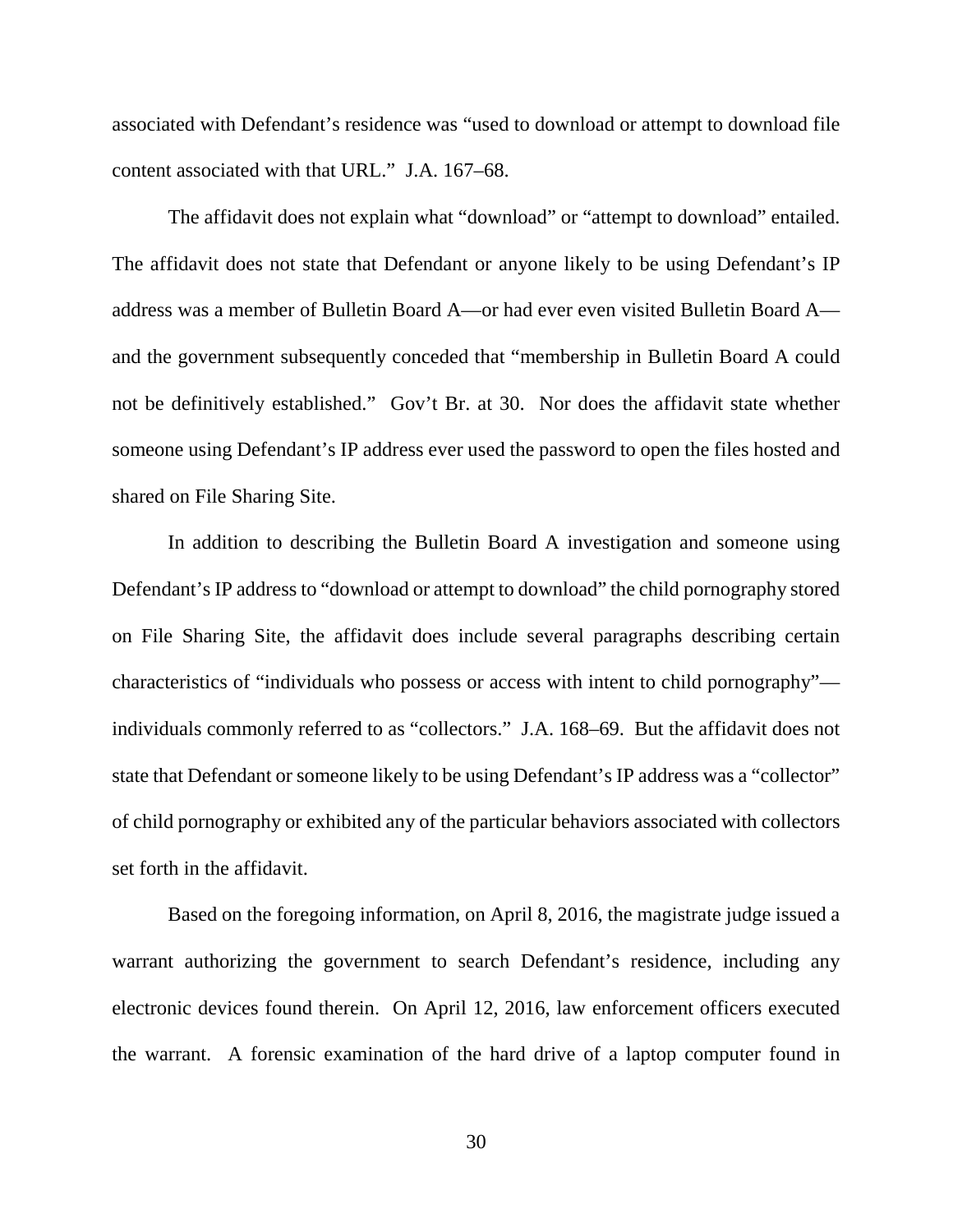Defendant's residence revealed thousands of images and videos of minor children engaged in sexually explicit conduct, in folders created from April 14, 2012, to November 18, 2015.

I note that the majority opinion points out that the video available through the File Sharing Site URL was among the files found on the hard drive of Defendant's laptop. *Ante*  at 5–6. But the majority and I agree that fact is irrelevant to the issue at hand because it is well-settled law that what an illegal search ultimately reveals has *no bearing* on whether the evidence the government provided to the magistrate was adequate to establish probable cause to conduct the search in the first place. *Ante* at 6 n.2. *See United States v. Ramirez*, 523 U.S. 65, 71 (1998) ("[I]n determining the lawfulness of entry and the existence of probable cause we may concern ourselves only with what the officers had reason to believe *at the time of their entry.*" (citation omitted) (emphasis in original)); *United States v. Di Re*, 332 U.S. 581, 595 (1948) ("We have had frequent occasion to point out that a search is not to be made legal by what it turns up. In law it is good or bad when it starts and does not change character from its success." (citation omitted)); *Byars v. United States*, 273 U.S. 28, 29–30 (1927) ("Nor is it material that the search was successful in revealing evidence of a violation of a federal statute. A search prosecuted in violation of the Constitution is not made lawful by what it brings to light; and the doctrine has never been recognized by this court, nor can it be tolerated under our constitutional system, that evidences of crime discovered by a federal officer in making a search without lawful warrant may be used against the victim of the unlawful search where a timely challenge has been interposed."); *A.M. v. Holmes*, 830 F.3d 1123, 1139 (10th Cir. 2016) ("Neither the officer's subjective beliefs *nor information gleaned post-hoc* bear on this inquiry."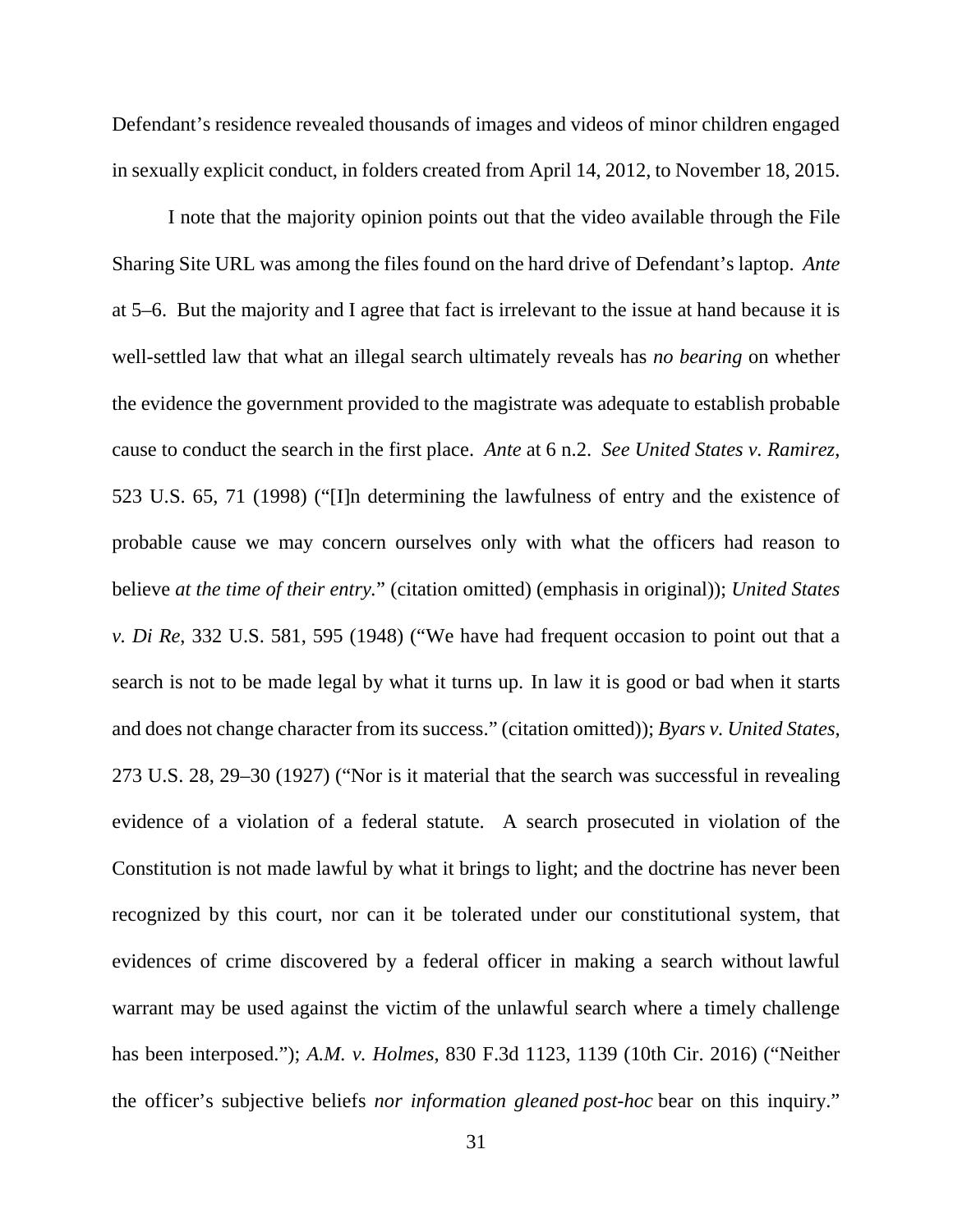(emphasis added)); *McColley v. Cty. of Rensselaer*, 740 F.3d 817, 841 n.3 (2d Cir. 2014) ("Probable cause is not backward looking. Thus, the results of a search are immaterial to a determination of whether the search was supported by probable cause."); *United States v. Sims*, 553 F.3d 580, 583 (7th Cir. 2009) ("[T]here is a practical reason for requiring warrants where feasible: it forces the police to make a record before the search, rather than allowing them to conduct the search without prior investigation in the expectation that if the search is fruitful a rationalization for it will not be difficult to construct, working backwards." (citation omitted)).

On October 17, 2017, the government filed a criminal complaint against Defendant, alleging one count of receipt of child pornography in violation of 18 U.S.C. § 2252(a)(2). Homeland Security Investigations Special Agent Kristina Eyler submitted an affidavit in support of the complaint, averring that Defendant's IP address was "associated with a user attempting to download child pornography on Bulletin Board A." J.A. 11. Put differently, Special Agent Eyler's affidavit represented, without qualification, that someone using Defendant's IP address "attempt[ed] to download child pornography on *Bulletin Board A*," *id.* (emphasis added), not File Sharing Site.

On December 14, 2017, a grand jury issued an indictment charging Defendant with one count of receipt of child pornography in violation of 18 U.S.C. § 2252(a)(2) and (b)(1) and one count of possession of child pornography in violation of 18 U.S.C. § 2252(a)(4)(B) and (b)(2). On January 3, 2018, Defendant filed a motion to suppress all evidence seized during the April 12, 2016, search as well as the fruits of that search. Defendant's motion to suppress argued, in part, that the affidavit provided insufficient evidence to establish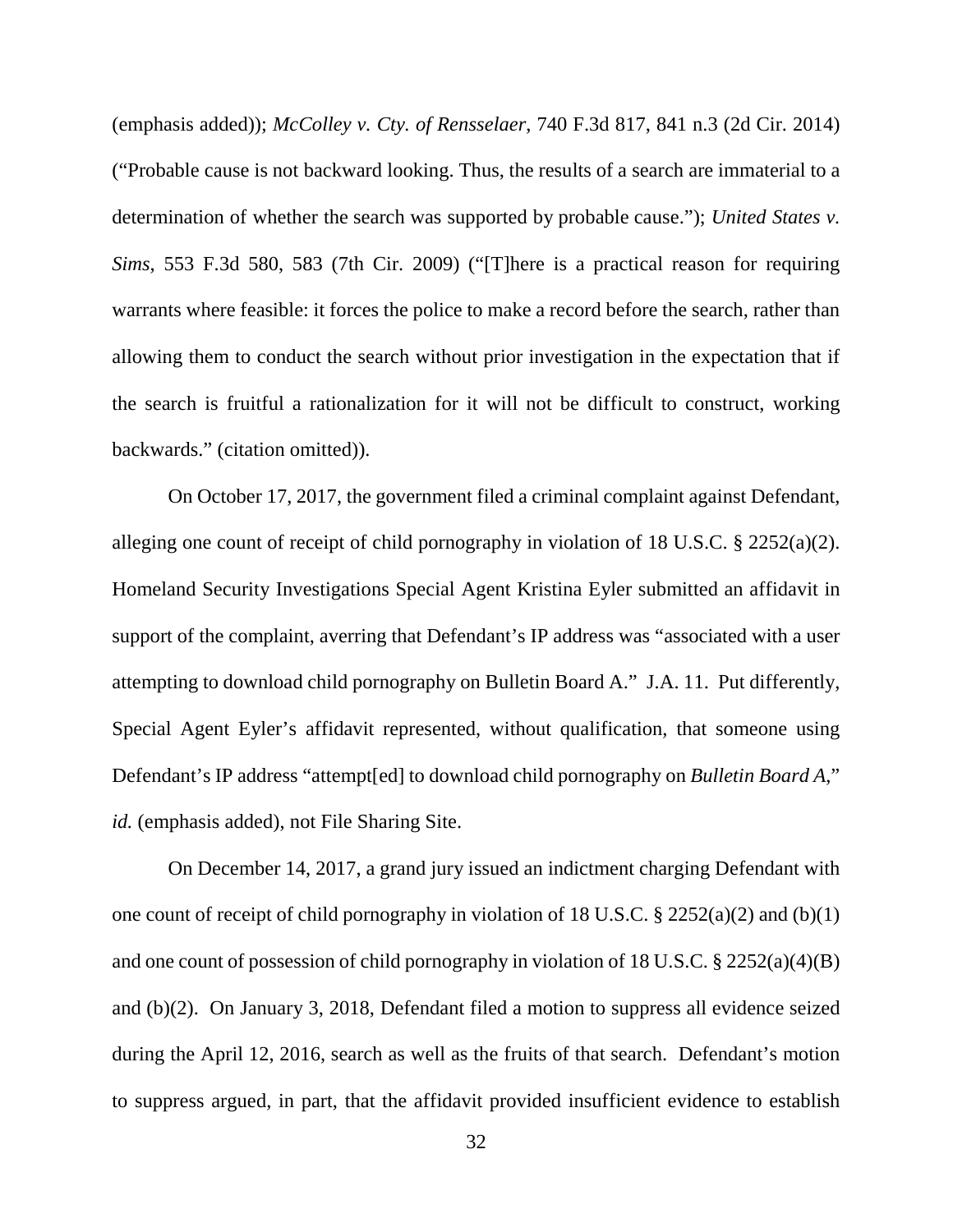probable cause to search Defendant's residence because it failed to establish a fair probability that someone using Defendant's IP address navigated through the URL posted on Bulletin Board A to the contraband stored on File Sharing Site. *See, e.g.*, J.A. 27 ("The instant affidavit contains no information or contentions as to [Defendant]'s involvement, access, or membership to Bulletin Board A. In fact, the affidavit makes no contention that the subject URL, purportedly containing child pornography, could have only been accessed through Bulletin Board A.").

In its opposition to Defendant's motion to suppress, the government claimed that the affidavit did, in fact, connect Defendant's IP address to the Bulletin Board A post given "the close proximity in time between the posting at Bulletin Board A and attempt to download *its* child pornographic content." J.A. 45 (emphasis added). By characterizing the content as the property of Bulletin Board A—not as content stored by File Sharing Site—the government invited the district court to not draw a distinction between Bulletin Board A and File Sharing Site, notwithstanding that the affidavit connected Defendant's IP address with *only* File Sharing Site, not Bulletin Board A.

Additionally, an unstated, but essential, premise of the government's temporal proximity argument was that someone using Defendant's IP address attempted to download the child pornography from File Sharing Site *after* the Bulletin Board A post prompting the investigation—a premise that the government invited the district court to indulge by relying on a case in which a district court found probable cause to issue a warrant when the allegations in the affidavit established that the download of contraband occurred soon *after* a link to the contraband was posted to a child pornography message board. *See* J.A. 45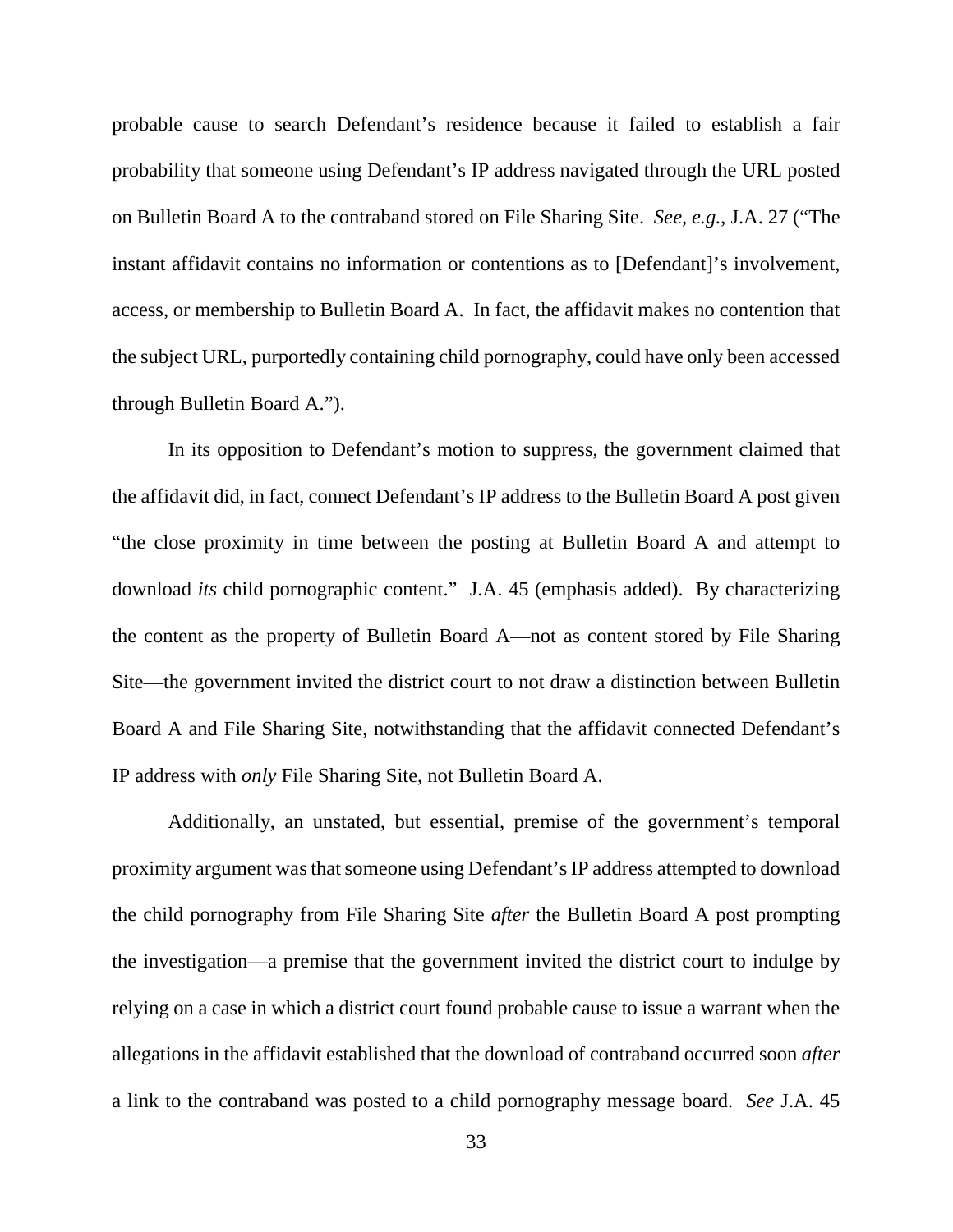(citing *United States v. Evans*, 2:16-cr-20292, Doc. No. 69, report and recommendation, at 14 (E.D. Mich. Nov. 20, 2017). The government further rejected Defendant's argument that the File Sharing Site URL "could have been accessed through innocent means" because "there was no reason for the agent to believe the link was available anywhere other

than on Bulletin Board A." J.A. 44–45.

On February 2, 2018, the district court denied Defendant's suppression motion.

Ruling from the bench, the district court accepted the key factual premises relied on by the

government to connect Defendant's IP address with Bulletin Board A:

What is clearly in the affidavit is that Bulletin Board A is a dedicated bulletin board to advertising distribution and production of child pornography and that it therefore, already anybody who might be on that site, there would be a reasonable belief that that person was interested in accessing that kind of information.

Then there was the posting of that particular section [of Bulletin Board A] that was clearly advertising video clips of what would absolutely be unequivocally child pornography, and the critical fact . . . is that the same day that posting went up, the URL that is linked—or the IP address that is linked to a computer in the defendant's home . . . attempts to or at least shows an interest in [Bulletin Board A]. In my view, that's enough for probable cause to believe that there would be a computer in that residence that would have child pornography on it.

J.A. 76–77. In other words, in accordance with the government's invitation, the district court drew no distinction between Bulletin Board A and File Sharing Site and presumed that someone using Defendant's IP address clicked on the URL navigating to the child pornography stored on File Sharing Site *after* seeing the URL posted on Bulletin Board A.

But the majority maintains that it is "unclear" whether the district court was referring to Bulletin Board A or File Sharing Site because the district court could have been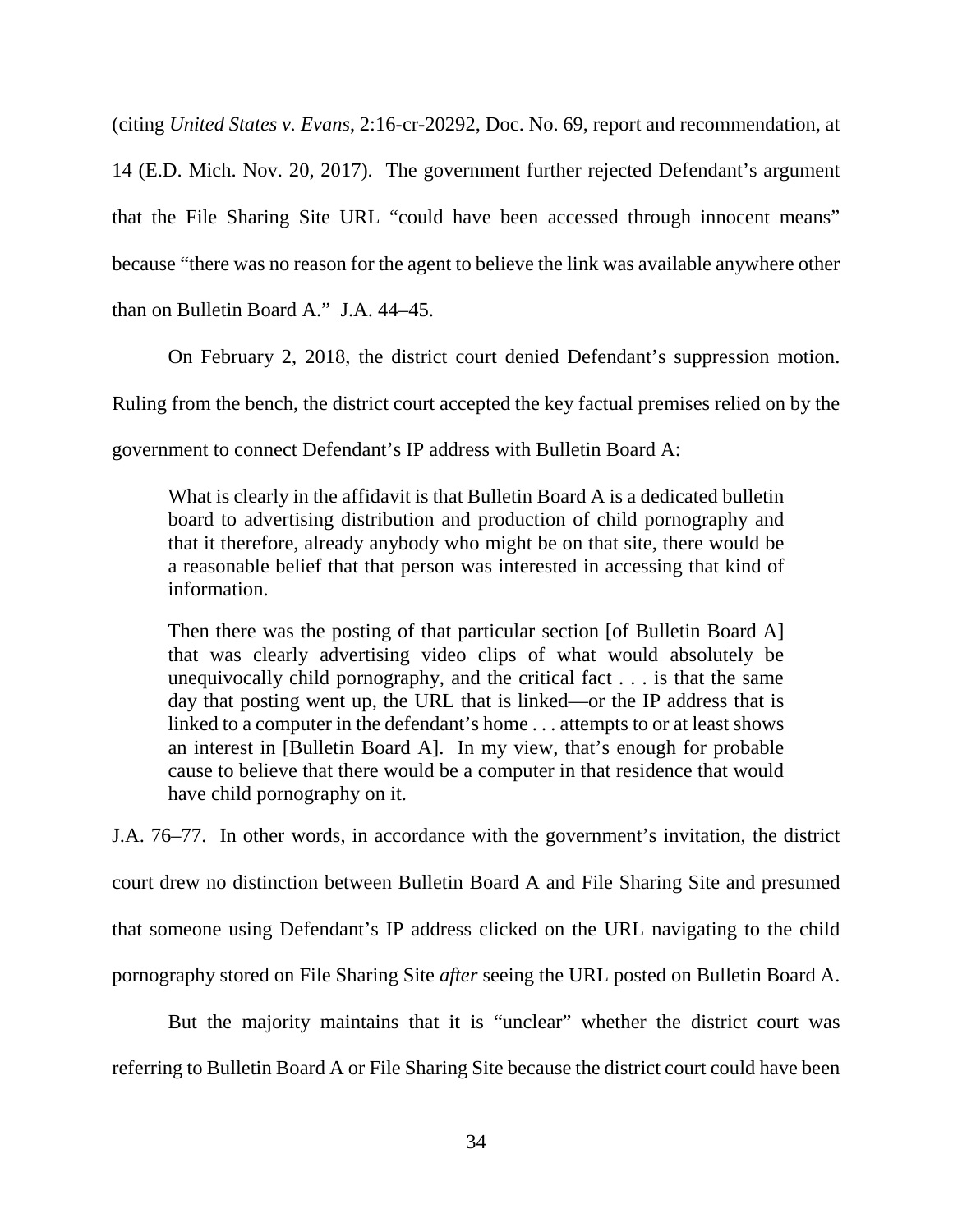referring to File Sharing Site, rather than Bulletin Board A when it referred to "both the 'posting' and 'the URL that is linked.'" *Id*. That reading is simply implausible. Clearly, the district court did not refer to the Bulletin A Board "posting" and the "URL that is linked" as two separate websites, *i.e.*, Bulletin Board A and File Sharing Site. Instead, the district court stated that on the "same day that *posting* went up, the *URL that is linked*—or the IP address that is linked to a computer in the defendant's home . . . attempts to or at least shows an interest in *that particular site*." J.A. 76–77 (emphases added). The district court therefore considered both the "posting" and the "URL that is linked," *on Bulletin Board A*, to be referencing a single website: Bulletin Board A. The district court discussed the URL only in the context of it being *linked* on Bulletin Board A, rather than it being *hosted* by File Sharing Site. Accordingly, the district court incorrectly assumed that Defendant's IP address demonstrated an interest in Bulletin Board A.

In short, the district court did not expressly contemplate the possibility that someone using Defendant's IP address navigated to the URL by any means other than the Bulletin Board A post. Defendant timely appealed the denial of his suppression motion.

#### II.

The Fourth Amendment protects "[t]he right of the people to be secure in their persons, houses, papers, and effects, against unreasonable searches and seizures." U.S. Const. amend. IV. It represents the Framers' "response to the reviled 'general warrants' and 'writs of assistance' of the colonial era, which allowed British officers to rummage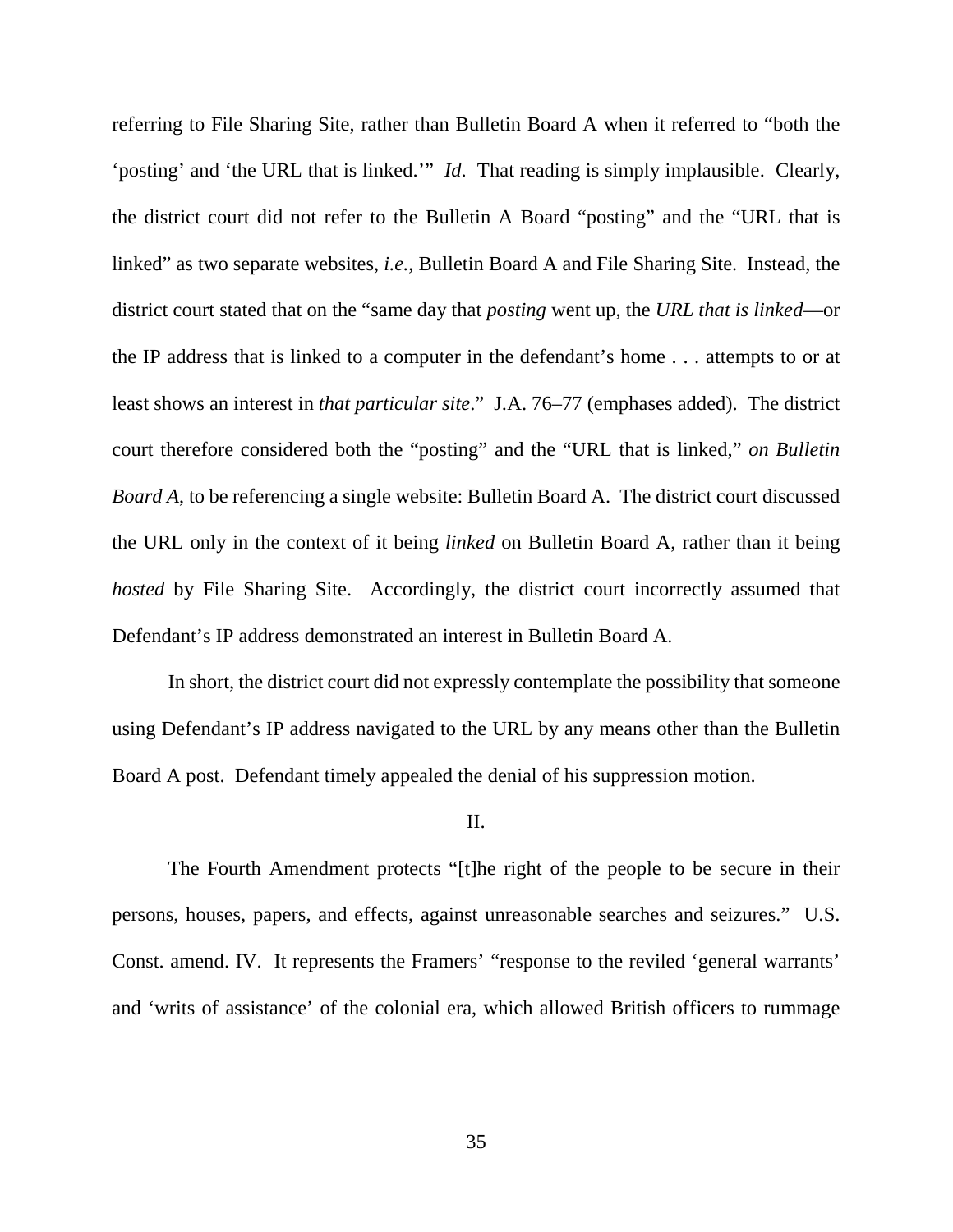through homes in an unrestrained search for evidence of criminal activity." *Riley v. California*, 573 U.S. 373, 403 (2014).

Recognizing that the advent of new technology—like the Internet and the ability to store vast amounts of information in small electronic devices—"enhance[s] the Government's capacity to encroach upon areas normally guarded from inquisitive eyes," the Supreme Court has rejected "'mechanical interpretation[s]'" of the Fourth Amendment that would allow the government to "capitalize" on such technology to invade the reasonable expectations of privacy and security protected by that Amendment. *Carpenter v. United States*, 138 S. Ct. 2206, 2214 (2018) (quoting *Kyllo v. United States*, 533 U.S. 27, 35 (2001)). Rather, when applying the Fourth Amendment in the context of new or advancing technology—like the URL click at issue in this case—courts must seek to "assure [] preservation of that degree of privacy against government that existed when the Fourth Amendment was adopted." *Id.* (quoting *Kyllo*, 533 U.S. at 34).

In doing so, courts must keep in mind at least two basic Fourth Amendment "guideposts"—that the Amendment seeks "to secure the privacies of life against arbitrary power" and "to place obstacles in the way of a too permeating police surveillance." *Id.* (internal quotation marks and citations omitted). That is particularly true when, as here, the government seeks authority to search a home because, "when it comes to the Fourth Amendment, the home is first among equals." *Florida v. Jardines*, 569 U.S. 1, 6 (2013).

"Although the text of the Fourth Amendment does not specify when a search warrant must be obtained," the Supreme Court repeatedly has recognized that "'[i]t is a basic principle of Fourth Amendment law . . . that searches and seizures inside a home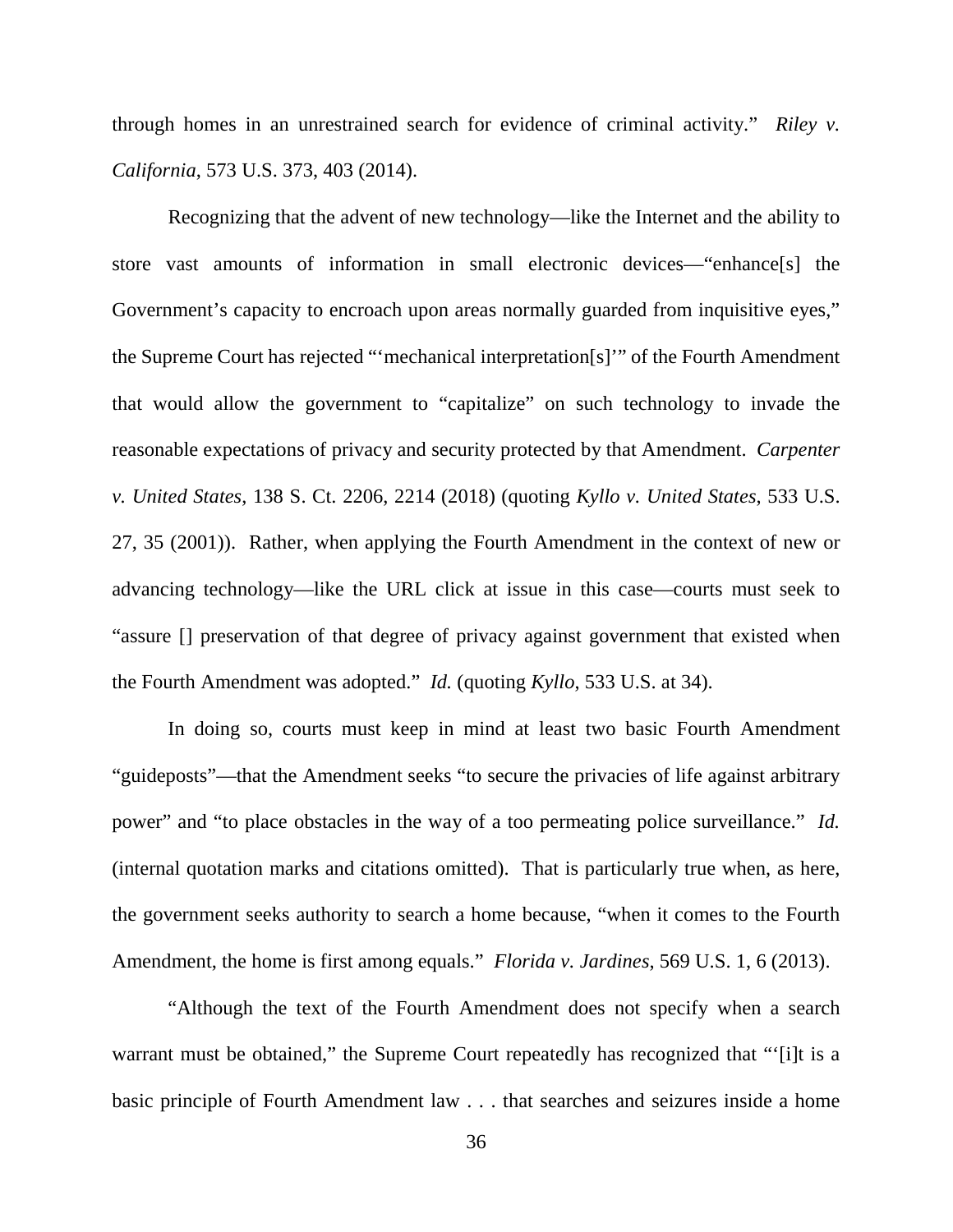without a warrant are presumptively unreasonable.'" *Kentucky v. King*, 563 U.S. 452, 459 (2011) (quoting *Brigham City v. Stuart*, 547 U.S. 398, 403 (2006)). Warrants are "constitutionally sound when issued by a neutral magistrate and supported by probable cause." *United States v. Montieth*, 662 F.3d 660, 664 (4th Cir. 2011); *see* U.S. Const. amend. IV. The government bears the burden of demonstrating probable cause to support a search warrant. *See, e.g.*, *id.* at 665; *Walczyk v. Rio*, 496 F.3d 139, 161 (2d Cir. 2007); *United States v. Abboud*, 438 F.3d 554, 569 (6th Cir. 2006).

To determine whether a warrant is supported by probable cause, a magistrate must "make a practical, common-sense decision whether, given all the circumstances set forth in the affidavit[,] . . . there is a fair probability that contraband or evidence of a crime will be found in a particular place." *Illinois v. Gates*, 462 U.S. 231, 238 (1983). When a magistrate judge issues the challenged warrant, this Court must determine "whether the magistrate judge had a 'substantial basis' for finding probable cause." *United States v. Lyles*, 910 F.3d 787, 791 (4th Cir. 2018). Accordingly, the question before this Court is whether, based on the information set forth in the affidavit, the magistrate judge had a "substantial basis" for finding that there was a "fair probability" that contraband or evidence of a crime would be found within Defendant's residence.

A.

37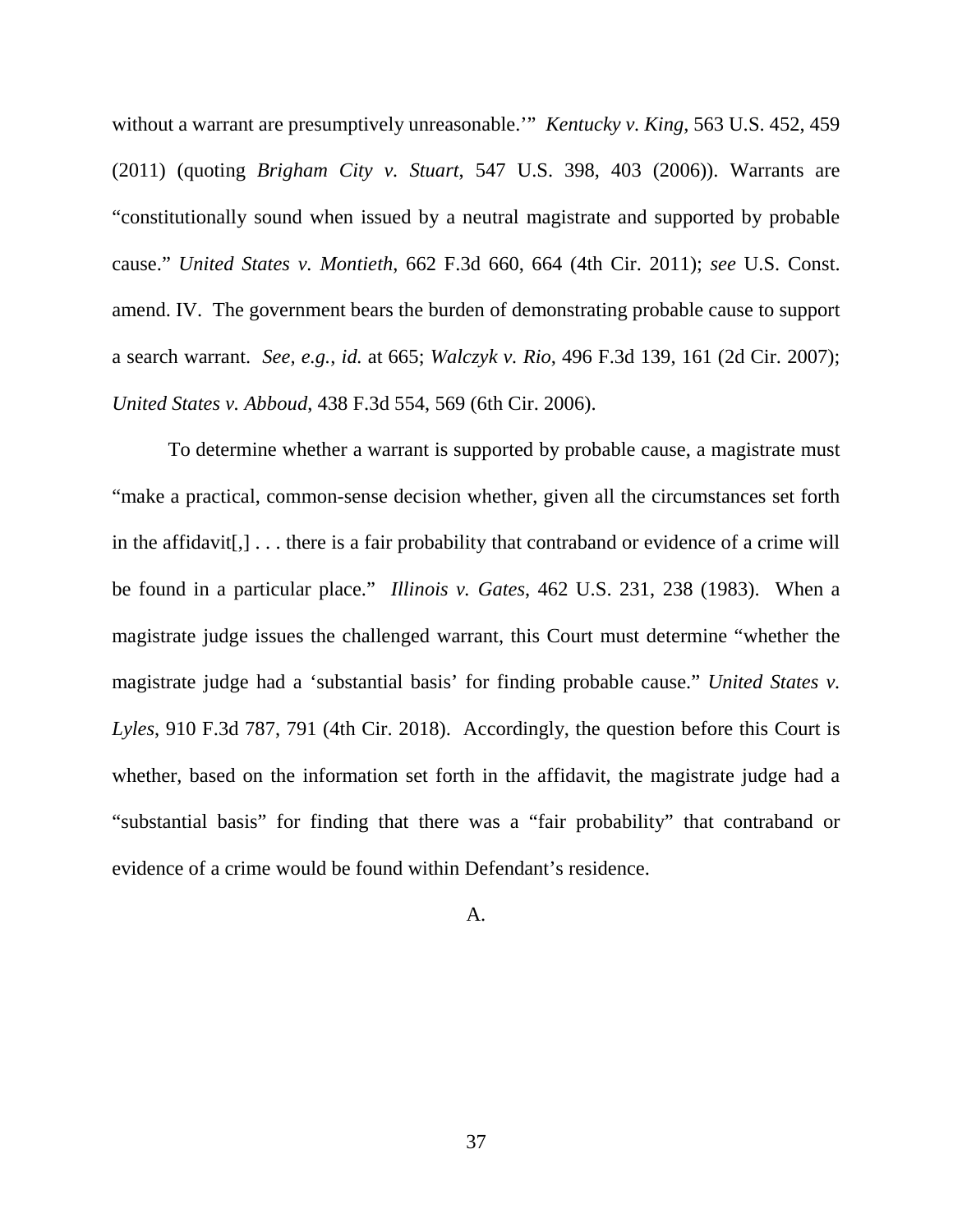The majority opinion concludes—and I agree—that even a "single click" of an internet link to download<sup>[3](#page-37-0)</sup> child pornography can provide probable cause to support a search warrant *if* the facts set forth in the warrant application establish that "the person behind that click plausibly knew about and sought out that content." *Ante* at 11. According to the majority opinion, the affidavit established that someone using Defendant's IP address "plausibly knew" that the URL linked to child pornography because the November 2, 2015, post on Bulletin Board A, in which a copy of the URL appeared, "contain[ed] text and images that unequivocally identified its contents as child pornography." *Id*. at 8. The majority opinion's finding of probable cause, therefore, rests entirely on the premise that the affidavit established a fair probability that someone using Defendant's IP address "clicked the link having encountered it on [Bulletin Board A]." *Id*. at 9*.*

That factual premise finds no direct support in the materials considered by the magistrate judge in granting the warrant. The affidavit does not assert that Defendant, or someone likely to be using Defendant's IP address, was a member of Bulletin Board A. Indeed, the government conceded that it could not establish whether Defendant or someone using his IP address was a member of Bulletin Board A. Gov't Br. at 30.

The affidavit also does not provide any direct evidence that Defendant or someone using Defendant's IP address had ever visited Bulletin Board A. On the contrary, the

<span id="page-37-0"></span><sup>&</sup>lt;sup>3</sup> I take no position on whether evidence that someone using a particular IP address clicked on a link navigating to a website that *displays* child pornography—as opposed to a link to *download* child pornography—can provide probable cause to search a residence associated with that IP. *See United States v. Falso*, 544 F.3d 110, 124 (2d Cir. 2008).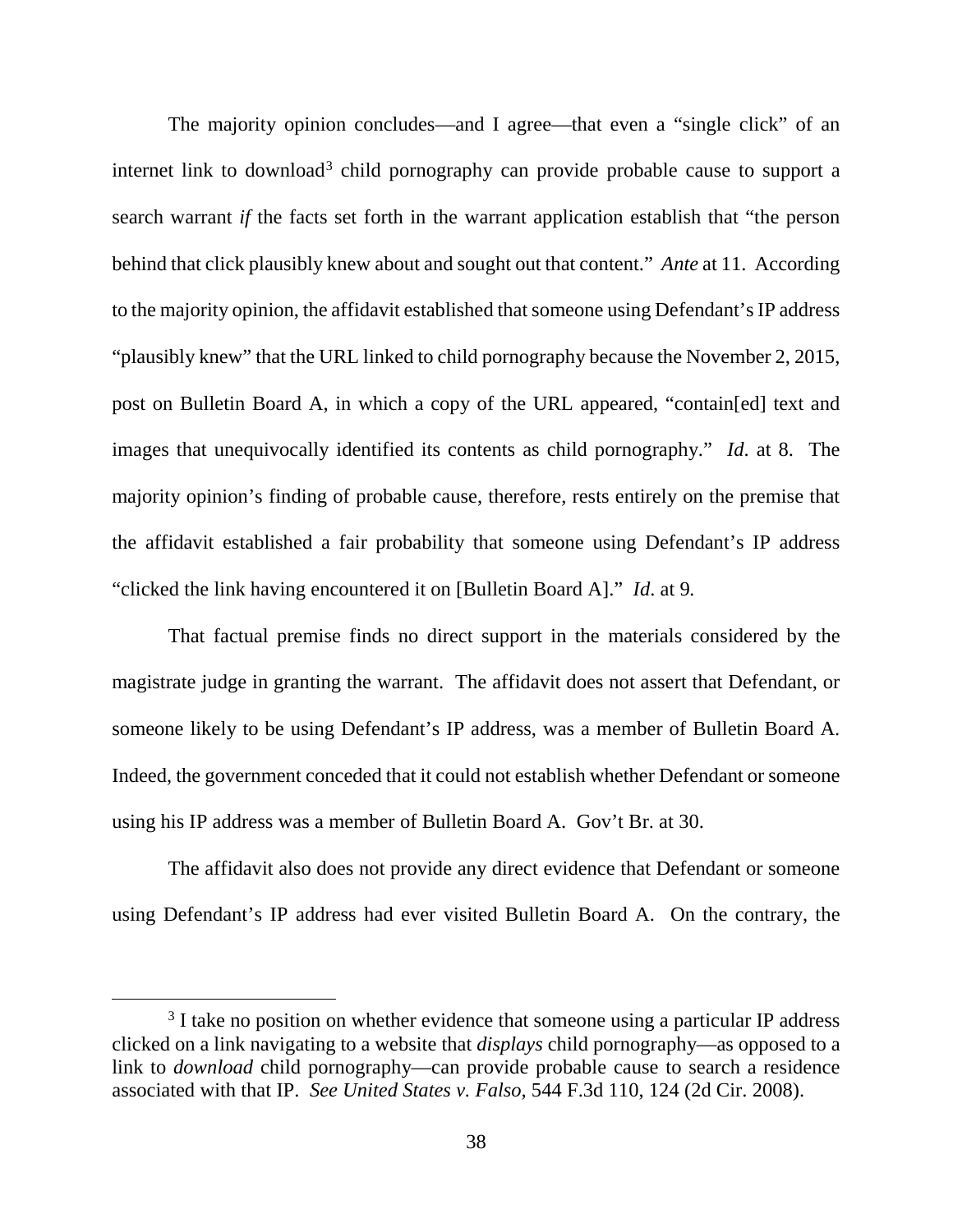government conceded before the district court that because Bulletin Board A "was only accessible on the dark web via a special web-browser called TOR," it could not provide an electronic record establishing whether Defendant's IP address ever visited Bulletin Board A. J.A. 37–38.

Instead of relying on direct evidence, the government contends, as it did before the district court, that circumstantial evidence makes it fairly probable that someone using Defendant's IP address navigated through the Bulletin Board A post to attempt to download the child pornography hosted by File Sharing Site. In support of that argument, the government's brief makes several representations.

First, the government repeatedly represents that the post appeared on Bulletin Board A *before* someone using Defendant's IP address sought to access the child pornography stored by File Sharing Site. Gov't Br. at 4 ("On November 2, an IP address that resolved back to [Defendant]'s residence was recorded to trying to access a link containing child pornography that had been posted on Bulletin Board A *less than 24 hours earlier*." (emphasis added)); *id.* at 30 ("The short duration *from* when the link appeared on Bulletin Board A *until* someone at the defendant's residence clicked on the link established a fair probability that the link had been accessed through Bulletin Board A." (emphases added)).

Second, the government represents that the "link . . . *originated* on a dark web forum dedicated to sharing child sexual abuse content," *id.* at 10–11 (emphasis added), meaning Bulletin Board A. *See also id*. at 9 ("Probable cause existed to search [Defendant]'s home on April 12, 2016, because law enforcement determined that a computer at [Defendant]'s residence accessed a link to downloadable child pornography, *which originated on a*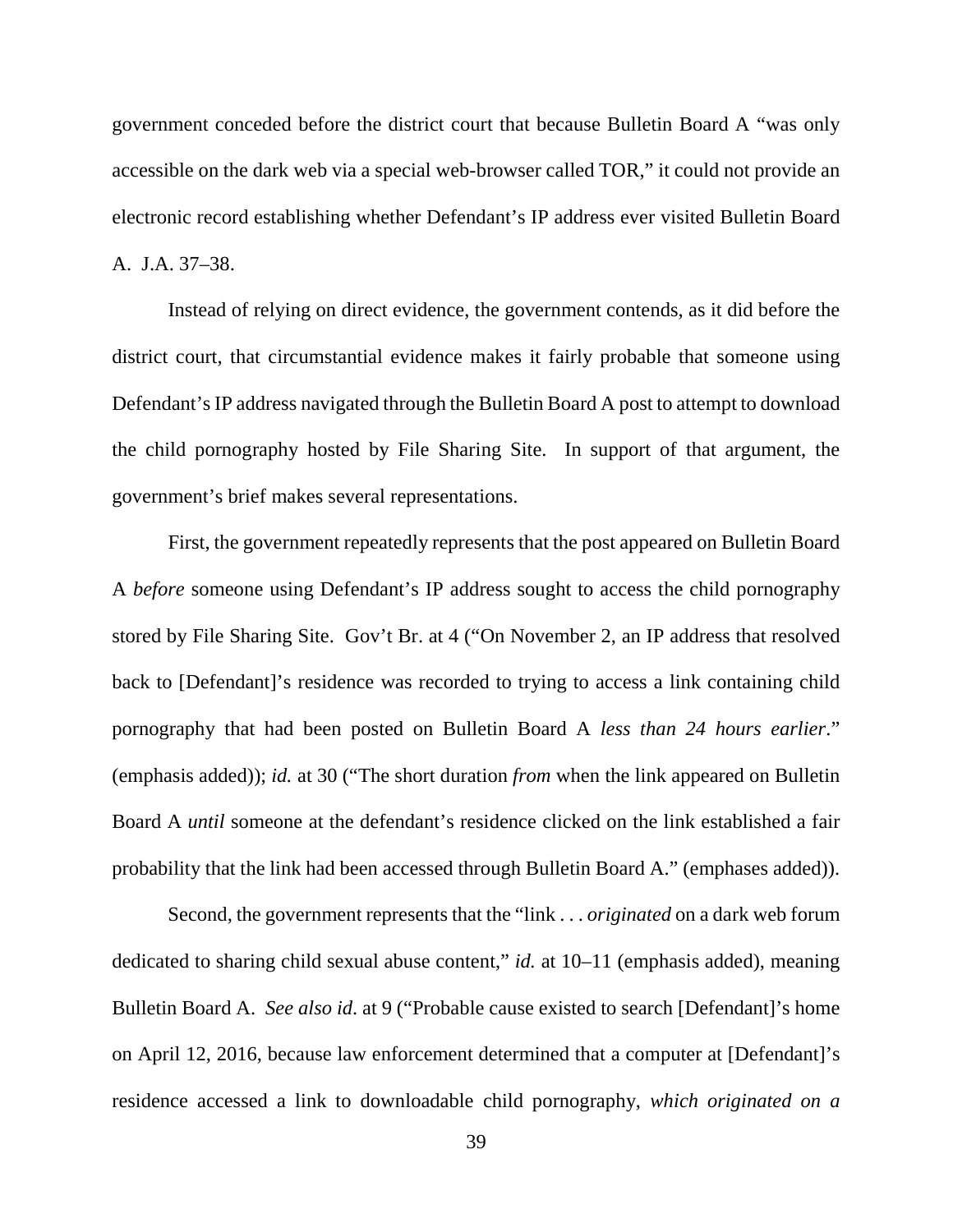*website that caters to individuals seeking child pornography*." (emphasis added)). That "originat[ion]" contention serves to reinforce the government's assertion that someone using Defendant's IP address attempted to download the child pornography from File Sharing Site *after* encountering the URL on Bulletin Board A—if the URL "originated" on Bulletin Board A, then someone using Defendant's IP address had to have clicked on the URL *after* it appeared on Bulletin Board A.

For two principal reasons, the government's temporal proximity argument fails to establish a fair probability that someone using Defendant's IP address navigated to the URL via the post in Bulletin Board A. First, the government's temporal proximity argument rests on the "critical fact" that someone using Defendant's IP address clicked on the URL *after* the post containing the URL appeared on Bulletin Board A—a premise that the government repeatedly asserted in its briefing and argument to the district court and this Court. But if that "critical fact" lacks support—if the click on the URL occurred before the post on Bulletin Board A—then the person using Defendant's IP address could not have encountered the URL on Bulletin Board A, and therefore could not have viewed the text and images in the Bulletin Board A post indicating the URL linked to child pornography.

That is the case. Contrary to the government's repeated representations in its briefing, the affidavit does not assert, much less establish, that someone using Defendant's IP address clicked the URL *after* the post containing the URL appeared on Bulletin Board A. On the contrary, whereas the affidavit reports the time someone using Defendant's IP address clicked on the File Sharing Site URL—3:23 pm on November 2, 2015—it does not report at what time that day the post first appeared on Bulletin Board A. Rather, it simply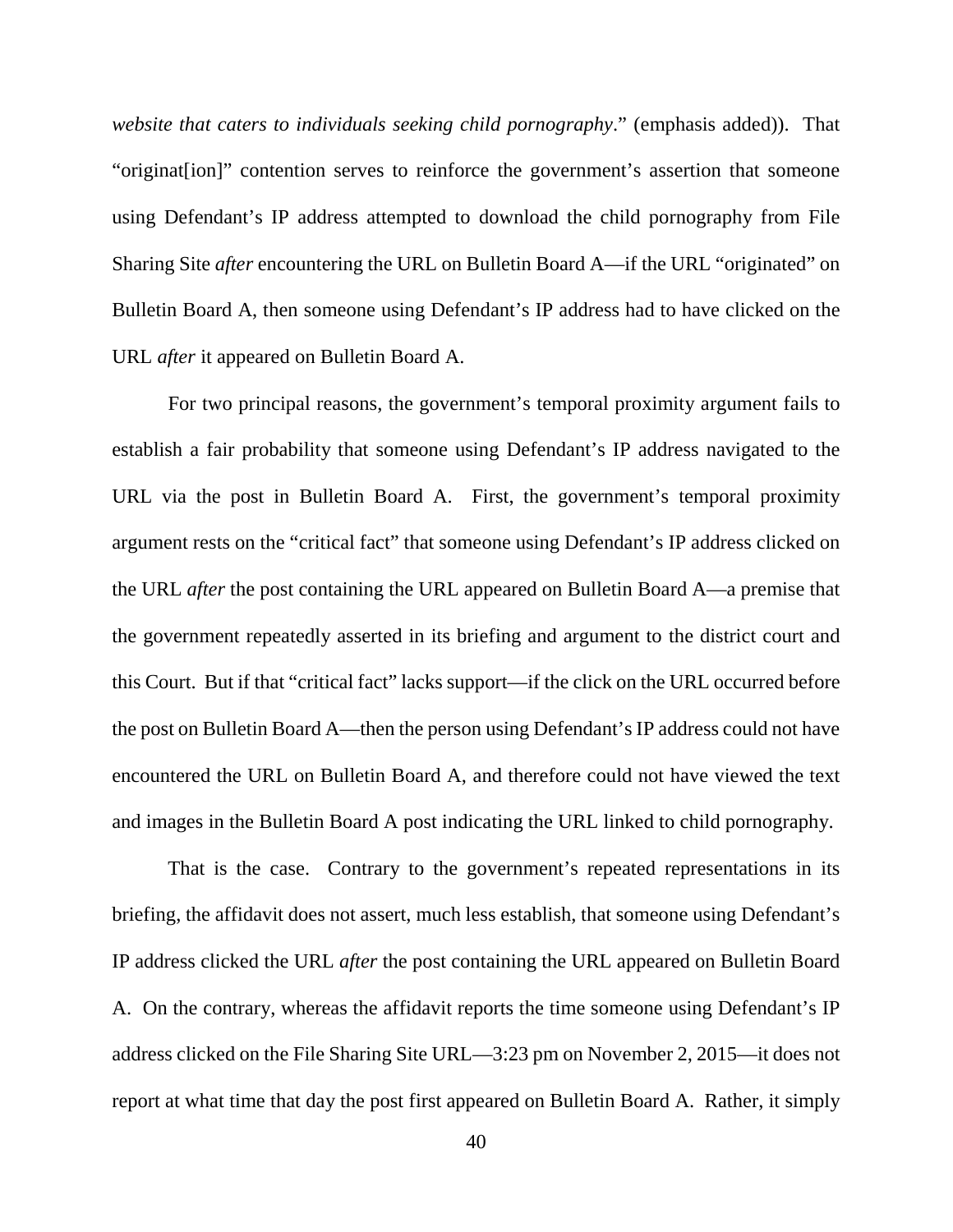states that the post appeared on Bulletin Board A sometime on November 2, 2015. Accordingly, the post could have appeared on Bulletin Board A anytime within a window of 8 hours, 37 minutes *after* someone using Defendant's IP address downloaded or attempted to download the child pornography from File Sharing Site.

Significantly, notwithstanding that the government represented to both this Court and the district court that—as a matter of fact, not inference—the Bulletin Board A post appeared *before* someone using Defendant's IP address attempted to download the child pornography from File Sharing Site, the affidavit nowhere addressed whether the government knew, or could have known, the time of the Bulletin Board A post as a result of its ongoing observation and capturing of content on Bulletin Board A. Gov't Br. at 13. Indeed, the government never has explained to this Court or the district court why the repeated representations in its briefing as to the sequence of events does not find direct support in the facts set forth in the affidavit it submitted with the warrant application. Of course, in assessing probable cause, we do not look to the representations the government makes after the fact, but the facts the government presented to the magistrate.

Because the government's circumstantial causation argument rests on the attempted download from File Sharing Site occurring after the post appeared on Bulletin Board A, the government's failure to establish that sequence of events fatally undermines its effort to rely on temporal proximity as a circumstantial basis for proving that someone using Defendant's IP address navigated to the URL through Bulletin Board A.

Notwithstanding this fatal flaw, the majority opinion accepts the government's temporal proximity argument—and the government's crucial factual representations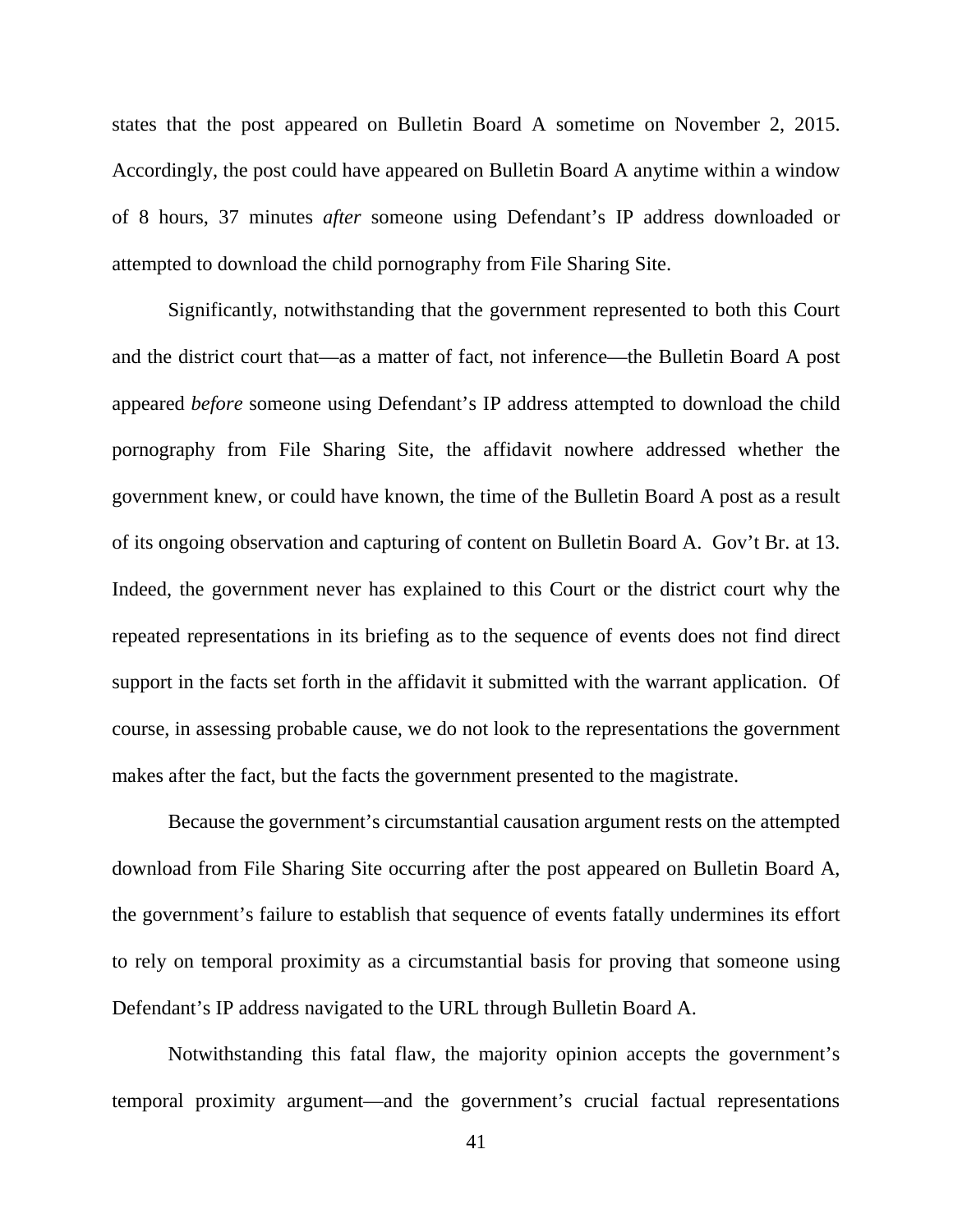underlying that argument—hook, line, and sinker. Although the majority recognizes that the affidavit does not establish whether the Bulletin Board A post preceded the "attempted download" by someone using Defendant's IP address, it nevertheless contends that the "critical *fact*" supporting probable cause is "[t]he close timing between the link's appearance on Bulletin Board A and the click by a user's IP address." *Ante* at 8–9 (emphasis added). According to the majority, "because the link was accessed on the same day it appeared on Bulletin Board A, it is at least reasonably probable that the user clicked the link having encountered it on that website." *Id*. at 9. Yet, even as it acknowledges that the affidavit failed to establish the "critical fact" supporting its theory of probable cause, the majority opinion nevertheless accepts that theory wholesale. *See id*. at 10 ("That chronology [of the URL click following the Bulletin Board A post] sets in motion the series of plausible inferences described above.").

Notably, the majority opinion distinguishes that "critical fact"—that the click occurred *after* the appearance of the Bulletin Board A post—from the "inferences" it draws from that fact—most notably, that someone using Defendant's IP address encountered the link in the Bulletin Board A post, not via some other electronic pathway. *Ante* at 8–9, 12 (reasoning that "it's fairly probable, given the temporal proximity, that the person clicked on the link *because he saw it on Bulletin Board A and wanted to view child pornography*" (emphasis added)). Put differently, rather than relying on an inference from an established fact, the majority opinion impermissibly draws inferences on inferences to uphold the warrant. *See Rosencranz v. United States*, 356 F.2d 310, 317 (1st Cir. 1966) (noting that a magistrate may not "reach for external facts and . . . build inference upon inference in order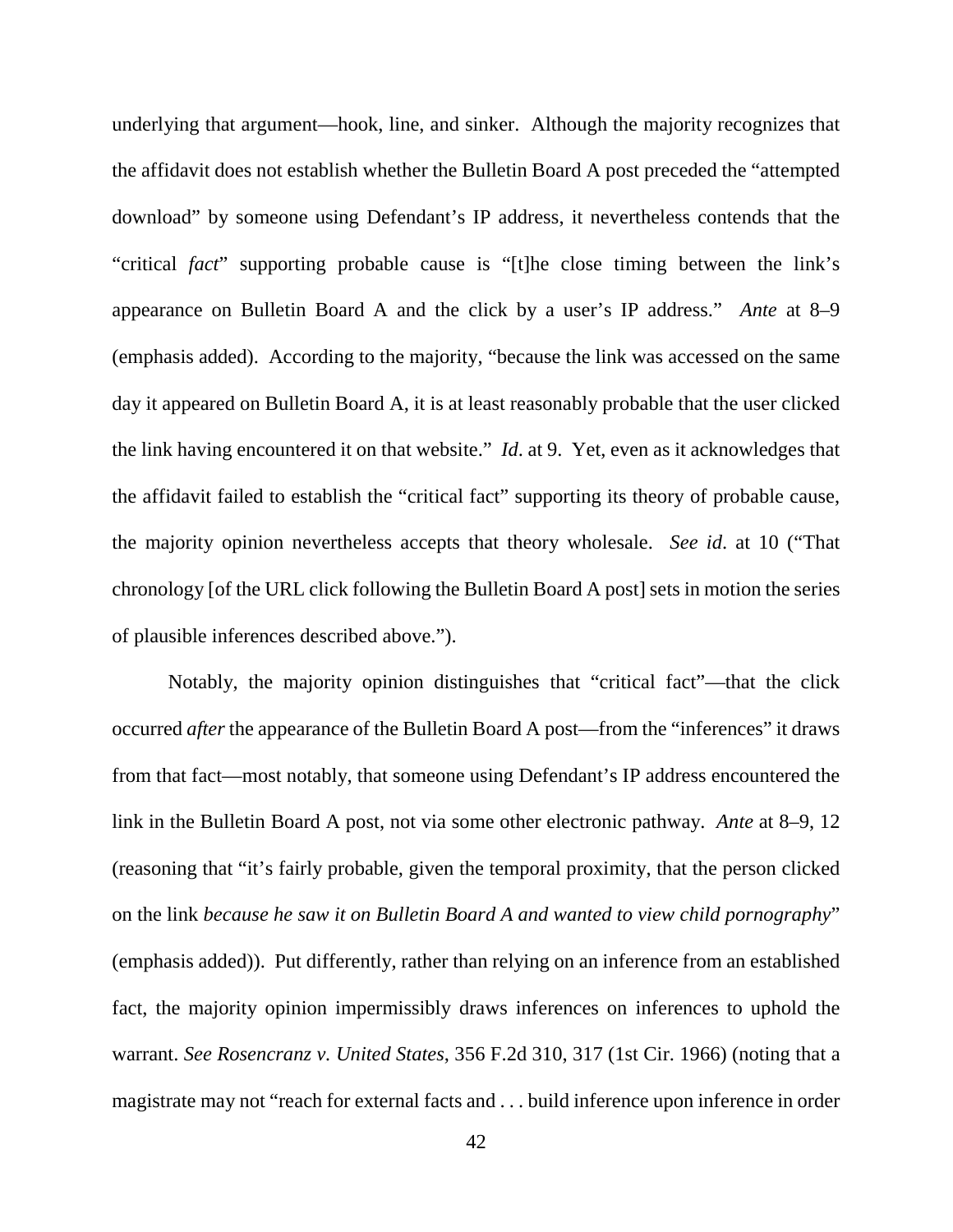to create a reasonable basis for his belief that a crime is presently being committed").The majority opinion therefore improperly draws an inference of causality based on a sequence of events the government failed to establish. *See* Figure A (illustrating the 35.9% probability that the Bulletin Board A post followed the IP address's click of the URL).

## **Figure A**



**November 2, 2015** 

But that is not the only flaw with the temporal proximity argument advanced by the government and embraced by the majority opinion. The government's temporal proximity argument also rests on the wholly unsupported premise that—even if someone using Defendant's IP address had clicked on the File Sharing Site URL after the post appeared on Bulletin Board A (which, again, the affidavit does not establish)—the user navigated to the URL through the post appearing on Bulletin Board A. Indeed, the facts set forth in the affidavit fail to address, much less rule out, a multitude of ways someone using Defendant's IP address could have navigated to the File Sharing Site URL without encountering the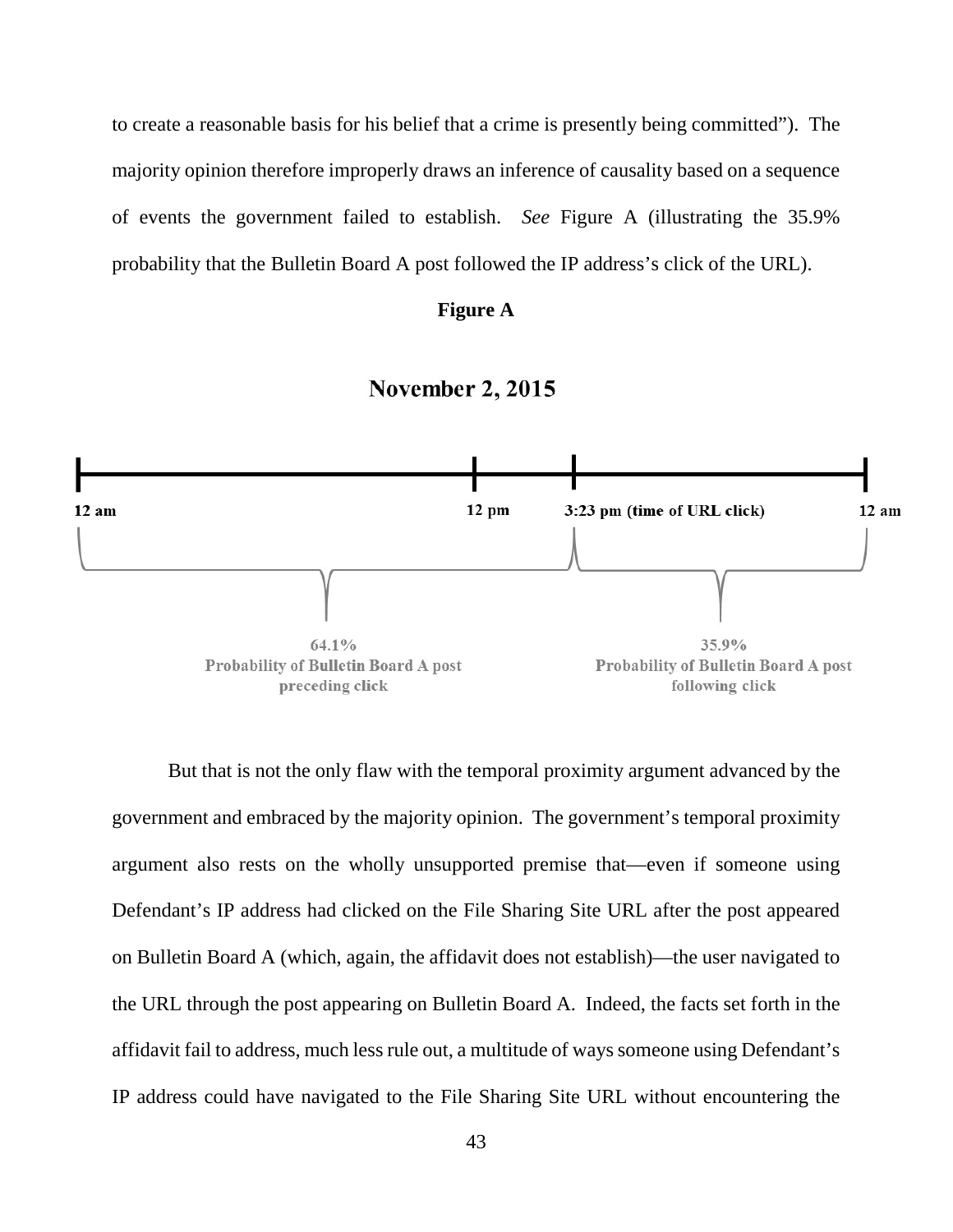URL on Bulletin Board A, and therefore without observing the text and images that would have put that person on notice of the download link's content. The majority nowhere meaningfully contemplates the significance of this internet technology in our role to assess probable cause.

To begin, users can *encounter* URLs, or hyperlinks to URLs,<sup>[4](#page-43-0)</sup> in myriad ways including through websites, emails, chats, text messages, comment threads, discussion boards, File Sharing Sites (such as DropBox, Google Drive, or Apple iCloud), tweets, Facebook posts, Instagram captions, Snapchat messages, embedded images or videos, unwanted pop-up windows, any combination thereof, or by any other digital means. And because a URL, or a hyperlink to a URL, can be copied with only a click of a button, a single URL can be copied and further disseminated through any or all of these ways millions of additional times, often in a matter of seconds.

Thus, it is no exaggeration to state that URLs, or hyperlinks to URLs, can be posted and disseminated millions of times anywhere by anyone. Take for example, the trailer for the movie *Avengers: Endgame*—which was shared through multiple online platforms such as YouTube, Facebook, and Twitter—was viewed 289 million times in the first 24 hours after it was posted online. Todd Spangler, *'Avengers: Endgame' Trailer Smashes 24-Hour Video Views Record*, Variety (Dec. 8, 2018, 11:02 a.m.),

<span id="page-43-0"></span><sup>&</sup>lt;sup>4</sup> "The definition of a hyperlink is text or an image within a file on your computer that you can click on that gives access to another document or image. Words on a website that are underlined and highlighted in blue and that you can click on in order to open a new web page are an example of a hyperlink*.*" *Berkson v. Gogo LLC*, 97 F. Supp. 3d 359, 373 n.2 (E.D.N.Y. 2015) (citation omitted).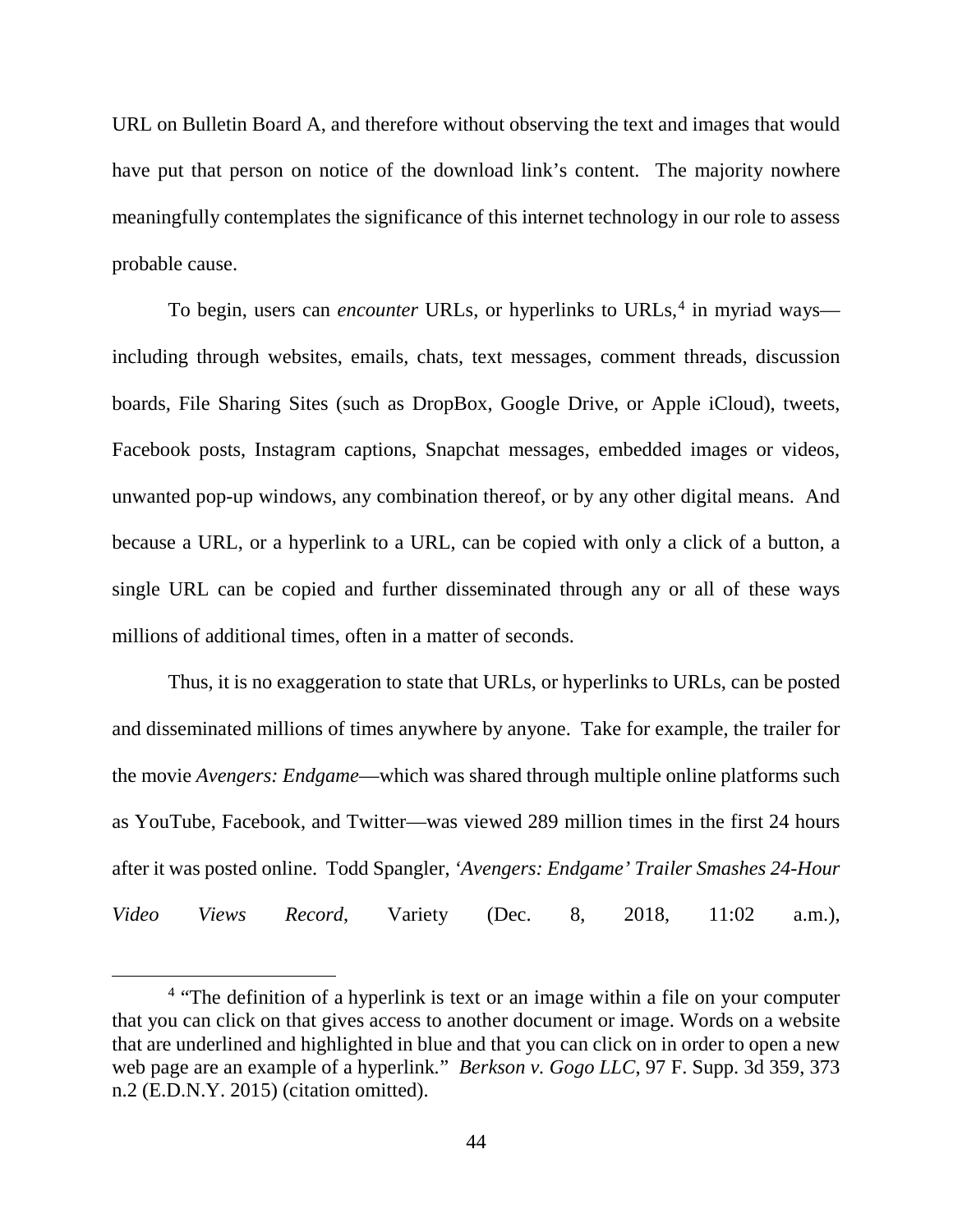https://variety.com/2018/digital/news/avengers-endgame-record-trailer-worldwide-24-

hour-views-1203085074; *see also Crosby v. Twitter, Inc.*, 921 F.3d 617, 625 (6th Cir. 2019) (citing sources observing that "third parties upload 300 hours of content to YouTube every minute" and Twitter "boasts hundreds of millions of users . . . with over 500 million tweets per day . . . [or] 6,000 tweets per second" (citations omitted)); Chloe Taylor, *A Japanese Billionaire Now Has Most Retweeted Tweet Ever After Offering a \$923,000 Prize*, CNBC (Jan. 7, 2019) (reporting that a single tweet—only one of the numerous online vehicles for sharing a URL—was retweeted nearly five million times in a two-day period), https://www.cnbc.com/2019/01/07/yusaku-maezawa-has-most-retweeted-tweet-everafter-offering-923000.html. In this matter, none of the facts alleged in the affidavit rule out any of these potentially millions of alternative paths—wholly unconnected to the Bulletin Board A post—through which someone using Defendant's IP address could have encountered the URL navigating to the child pornography on File Sharing Site.<sup>[5](#page-44-0)</sup>

<span id="page-44-0"></span> <sup>5</sup> Relatedly, the *content* to which a URL navigates and the *link* itself could "originate[]" in numerous places. Because electronic content often can be easily duplicated and stored, content that first appears at one URL may appear, in short order or over a longer time horizon, at numerous other URLs and may be stored on numerous other servers. Therefore, just because a URL, or a hyperlink to a URL, appears on one webpage, like Bulletin Board A, does not mean that the content associated with that URL first appeared on the webpage. For this reason, the government's repeated representation that the child pornography hosted on File Sharing Site "originated" on Bulletin Board A finds no support in the affidavit, which establishes only that a URL navigating to at least one website hosting the content, File Sharing Site, appeared on Bulletin Board A. It is entirely consistent with the facts set forth in the affidavit that the child pornography originated some place other than Bulletin Board A, meaning that the affidavit provides little factual support for the government's theory of causation—that someone using Defendant's IP address likely learned of the child pornography through Bulletin Board A. Indeed, that the child pornography videos at issue were hosted on File Sharing Site—not Bulletin Board A—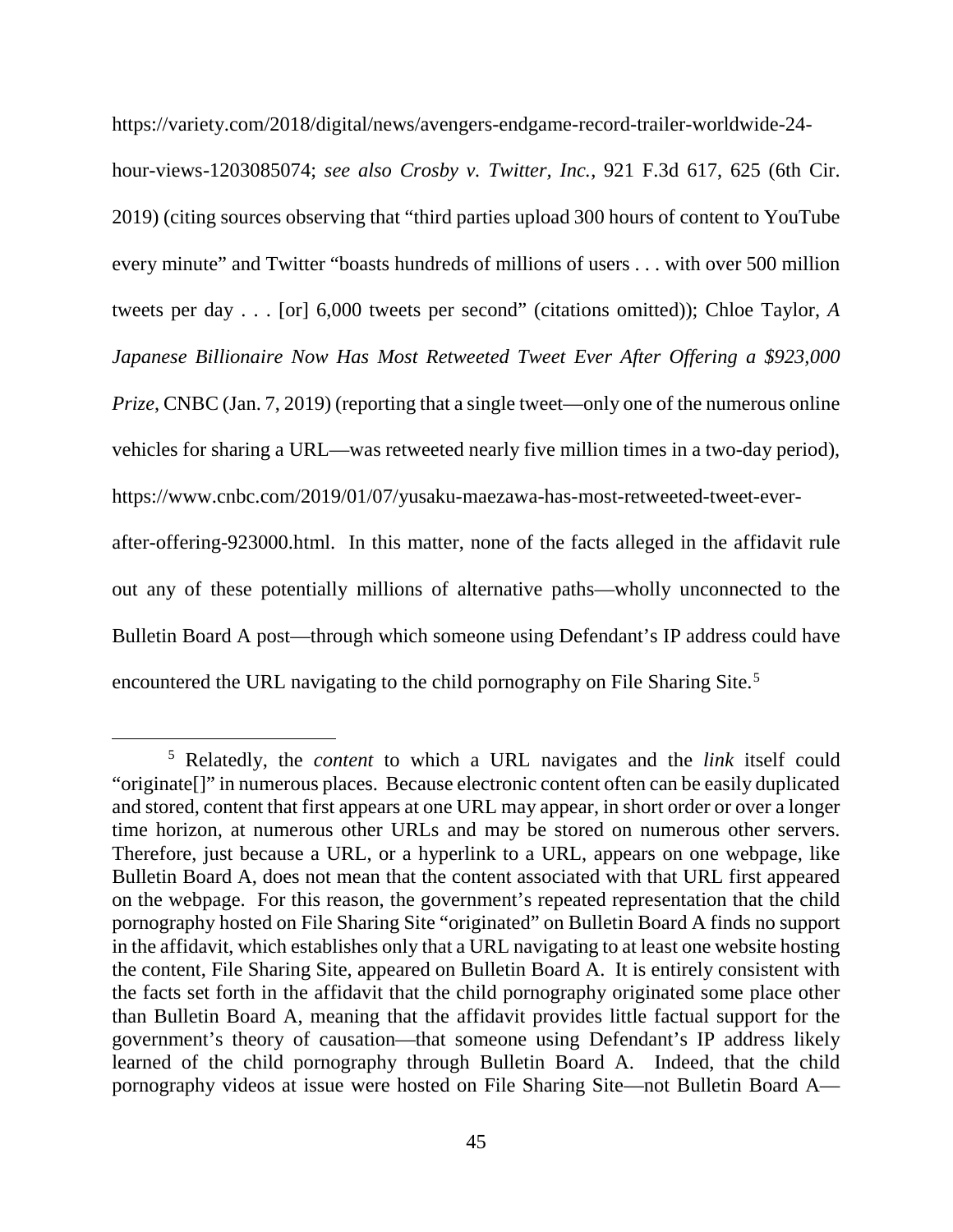Additionally, users can *navigate* to a URL in numerous ways beyond clicking on a link included in a post on a particular webpage, like Bulletin Board A. For example, a user could click on a copy of the URL posted to another website, click on a bookmark, type the URL directly into a browser's navigation bar, or click a hyperlink in an email or a news article, to name only a few. *See generally* Amicus Br. at 8. That is particularly true when the URL navigates to a site on the normal Internet, like File Sharing Site, as opposed to a site, like Bulletin Board A, that can only be reached using a specialty browser, like Tor.

The majority opinion maintains that the "randomness of the URL" in this case which contains a string of letters and numbers with no discernible pattern or meaning— "helps the government, as internet users aren't likely to type a truly random string of numbers and letters into their web browser by mistake." *Ante* at 15 n.7. That assertion that someone using Defendant's address *typed* the URL into a web browser—contradicts the probable cause theory advanced by the government and otherwise relied on in the majority opinion—that someone using Defendant's IP address intentionally *clicked* on the URL in the Bulletin Board A post because they believed it led to child pornography.

Additionally, the randomness of the URL weighs against a finding of probable cause because it increases the likelihood that someone using Defendant's IP address clicked on the URL without knowing the content to which it navigated. Even assuming the user actually saw the URL—which, as explained below, is not necessarily the case the random sequence of letters and numbers would provide a user with no indication that

 $\overline{a}$ 

provides evidence that the child pornography—a link to that child pornography—*did not*  "originate[]"]" on Bulletin Board A.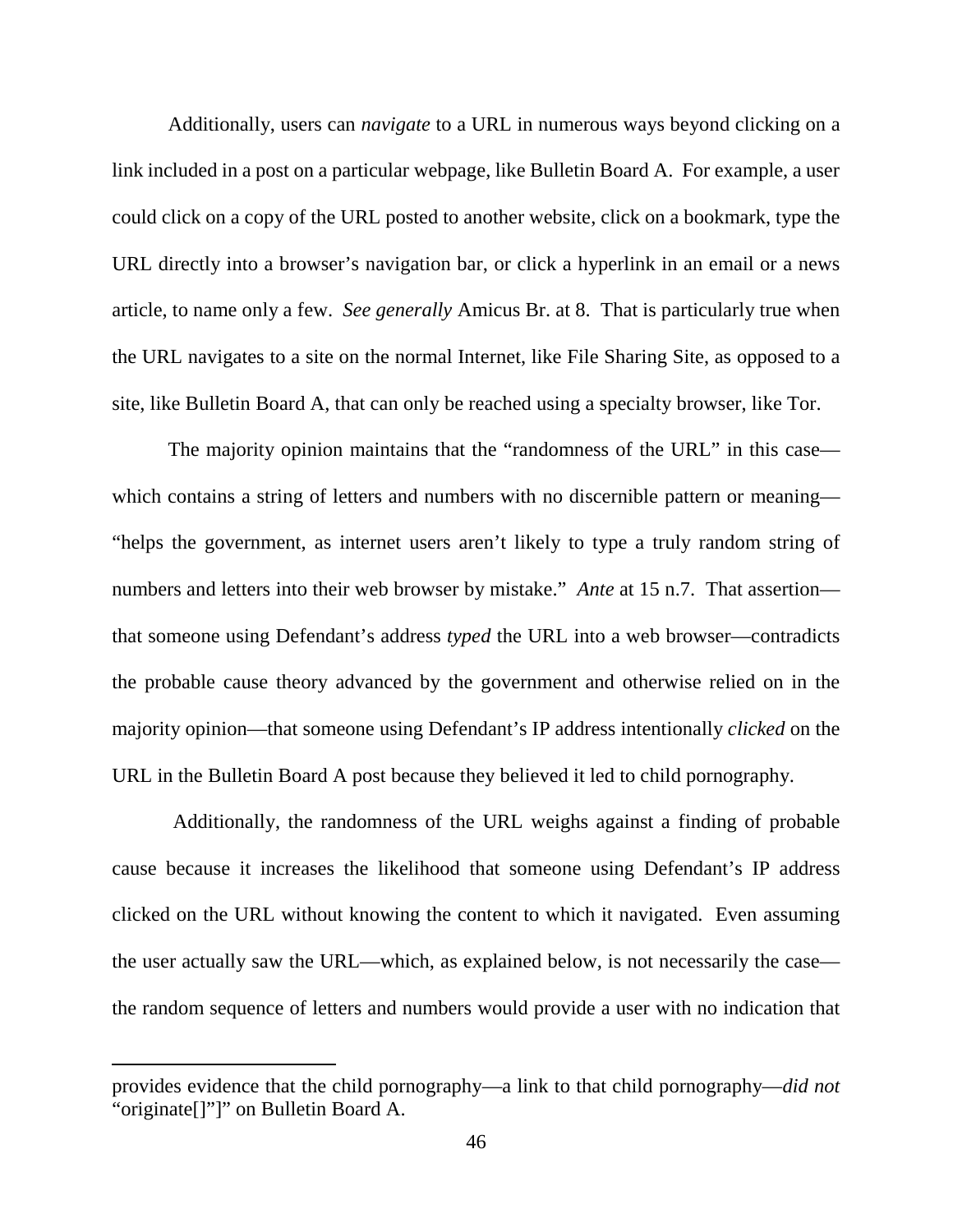the URL navigated to child pornography. And most significantly, the majority opinion's myopic focus on one method of navigating to a URL—typing the URL into a browser again ignores the multitude of other equally plausible—and likely far more plausible ways someone using Defendant's IP address could have navigated to URL, none of which ways the facts set forth in the affidavit rule out.

Importantly, users can *unintentionally navigate* to URLs because—as is the case with the URL clicked by someone using Defendant's IP address—URLs frequently do not provide any external indication of the content to which they navigate. For example, services like YouTube and DropBox generate random URLs that provide no information about their underlying content. Amicus Br. at 10. Other services, like Bitly, TinyURL, and Perma shorten URLs, which may otherwise provide external indicators of their content, to generic URLs that include a standard URL base, such as "https://bit.ly/," "https://tinyurl.com/," or "https://perma.cc/," followed by a random string of alphanumeric characters. *See generally* Robin Camille Davis, *The Future of Web Citation Practices*, 35 Behav. & Soc. Sci. Libr. 128–34 (2016) (explaining different URL shortening services). Such generic URLs offer no indication of the content to which they navigate.

Link shortening and disguising often serve beneficial purposes by, for example, permitting distribution of password-protected files, facilitating the sharing of less clunky links, or permitting simpler citation styles. And link shortening and disguising can serve other innocuous purposes. URL spoofing, for example, permits one user to disguise a hyperlink as directing to specific content or a particular website, while in reality directing the unwitting user to a distinct website altogether. *See* Amicus Br. at 12.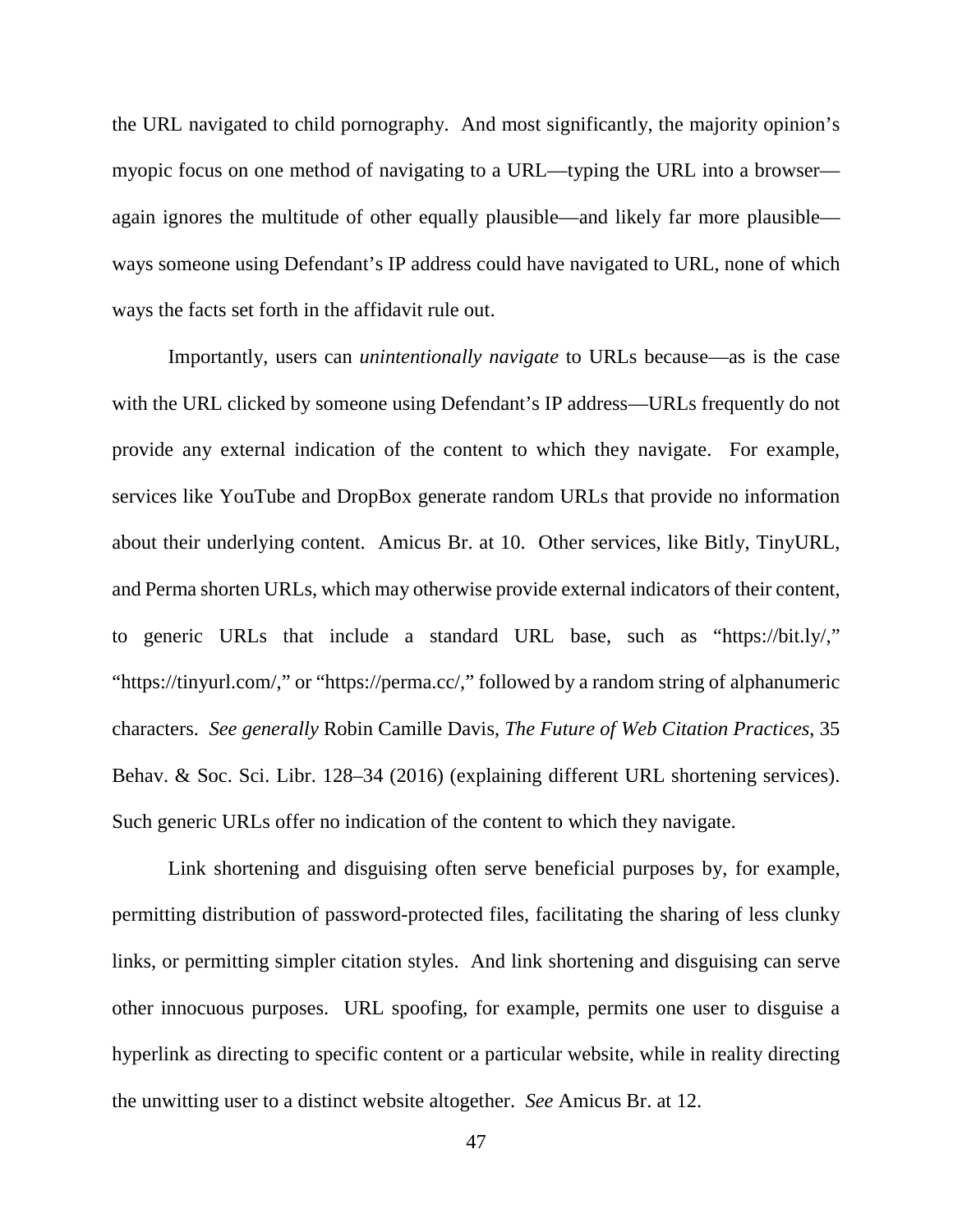One humorous form of URL spoofing is "rickrolling," one of the "Internet's oldest memes," in which individuals click on a link "expecting one thing" but are instead led to "a video of Rick Astley singing 'Never Gonna Give You Up.'" Abby Ohlheiser, *I Can't Believe This Is Why People Are Tweeting Fake Celebrity News*, Wash. Post (Oct. 18, 2018),

https://www.washingtonpost.com/technology/2018/10/18/i-cant-believe-this-is-why-

people-are-tweeting-fake-celebrity-news/?utm\_term=.e9c493b7234d. The unsuspecting individual who follows the disguised URL is said to be "rickrolled." In fact, "rickrolling" has become such a mainstream online practice that in the lead-up to the 2018 midterm elections, an online campaign aimed to "rick roll" unregistered voters into registering to vote. *Id*.

As the *Washington Post* described, doing so was easy:

First, create a link to vote.org (or whatever else you want to trick people into visiting) using a link shortener such as bit.ly. Bit.ly works pretty simply: You enter in a URL, and the site spits out a shorter version. It's a relic from a time when URL length counted toward characters on Twitter but is now used to hide the original source of links.

*Id.* Then, "choose the right piece of gossip," such as news of a celebrity couple split, and tweet out an attention-grabbing headline alongside the disguised Bit.ly link leading to the voter registration website. *Id*. Thus, with a few clicks, anyone—even users with no advanced computational skills—can disguise a link and lure an unsuspecting user to click that link. In such circumstances, the user would learn of the content to which the URL navigates only *after* clicking on the link.

But link shortening and disguising are also used for malicious purposes. URL spoofing can enable "phishing," which redirects a user to a facially legitimate, but fake,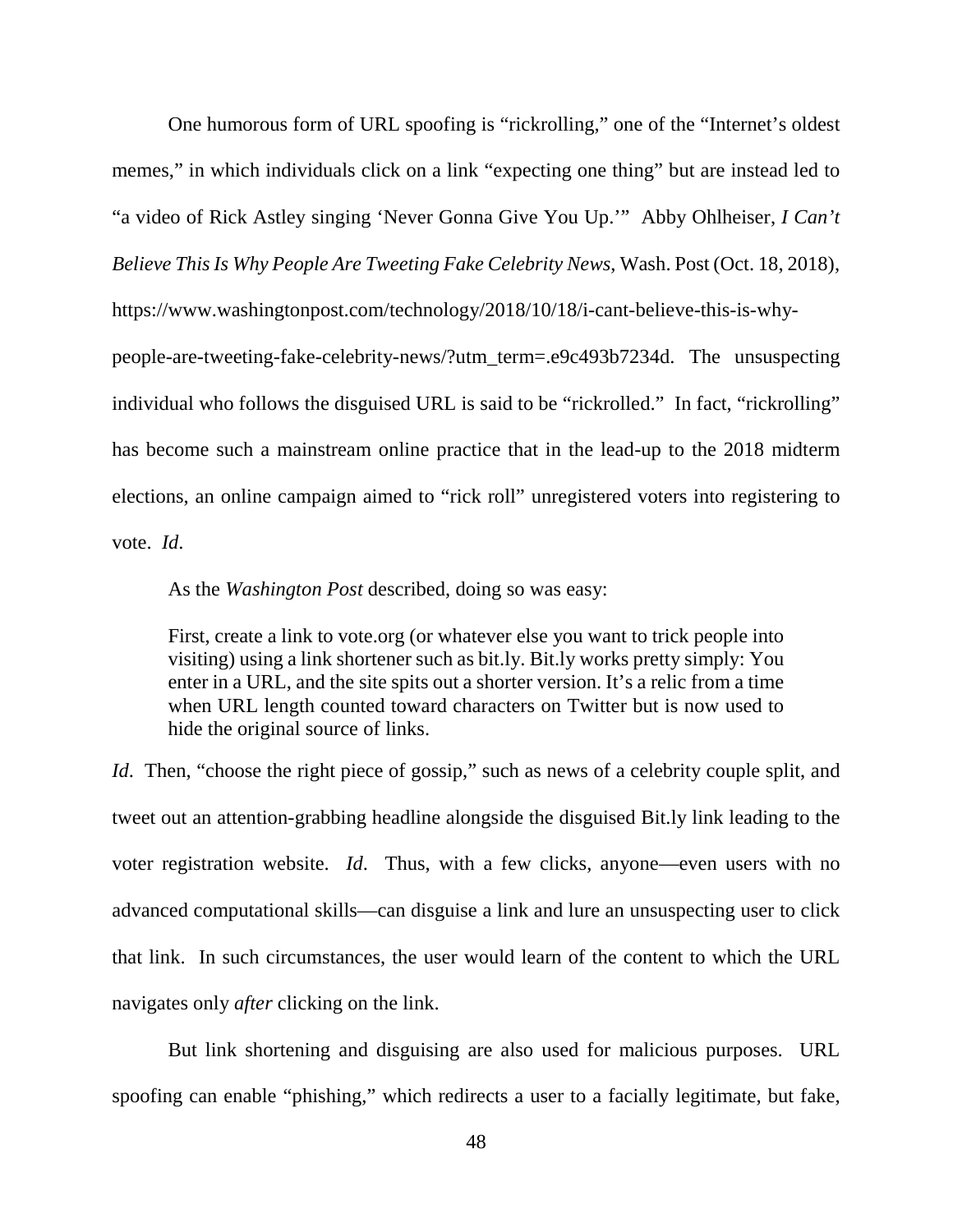website in order to steal the user's personal information. A "decent fake website," which a "phisher" can set up with little difficulty, provides the phisher with complete access to the user's information and computer without "expensive and detectable malware." Quinn Norton, *Phishing Is the Internet's Most Successful Con*, Atlantic (Sept. 12, 2018), https://www.theatlantic.com/technology/archive/2018/09/phishing-is-the-internets-mostsuccessful-con/569920; *see also* Jonnelle Marte, *Can You Tell the Real TurboTax Email from the Scam?*, Wash. Post (Mar. 1, 2016), https://www.washingtonpost.com/news/getthere/wp/2016/03/01/can-you-tell-which-of-these-turbotax-emails-is-real-and-which-oneis-from-a-scam-artist/?utm\_term=.7ba2976355cb.

Of particular relevance, bad actors can, and have, innocuously disguised links to child pornography and then sought to extort internet users who inadvertently navigate to the child pornography by clicking on the disguised links. *See, e.g.*, Adam Levin, *The 5 Deadly Clicks: The Links You Should Never Touch*, ABC News (Oct. 6, 2013), https://abcnews.go.com/Business/links-click/story?id=20461918 (detailing a Russia-based extortion scheme in which unsuspecting users clicked a link to child pornography). Again, none of the facts in the affidavit address, much less rule out, the numerous possible ways in which someone using Defendant's IP address could have unintentionally navigated to the File Sharing Site URL hosting the child pornography.

The majority opinion adverts to one of the many alternative paths through which someone using Defendant's IP address could have navigated—intentionally or unintentionally—to the File Sharing Site URL, acknowledging that Defendant's IP address may have "received [the link] knowingly from a member of [Bulletin Board A]," rather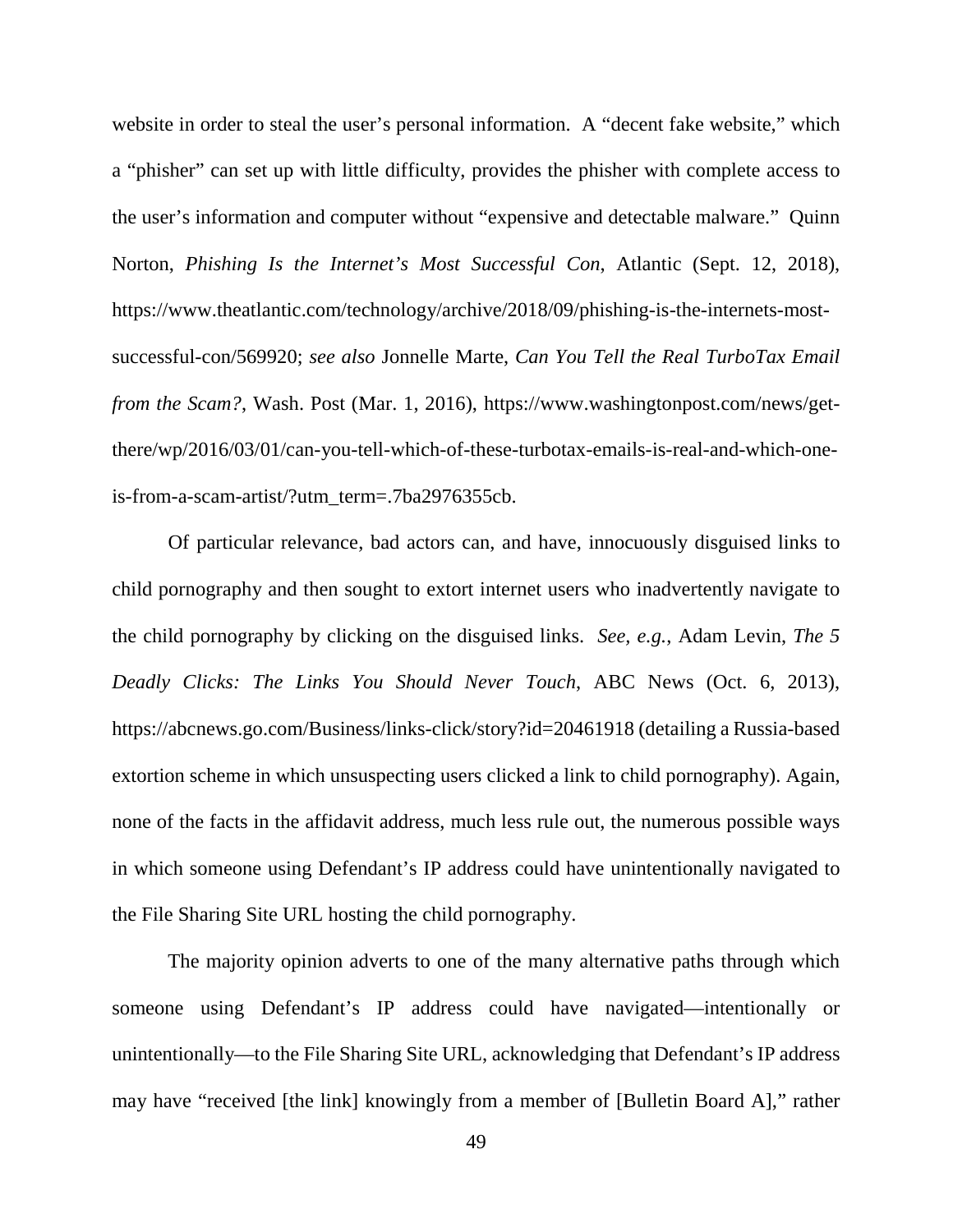than "f[i]nd[ing] the link through Bulletin Board A." *Ante* at 13. But the majority opinion fails to recognize that this alternative path, by itself, materially undermines its theory of probable cause. If someone using Defendant's IP address did not encounter and navigate to the File Sharing Site URL through the Bulletin Board A post, then that person did not have an opportunity to observe the text and pictures in the post indicating the nature of the content to which the URL navigated. As the majority opinion concedes, absent a fair probability that someone using Defendant's IP address "clicked the link knowing that it contained child pornography"—which would not necessarily be the case if Defendant "received [the link] knowingly from a member of [Bulletin Board A]"—then there is no basis to find probable cause. *Ante* at 8, 14.

In sum, there are myriad ways users can encounter and navigate to a URL including unintentionally, particularly when, as here, the text of the URL provides no indication as to the nature of the content to which it navigates. Accordingly, even if the Bulletin Board A post preceded the attempt by someone using Defendant's IP address to download child pornography from File Sharing Site—again, a fact not established by the affidavit—there are potentially millions of paths through which someone using Defendant's IP address could have encountered and navigated to the File Sharing Site URL hosting the child pornography other than through Bulletin Board A. Put simply, the affidavit does not establish the probability of the single sequence of events upon which the majority opinion relies—that someone using Defendant's IP address navigated to the File Sharing Site URL after encountering it on Bulletin Board A. *See* Figure B (contrasting the majority opinion's myopic focus on one pathway between Defendant's IP address and the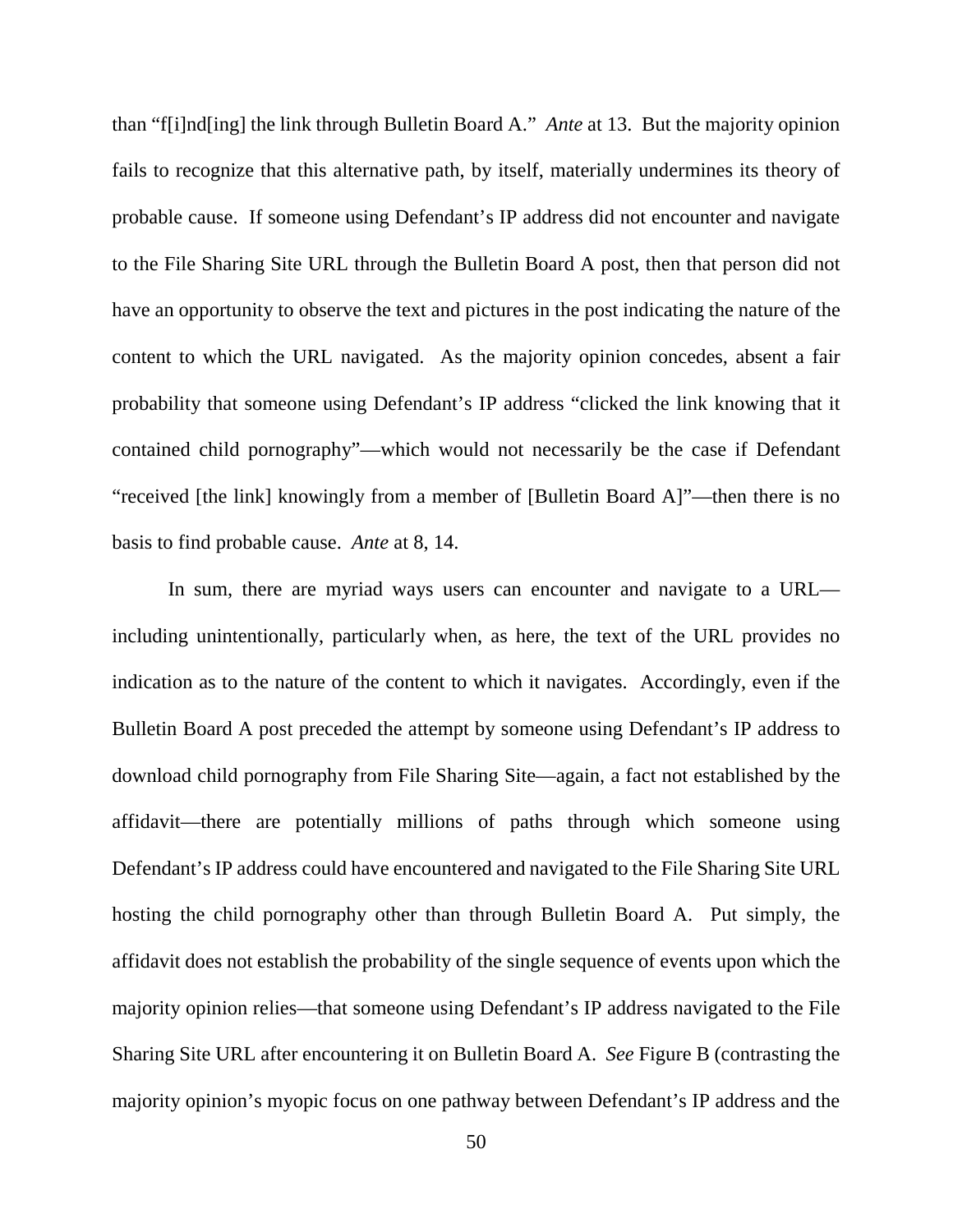File Sharing Site URL with the myriad pathways, only some of which are reflected by the dashed lines, consistent with the affidavit).



**Figure B**

The majority acknowledges that the probability of the IP address accessing the URL through Bulletin Board A "depends on the link being clicked *after* it was posted on Bulletin Board A" and that the affidavit does not specify the timing of the Bulletin Board A post. *Ante* at 10. But, in the majority's view, the "ambiguity" regarding the timing of the Bulletin Board A post is not fatal to a probable cause finding because it "was still almost twice as likely that the post preceded the click as the other way around." *Id*. (citing Figure A).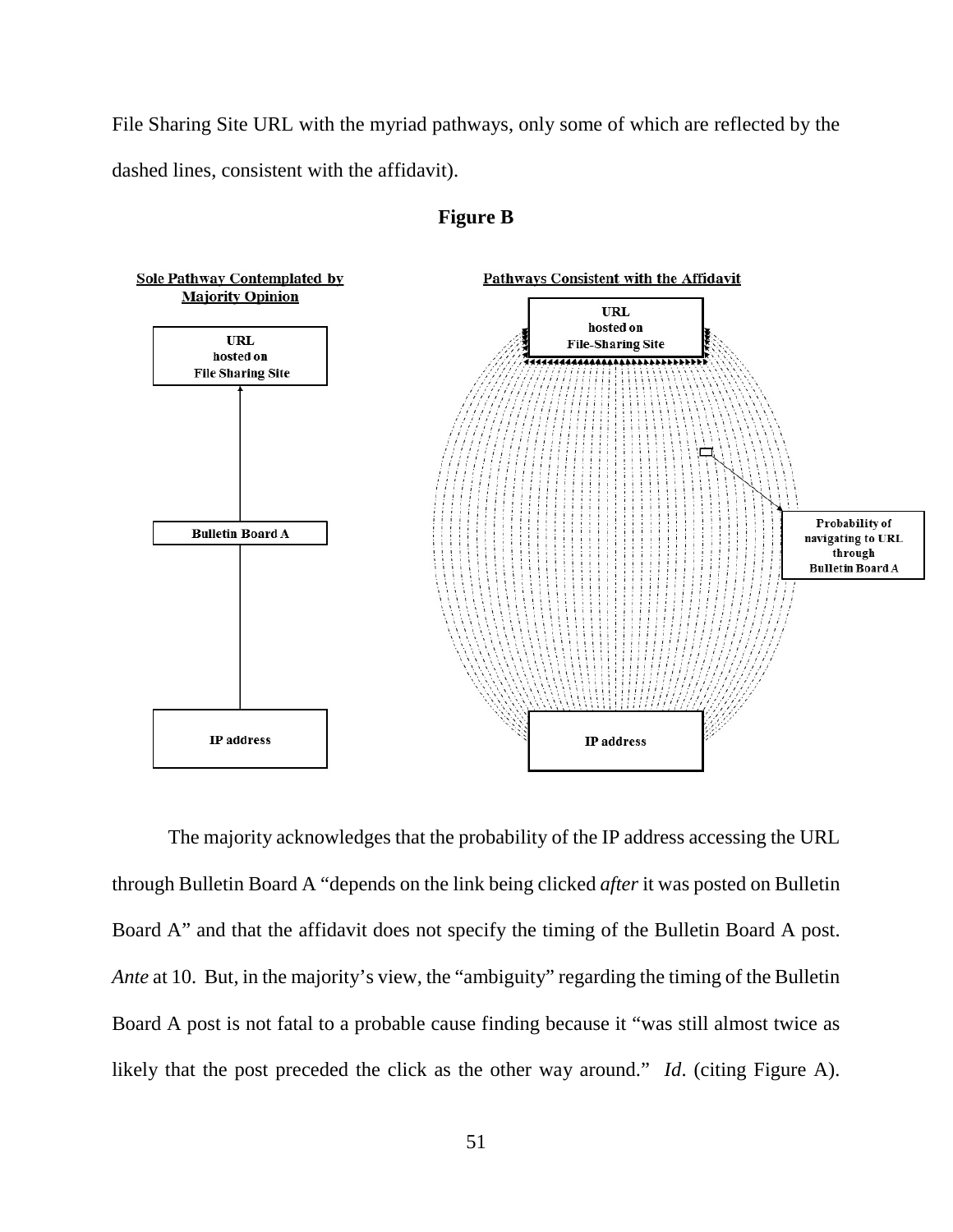Therefore, the majority opinion maintains, "the much likelier scenario" was that the Bulletin Board A post preceded the URL click and was therefore accessed by Defendant's IP address through Bulletin Board A. *Id*. at 10.

However, the majority's analysis ignores that the probability that the Bulletin Board A post preceded the File Sharing Site URL click is only one of several layers of uncertainty governing the likelihood that someone using Defendant's IP address accessed the File Sharing Site URL through the Bulletin Board A post. Put simply, assessing whether it is fairly probable that Defendant's IP address navigated to the URL via Bulletin Board A involves a compound probability,  $6 \text{ governed by the probabilities of at least two}$  $6 \text{ governed by the probabilities of at least two}$ independent events: first, whether the Bulletin Board A post preceded the URL click, *and* second, whether Defendant's IP address encountered the URL through the Bulletin Board A post. Stated formulaically,

| P{Navigated to URL via  | P{Bulletin Board A Post<br>$\ast$                |
|-------------------------|--------------------------------------------------|
| <b>Bulletin Board A</b> | Preceded Click<br>P{Encountered Link on Bulletin |
|                         | Board A                                          |
|                         |                                                  |
| 0.641x                  | $.641 * x$                                       |
| x<1                     |                                                  |

<span id="page-51-0"></span> <sup>6</sup> Compound probability is a "mathematical term relating to the likeliness of two independent events occurring" and is "equal to the probability of the first event multiplied by the probability of the second event." *Compound Probability*, Investopedia (Apr. 29, 2019), http://www.investopedia.com/terms/c/compound-probability.asp.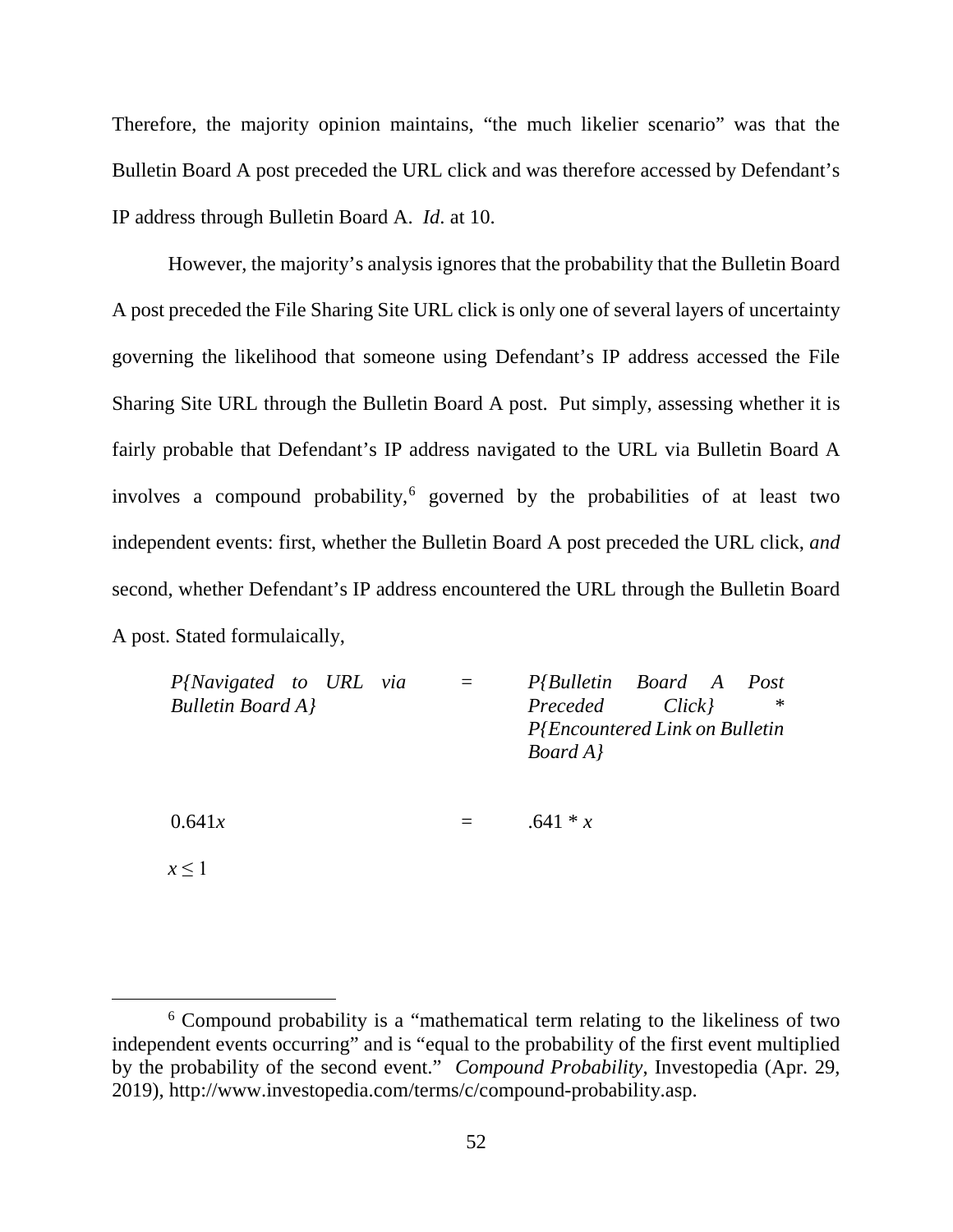As to the first event, there is a 64 percent chance that the Bulletin Board A post temporally preceded the URL click. *See supra* Figure A. And as to the second event whether Defendant's IP address accessed the File Sharing Site URL through the Bulletin Board A post—the affidavit provides no facts that in any way circumscribe the massive universe of paths someone using Defendant's IP address could have taken to the URL, meaning that that probability, under the facts set forth in the affidavit, is necessarily vanishingly small. *See* Figure C.

|  | 1911r |  |
|--|-------|--|
|--|-------|--|

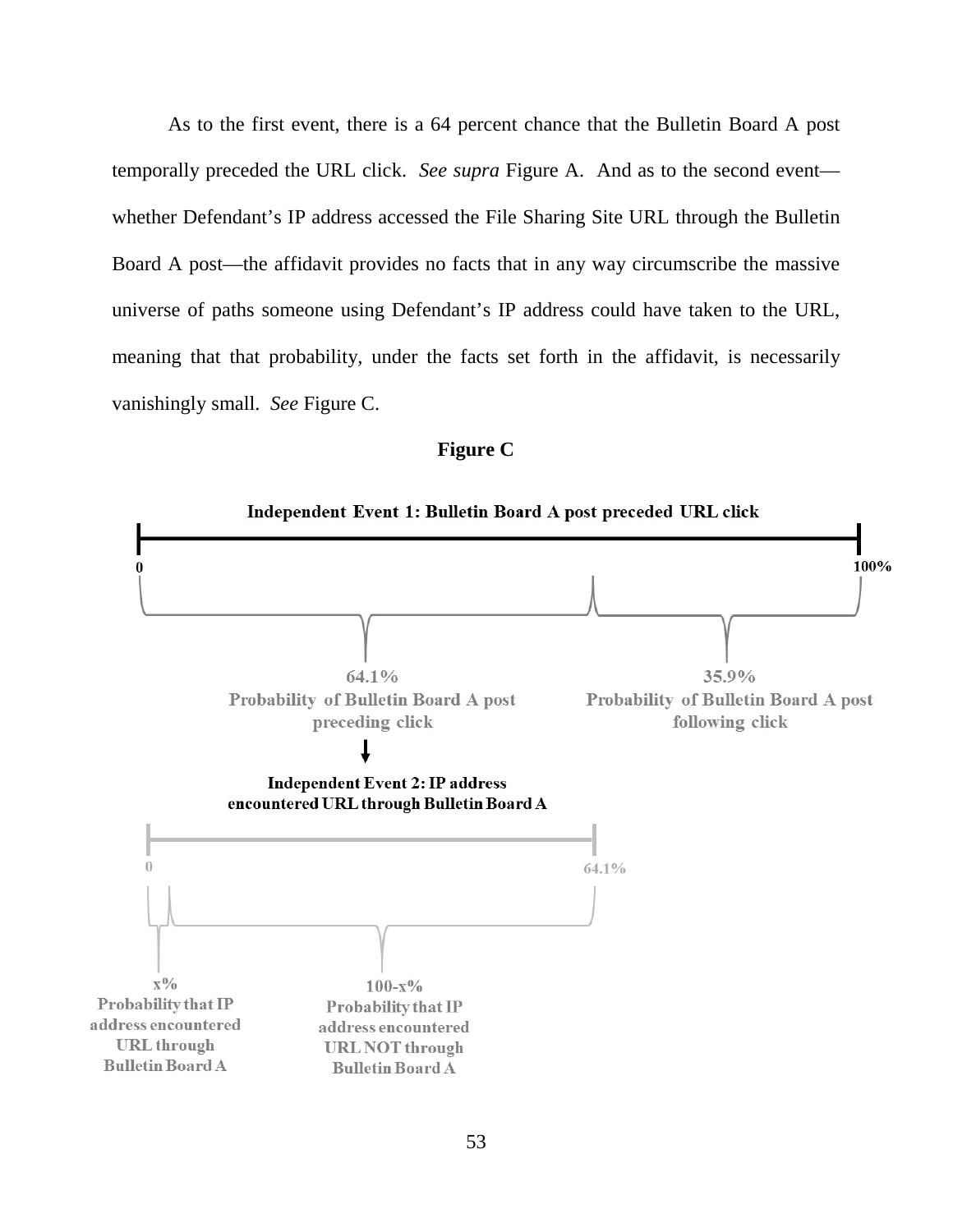Without additional facts further limiting the universe of possibilities, we cannot know whether it is fairly probable that the IP address encountered the URL through Bulletin Board A. All but one of these potentially millions of the paths to the File Sharing Site URL do not involve the factual scenario that the majority opinion, at the government's urging, credulously accepts—that someone using Defendant's IP address encountered the URL in the November 2, 2015, post on Bulletin Board A and, using the link in that post, sought to download the child pornography shared on File Sharing Site.

The majority opinion glosses over these myriad alternative paths of accessing the URL because in its view, these "aren't of equal probability; rather, the likelier avenues incriminate [Defendant]." *Ante* at 13. The majority opinion claims that the "avenue[]" advanced by the government—that someone using Defendant's IP address clicked on the File Sharing Site URL after encountering it in the Bulletin Board A post—is "likelier" because the "likelihood that a specific filesharing page containing child pornography would find its way to somebody uninterested in such contraband . . . is probably quite low." *Id.*

But the majority opinion identifies no facts in the affidavit supporting its bald assertion that it is unlikely that a user would innocently access child pornography. Instead, it first cites to the affidavit's boilerplate language regarding the characteristics of individuals who "collect" child pornography. The Fourth Amendment permits courts to rely on "the affiant-officer's experience" and knowledge regarding given crimes only when the affidavit contains sufficient evidence linking an individual to that crime. Wayne R. LaFave, 2 Search & Seizure § 3.7(d) (5th ed. 2018). For example, because it is "merely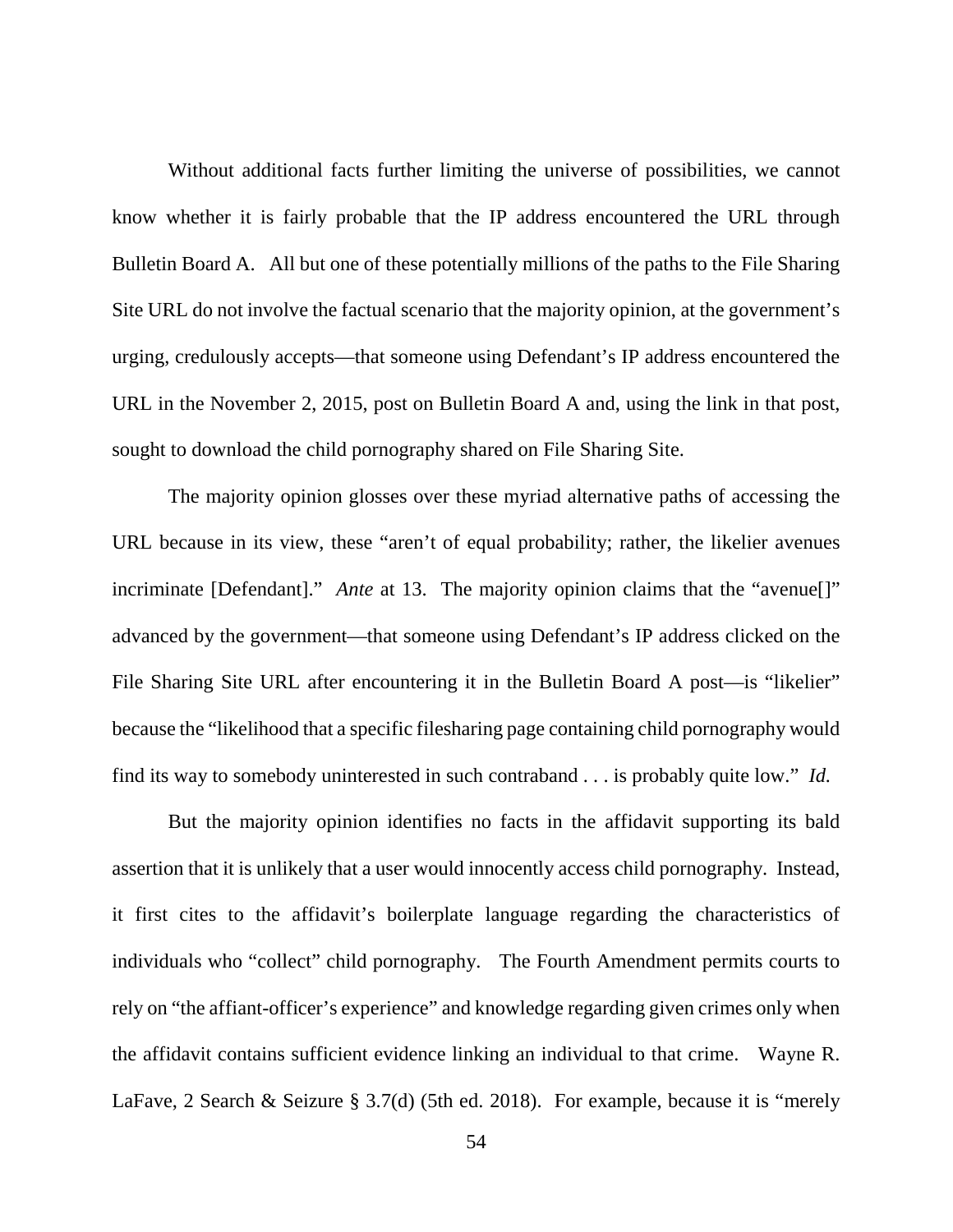common sense that a drug supplier will keep evidence of his crimes at his home," at least one court has found that informant statements, as well as corroborating record evidence, setting forth "sufficient evidence" that a defendant was a drug supplier supported probable cause to search the supplier's home. *United States v. Sanchez*, 555 F.3d 910, 914 (10th Cir. 2009). But when individualized information connecting an individual to a crime is absent, an affiant—much less a court—cannot rely on generalized, boilerplate assumptions about criminal habits. *See United States v. Underwood*, 725 F.3d 1076, 1082–83 (9th Cir. 2013) (concluding that a trio of facts—a detective's observation of a personal-use sized baggie of marijuana at a suspect's home, the suspect's one-time delivery of two crates to drug traffickers, and the affiant's claims based on "experience and training" regarding the general habits of drug traffickers—could not support a finding of fair probability that drug trafficking evidence would be found at defendant's home).

Here, like *Underwood*, the majority opinion relies on the affidavit's explanation of the generalized habits of collectors of child pornography but points to no individualized facts in this case demonstrating that someone using Defendant's IP address was, in fact, a collector of child pornography. *Ante* at 13. For example, the affidavit does not allege that someone using Defendant's IP address viewed or possessed child pornography—or even successfully downloaded the illicit content associated with the URL—let alone that the IP address had ever accessed Bulletin Board A.

Ultimately, the majority's reasoning is circular: the IP address must have accessed the URL through Bulletin Board A because the IP address was associated with a collector of child pornography, and in turn, the IP address must be associated with a collector of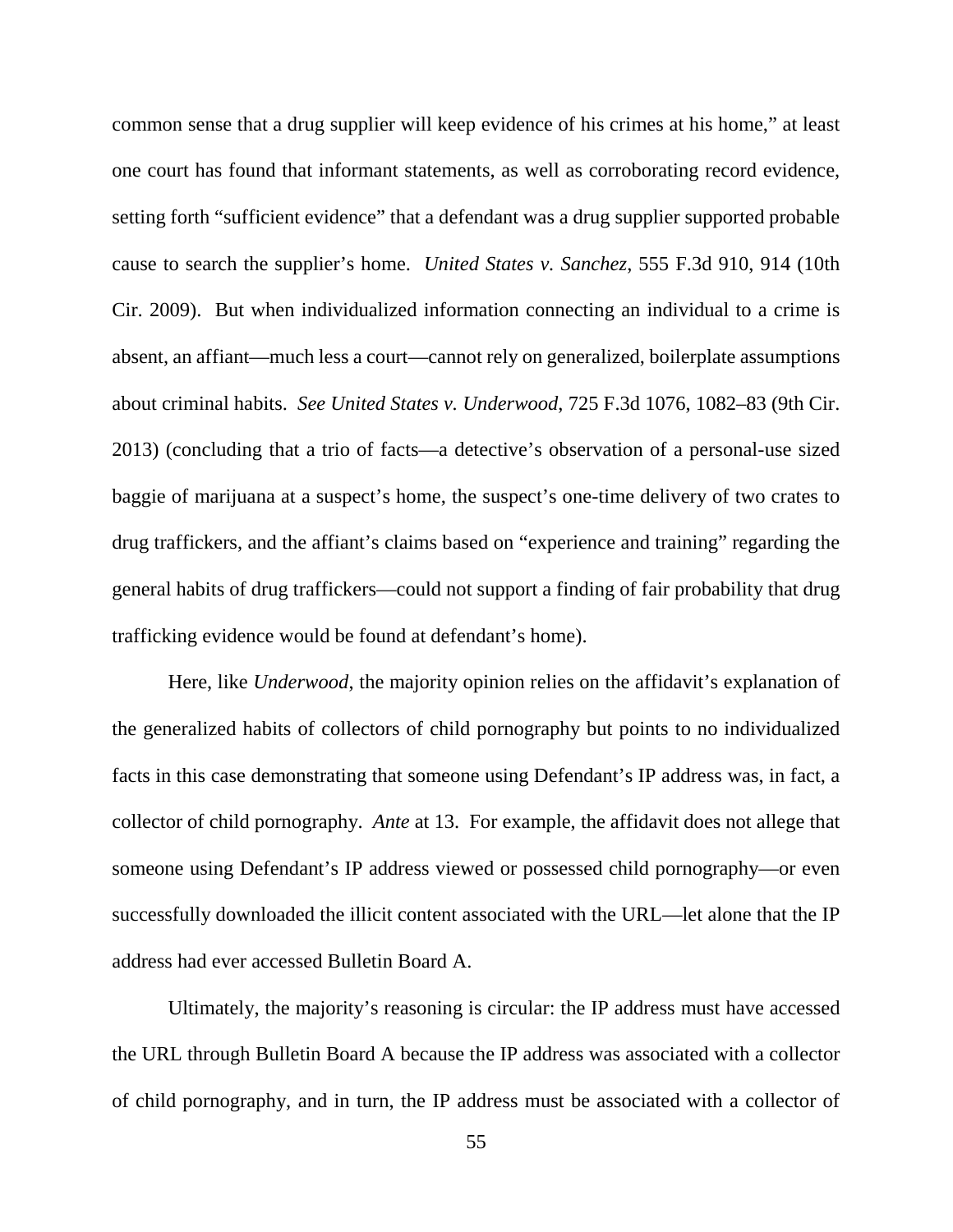child pornography because the IP address accessed the URL through Bulletin Board A. But without any affidavit evidence suggesting that the IP address in fact accessed the URL through Bulletin Board A or any evidence demonstrating that the IP address belonged to a collector of child pornography, the majority opinion cannot permissibly rely on the generalized habits of those who view and possess child pornography.

Moreover, even if the majority could permissibly rely on the affidavit's boilerplate language in this case, that language does not describe the sharing habits of child pornography collectors or the "complex measures" used to conceal their online activities, and therefore that language has no bearing on the likelihood of an innocent user accessing child pornography inadvertently. *Ante* at 13. Indeed, the fact that the government elected not to include such language is telling. The template for search warrants in child pornography cases used by law enforcement officers in the Bulletin Board A investigation directs affiants that they should include boilerplate "collector" information in an affidavit "ONLY if" the affiant can "tie [collector] characteristics to the specific offender." *United States v. Reece*, No. 2:16cr104, 2017 U.S. Dist. LEXIS 220176, at 22 (E.D.Va. Mar. 1, 2017). Accordingly, the government's decision not to include boilerplate language related to the "complex" sharing habits of child pornography collectors indicates that even it did not believe the evidence supported inclusion of those boilerplate facts and therefore the inferences drawn by the majority opinion. *Ante* at 13.

In support of its assertion that the "likelihood that a specific filesharing page containing child pornography would find its way to somebody uninterested in such contraband . . . is probably quite low," *id.*, the majority opinion further relies on two out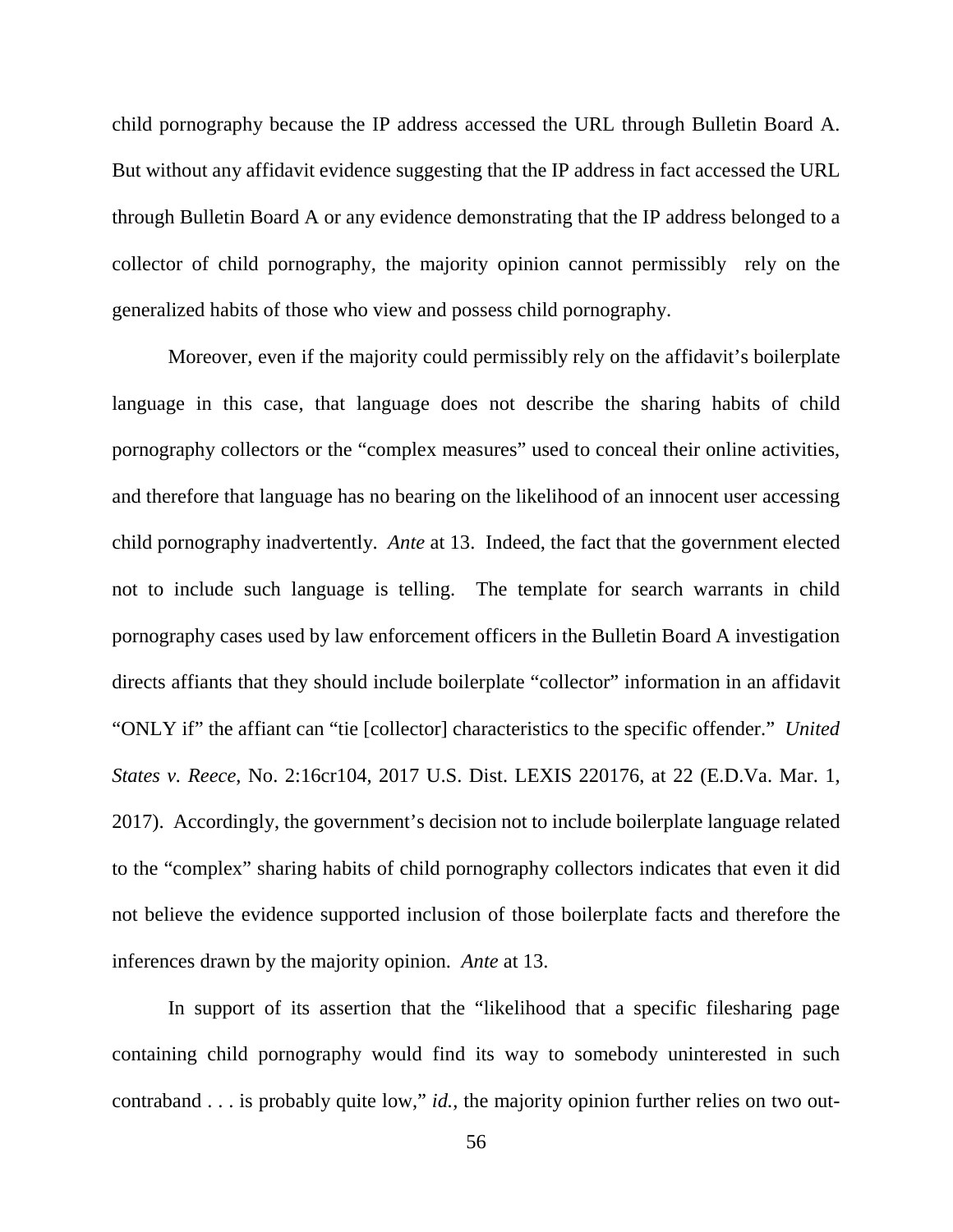of-circuit cases to show that "consumers of child pornography frequently employ complex measures to keep their online activities secret," and therefore that it is unlikely that someone uninterested in child pornography could, or would, access the URL in question. *Ante* at 12–13 (citing *United States v. McGarity*, 669 F.3d 1218, 1230–31 (11th Cir. 2012), *abrogated on other grounds by Paroline v. United States*, 572 U.S. 434 (2014); *United States v. Vosburgh*, 602 F.3d 512, 516–17 (3d Cir. 2010)).

But both of these cases—neither of which was referenced by the government in the affidavit—involve materially different facts from those at issue here. *McGarity* dealt with a complex online ring of child pornography users, which used codenames, encryption, and other methods of subterfuge to conceal their activities. 669 F.3d at 1229–31. And *Vosburgh* involved an online message board that directed users to child pornography using constantly changing gateway websites, complicated access instructions, and "cumbersome URLs." 602 F.3d at 516–17.

Unlike *McGarity* and *Vosburgh*, the affidavit in this case contains no analogous case-specific evidence of a complex child pornography network relying on complicated electronic concealment and security measures. Instead, it documents a single click by an unspecified user of a particular IP address of a URL containing illicit content. And even if the facts of those cases were in any way analogous to the facts set forth the affidavit which they were not—the government elected not to reference those cases, or even the type of conduct at issue in those cases, in its warrant application. Warrant applications do not implicitly incorporate, without reference, the entire Federal Reporter. Rather, the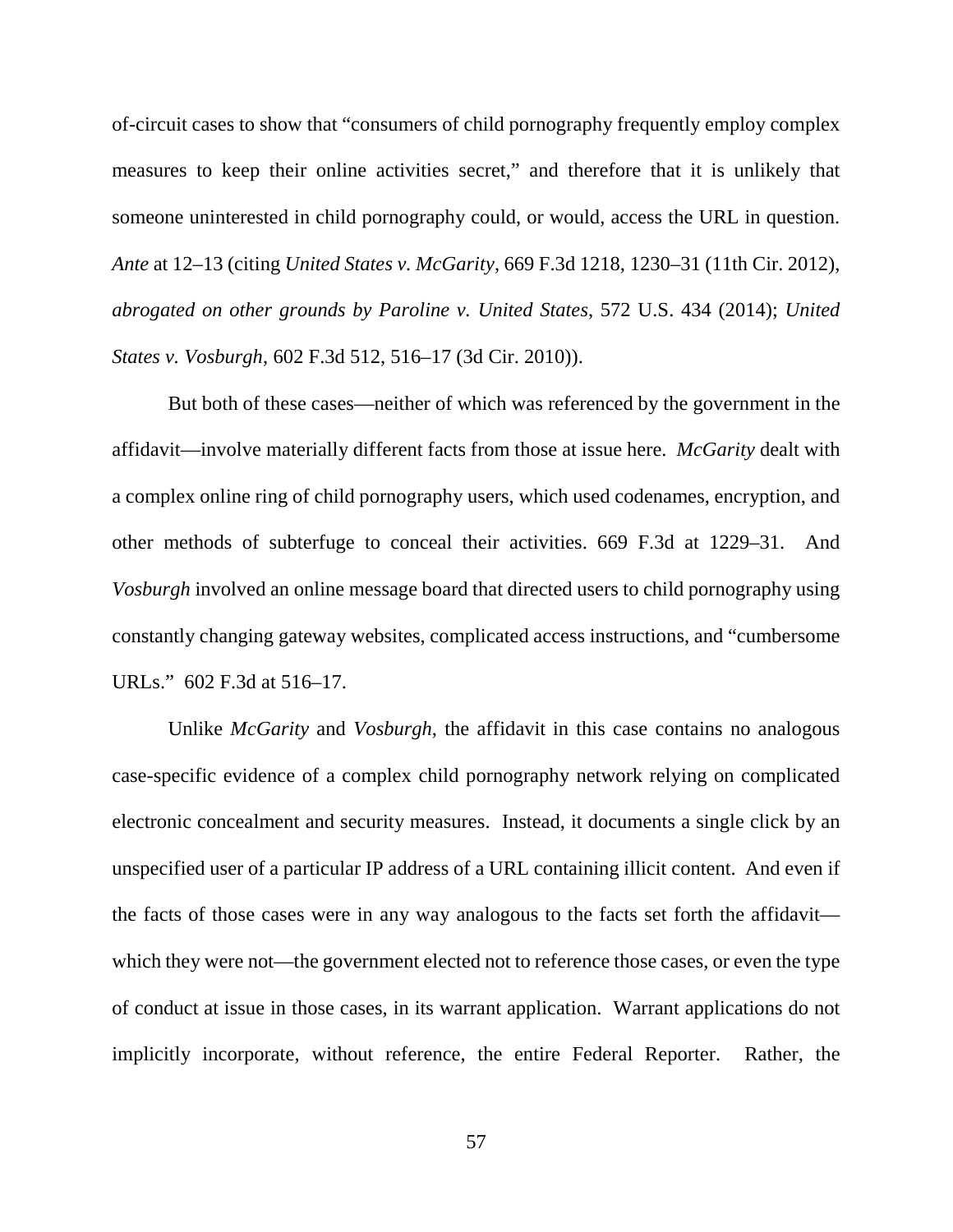government is obligated to put the relevant, case-specific facts in the affidavit to support probable cause. It simply failed to do so here.

Additionally, the approach taken in the majority opinion—relying on factually dissimilar cases not referenced in the warrant affidavit as evidence that there is a fair probability that a suspect committed a crime in the same manner as those earlier cases eviscerates the Fourth Amendment's probable cause requirement. The majority opinion's reasoning rests on the unsupported, and unsupportable, premise that if a defendant commited a crime in a certain way in one case—like, for example, the *McGarity*  defendants' use of codenames and encryption methods—then there is a fair probability that every other individual suspected of the same crime committed that crime in the same manner as the defendant in the first case.

Consider, for example, a case in which the government suspected a physician's involvement in an alleged health care fraud scheme. In an earlier health care fraud case, the government filed affidavits and obtained three search warrants, for the physician's two medical offices and his personal residence. *See United States v. Srivastava*, 540 F.3d 277, 280–81 (4th Cir. 2008). In addressing the physician's motion to suppress evidence seized from his residence, among other challenges, this Court concluded that the affidavit "made compelling assertions that documents and records relating to [the physician's] medical practice—and that may constitute evidence of health care fraud—would be found in [his] residence." *Id*. at 289. In particular, the affidavit demonstrated that the physician "conducted a substantial part of his medical practice from [his] residence." *Id*. For example, the insurance billing for the physician's medical practice was conducted from his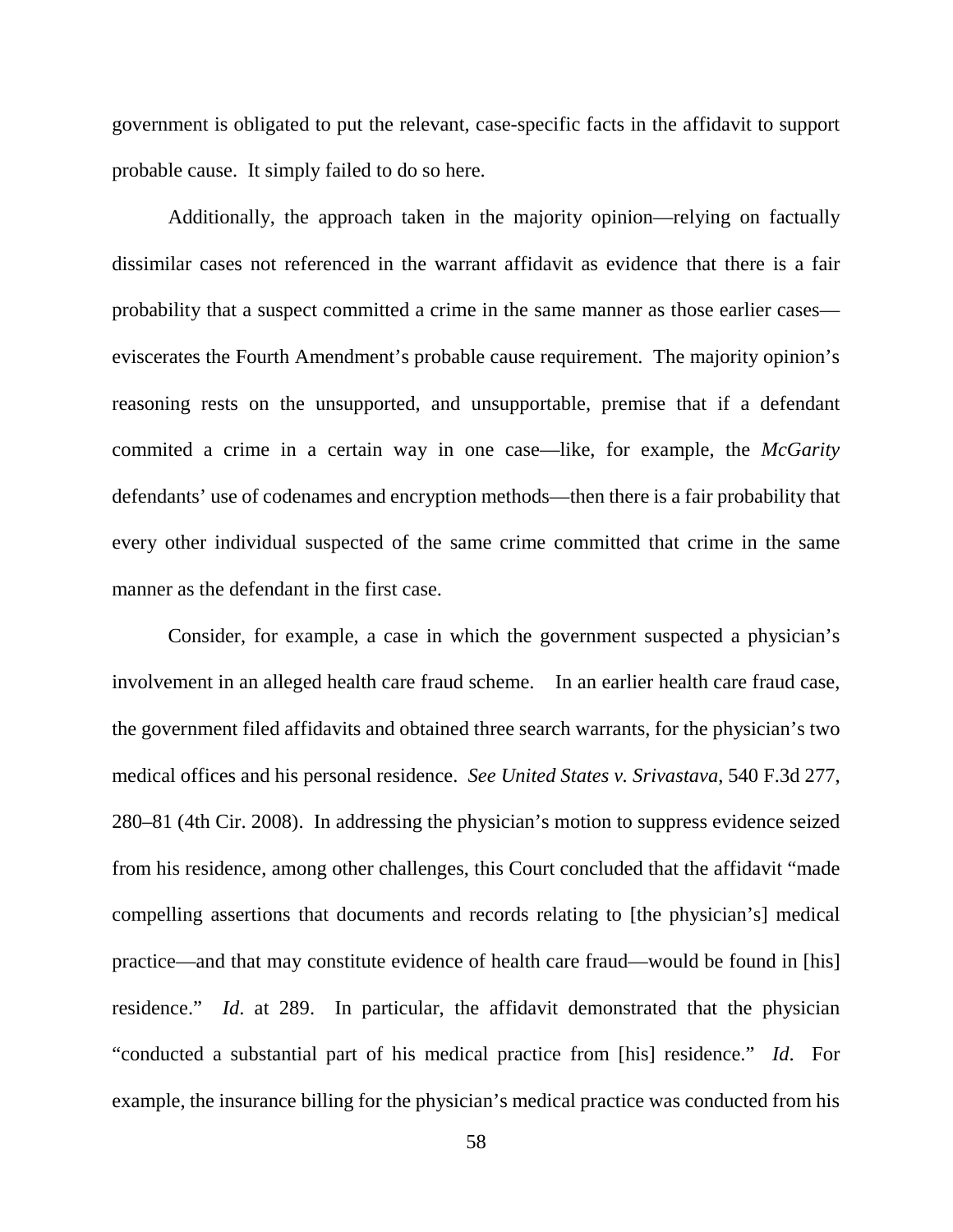house, and his personal residence was listed as a billing address. *Id*. at 281. Therefore, the affidavit demonstrated probable cause that evidence of health care fraud would be found at his residence. *Id*. at 289. In so doing, this Court emphasized that the affidavit included case-specific facts demonstrating a nexus between the physician's residence and the evidence of health care fraud.

Under the majority opinion's analytical approach—in which one defendant's conduct may be imputed to all future individuals suspected of committing the same crime—there is a fair probability that every future health care fraud suspect conducted health care fraud in the same way as the defendant in *Srivastava*—namely, from their personal residence as well as their medical offices, even if the affidavit alleges no facts to support such a finding. Accordingly, under the majority opinion's flawed analysis, law enforcement would be able to procure a search warrant for a future health care fraud suspect's home, even if the affidavit does not demonstrate a nexus between her home and health care fraud, simply because health care fraud has been previously conducted in that manner. *But see United States v. Brown*, 828 F.3d 375, 382 (6th Cir. 2016) ("If the affidavit does not present sufficient facts demonstrating why the police officer expects to find evidence in the residence rather than in some other place, a judge may not find probable cause to issue a search warrant.").

Such an analytical approach violates the Fourth Amendment's requirement that the "affidavit supporting the search warrant . . . demonstrate a nexus between the evidence sought and the place to be searched." *Id*. Contrary to the majority opinion's reasoning, we cannot rely on factually unrelated cases to ascertain probable cause merely because they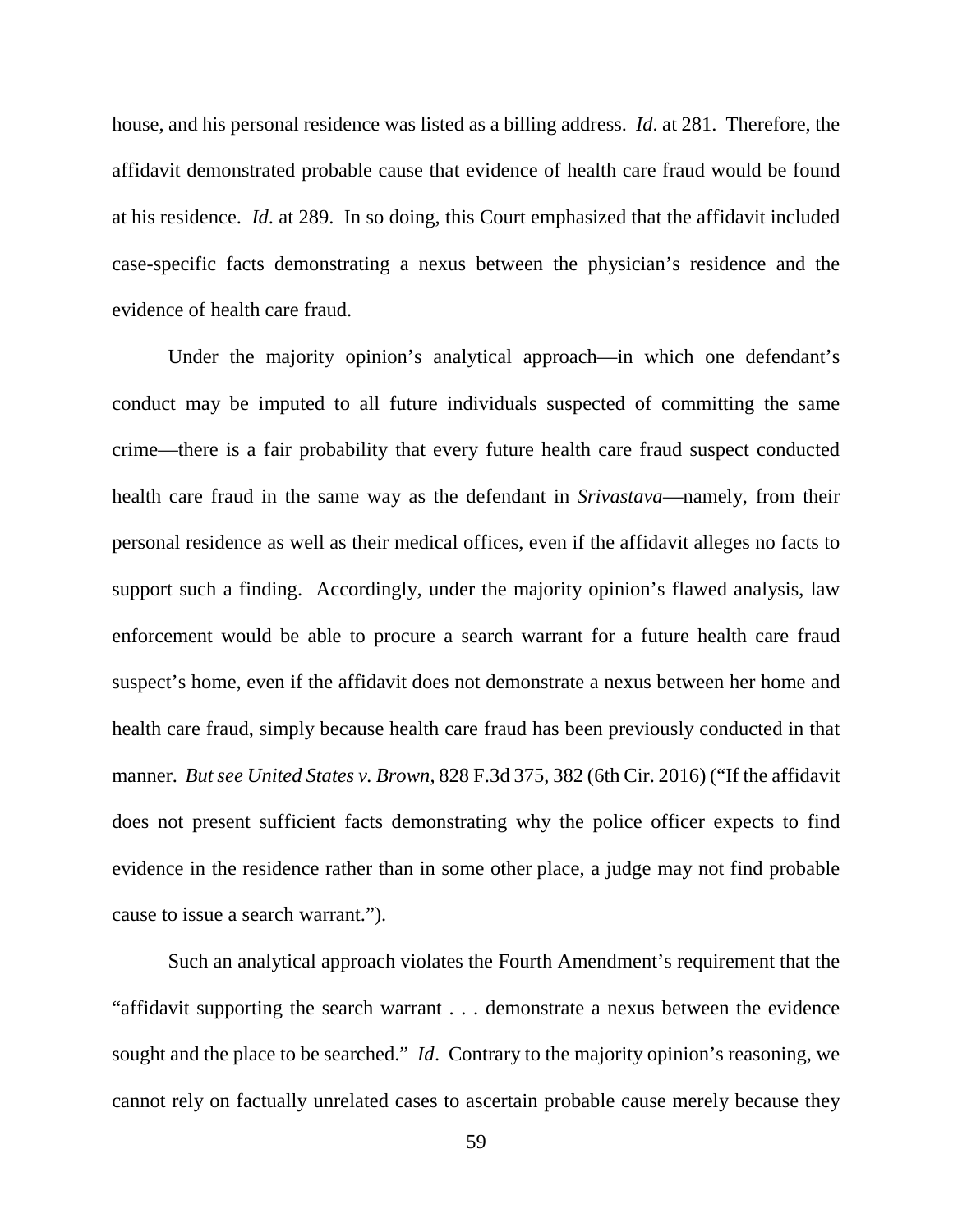implicate the same crime. Rather, determining if an affidavit properly establishes a nexus is a "fact-intensive question resolved by examining the totality of circumstances presented." *Id*. (citations omitted).

In further support of its conclusion that Defendant's IP address is unlikely to have innocently encountered the URL in question, the majority points to the "suspiciously short interval *between*" the Bulletin Board A post and the URL click. *Ante* at 14 (emphasis added). In the majority's view, this temporal proximity is based "on the contents of the affidavit, the magistrate judge's likely familiarity with online child pornography crimes, and his ability to reach 'common-sense conclusions about human behavior.'" *Id*. (citations omitted).

But as explained previously, the simple fact that the Bulletin Board A post and the alleged accessing of the File Sharing Site URL took place on the same day does not support the majority opinion's inferential leap. The naked click of a URL provides very little information about how a particular IP address—or individual using that IP address actually encountered or navigated to a URL. Simply because *law enforcement officers*  navigated the URL through one particular pathway—clicking the URL included in the Bulletin Board A post—does not establish, in the absence of additional circumstantial evidence, a fair probability that *Defendant's IP address* also accessed the URL using the same pathway through the Bulletin Board A post. Because the affidavit lacks facts to circumscribe the multitude of potential paths someone using Defendant's IP address could have taken to encounter and navigate to the File Sharing Site URL, the probability that the person in fact reached the URL through the Bulletin Board A post—the foundation of the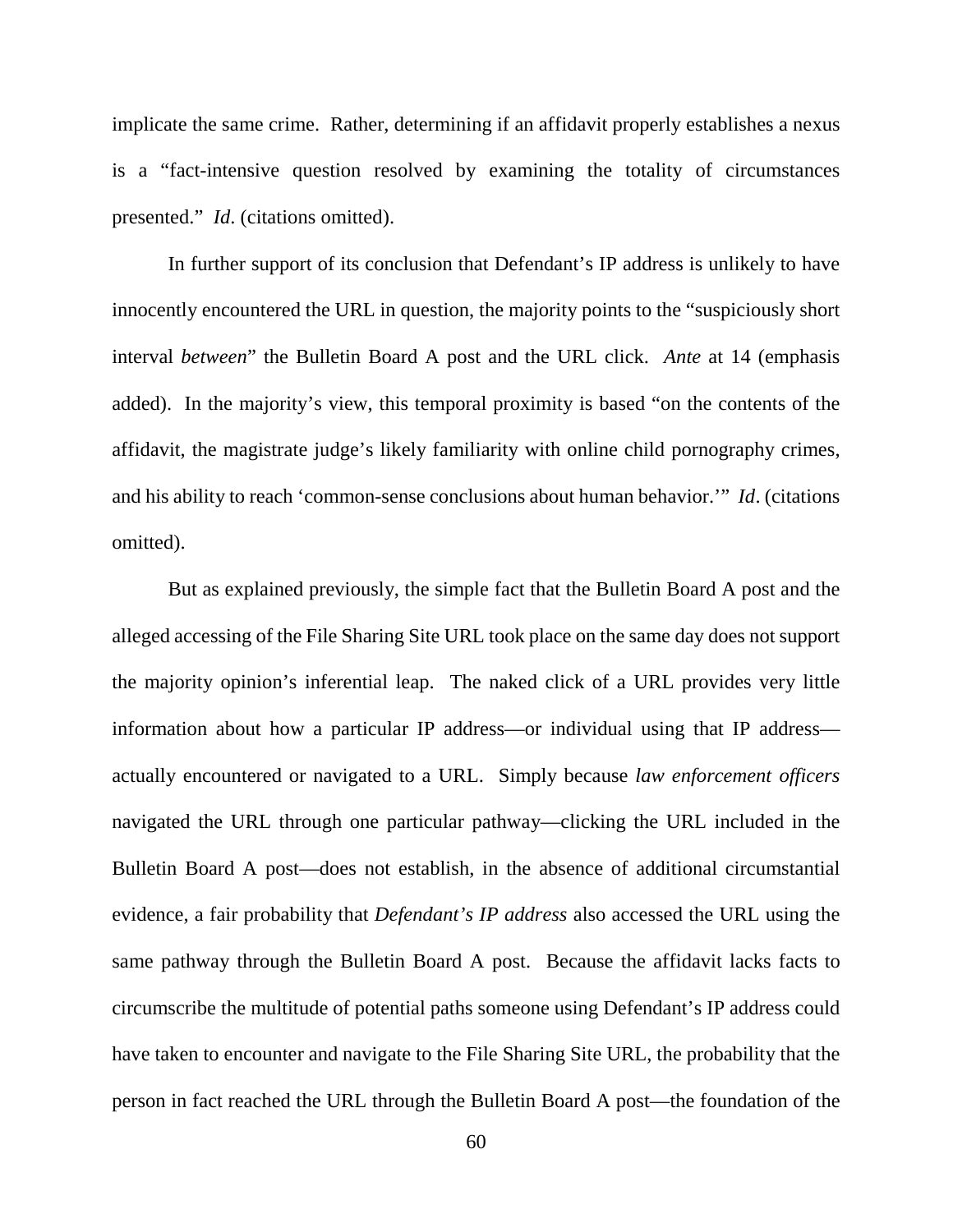probable cause theory embraced by the majority opinion—necessarily approaches zero. This is not the "fair probability" the Fourth Amendment demands.

On the contrary, the inference advanced by the government and made up out of whole cloth by the majority opinion—that someone using Defendant's IP address navigated to the File Sharing Site URL after encountering the URL on Bulletin Board A amounts to the type of "improbable leap" that the Fourth Amendment does not countenance. *Lyles*, 910 F.3d at 795. Put differently, that inference is not the "usual inference [from] which reasonable men draw from evidence" and therefore does not constitute a "substantial basis" for issuing a warrant. *Johnson v. United States*, 333 U.S. 10, 14 (1948).[7](#page-60-0)

<span id="page-60-0"></span> <sup>7</sup> The majority opinion—like the district court—distinguished this case from an analogous case, *United States v. Reece*, No. 2:16cr104, 2017 U.S. Dist. LEXIS 220176 (E.D.Va. Mar. 1, 2017). In *Reece*, the defendant challenged a search warrant supported by an affidavit nearly identical to the affidavit at issue here—the key difference being that the *Reece* affidavit unambiguously established that the Bulletin Board A post at issue appeared *before* someone using the suspect's IP address clicked on the URL included in the post. The *Reece* court held that the government failed to establish probable cause to support issuance of a warrant to search the suspect's home. *Id*. at \*36.

The majority opinion attempts to distinguish *Reece* on the basis that the time between the Bulletin Board A post and the click on the File Sharing Site URL is shorter in this case than in *Reece* (on the same day versus two days apart), thereby rendering "the connection between the suspect and Bulletin Board A . . . much closer." *Ante* at 16. Again, however, the majority opinion underplays that the affidavit does not establish that the Bulletin Board A post preceded the click, materially weakening the purported "connection" between Defendant's IP address and Bulletin Board A. That stands in sharp contrast to the affidavit in *Reece*, which unambiguously established that the IP address attempted to download content from the URL *after* the Bulletin Board A post, meaning that the stillinsufficient facts in *Reece* provided a stronger basis for finding a "connection" between the suspect and the Bulletin Board A post.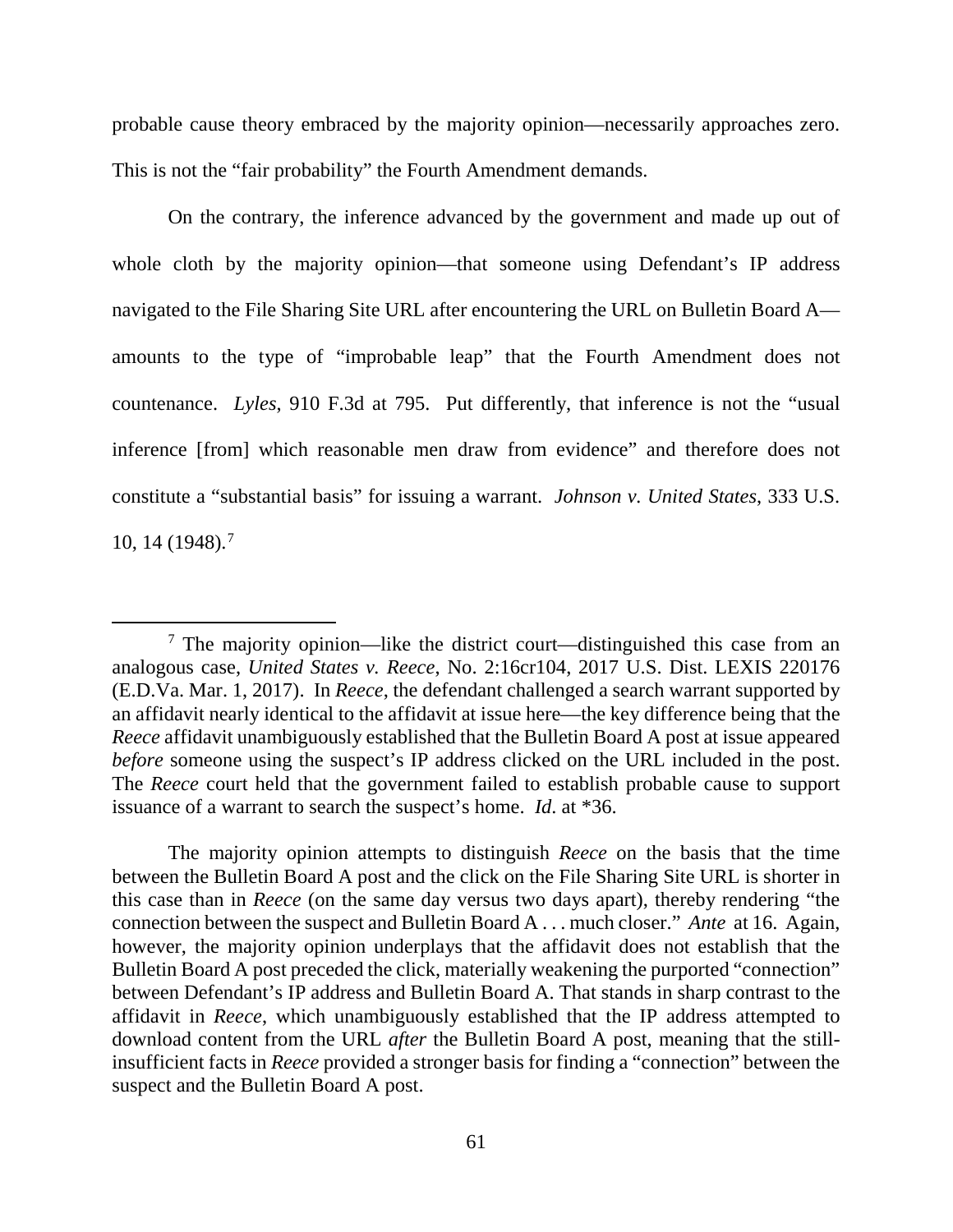The most troubling aspect of the majority opinion—most clearly evidenced by its reliance on the government's unsupported factual theory—is its failure to grapple with the complex and novel questions courts face when assessing probable cause premised on conduct on the Internet.

## 1.

Probable cause is not a "[f]inely-tuned standard[]" but rather "turn[s] on the assessment of probabilities in particular factual contexts." *Gates*, 462 U.S. at 232, 235. These probabilities are "incapable of precise definition or quantification into percentages" because they depend on the "totality of the circumstances." *Maryland v. Pringle*, 540 U.S. 366, 371 (2003). Nevertheless, the term "probabilities" necessarily contemplates that courts try to estimate (at least) outer bounds on the likelihood that contraband or evidence will be found in a particular location at a particular time. Otherwise, the probable cause inquiry would be devoid of guardrails, opening the door to the general warrants the Framers feared. To estimate those outer bounds, courts rely on facts—facts that circumscribe the universe of potential explanations and therefore allow the court to make an estimate as to the numerator and denominator determining the probability. *See Lyles*, 910 F.3d at 793 ("The question, as so often in Fourth Amendment cases, is what precisely the facts show."); *see generally* Richard Posner, *Against Constitutional Theory*, 73 N.Y.U. L. Rev. 1, 3 (1998) (observing that "the greatest need of constitutional adjudicators" is "empirical knowledge").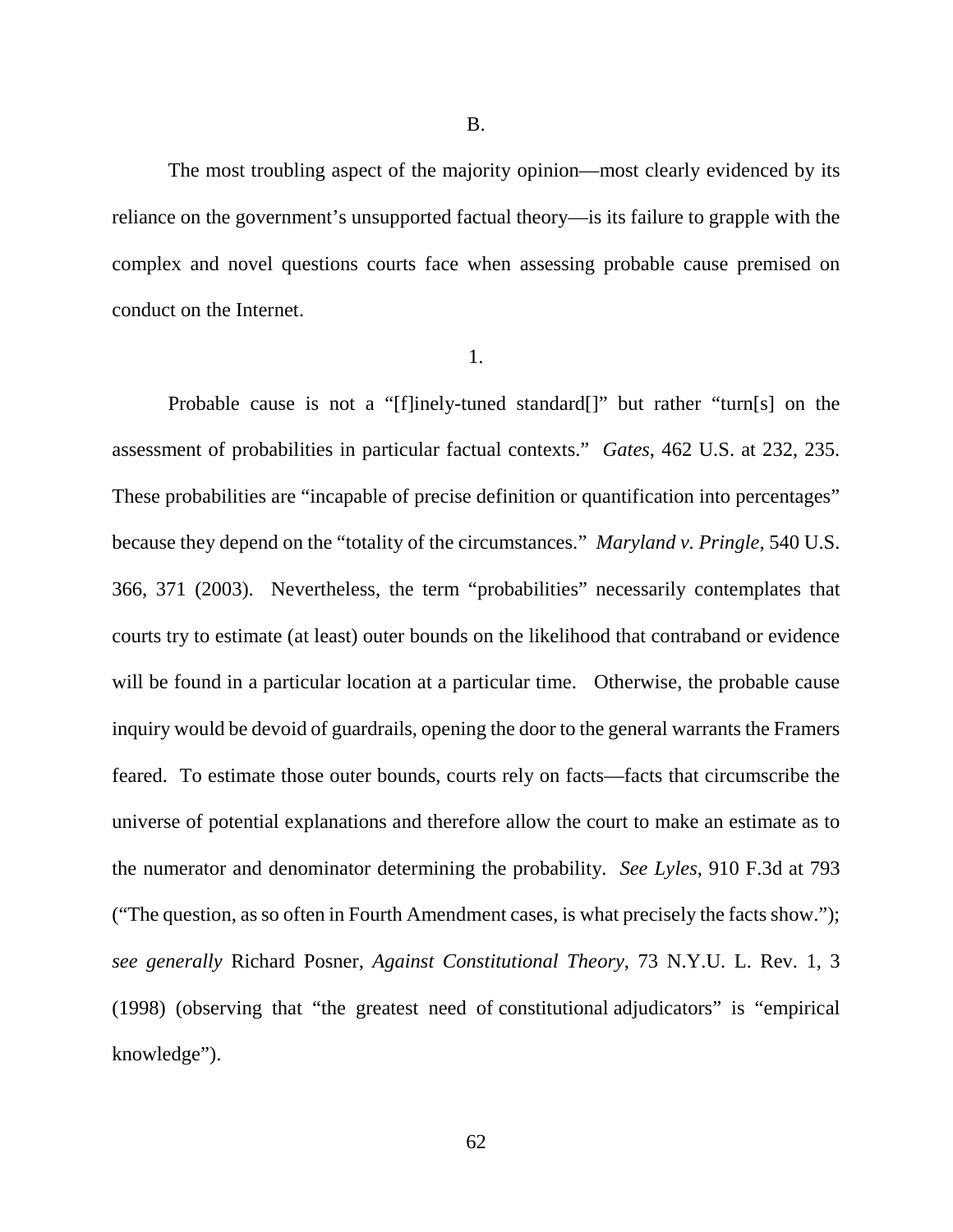For instance, courts often must decide whether to issue a warrant to authorize the search of a home of a suspect known to sell drugs. In determining whether a warrant should issue—whether there is a fair probability that contraband or evidence will be found at the suspect's home—courts rely on numerous circumstantial facts to guide their determination. Thus, for example, courts upholding warrants issued in such circumstances have emphasized that a recent drug sale took place within a close vicinity of the suspect's home, *United States v. Jones*, 159 F.3d 969, 974 (6th Cir. 1998); that officers had a reasonable belief that a suspect had just left his home and was en route to a drug sale, *United States v. Aguirre*, 664 F.3d 606, 611 (5th Cir. 2011); or that the suspect attempted to hide his residence from the police by driving "erratically" on the way back from a sale, *United States v. Dessesaure*, 429 F.3d 359, 368 (1st Cir. 2005). *See generally* LaFave § 3.7(d) (collecting cases). By geographically and temporally tying the suspect's conduct to his residence, these additional facts—over and above the suspect's history as a drug dealer make it more likely that the contraband or evidence will be found in the place the government seeks to search.

By contrast, when insufficient information "links the criminal [drug] activity to the defendant's residence"—for example, when the affidavit fails to describe the storage of drugs at the residence, the "geographic relationship" between the area of drug sales and the residence, or temporal proximity between evidence of drug activity at the residence and the proposed search—then the affidavit is "devoid of any basis from which the magistrate could infer that evidence of drug activity would be found at [the residence]." *United States v. Lalor*, 996 F.2d 1578, 1582–83 (4th Cir. 1993). Even when a magistrate "might have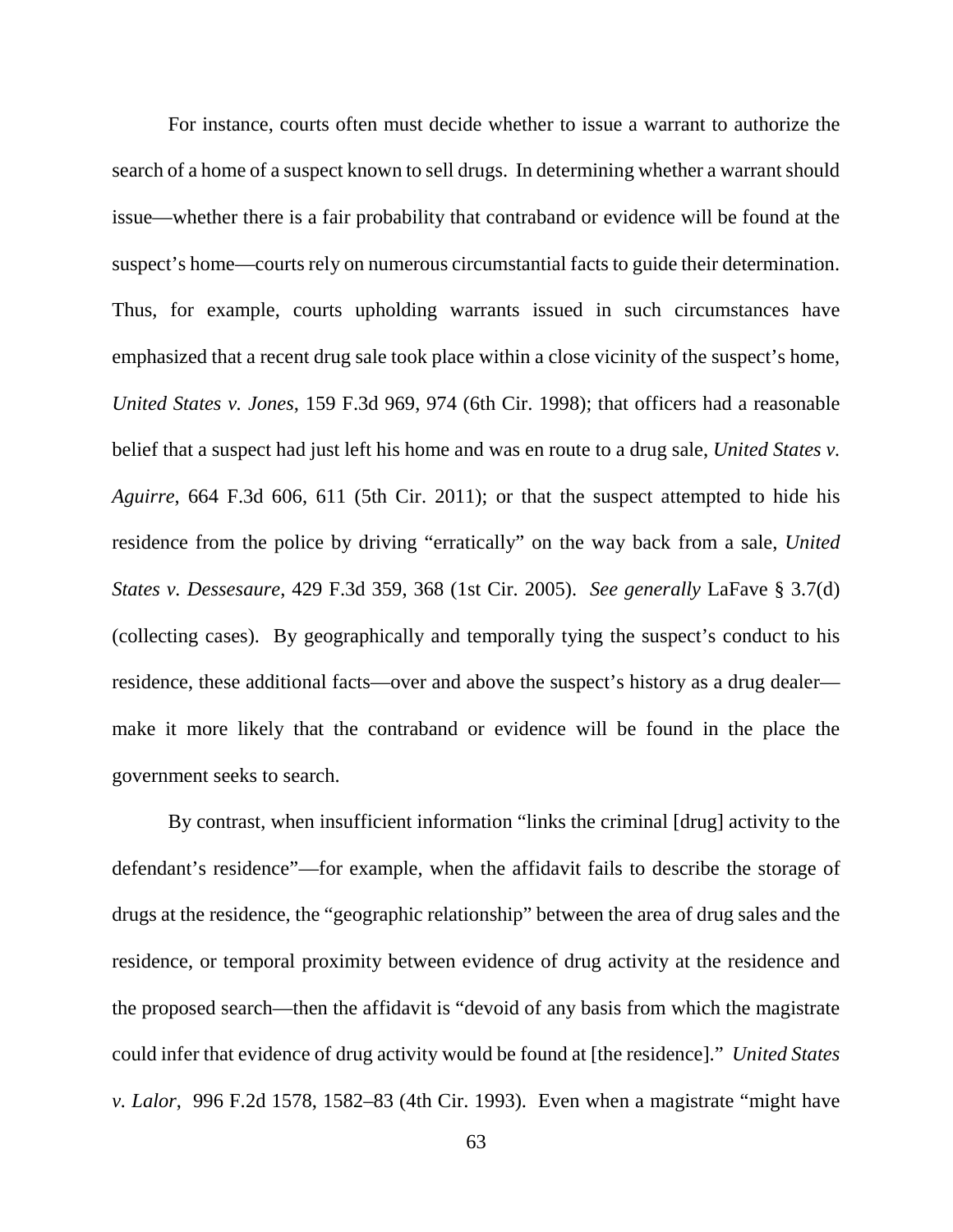been able to draw an inference from the proximity of the drug sales to the [the defendant's] residence," if the government fails to include proximity evidence in a warrant application, then the magistrate has "no basis" for finding probable cause. *Id*. at 1583.

Additional facts circumscribing the universe of possible explanations for potentially unlawful conduct prove especially important when, as here, the facts are consistent with an innocent explanation for the conduct. Although the Fourth Amendment's probable cause requirement "does not depend on the elimination of all innocent explanations for a situation," courts must consider the "existence of countervailing probabilities" as part of their probable cause analysis. *United States v. Jackson*, 415 F.3d 88, 94 (D.C. Cir. 2005). Otherwise, nothing would prevent the government from presenting only the "most incriminating interpretation of the circumstances" and thereby depriving the magistrate of the opportunity to weigh the likelihood that contraband or evidence will be found against the likelihood that contraband is absent. *Id*. at 94–95.

For example, in *United States v. Gary*—an opinion the government relied on in its briefing to the district court, J.A. 44–45—this Court upheld a search warrant for a home that had its genesis in an anonymous tip that someone was selling drugs from that home. 528 F.3d 324, 328 (4th Cir. 2008). Following the tip, the police removed several tied trash bags from two cans "directly behind" the home. *Id*. at 326. The bags contained drugs and drug distribution paraphernalia, including foil and baggies with cut corners. *Id*. at 326. This Court recognized the innocent possibilities that "another person placed the offending bags [containing drugs] in the trash cans, or that some other person moved the unmarked can from its correct spot behind someone else's home to a place behind [the individual's]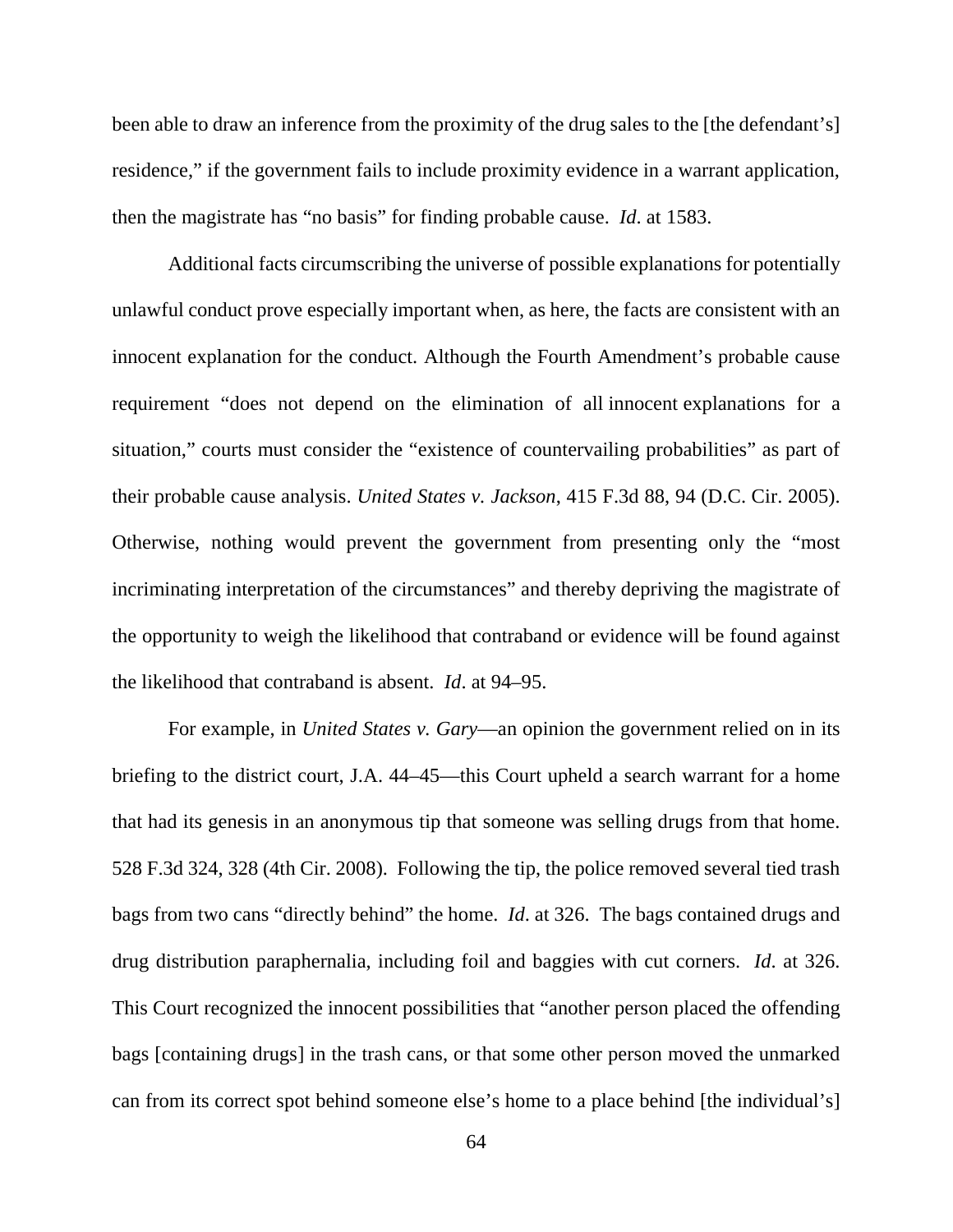home." *Id.* at 327. Nevertheless, those "mere possibilit [ies]" did not defeat probable cause to search the home. *Id.*

In reaching that conclusion, we emphasized several case-specific facts that rendered those innocent alternative explanations unlikely. The proximity between the trash cans and the home—the police found the trash cans directly behind the house—reduced the likelihood that contraband in the trash can was unconnected to the adjacent home because generally "trash cans placed directly behind a home are used by those who live there" and trash inside those trash cans is "usually generated *by the house closest to those cans*." *Id*. at 327–28 (emphasis added). Other evidence further tightened the connection between the trash can and the home—a letter addressed to the house was found inside one of the trash cans, and one of the cans bore the house's street number. *Id*. These facts, considered together, established probable cause because they rendered "too slight" the possibility that the tied trash bags did not come from the house. *Id*. at 328. Importantly, unlike the majority opinion's failure to meaningfully consider the myriad ways someone using Defendant's IP address could have clicked on the File Sharing Site URL without encountering the Bulletin Board A post, the *Gary* Court did not dismiss out of hand potential "innocent reasons" weighing against the likelihood that drug evidence would be found in the home. Instead, this Court looked at the totality of the circumstances and cited specific facts that made those possibilities unlikely.

By contrast, in *United States v. Lyles*, we held that a single trash pull "revealing evidence of three marijuana stems, three empty packs of rolling papers, and a piece of mail, standing alone" did not justify a search warrant for an adjacent home. 910 F.3d at 793. In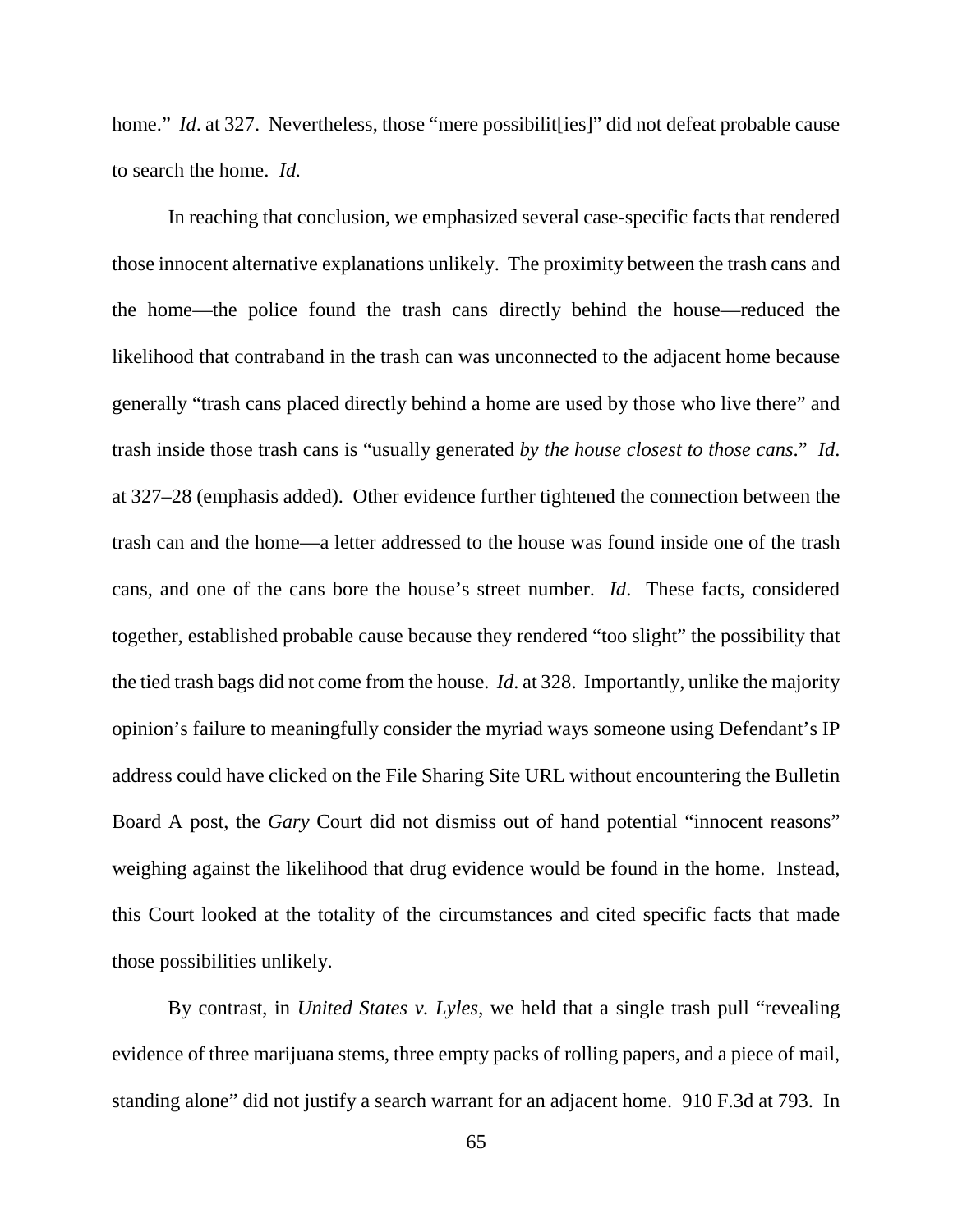reaching that conclusion, we highlighted several case-specific facts that rendered the case distinguishable from *Gary*. Whereas in *Gary* the trash pull revealed drug distribution paraphernalia—evidence consistent with recurrent or ongoing activity within the residence, meaning that contraband was likely still at the residence—the single trash pull in *Lyles* revealed only a "tiny quantity of discarded [marijuana] residue" that provided no evidence of recurrent or ongoing activity, rendering it possible, but "not probabl[e]," that drugs would be found in the home. *Id*. at 793–94 (citations omitted). Additionally, whereas in *Gary* law enforcement officers received a tip that drug distribution activities were taking place at the residence, in *Lyles* the affidavit submitted by the government in support of the warrant provided no evidence, beyond the evidence in the trash bag, that the residence, or individuals living therein, was involved in drug distribution activities. *Id.*

The types of corroborative facts present in *Gary*—and absent in *Lyles*—are especially important in cases, like the instant case, in which the government seeks to obtain a warrant based on online conduct, as the Internet significantly expands the universe of "countervailing probabilities" that courts must consider in weighing whether the government has met its burden to show that there is a fair probability that contraband will be found in the place it seeks to search. *Jackson*, 415 F.3d at 94. In other words, many of the physical, spatial, and temporal limitations that historically proved invaluable in assessing probable cause do not apply in the digital context or apply in meaningfully different ways.

For example, whereas this Court could rely on geographic proximity in *Gary* to conclude that there was a fair probability that contraband would be found in the residence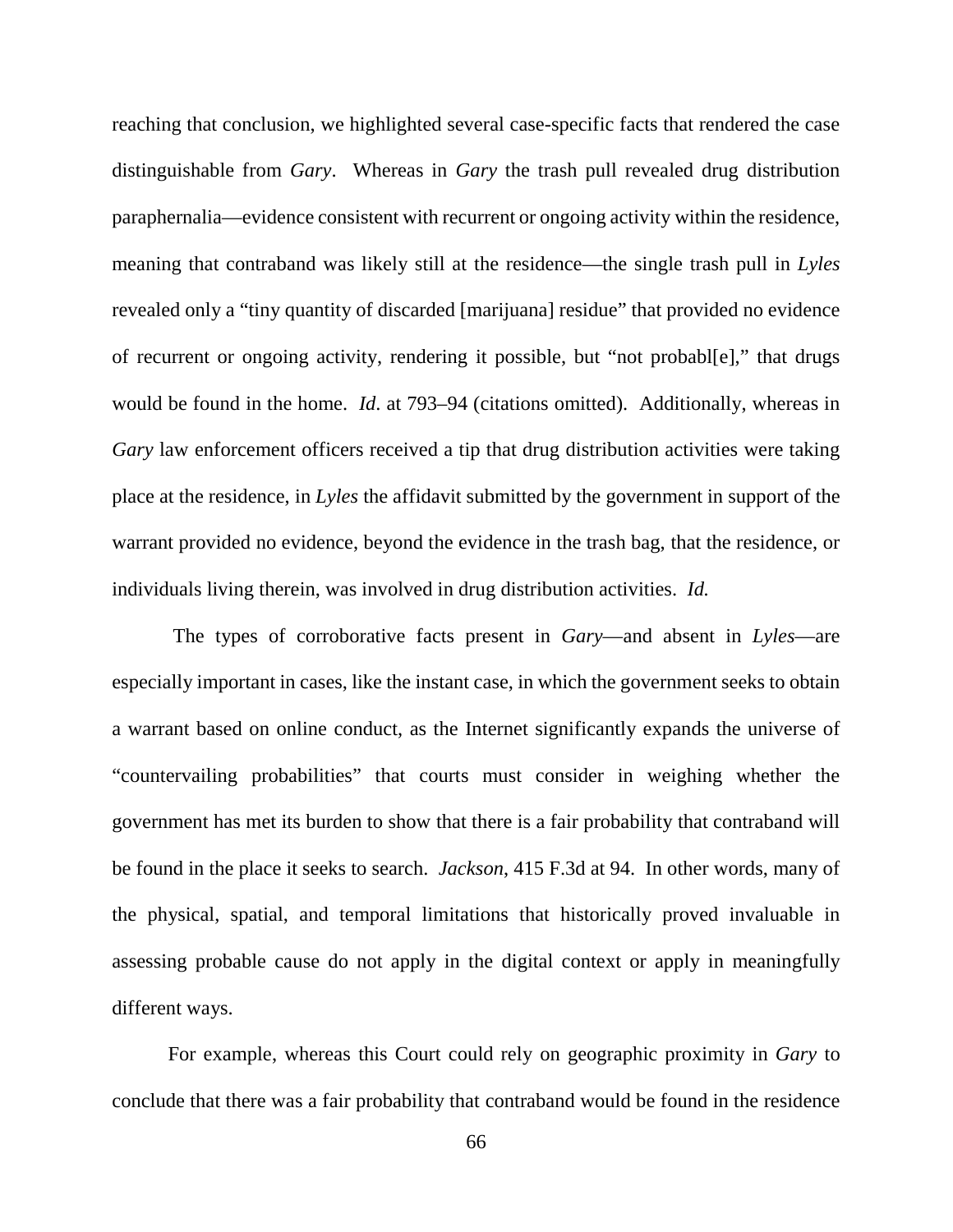adjacent to the trash cans, geographic proximity has little or no relevance in the context of conduct on the Internet—like the alleged download of child pornography—because the Internet allows for rapid dissemination of electronically stored content throughout the world. That is to say, whereas the limited number of homes within the physical proximity of a trash can means that the probability contraband will be found at any one house near the trash can is fairly large (because the limited number of homes renders the denominator of the probability relatively small), geographic proximity does not serve to increase the probability that contraband will be found at a particular location in the Internet context.

2.

That certain facts courts historically have relied on to assess probable cause lack, or have diminished, probative value in the Internet context does not mean that the government will never be able to surmount its evidentiary burden to obtain a warrant based on Internet conduct. "Technology is both a threat and a promise." *Vieth v. Jubelirer*, 541 U.S. 267, 312 (2004) (Kennedy, J., concurring in the judgment). Although new technologies can foreclose certain avenues for the government to show probable cause—such as through geographic proximity—"new technologies [also] may produce new methods" of demonstrating probable cause. *Id.* at 312–13. For example, the ease with which Internet and telecommunications companies can capture and store information regarding an IP address's browsing behavior and online activities provides a wealth of additional information for the government to rely on in seeking to obtain a search warrant for a residence associated with the IP address. In the child pornography context, in particular, courts routinely rely on such evidence—or the absence of such evidence—to determine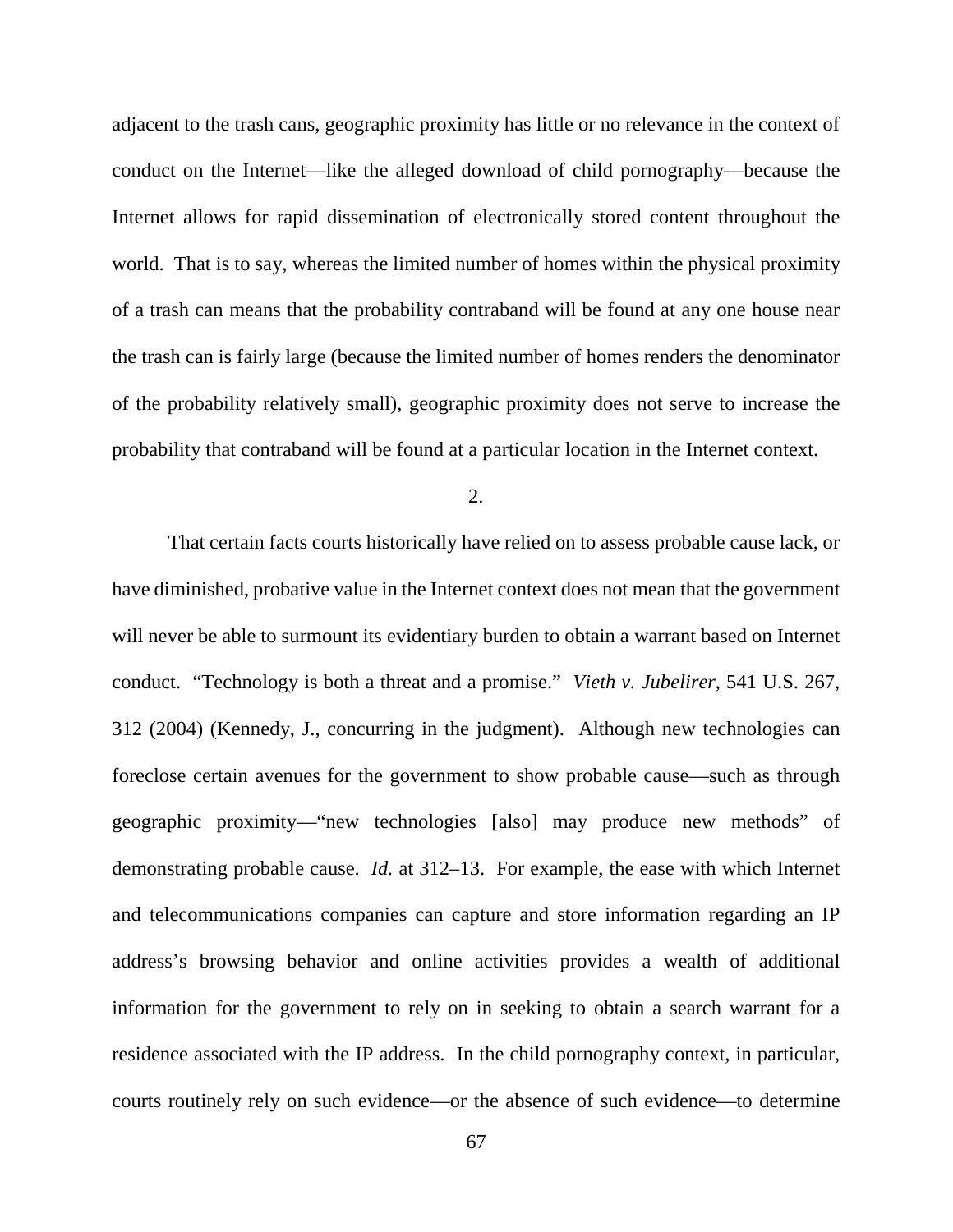whether the government has met its burden to show a fair probability that evidence related to child pornography offenses will be found at a residence associated with a particular IP address.

For instance, in *United States v. Gourde*, 440 F.3d 1065 (9th Cir. 2006) (en banc), the Ninth Circuit found probable cause to search a defendant's residence based on facts set forth in affidavit establishing a fair probability that the suspect "inten[ded] and desire[d] to obtain illegal images," *id.* at 1070. Those facts included that (1) the suspect paid for a subscription to a website, Lolitagirls.com, that "was a child pornography site whose primary content was in the form of images"; (2) electronic records from a credit card processing service revealed that in order to subscribe to the website the suspect "submitt[ed] his home address, email address and credit card data, and he consented to have \$19.95 deducted from his credit card every month"; and (3) the suspect "became a member [of the website] and never looked back—his membership ended because the FBI shut down the site" several months later. *Id.* at 1070–71. The Court reasoned that these facts established that the defendant "could not have become a member by accident or by *a mere click of a button*[.]" *Id*. (emphasis added). The Court relied on the circumstantial evidence regarding the defendant's Internet conduct to determine that the "countervailing probabilit[y]" that the defendant innocently visited the website was low. *Jackson*, 415 F.3d at 94; *see also, e.g.*, *United States v. Martin*, 426 F.3d 68, 78 (2d Cir. 2005) (finding probable cause to search a residence when electronic records revealed that an individual with a particular email address "joined . . . voluntarily and never cancelled his membership"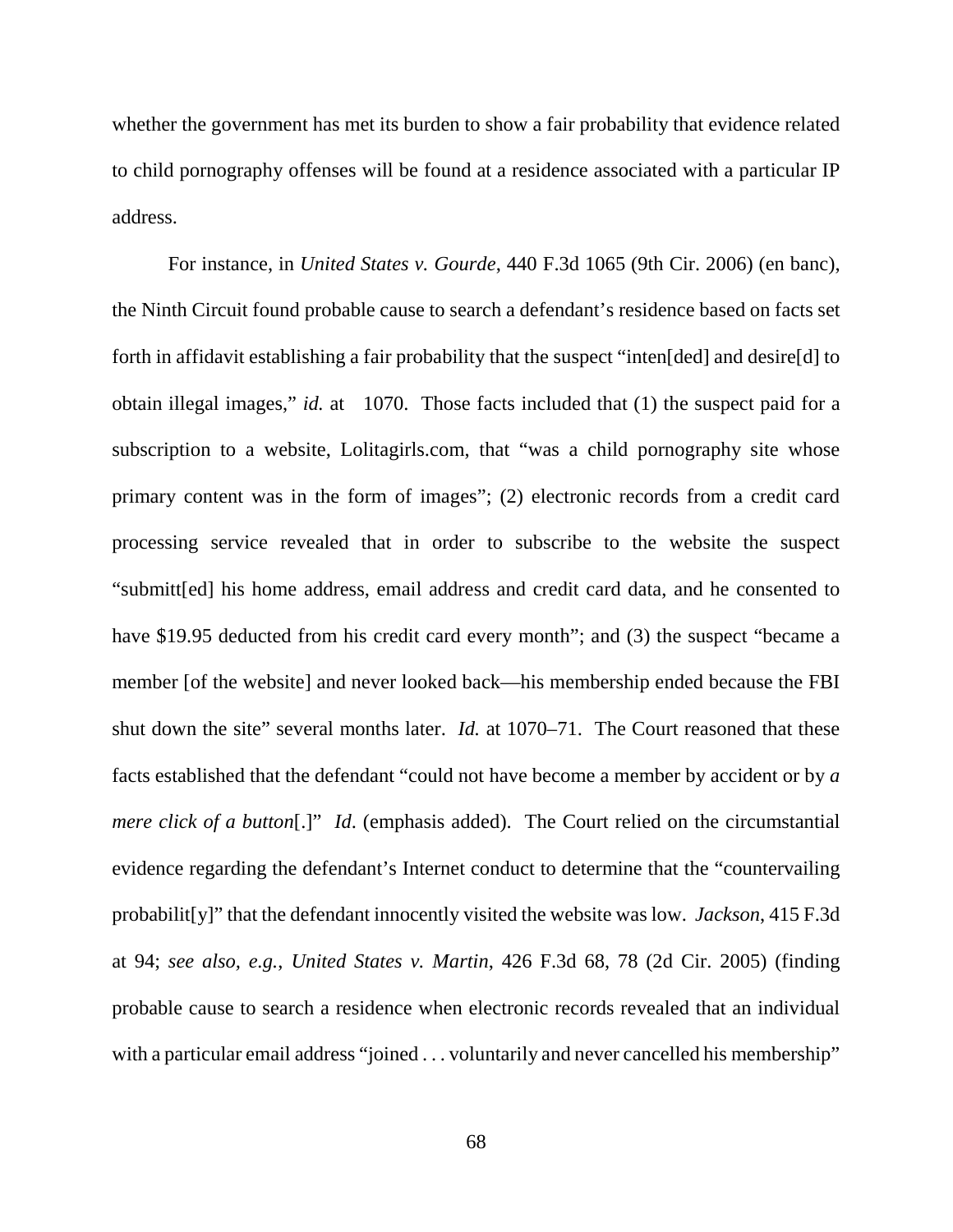to a child pornography website and that the user of the email address lived at the residence for which the warrant was sought).

In contrast, courts have declined to find probable cause when the government fails to put forward supporting facts that diminish the likelihood that a child pornography website was accessed innocently or unintentionally. For example, in *United States v. Falso*, the Second Circuit held that a forensic analysis of a child pornography site's server revealing that a suspect—who the affidavit reported had been charged 18 years earlier for sexually abusing a seven-year-old girl—had "either gained access or attempted to gain access" to a child pornography website did not establish probable cause to search the suspect's home, 544 F.3d at 114. Writing for the court, then-Judge, now-Justice Sotomayor held that those facts were insufficient to establish probable cause because, unlike *Martin*, the affidavit included "no allegation that [the suspect] in fact gained access to the [child pornography] website, much less that he was a member or subscriber of any childpornography site." *Id.* at 124.

The Second Circuit pointed to several types of information that the government could have—but did not—adduce in preparing its warrant application that may have allowed it to satisfy the "fair probability" standard, including that the suspect (1) took actions "tend[ing] to negate the possibility that his membership or subscription was unintended," such as being a member of multiple child pornography sites or having provided personal information to join a child pornography site; (2) used an "e-mail address[] or screen name[] suggestive of an interest in collecting child pornography"; or (3) had a "criminal history relating to child pornography." *Id*. at 120 (collecting cases).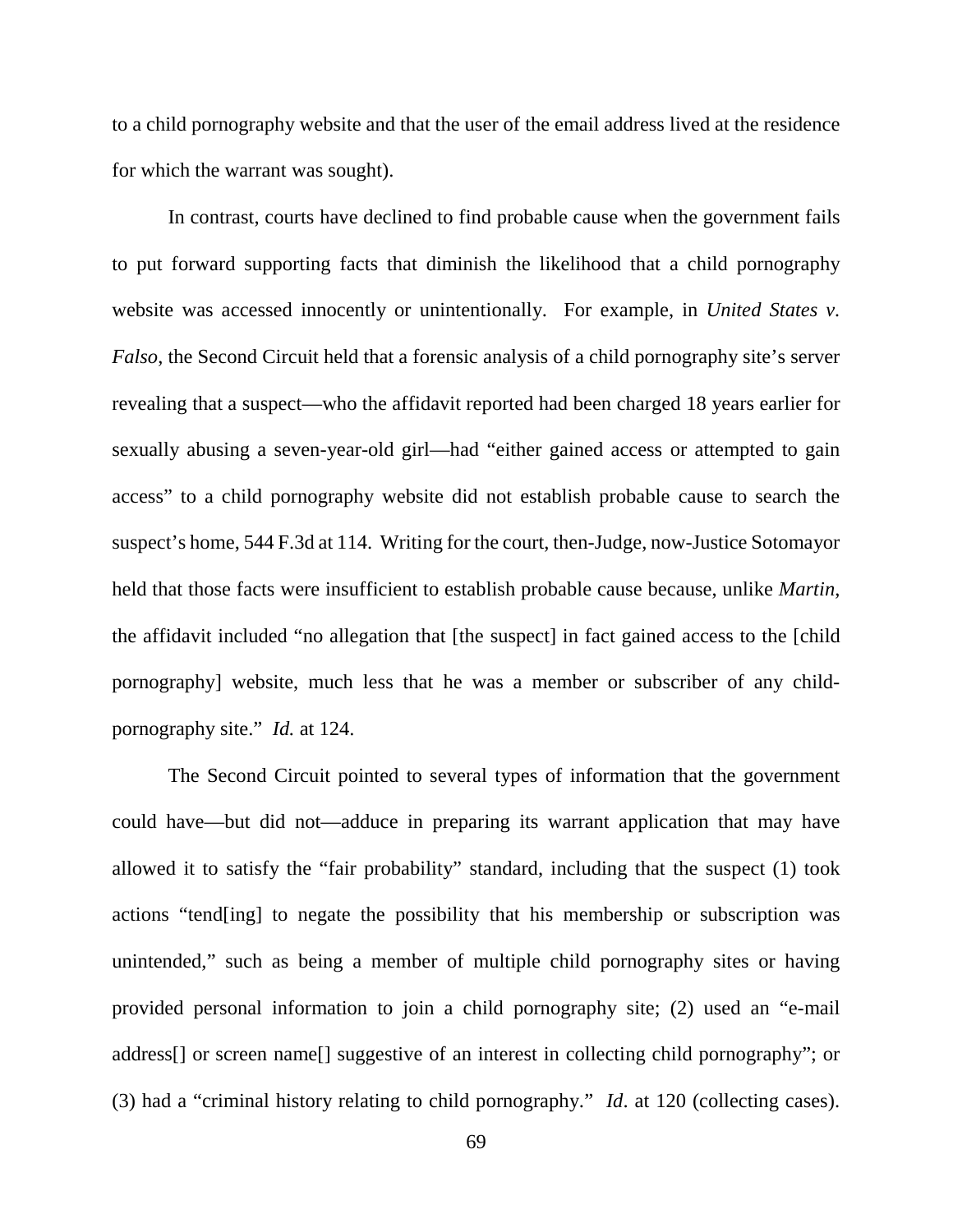The court further suggested that, to show it was more likely that contraband would be found at the suspect's residence, the government "could have monitored the traffic of [the child pornography] website and ascertained whether [the suspect] (and others) actually downloaded pornography from the site." *Id.* at 124 n.20.

The majority opinion's resolution of this case puts this Court at odds with *Gourde*, *Martin*, and *Falso*<sup>[8](#page-69-0)</sup> and other circuit decisions requiring the government to adduce additional facts—over and above the single click of a URL that provides for download of child pornography—to establish probable cause to search a residence associated with the IP address responsible for the click. Unlike in *Gourde*, *Martin*, and *Falso*—and notwithstanding that the warrant application had its genesis in the government's monitoring of Bulletin Board A—the government concedes that its warrant application never

<span id="page-69-0"></span> <sup>8</sup> The majority opinion attempts to distinguish *Falso* on grounds that "there, the affidavit contained no allegation that the defendant in fact gained access to a website containing child pornography, nor any allegation that images of child pornography were downloadable from the site." *Ante* at 17 (internal quotation marks and alterations omitted). According to the majority opinion, the affidavit in this case is materially different because it "alleged that [Defendant]'s IP address accessed a URL" containing child pornography. *Id*.

But under the majority's reasoning, that difference is irrelevant. The majority opinion holds—and I agree—that to establish probable cause based on a "single click," the affidavit must establish a fair probability that "someone using [Defendant]'s IP address clicked the link knowing that it contained child pornography." *Ante* at 8. Under that rule, the "access[ing of] a URL" containing child pornography does not, by itself, establish probable cause. Rather, there must be "knowing" accessing of illicit content. *Id.* at 8–9. As explained above, the affidavit failed to establish that someone using Defendant's IP address navigated to the URL through the Bulletin Board A post, and therefore failed to establish that the person "knowing[ly]" sought to access child pornography.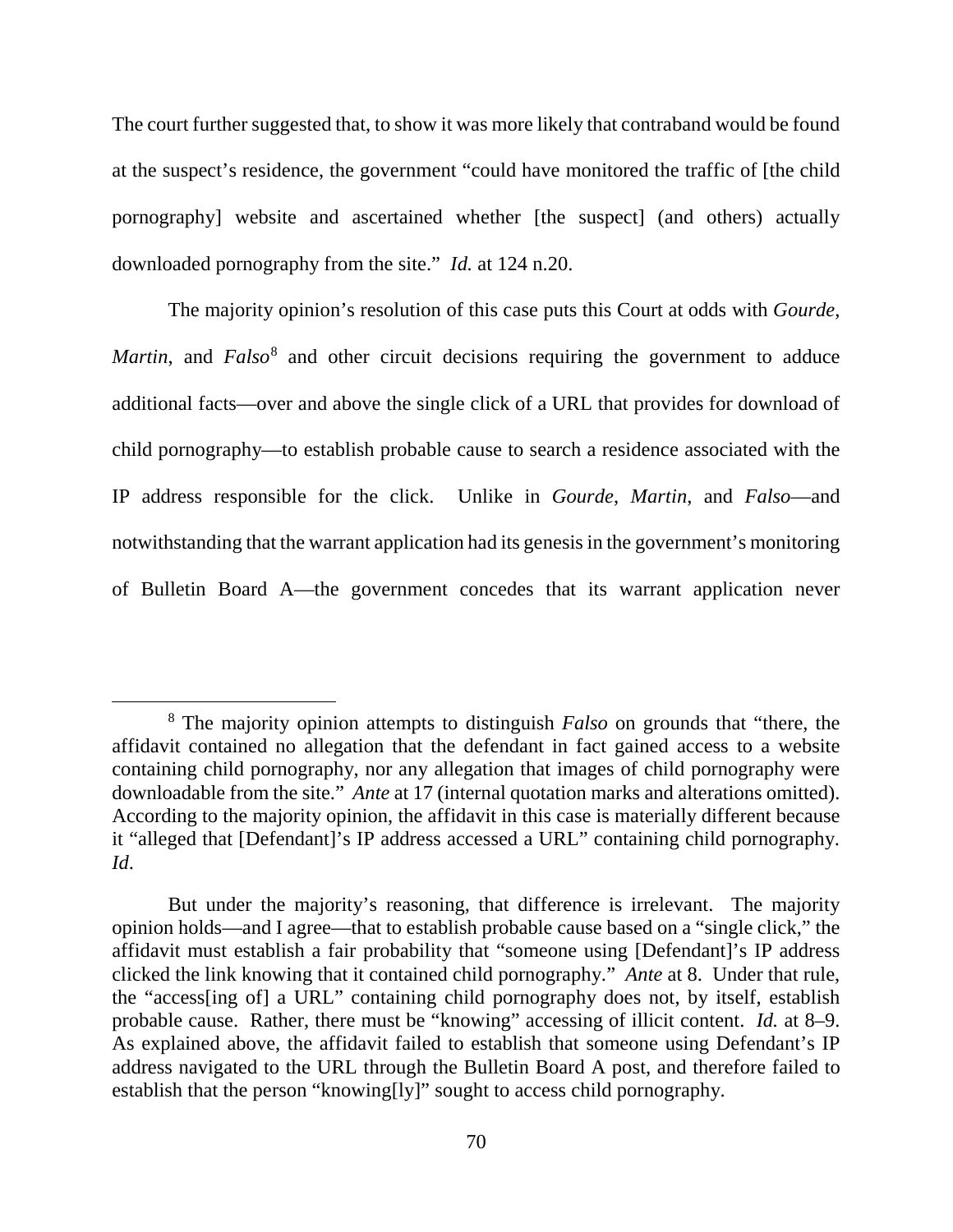established that someone using Defendant's IP address ever had visited Bulletin Board A, let alone consciously joined that site.

Nor does the affidavit establish any of the other types of facts *Falso* recognized courts use to circumscribe the universe of potential explanations for an IP address clicking on a URL linked to child pornography. The affidavit did not aver that Defendant, or someone likely to be using his IP address, used an email address or Internet screenname suggestive of an interest in child pornography; had a criminal history relating to child pornography; or ever had visited or joined other child pornography sites. Put another way, the affidavit establishes solely that someone using Defendant's IP address clicked on a URL hosted on File Sharing Site—in short, the "mere click of a button" rejected by the Ninth Circuit in *Gourde*. *See also United States v. Coreas*, 419 F.3d 151, 156 (2d Cir. 2005) (Rakoff, J.) (rejecting the theory that the naked "clicking [of] a button" was sufficient to establish probable cause).

The majority opinion nevertheless contends that its decision is consistent with these out-of-circuit decisions because here, the "abbreviated time frame" alone suffices as an additional fact "lessen[ing] the likelihood that [Defendant's] IP address accessed the link independently of Bulletin Board A." *Ante* at 18. But, as explained above, the affidavit does not establish that someone using Defendant's IP address accessed the File Sharing Site URL after the Bulletin Board A post. And the additional facts relied upon by other circuits—such as whether the IP address paid for a child pornography website subscription; submitted personal information to a child pornography website; or was a member of a child pornography website—establish a much closer nexus between the suspect's IP address and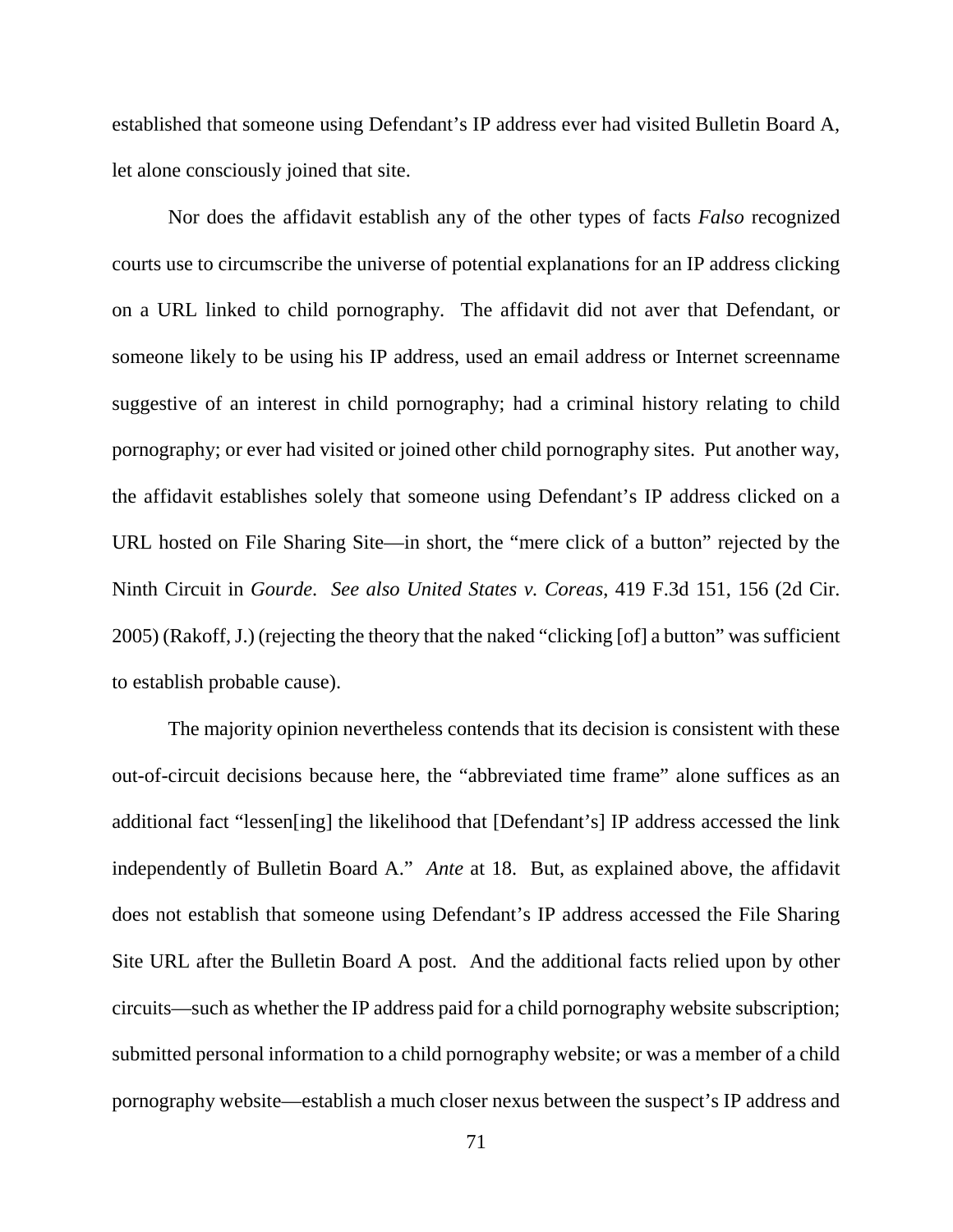a child pornography website than the purported relationship by the facts set forth in the affidavit here, which show only that the *Bulletin Board A* post appeared on the same day that someone using Defendant's IP address clicked on a URL to a *different website*.

3.

Comparing this case to *Gourde, Martin*, and *Falso* also puts in sharp relief the types of information omitted from the affidavit, but which the government may have been able to include in the affidavit to reduce the "countervailing probabilit[y]" that someone using Defendant's IP address navigated to the File Sharing Site URL via some pathway other than the Bulletin Board A post. For instance, the affidavit may have been able to provide the timestamp of the Bulletin Board A post, and thereby rule out the possibility that someone using Defendant's IP address clicked on the URL before the post appeared on Bulletin Board A. Or, the affidavit may have been able to state whether Defendant's IP address actually downloaded the child pornography hosted by File Sharing Site—meaning that the contraband was more likely stored on a computer in Defendant's residence—rather than simply "attempt[ing]" to do so. Or, the affidavit may have been able to state, based on the government's monitoring of Bulleting Board A, whether Defendant, or someone using his IP address, ever had posted to Bulletin Board A. Or, the affidavit may have addressed whether someone using Defendant's IP address had clicked the File Sharing Site URL another time. Or, the affidavit could have stated whether the IP address had clicked *another* URL on File Sharing Site or some other website containing child pornography. Or, the affidavit may have been able to state whether Defendant, or someone likely to be using his IP address, had committed prior offenses indicative of a potential interest in child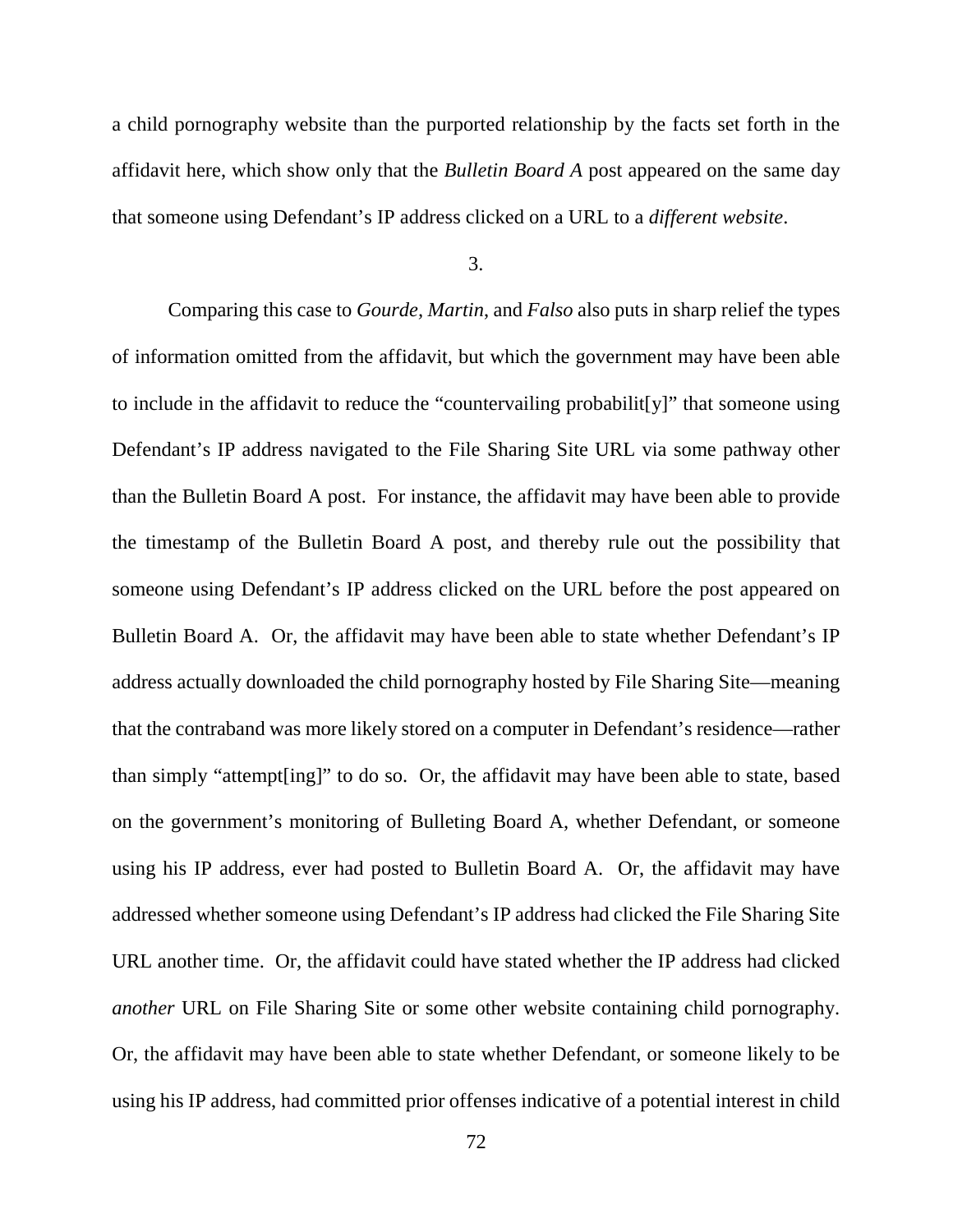pornography. Or, the affidavit may have been able to state, based on the records the government obtained from File Sharing Site, how many different IP addresses downloaded or attempted to download the content accessible through the URL, thereby providing some indication as to how widely the URL was disseminated.

Any one of these facts would have provided the magistrate with greater clarity as to whether there was a fair probability that someone using Defendant's IP address clicked on the URL knowing that it would likely lead to the download of child pornography, and therefore that contraband was likely to be found in Defendant's residence. Importantly, the government never has stated, either in the affidavit or in briefing, that it could not have learned of some or all of these facts before submitting the warrant request.

By allowing the government to obtain a warrant to rummage through Defendant's residence and effects based on the single click of a URL navigating to a website not devoted to child pornography, File Sharing Site, the majority opinion invites the government to submit similar bare-bones affidavits in the future. That is to say, the approach taken by the majority opinion—which relies on those representations in the government's briefing that do not find support in the affidavit submitted in support of the warrant—sends a message to government that any ambiguities or omissions in the evidence it submits in support of a warrant application will inure to its benefit.

That is precisely the wrong message for the judiciary to send to the government. As explained above, in order to assess whether there is a fair probability that contraband or evidence in a place the government seeks to search, courts need facts—we need to know "what precisely the facts show." *Lyles*, 910 F.3d at 793. And it is the government's burden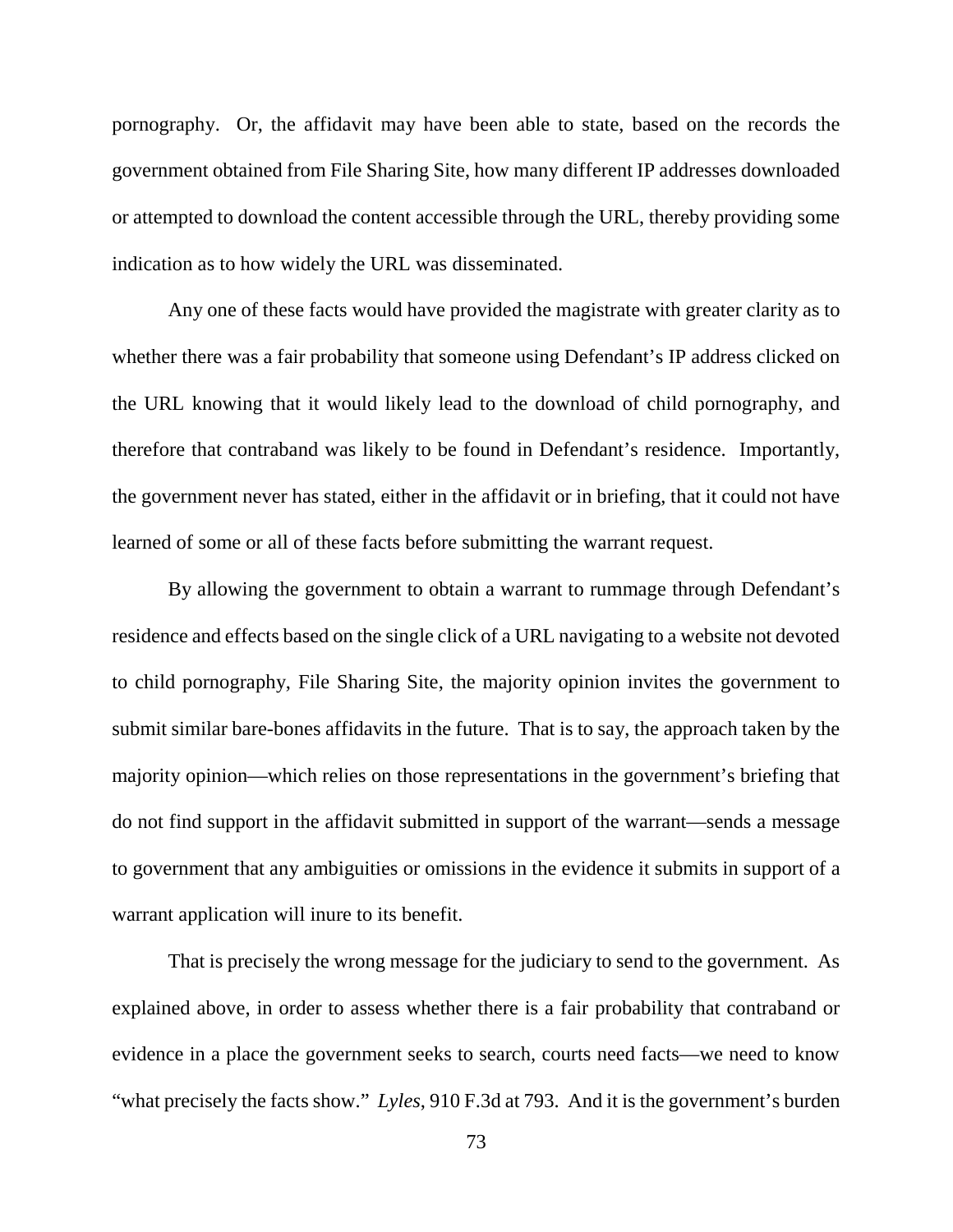to put forward those facts necessary for courts to make that determination. Accordingly, rather than rewarding the government for submitting a warrant application with glaring inadequacies and omissions—like the time of the Bulletin Board A post—this Court should require the government "to comply with the well-known duty to spell out the *complete factual basis*for a finding of probable cause within the affidavit's four corners" and thereby advance the "preeminently worth goal" of "deterring police from submitting (and magistrates from accepting) affidavits that completely omit crucial factual allegations." *Virgin Islands v. John*, 654 F.3d 412, 420 (3d Cir. 2011).

4.

The conspicuous absence of facts circumscribing the universe of countervailing probabilities also fatally undermines the efforts by my colleagues in the majority to analogize the online conduct at issue to analytical frameworks developed by courts prior to the advent of the Internet. Analogical reasoning follows a familiar four-step framework: "(1) Some fact pattern *A* has a certain characteristic *X,* or characteristics *X, Y,* and *Z*; (2) Fact pattern *B* differs from *A* in some respects but shares characteristics *X,* or characteristics *X*, *Y*, and *Z*; (3) The law treats *A* in a certain way; (4) Because *B* shares certain characteristics with *A,* the law should treat *B* the same way." Cass R. Sunstein, *On Analogical Reasoning*, 106 Harv. L. Rev. 741, 745 (1993). It is "readily app[arent]" from this framework that "analogical reasoning does not guarantee good outcomes or truth." *Id.* Rather, "[f]or analogical reasoning to operate properly, we have to know that *A* and *B* are 'relevantly' similar, and that there are not 'relevant' differences between them." *Id.* at 745. In cases involving new technology like the Internet, therefore, analogical reasoning is valid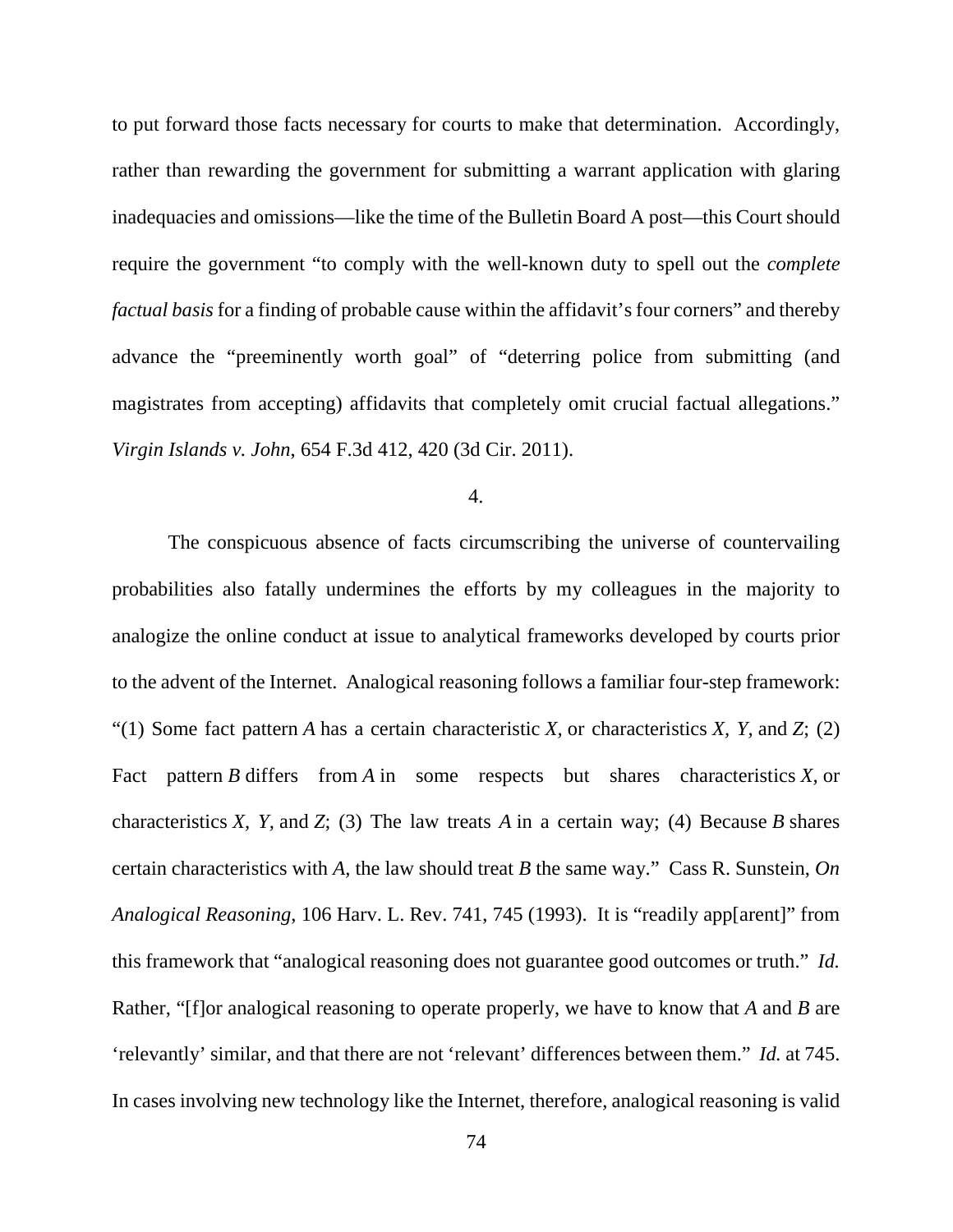only if the new technology is "'relevantly' similar" to the technology employed in the cases in which the rule or framework was developed or previously applied.

To be sure, there are cases in which new technology is "'relevantly' similar" to technology considered in earlier cases, rendering analogies between cases involving the two types of technology valid. For instance, in determining whether social media websites constitute public forums for purposes of the First Amendment, the Supreme Court has described such sites as "the modern public square." *Packingham v. North Carolina*, 137 S. Ct. 1730, 1737 (2017). That analogy is "'relevant[ly]' similar" because, at least in certain circumstances, social media sites "bear the hallmarks of a public forum" by constituting a space for unfettered "public discourse." *Davison v. Randall*, 912 F.3d 666, 682 (4th Cir. 2019); *see also, e.g.*, *City of Richmond v. S. Bell Tel. & Tel. Co.*, 174 U.S. 761, 776–77 (1899) (analogizing the telephone to the telegraph in deciding whether a telephone company's business was within the purview of a congressional act relating to telegraph companies).

But there are also cases in which analogical reasoning has proved faulty as a result of "'relevant' differences" between the facts at issue and the cases to which courts seek to draw an analogy. For example, several courts once held that law enforcement officers could conduct a warrantless search of an arrestee's cell phone on grounds that cell phones are analogous to "container[s]"—like cigarette packs, wallets, or purses—which may be searched incident to arrest. *See, e.g.*, *United States v. Wurie*, 612 F. Supp. 2d 104, 109– 110 (D. Mass. 2009) (collecting cases), *rev'd* 728 F.3d 1 (1st Cir. 2013). In *Riley v. California*, the Supreme Court rejected that reasoning, highlighting the numerous ways in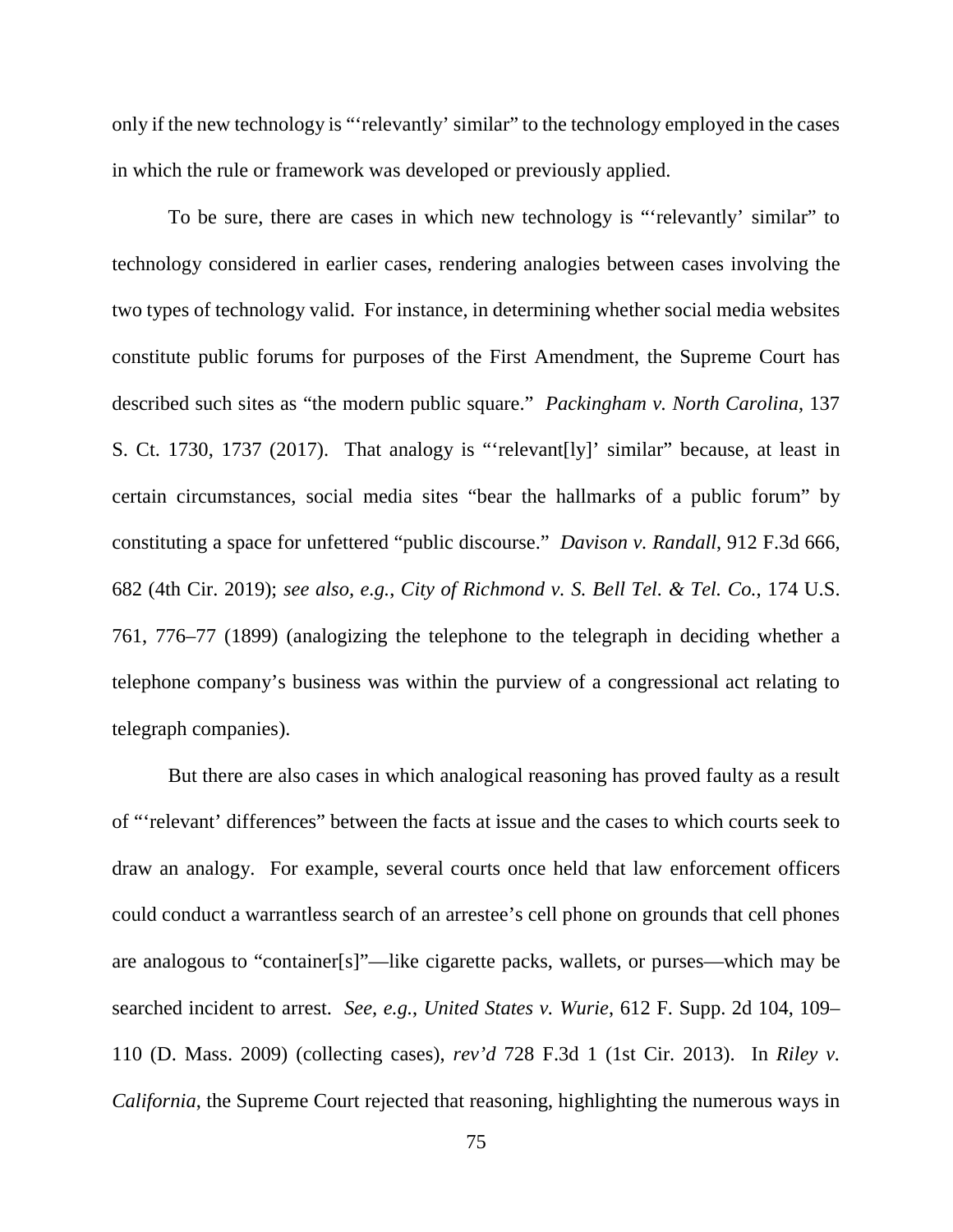which cell phones differ from other objects arrestees keep on their person, rendering the analogy between cell phones and containers inapt. 573 U.S. at 393 ("Cell phones differ in both a quantitative and a qualitative sense from other objects that might be kept on an arrestee's person."). According to the Supreme Court, one crucial "'relevant' difference" between cell phones and the type of "containers" law enforcement officers may search incident to arrest is the "immense storage capacity" of modern cell phones, which allows for the storage of a vast trove of highly personal information that, prior to the advent of modern electronic storage, could not be stored in "a container the size of [a] cigarette package." *Id.* at 393–95. *Riley*, therefore, stands for the general proposition that because "[c]yberspace is different from the physical world," courts "should proceed circumspectly" in analogizing analog case law to the digital context. *Packingham*, 137 S. Ct. at 1743–44 (Alito, J., concurring in the judgment).

Here, in appealing to the purported "temporal proximity" between the Bulletin Board A post and the click on the URL hosted by File Sharing Site, the government advances—and the majority opinion embraces—an unstated analogy to the evidentiary rule providing for authentication of a writing, communication, or other form of evidence based on "[a]ppearance, contents, substance, internal matters, or other distinctive characteristics, taken in conjunction with circumstances." Fed. R. Evid.  $901(b)(4)$ . Rule  $901(b)(4)$ codifies and generalizes the common-law "reply-letter doctrine," which provides for authentication of a writing or communication "where it can be show that the [writing or communication] was sent in reply to a previous communication." *Winel v. United States*,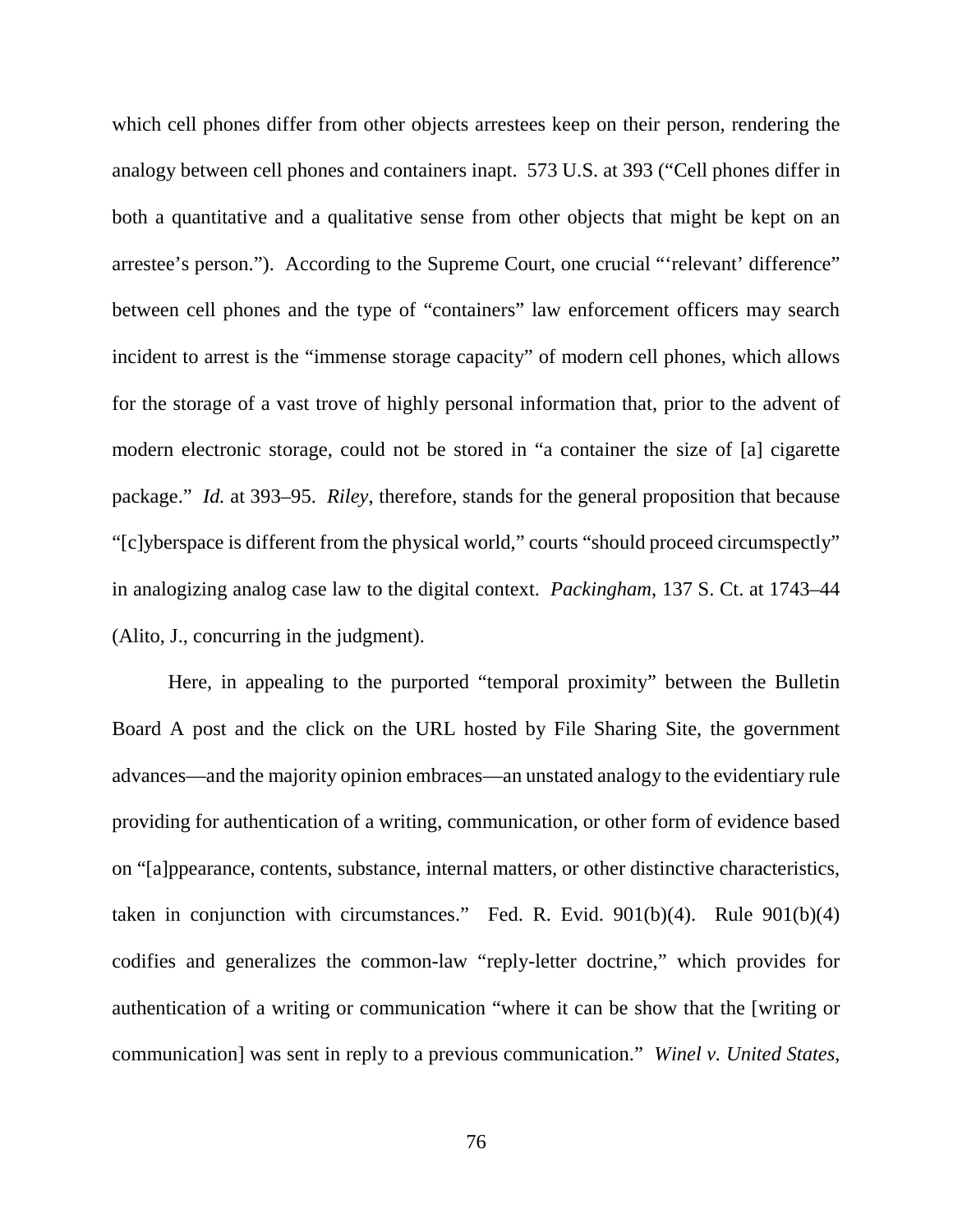365 F.2d 646, 648 (8th Cir. 1966); *see also* Charles Alan Wright & Victor James Gold, Federal Practice & Procedure: Evidence § 7109, at 83 (2000).

The majority opinion reasons that because the click (possibly) occurred soon after the Bulletin Board A post—and because the URL was composed of a distinctive string of letters and numbers—the person using Defendant's IP address who made the click *must* have encountered the URL on Bulletin Board A. In a nutshell, the majority opinion rests on the determination that due to temporal proximity and the unique content of the URL there is a fair probability that the click was made "in reply to" the Bulletin Board A post.

But there are "'relevant' differences" between the factual scenario in which courts have applied the reply rule and the Internet context to which the majority opinion seeks to extend it. Most significantly, unlike with the items typically authenticated under Rule 901(b)(4)—letters, telephone calls, or even emails—URLs can be easily copied, disguised, and shared rapidly and widely—preserving no indication of their provenance—meaning that there are potentially millions of pathways through which someone using Defendant's IP address could have encountered and navigated to the File Sharing Site URL. *See supra*  Part II.A.

That difference materially undermines the analogy to authentication under Rule 901(b)(4), which is premised on the notion that the "*distinctive characteristics*" of a writing make it sufficiently likely that an item of evidence is what a proponent purports it to be. Wright & Gold, Fed. Prac. & Proc.: Evid. § 7109, at 74–87 (emphasis added); *see also McQueeney v. Wilmington Trust Co.*, 779 F.2d 916, 930 (3d Cir. 1985) (authenticating record based on distinctiveness of information contained therein because "[a]lthough we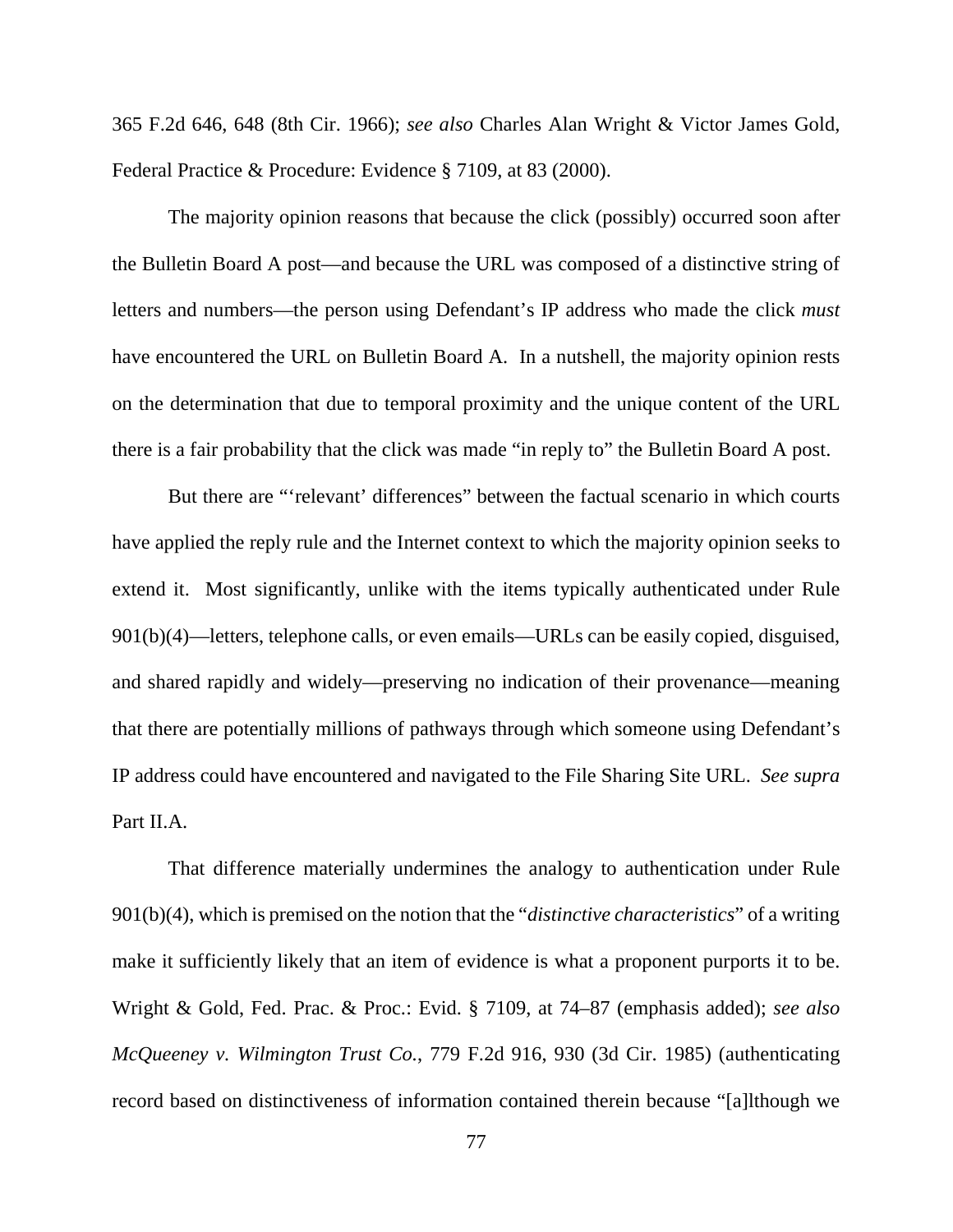do not know precisely how many people had the information contained in the proffered evidence, we suspect . . . that *the number is small*" (emphasis added)). When *thousands or even millions* of copies of a URL can exist on the Internet—and the government provides no factual basis for circumscribing that universe to a "small" number of relevant copies, *McQueeney*, 779 F.2d at 930—one cannot reasonably determine that someone using Defendant's IP address clicked on that URL in reply to *one* posted copy of the URL—here, the Bulletin Board A post.

Notably, commentators have recognized that new technology allowing for easy replication and duplication of documents—akin to the easy duplication of URLs—has forced courts to reconsider which characteristics of a writing render it sufficiently distinctive to establish its provenance. Wright & Gold, Fed. Prac. & Proc.: Evid. § 7109, at 80–81 ("[W]hile earlier cases often assumed that the use of letterhead paper is sufficient to establish authenticity, that conclusion is now undermined by the current widespread availability of photocopy machines, scanners, and computer software capable of forging any letterhead."). Accordingly, the ease with which URLs can be copied and shared renders inapt the analogy upon which the majority opinion implicitly relies.

Or consider another proposed analogy advanced by one of my colleagues in the majority during oral argument:

If a package is being sent through the mail to a residence and that package contains cocaine . . . and [law enforcement officers] go and say they want a search warrant for that house because the package is being delivered there, there is probable cause to search that house, right. We recognize though that it could well be and, in fact, we actually know that often . . . drug dealers will send packages to their next door neighbor, for example, and try to pick them up before they are gathered. So there are always possibilities that that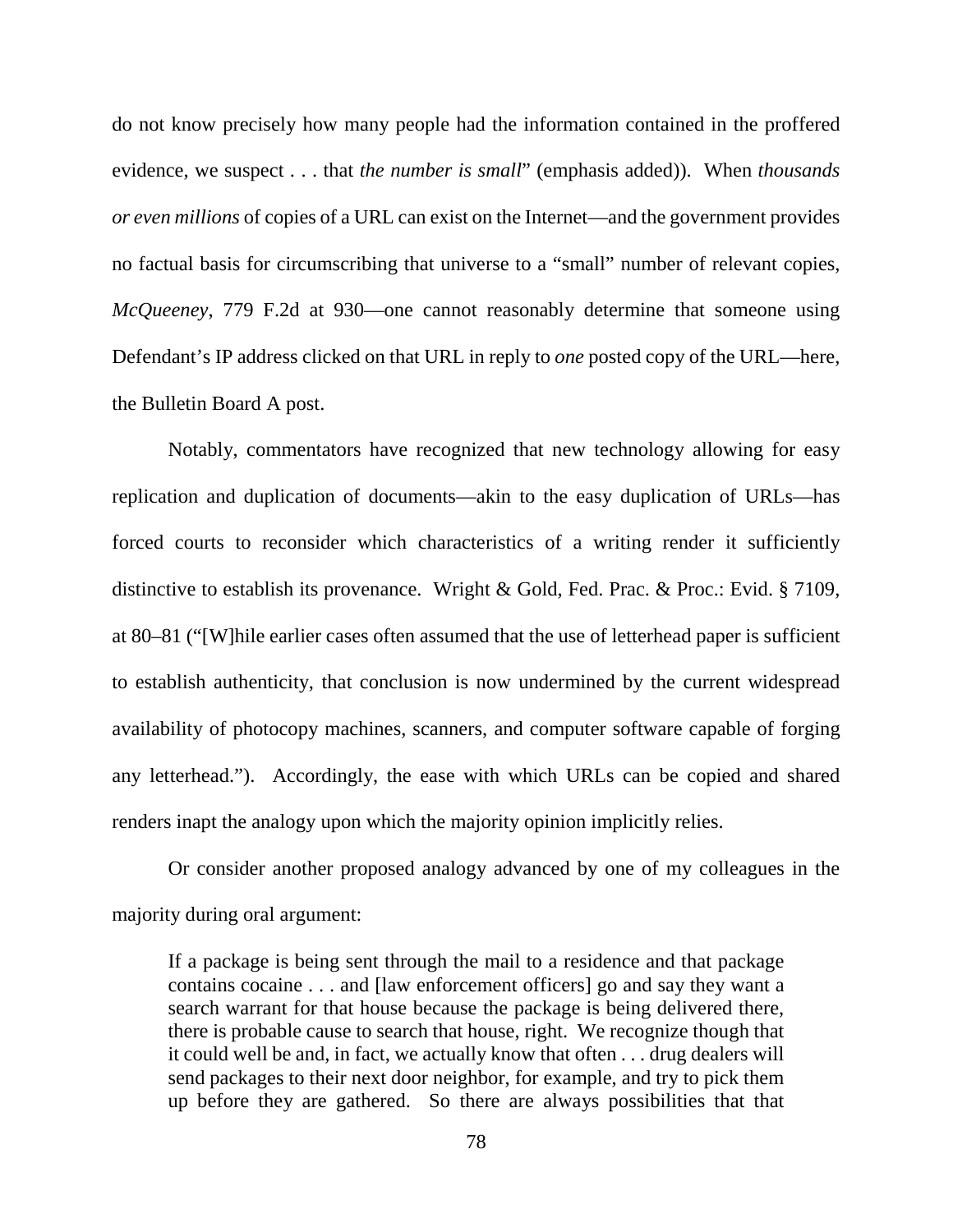package could be sent to an innocent neighbor instead of the actual drug dealer. But throughout the case law we say that that may well be true—that is a possible explanation—that the receiver doesn't know that it was coming, but that doesn't destroy probable cause.

Oral Argument at 41:40–43:46; *see also, e.g.*, *United States v. Lawson*, 999 F.2d 985, 988 (6th Cir. 1993) (reasoning that the possibility that the addressee of package containing drugs was an "innocent receiver[]" was "extremely remote, especially in the context of a controlled delivery of a quantity of drugs presumptively sufficient to constitute possession for resale."). Again, several aspects of this analog analogy do not map well onto the digital context.

To begin, as in the trash pull example at issue in *Gary*, *see supra* Part II.B.1, the limited number of houses "neighbor[ing]" the house to which the package of cocaine is delivered allows courts to place a lower bound on the probability that the house to which the package was delivered was, in fact, the package's intended recipient. By contrast, because URLs can be copied myriad times and rapidly disseminated to an infinite number of IP addresses around the world, geographic proximity provides no assistance to courts in assessing the probability that electronically disseminated contraband will be found in any particular location.

Second, contraband disseminated over the Internet is not subject to the same physical constraints as the package of cocaine in my colleague's hypothetical. A URL, and the content to which it navigates, can be replicated, stored, and reposted with little or no cost or effort. By contrast, a package of cocaine cannot be replicated and obtaining additional packages of cocaine is costly. Due to the cost and complexity of obtaining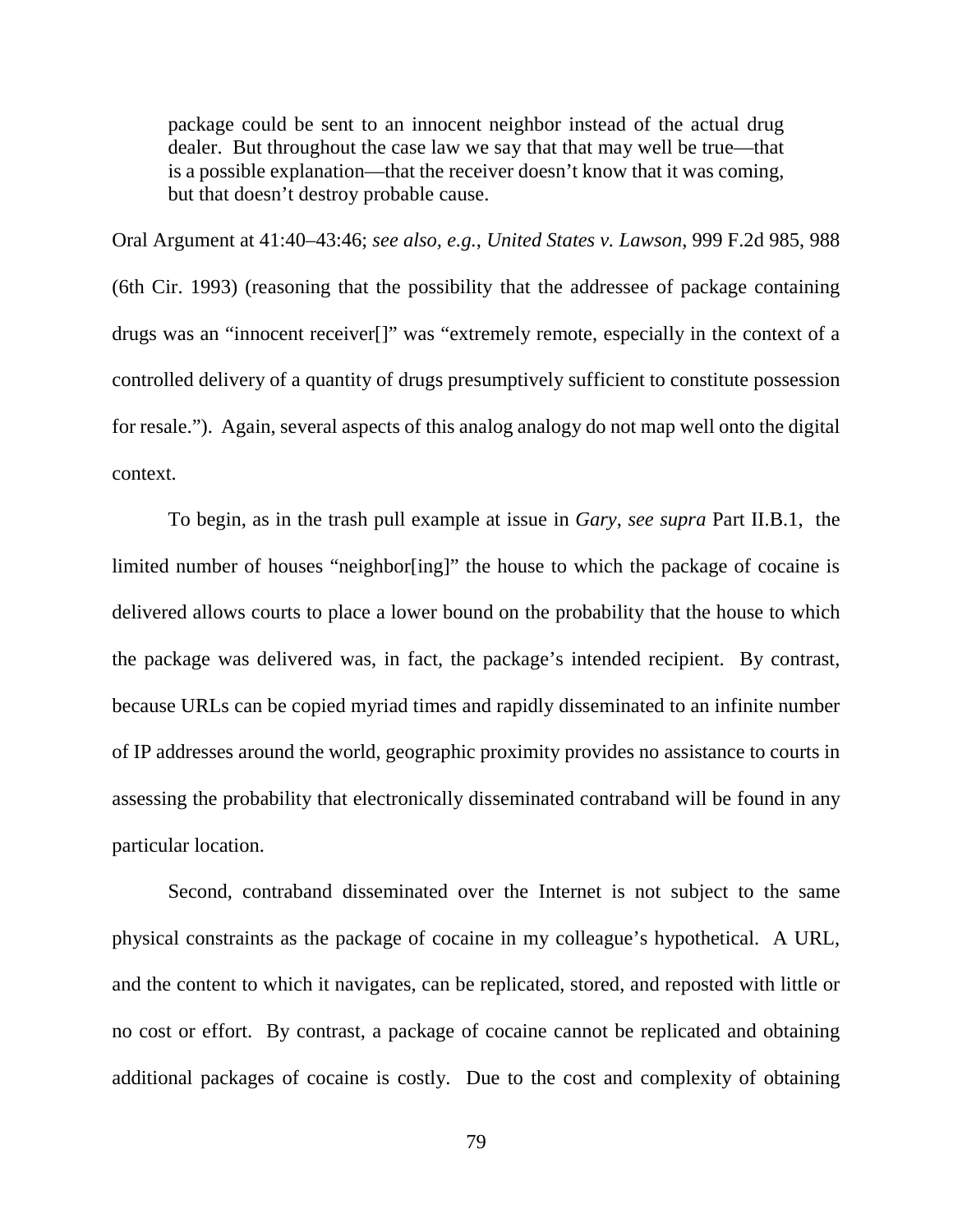packages of cocaine, someone is not likely, for example, to send a package of cocaine to a large swath of innocent persons as part of an extortion scheme, as has occurred with child pornography disseminated electronically. *See* Levin, *supra*.

Third, there are more ways to disguise the content to which a URL navigates than a package of cocaine. As explained above, there are virtually an infinite number of ways that one can mask a URL, through methods such as link shortening or disguising. To be sure, there also are ways to disguise a package of cocaine—the sender, for example, can use a false return address or use a box that suggests the contents of the package are innocuous. But the methods for disguising cocaine are more limited—a given quantity of cocaine takes up a certain amount of space and has a certain weight, meaning any effort to mask a package of that quantity of cocaine is necessarily subject to certain physical limitations.

Fourth, the cocaine package can be delivered by limited means—the postal service, a commercial service like FedEx or UPS, or a private individual or group. By contrast, as explained above, the IP address could have encountered and navigated to the URL in myriad ways, only some of which provide any indication of the nature or origin of the content to which the URL navigates.

That the bare-bones facts provided in the affidavit—a single click of a random alphanumeric URL leading to a widely used file sharing website hosting downloadable child pornography on the same day as a copy of the URL appeared on a different website devoted to child pornography—render the analogies my colleagues in the majority seek to draw inapt does not mean, however, that courts can never rely on analogical reasoning to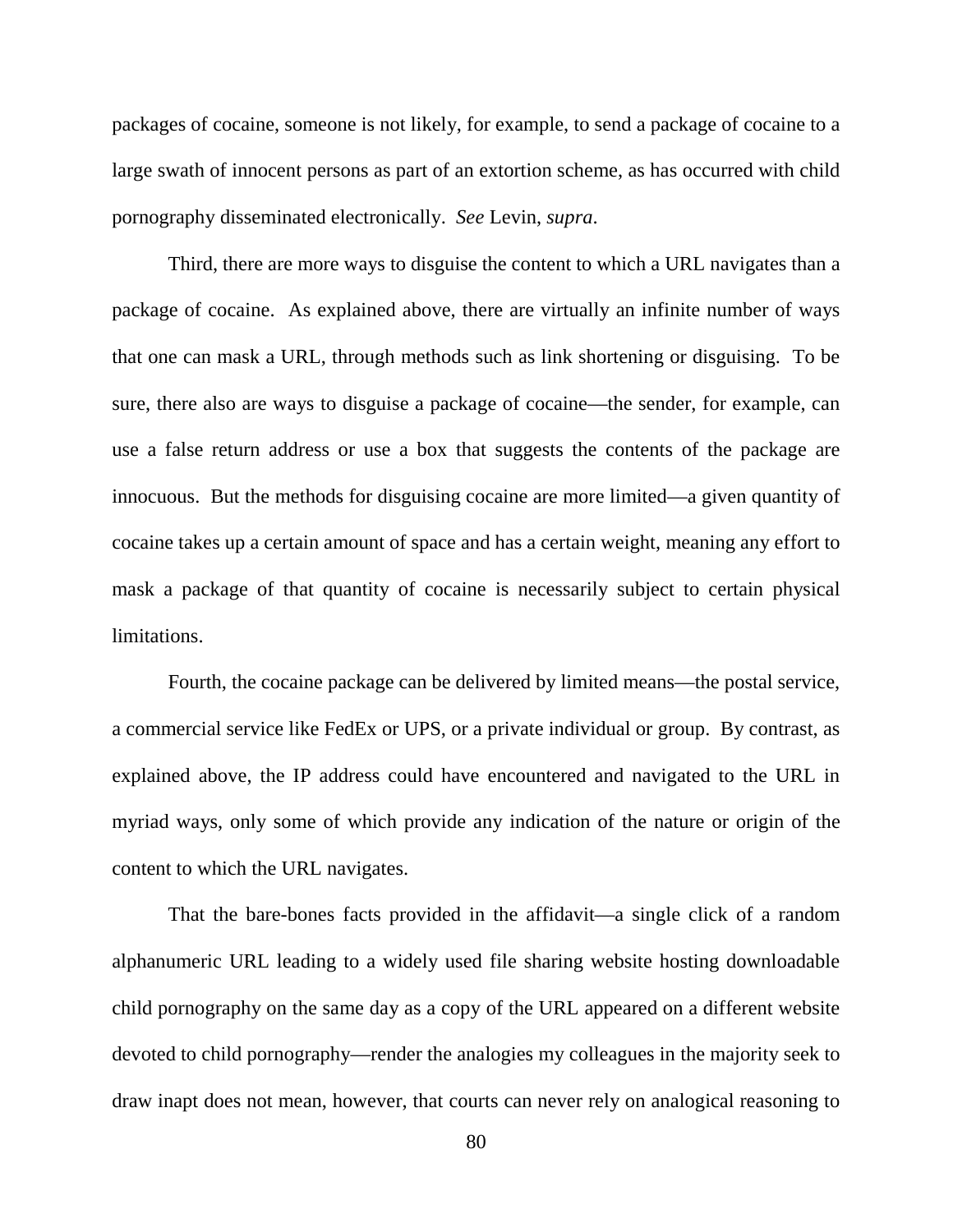assess probable cause in the Internet context. Rather, it means that the government must put forward sufficient facts in an affidavit to establish that the online conduct at issue is "'relevant[ly] similar" to the facts of prior cases such that the analogy the government wishes the court to draw is valid. The government simply failed to do that here.

# 5.

The majority opinion's resolution of this case also opens the door to the government obtaining the general warrants the Framers feared. In particular, it opens the home—"first among equals" when it "comes to the Fourth Amendment"—to sweeping governmental searches based on a single click of a URL by an Internet user, regardless of whether the government adduces facts indicating that the user intended to navigate to the URL's illicit content. *Jardines*, 569 U.S. at 6. Several hypotheticals illustrate the dangerous scope of the majority opinion's holding.

Suppose, for example, that a businessperson is conducting Internet research related to her business when a pop-up suddenly appears stating that her computer has a virus and that she should "Click here" to start the computer's clean-up process. Thinking the popup window was generated by her computer's anti-virus program, she clicks the link and navigates to a URL hosted by a widely used file sharing service, like File Sharing Site, where, upon entry of a password, a user can download child pornography.

Or consider that Grandma receives an email from what appears to be a close friend. The email contains the following sentence "Click HERE for my favorite knitting website." The word "HERE" is a hyperlink, appearing to direct Grandma to that knitting website. Grandma hovers her mouse over the word "HERE," which reveals the URL. But given the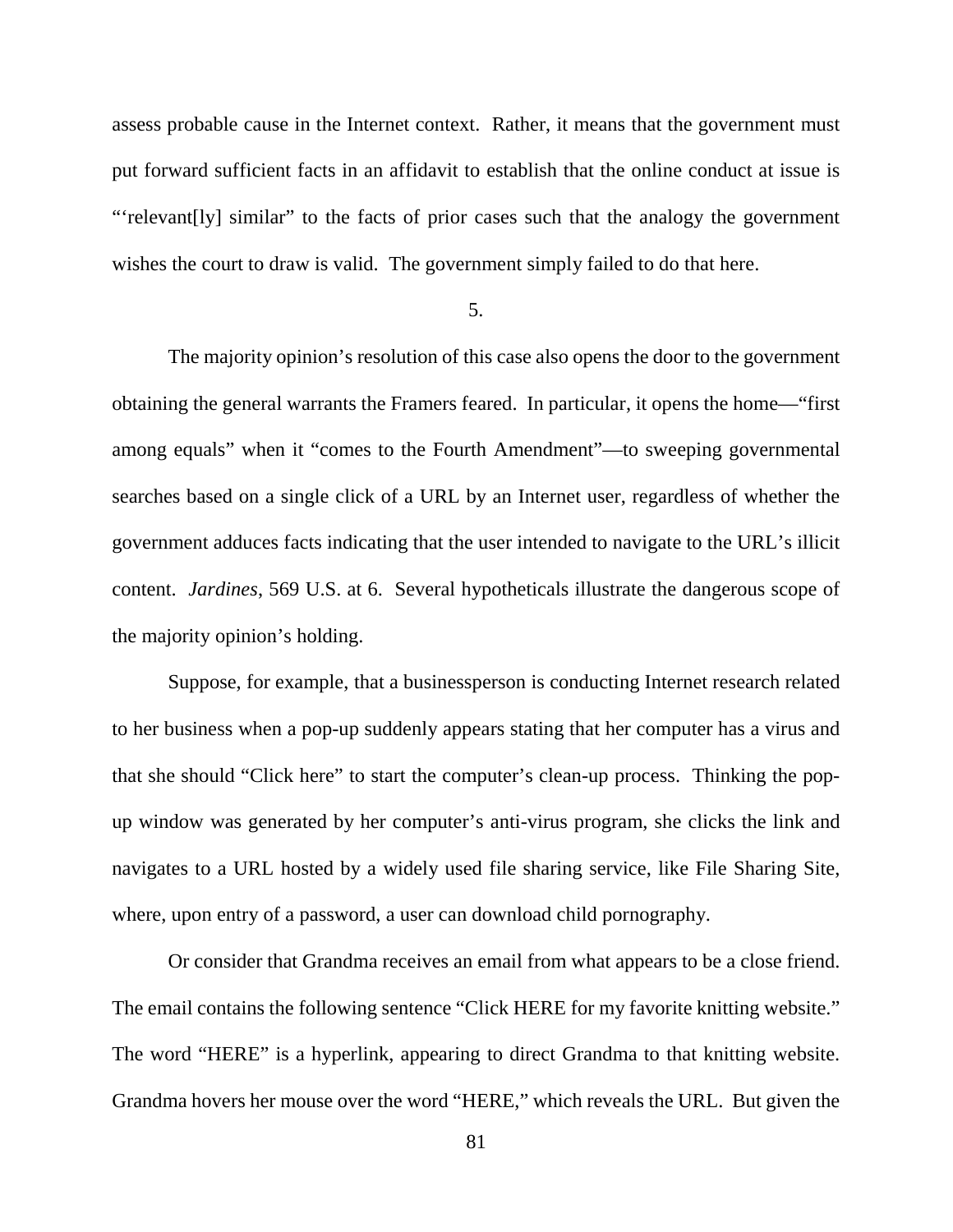URL's random alphanumeric string, it reveals nothing about its content. Believing that the URL navigates to the knitting website, Grandma clicks "HERE" and is redirected to the same file sharing service URL encountered by the businessperson.

Or consider a teenager who clicks an online post that purportedly links to the latest viral YouTube video. Unbeknownst to the teenager, the link has been spoofed to appear to look like a YouTube link. Clicking the link in fact takes the teenager to the same file sharing service URL encountered by the businessperson and Grandma.

Or consider a college student who regularly visits a popular website devoted to adult pornography. A post in a discussion forum on the website includes a random alphanumeric URL, which the post says navigates to additional free pornographic images. The student clicks the link, which navigates the student's browser to the same file sharing URL encountered by the businessperson, Grandma, and the teenager.

In each of these hypotheticals, also suppose that the same day, independently of each individual's innocent navigation to the URL, a post on a known child pornography site, like Bulletin Board A, included that same URL. The timing of the post on the child pornography site is irrelevant—it could have appeared before or after the businessperson, Grandma, the teenager, or the college student navigated to the File Sharing Site URL.

Under the majority's opinion, in each of these hypothetical scenarios, the government would be able to obtain a search warrant to conduct an invasive search of each individual's home and electronic devices for evidence of wrongdoing. Like the instant case, *no additional fact* in these hypotheticals demonstrates the businessperson's, Grandma's, the teenager's, or the college student's intention either to access the child pornography site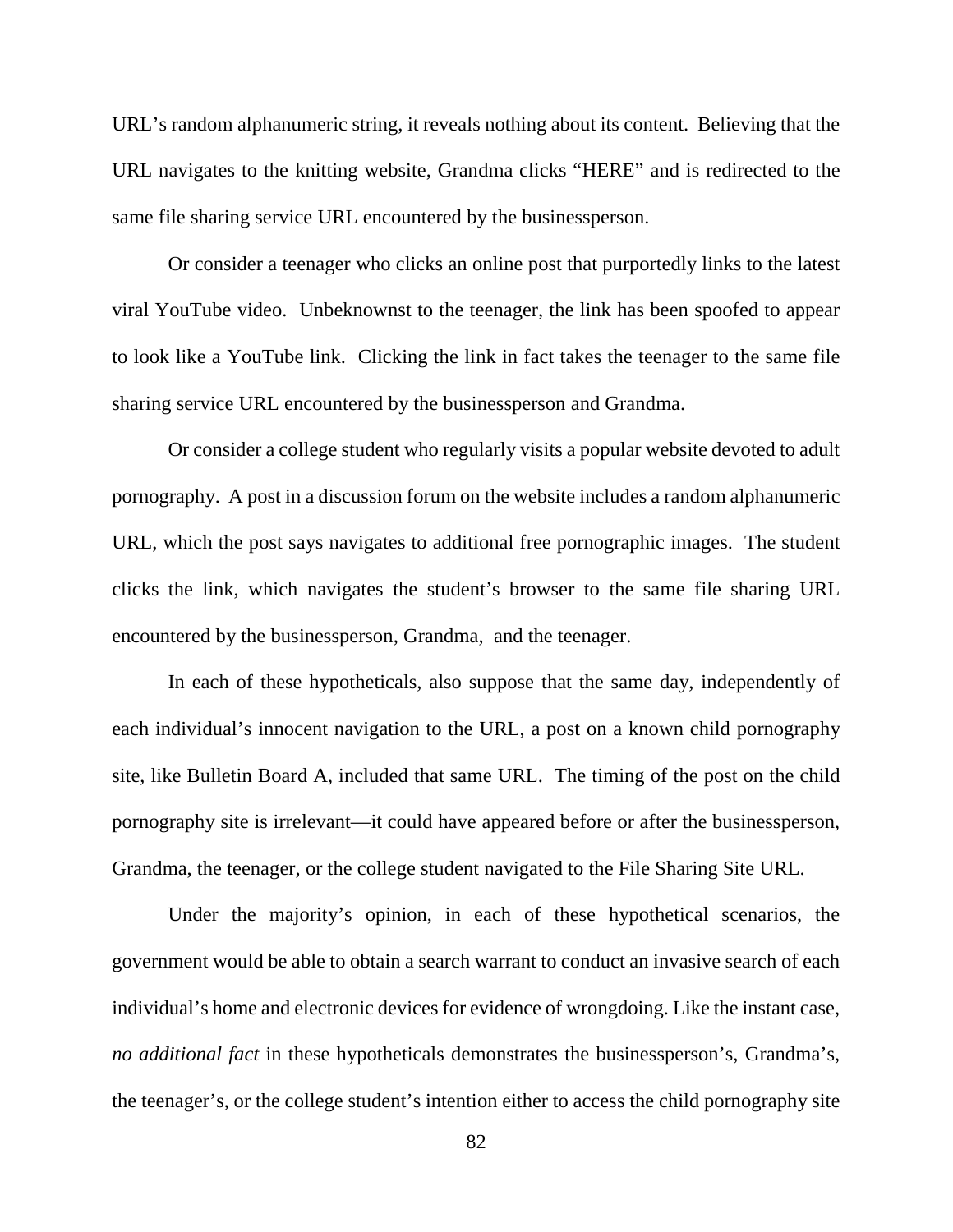or child pornography, and *no limiting fact* reduces the countervailing innocent probabilities.

Contrary to the majority's wholly unsupported speculation that the "likelihood that a specific filesharing page containing child pornography would find its way to somebody uninterested in such contraband . . . is probably quite low," these hypotheticals are not farfetched. *Ante* at 13; *see, e.g.*, Robert Siciliano, *Why Is Child Pornography on Your PC?*, HuffPost (Dec. 6, 2017), https://www.huffpost.com/entry/why-is-childpornography\_b\_356539? ("When you click a link in an email or a pop up advertisement in your browser, you may inadvertently download one of these viruses, which can then visit child pornography websites and download files onto your hard drive."); *Viruses Frame PC Owners for Child Porn*, CBS News (Nov. 9, 2009, 12:49 PM), https://www.cbsnews.com/news/viruses-frame-pc-owners-for-child-porn (describing an Associated Press investigation into numerous cases in which child pornography was placed on a computer through a virus, including one computer that was "programmed to visit as many as 40 child porn sites per minute"). And it takes little imagination to envision corporate competitors, jilted lovers, or other bad actors sending unsuspecting victims disguised links to illicit content, knowing that if their victims click on that link, the government could search their homes or businesses.

#### \*\*\*\*\*

In sum, taking seriously the nature of the new and advancing technology at issue, the connection my colleagues in the majority draw between the Bulletin Board A post and the click on the File Sharing Site URL does not find factual support in the government's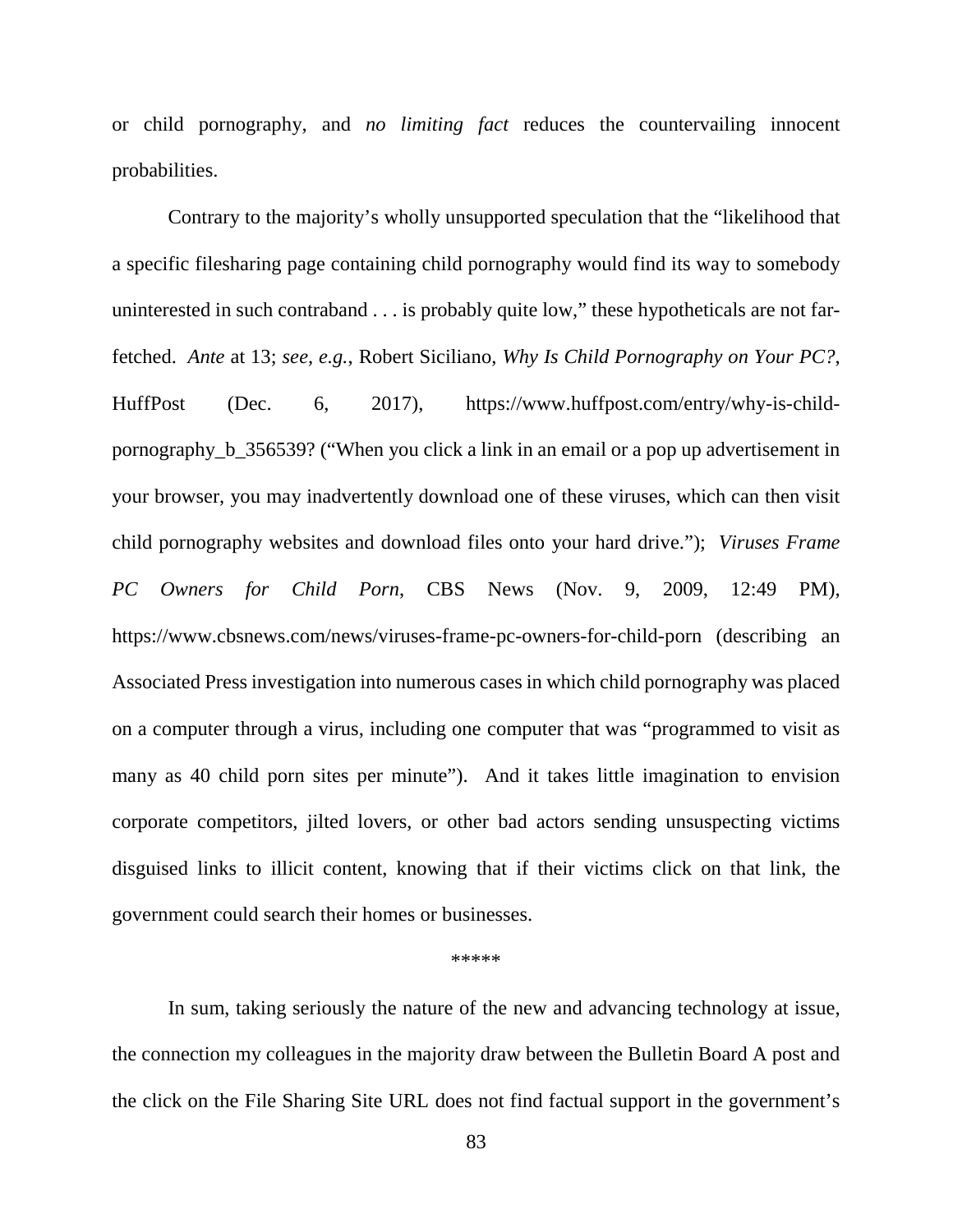bare-bones warrant application. A single click of a URL, absent any further factual evidence circumscribing the universe of paths through which someone using Defendant's IP address could have encountered and navigated to that URL—nearly all of which have no relation to Bulletin Board A—is insufficient to establish probable cause. Indeed, the majority opinion concedes that in a "case based purely on an IP address connecting with a URL," probable cause "may be hard to establish absent other incriminating evidence." *Ante* at 15. Contrary to the majority's belief, this is that case.

Physical searches of the home represent the "chief evil against which the wording of the Fourth Amendment is directed." *United States v. U.S. Dist. Court (Keith)*, 407 U.S. 297, 313 (1972). The majority's unquestioning acceptance of the government's probable cause theory—that, "by [the] act of clicking a button," an individual opens the doors of his home and the electronic devices stored therein to a sweeping search by government agents—is "utterly repellent to core purposes of the Fourth Amendment." *Coreas*, 419 F.3d at 156. Therefore, I dissent from the majority opinion's conclusion that the magistrate judge had a substantial basis for finding that there was a fair probability that contraband would be found at Defendant's residence.

## III.

Defendant next argues that even if probable cause existed to search his residence in November 2015—when someone using Defendant's IP address sought to download child pornography from File Sharing Site—probable cause no longer existed when the government obtained the warrant and searched his residence six months later. I agree.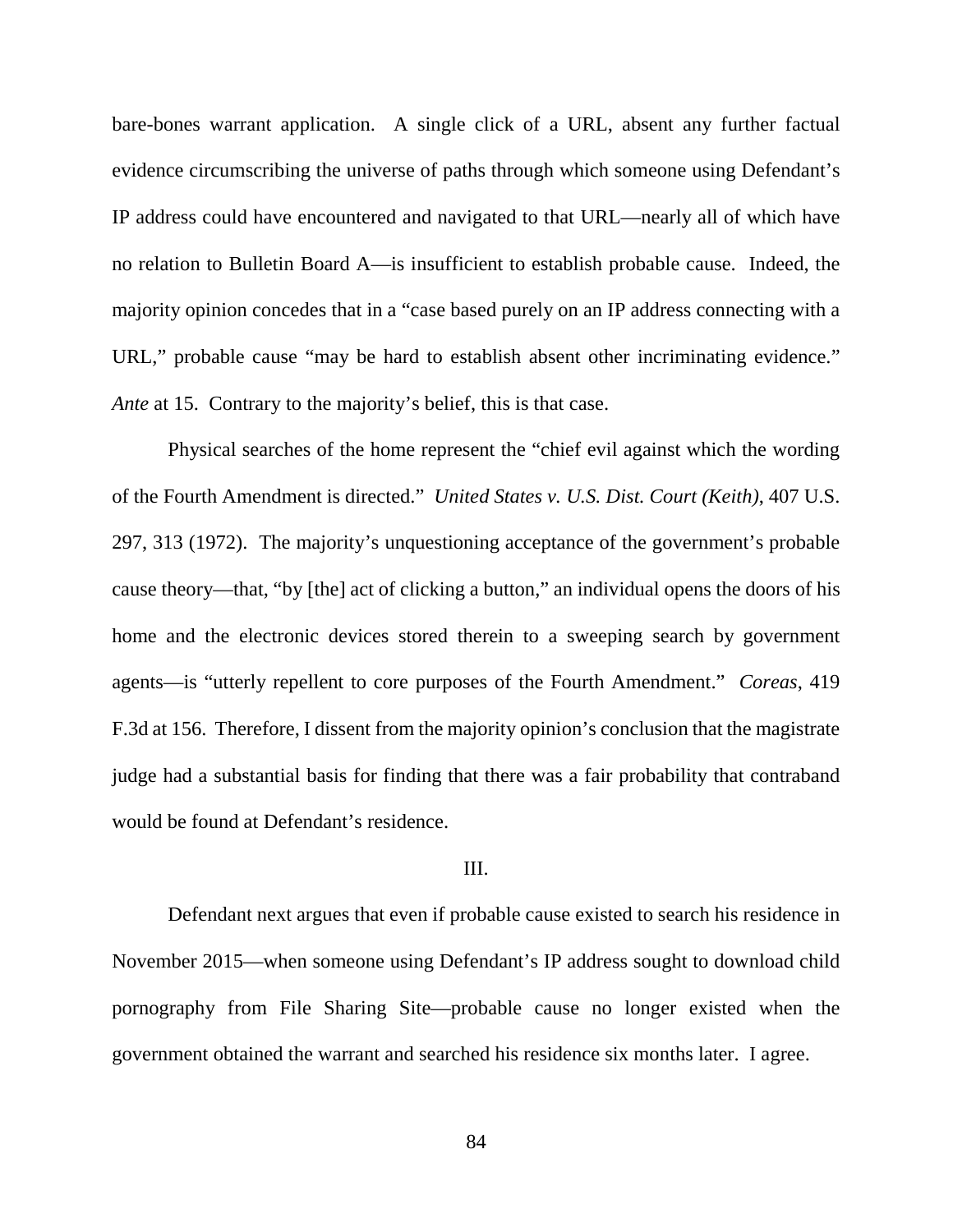Defendant's argument rests on the well-established rule that a valid search warrant "may issue only upon allegations of facts so closely related to the time of the issue of the warrant as to justify a finding of probable cause at that time." *United States v. McCall*, 740 F.2d 1331, 1335–36 (4th Cir. 1984) (internal quotation marks omitted). To that end, the information in the affidavit supporting the warrant must not be "too stale to furnish probable cause." *Id*. at 1336. Staleness is "not resolved by reference to pat formulas or simple rules." *Id*. Rather, "we must look to all the facts and circumstances of the case, including the nature of the unlawful activity alleged, the length of the activity, and the nature of the property to be seized." *Id*.

Child pornography cases present "unique" staleness questions. *United States v. Raymonda*, 780 F.3d 105, 114 (2d Cir. 2015) (internal quotation marks). As the majority correctly recognizes, when assessing claims of staleness in child pornography cases, courts distinguish between categories of suspects. The first category encompasses suspects often referred to as "collectors"—for whom "circumstances suggest[] [they] had accessed those images willfully and deliberately, actively seeking them out to satisfy a preexisting predilection." *Id.* at 114–5. The second category encompasses those suspects for whom there is an absence of evidence of willful or deliberate interest in child pornography suspects who may have encountered child pornography in a "purely negligent or inadvertent" manner. *Id.* at 115.

In cases involving collectors, "courts have largely concluded that a delay—even a substantial delay—between distribution and the issuance of a search warrant does not render the underlying information stale." *United States v. Richardson*, 607 F.3d 357, 370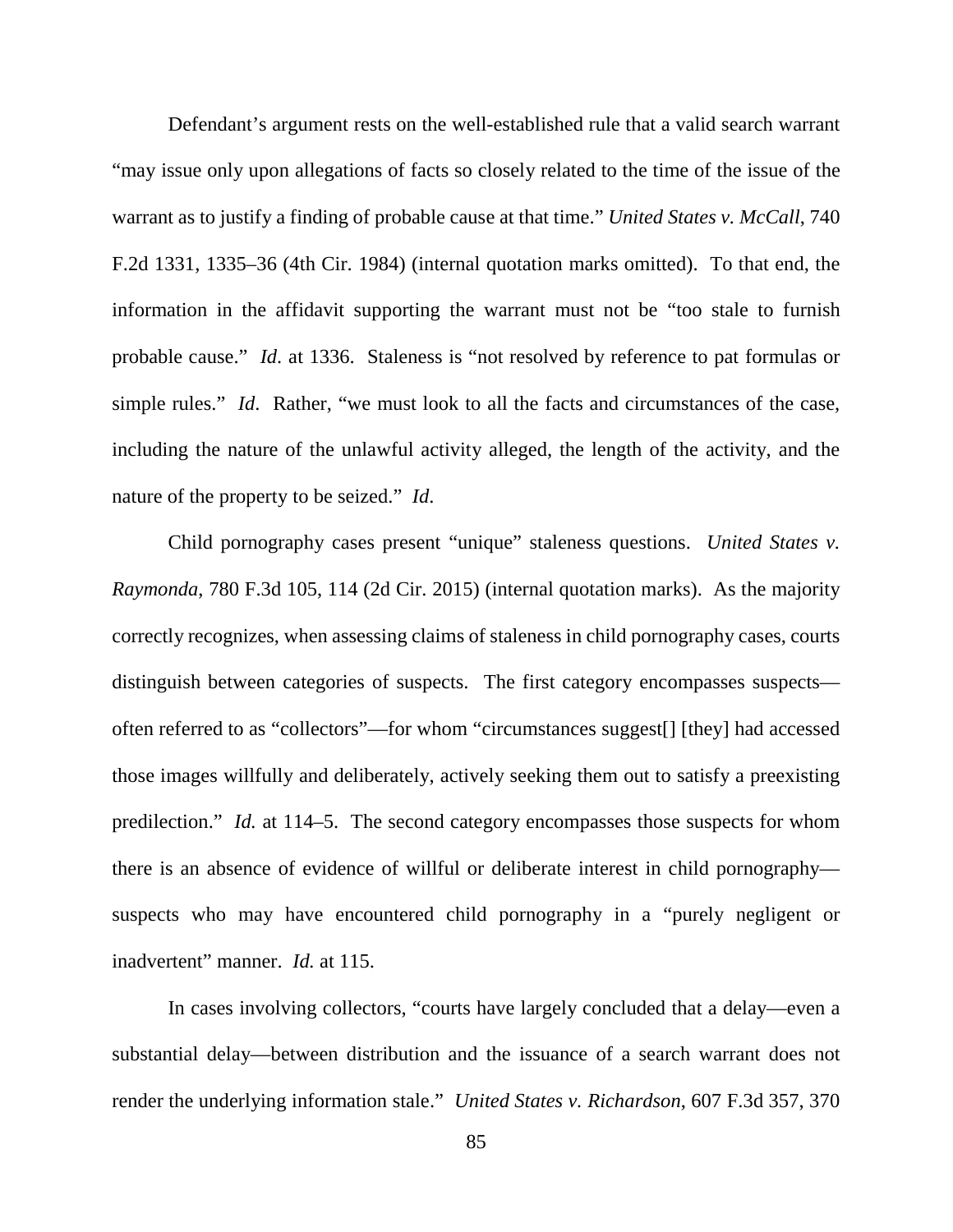(4th Cir. 2010) (rejecting that a period of four months between the defendant's email of an image depicting child pornography until the warrant was issued); *see also United States v. Burkhart*, 602 F.3d 1202, 1206 (10th Cir. 2010) (noting that the "'passage of time alone' cannot demonstrate staleness" in child pornography cases). Such an approach is warranted because collectors "value their sexually explicit materials highly, rarely if ever dispose of such material, and store it for long periods in a secure place, typically in their homes." *Richardson*, 607 F.3d at 370 (citations and internal quotation marks omitted); *see also United States v. Sassani*, 139 F.3d 895 (4th Cir. 1998) (unpublished) (collecting cases).

But as the Second Circuit has recognized, "the value of [these] inference[s] in any given case depends on the preliminary finding that the suspect is a person 'interested in' images of child pornography"—that the suspect is, in fact, a collector. *Raymonda*, 780 F.3d at 114. Put simply, "the 'alleged proclivities of collectors of child pornography' . . . 'are only relevant if there is probable cause to believe that [a given defendant] *is* such a collector.'" *Id*. (quoting *Coreas*, 419 F.3d at 156).

In determining whether an affidavit submitted in support of a warrant establishes a fair probability that a child pornography suspect is a collector, courts have looked to "a suspect's admission or other evidence identifying him as a 'pedophile,'" a suspect's paid access or subscription to child pornography, or a suspect's "extended history of possessing or receiving pornographic images." *Raymonda*, 780 F.3d at 114–15 (collecting cases). Here, the affidavit is devoid of evidence that the individual using Defendant's IP address to click on the URL was a "collector," as courts have construed that term. The affidavit presents no evidence: that Defendant, or anyone likely to be using his IP address, was a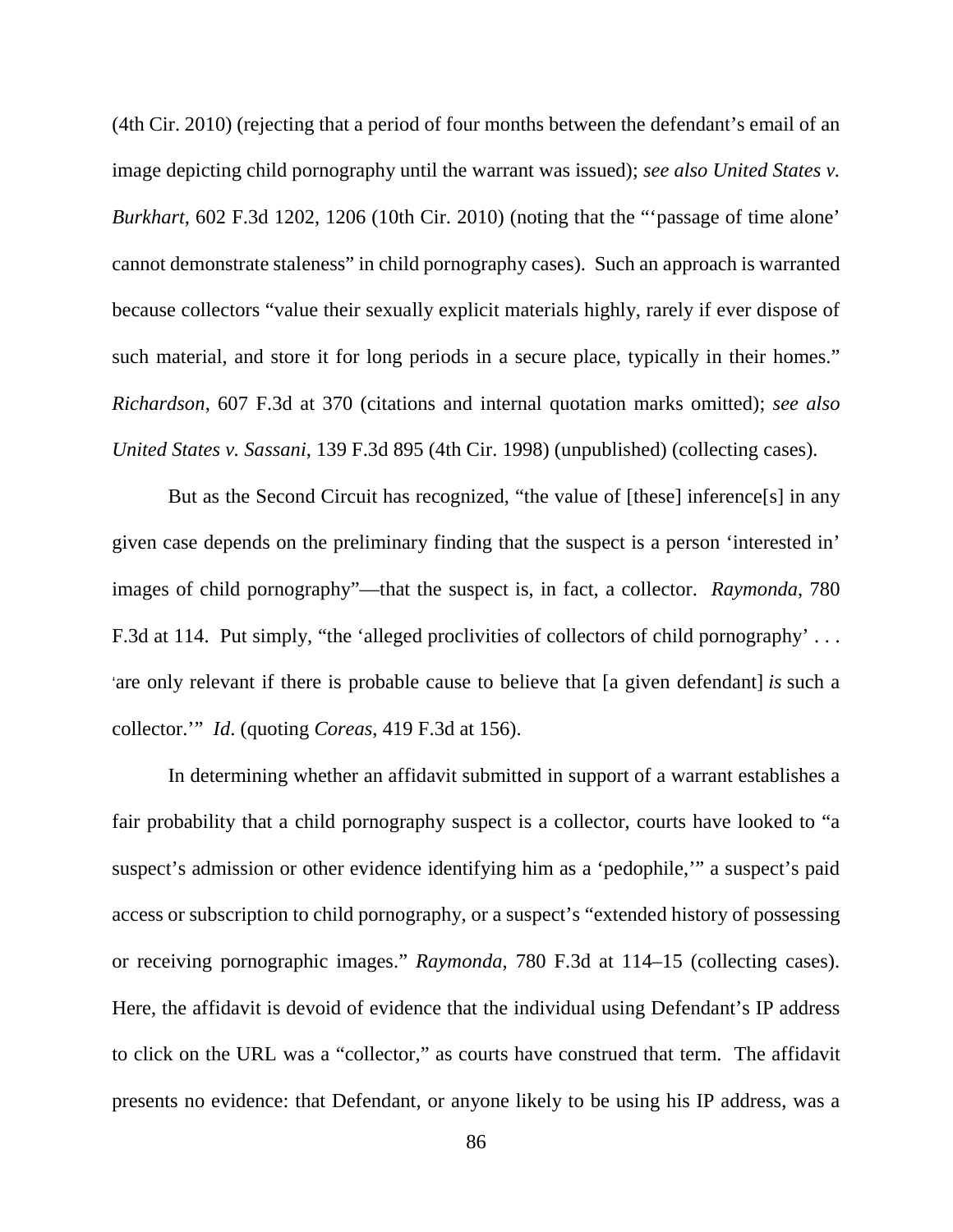pedophile; that Defendant's IP address had ever subscribed to or paid for access to child pornography; or that someone likely to be using Defendant's IP address had ever possessed or received child pornography. The affidavit does not even aver that a device connected to Defendant's IP address downloaded—let alone opened—the child pornography stored on File Sharing Site prompting the warrant request.

In certain cases, courts have inferred that a suspect was a collector "on the basis of a *single* incident of possession or receipt"—when, "for example, the suspect's access to the pornographic images depended on a series of sufficiently complicated steps to suggest his willful intention to view the files" or when the defendant "subsequently redistributed that [single] file to other users." *Id*. at 115 (emphasis added). But in such cases the inference that the suspect was a "collector" "did not proceed merely from evidence of [] access to child pornography at a single time in the past." *Id.* Rather, the inference rested on "circumstances suggesting that [the individual] had accessed those images willfully and deliberately, actively seeking them out to satisfy a preexisting predilection." *Id.*

The government argues—and the majority opinion agrees—that the circumstances described in the affidavit surrounding the attempt to download child pornography from File Sharing Site on November 2, 2015, established a "fair probability" that "whoever clicked on the link did so willfully and deliberately because he was interested in images of child pornography." *Ante* at 21. In support of that conclusion, the majority opinion relies entirely on its determination that the information set forth in the affidavit established that it was fairly probable "that somebody saw the description and video thumbnails on a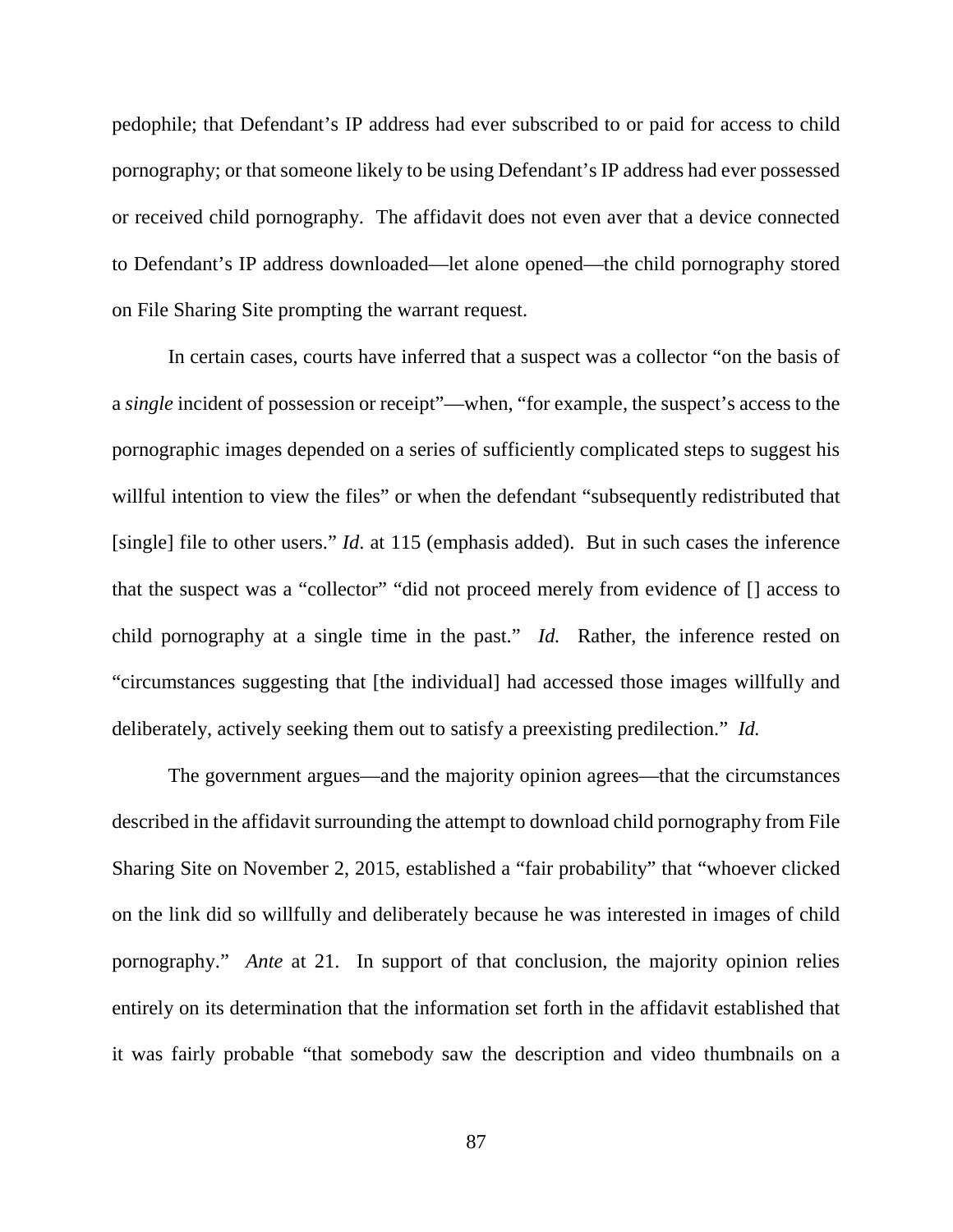website devoted to child pornography, Bulletin Board A, and then deliberately sought out the video by clicking that link." *Id*.

But the affidavit fails to establish a fair probability that someone using Defendant's IP address ever visited Bulletin Board A, let alone navigated through the November 2, 2015, post on Bulletin Board A to the child pornography stored by File Sharing Site. *See supra* Part II. And the affidavit's averments bearing on whether Defendant's IP address was used by a collector materially differ from the cases in which this Court and other courts have rejected staleness arguments in child pornography cases.

In *Richardson*, for example, this Court concluded that a delay of four months did not render the probable cause finding stale "*in light of the other information* supplied by [the federal agent], including the previous instance in which [the defendant] used an AOL account to send such images [.]" 607 F.3d at 370 (emphasis added); *see also United States v. Lacy*, 119 F.3d 742, 745 (9th Cir. 1997) (holding that ten-month-old information is not stale where the affidavit provided evidence that the defendant downloaded at least two GIFs depicting minors engaged in sexual activity); *United States v. Ramsburg*, 114 F. App'x 78, 82 (4th Cir. 2004) (unpublished) (concluding that evidence was not stale when it showed the defendant had previously transmitted an image of child pornography was a member of two e-groups that regularly distributed child pornography). Accordingly, the majority errs in rejecting Defendant's staleness argument.

## IV.

Finally, the majority holds that even if the search warrant was constitutionally deficient—either due to lack of probable cause or staleness—the district court did not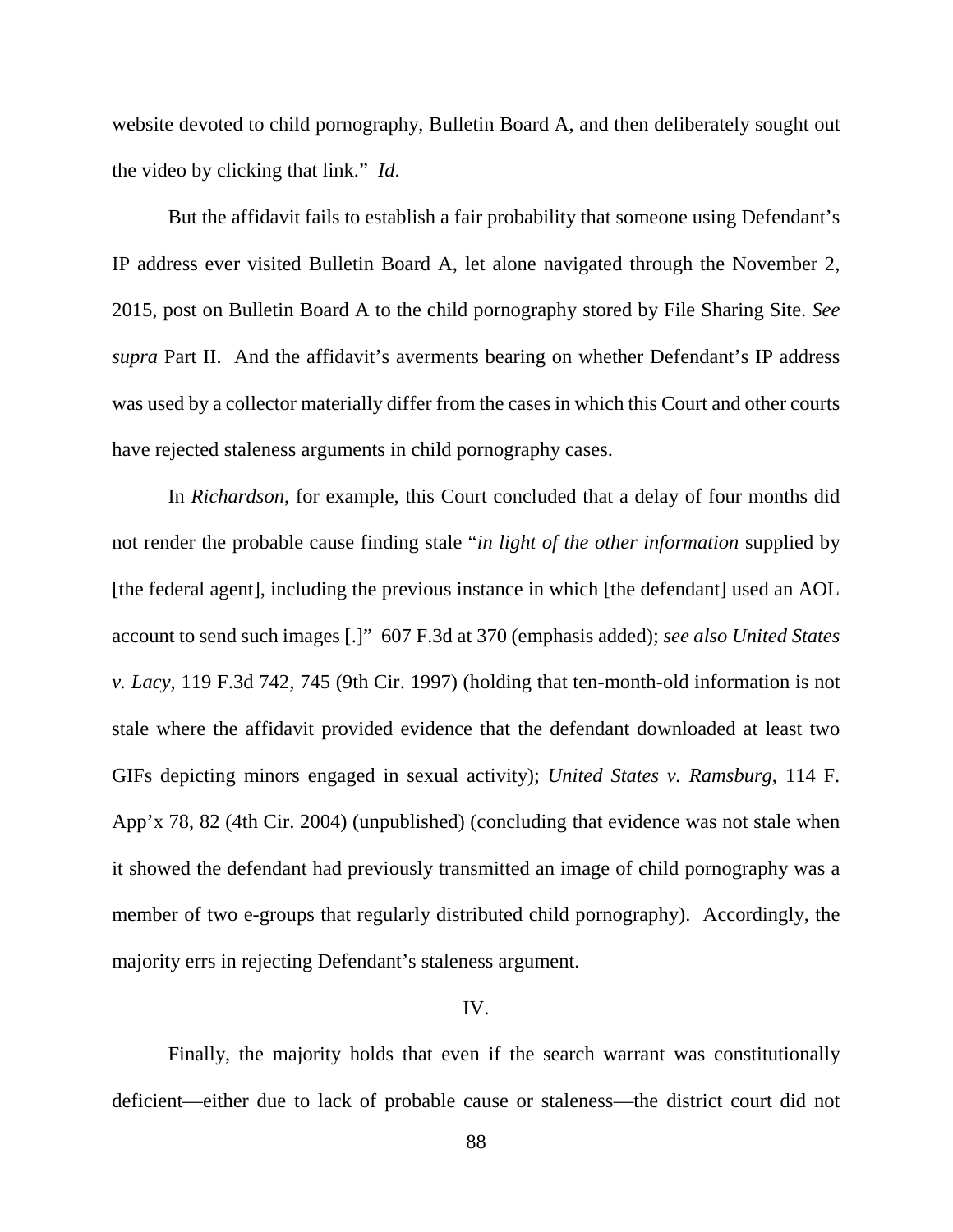reversibly err in refusing to suppress the evidence obtained during the search because the officers reasonably relied on the warrant in executing the search. *Ante* at 18. Again, I disagree.

Under the so-called "good faith" exception to the exclusionary rule, "evidence obtained pursuant to a search warrant issued by a neutral magistrate does not need to be excluded if the officer's reliance on the warrant was 'objectively reasonable.'" *United States v. Doyle*, 650 F.3d 460, 467 (4th Cir. 2011) (citing *United States v. Leon*, 468 U.S. 897, 922 (1984)). Defendant argues that the government is not entitled to invoke the good faith exception for two reasons: the materials submitted to the magistrate in support of the warrant application were (1) materially misleading and (2) "so lacking in indicia of probable cause as to render official belief in its existence entirely unreasonable." *Id.*  (quoting *Leon*, 468 U.S. at 922–23).

As to the first reason, the government may not seek relief under the good faith exception if "the magistrate or judge [] issuing the warrant was misled by information in an affidavit that the affiant knew was false or would have known was false except for [her] reckless disregard of the truth." *Id.* (citation omitted). One situation in which this Court has found an affidavit is sufficiently misleading to establish an absence of good faith is when the affidavit includes "puffing"—i.e., irrelevant or inapplicable information—in an apparent "attempt[] to endue the affidavit with the appearance of genuine substance." *United States v. Perez*, 393 F.3d 457, 465 (4th Cir. 2004) (quoting *United States v. Wilhelm*, 80 F.3d 116, 123 (4th Cir. 1996)).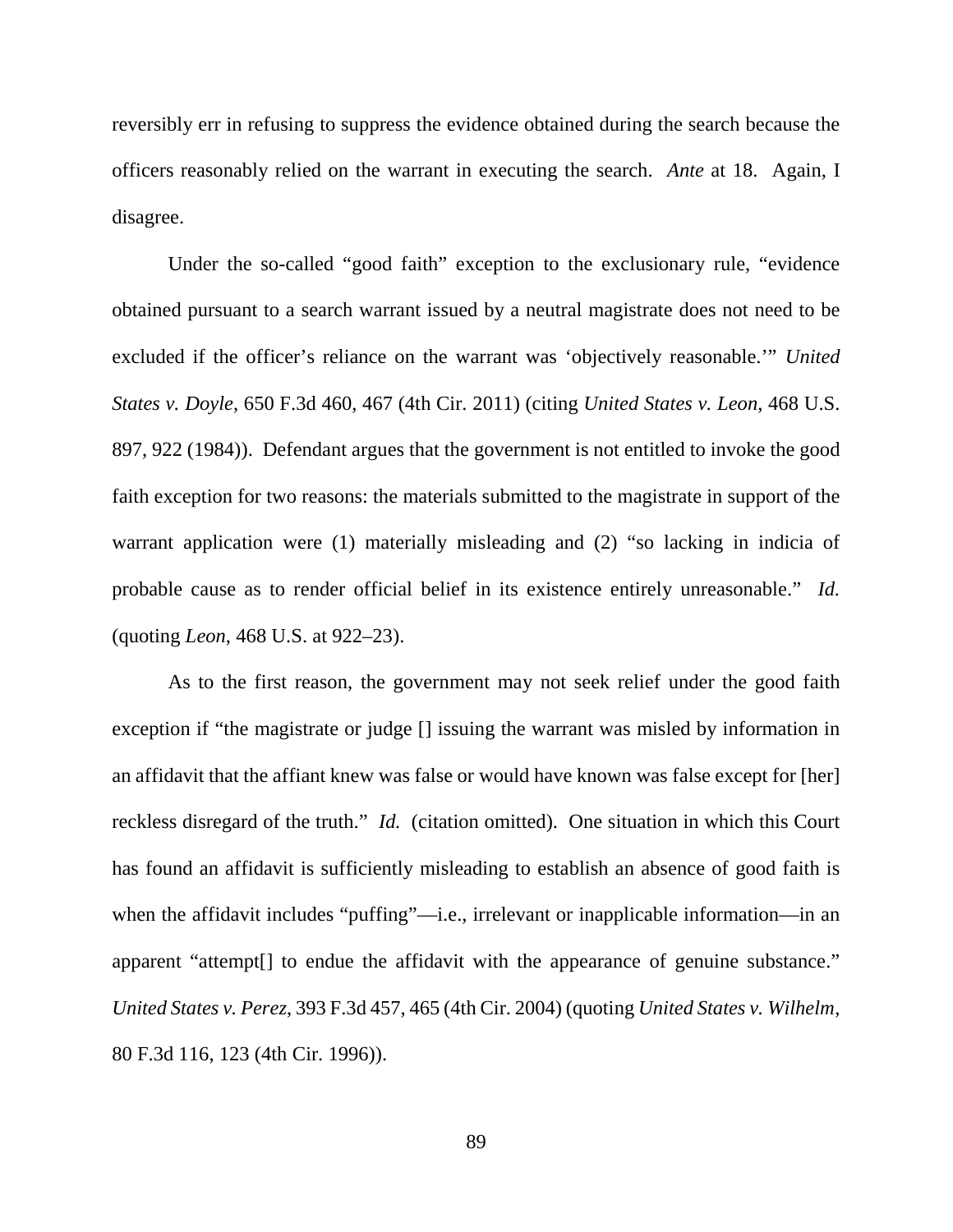Here, whereas only two paragraphs of the affidavit address allegedly unlawful conduct of someone using Defendant's IP address—attempting to download child pornography from File Sharing Site—the vast majority of the content in the affidavit nearly twenty paragraphs—relates to the government's investigation into Bulletin Board A and the behavioral characteristics of "collectors" of child pornography. By including that information, the government sought to paint a picture of Defendant as a collector of child pornography who downloaded child pornography from a website, Bulletin Board A, devoted to child pornography. Yet, none of the evidence set forth in the affidavit establishes a fair probability that Defendant ever visited Bulletin Board A, let alone navigated through the Bulletin Board A post to the File Sharing Site URL. *See supra* Part II. And, the affidavit fails to establish a fair probability that Defendant was a "collector" of child pornography. *See supra* Part III. Accordingly, unless the affidavit established any nexus between Bulletin Board A and Defendant's IP address—which it did not—the affidavit's description of Bulletin Board A and the contents of the post is not at all "crucial to understanding why the government believed [Defendant's] home would contain evidence of criminal activity." *Ante* at 23.

By devoting the vast majority of the affidavit to information untethered from Defendant—or even Defendant's IP address—the government made the affidavit appear as if it had "genuine substance," *Wilhelm*, 80 F.3d at 123, when in fact the information in the affidavit pertaining to Defendant established only that someone using Defendant's IP address clicked on a link to a widely used File Sharing Site around the same time, but not necessarily after, a post regarding the content of the link appeared on a wholly unrelated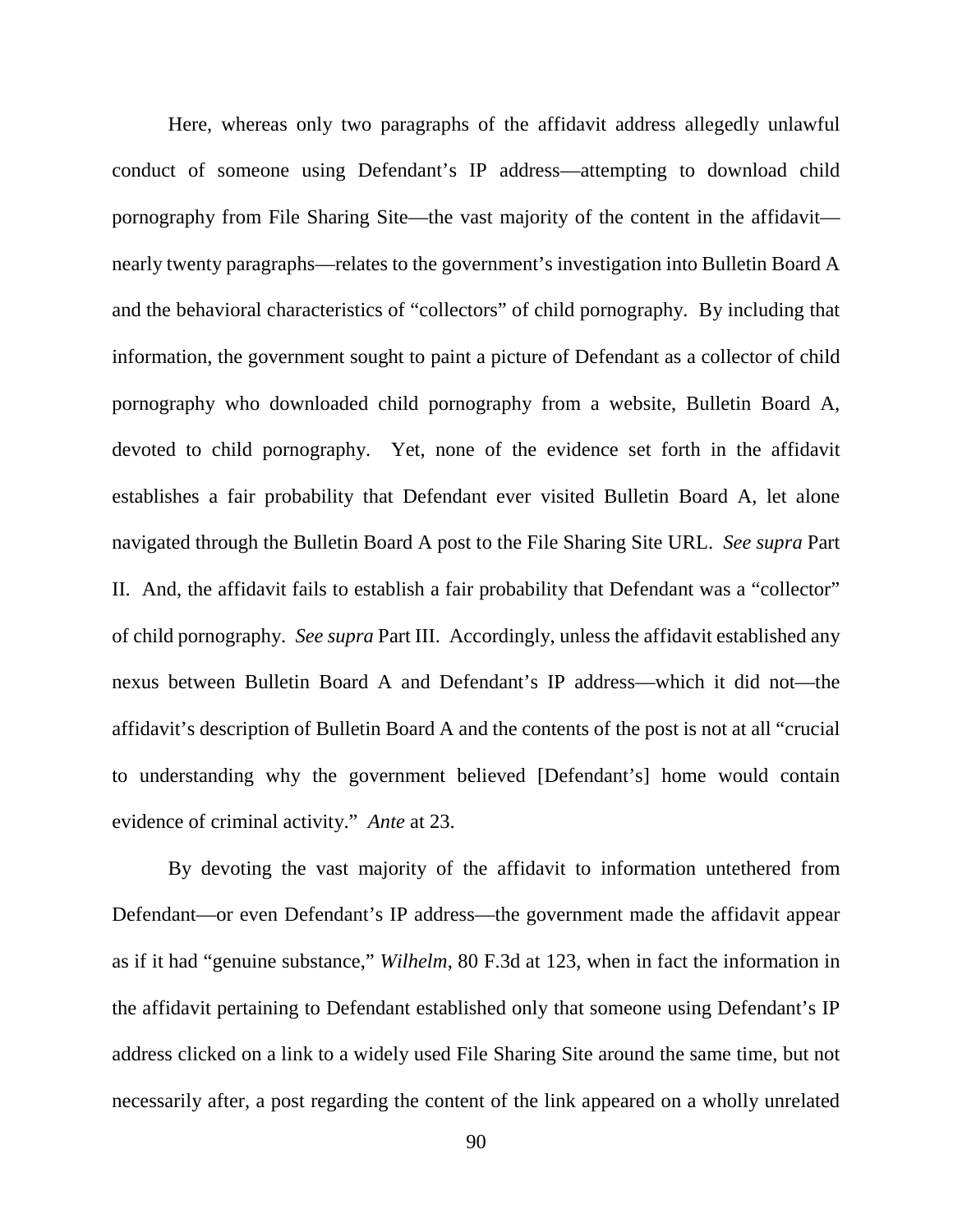website devoted to child pornography. Accordingly, the inclusion of the Bulletin Board A and collector information was materially misleading. *See Raymonda*, 780 F.3d at 124 (Chin, J., concurring in part and dissenting in part) ("Without any evidence that [the suspect] was a collector of child pornography, it was inappropriate—and heedlessly indifferent—for [the affiant] to rely on boilerplate language regarding the proclivities of collectors."); *Reece*, 2017 U.S. Dist. LEXIS 220176, at \*28–30 (finding misleading an affidavit's inclusion of extensive information regarding the Bulletin Board A investigation and "the general characteristics shared by collectors of child pornography" when the affidavit failed to establish a fair probability that the suspect ever visited Bulletin Board A or was a collector of child pornography); *cf. Coreas*, 419 F.3d at 156 (rejecting the use of "unparticularized allegations" to justify an otherwise inadequate warrant application).

Importantly, evidence indicates that the government knew that the inclusion of "boilerplate" language regarding collectors, in particular, is materially misleading when, as here, the affidavit does not establish that a suspect is a collector: the template for search warrants in child pornography cases used by law enforcement officers in the Bulletin Board A investigation directs affiants that they should include boilerplate "collector" information in an affidavit "ONLY if" the affiant can "tie [collector] characteristics to the specific offender." *Reece*, 2017 U.S. Dist. LEXIS 220176, at 22.

An affidavit also is misleading when affiants "omit material facts with the intent to make, or in reckless disregard of whether they thereby made, the affidavit misleading." *United States v. Colkley*, 899 F.2d 297, 300 (4th Cir. 1990) (citations and internal quotation marks omitted). In seeking to avoid application of the good faith exception on the basis of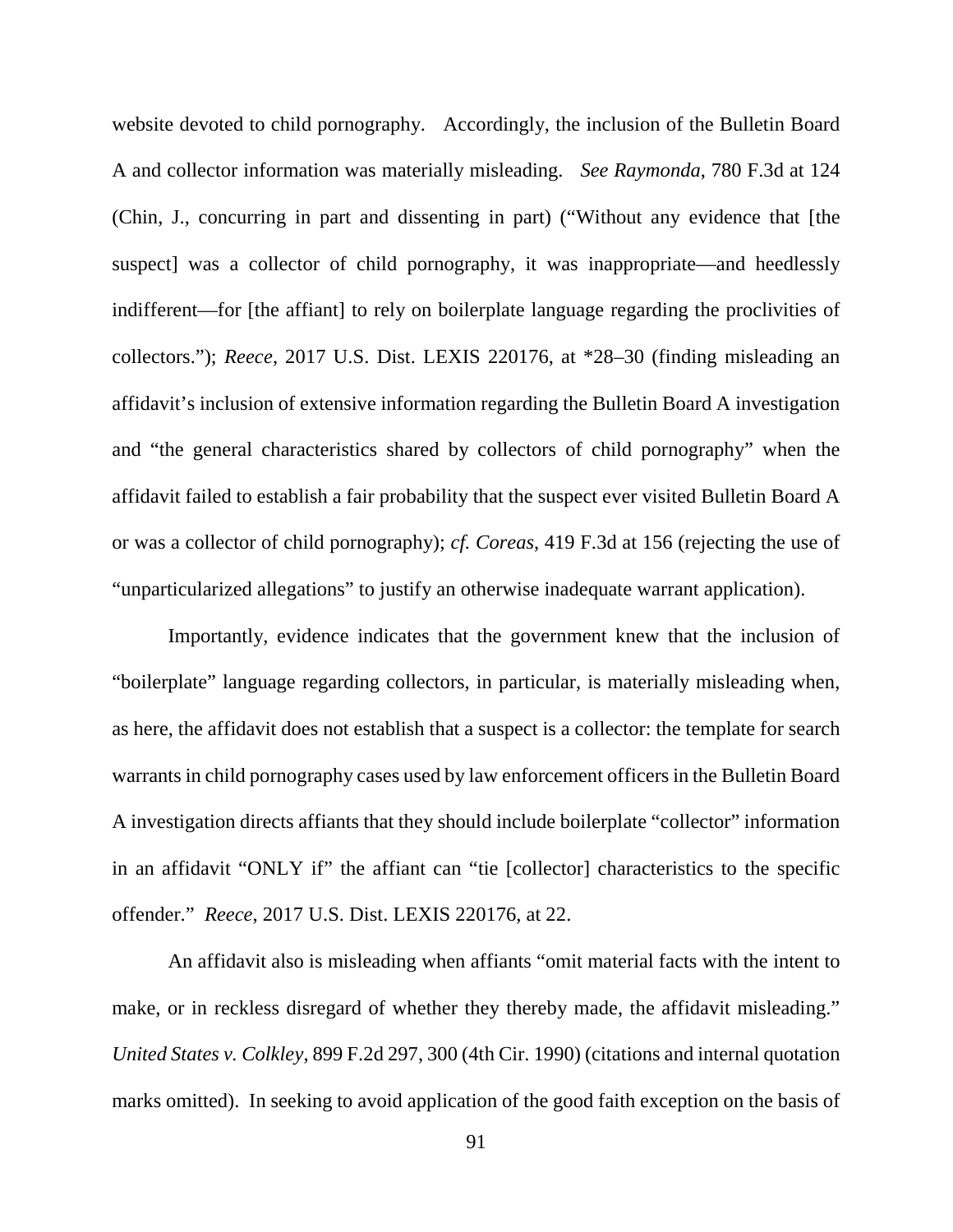a material omission, a defendant must show "(1) that the officer deliberately or recklessly omitted the information at issue and (2) that the inclusion of this information would have defeated probable cause." *United States v. Andrews*, 577 F.3d 231, 238–39 (4th Cir. 2009).

Here, the affidavit includes at least one material omission—evidence regarding the time of the Bulletin Board A post. Although the district court denied Defendant's request for a *Franks* hearing—meaning the record is largely devoid of evidence regarding what information the government chose to leave out of the affidavit—the affidavit provides some indication that the affiant knew when the post occurred. In particular, the affidavit states law enforcement officers began "observ[ing] various postings" and "captur[ing] content" on Bulletin Board A in October 2015, before the November 2, 2015, Bulletin Board A post at issue. J.A. 164. Given that the government was engaged in ongoing monitoring of Bulletin Board A, one can reasonably infer that the government knew—or at least should have known—the time of the November 2, 2015, post. In short, the omission of the time of the Bulletin Board A post from the affidavit was at least reckless, if not deliberate. *See United States v. Jacobs*, 986 F.2d 1231, 1234–35 (8th Cir. 1993) (concluding that an "omission occurred at least with reckless disregard with its effect upon the affidavit" when "[a]ny reasonable person would have known that this was the kind of thing the [magistrate] judge would wish to know").

Because the government's probable cause theory—which the majority opinion embraces—relies exclusively on the temporal relationship between the Bulletin Board A post and the click on the File Sharing Site URL, the conspicuous omission of the time of the Bulletin Board A post from the affidavit "casts substantial doubt on the probability"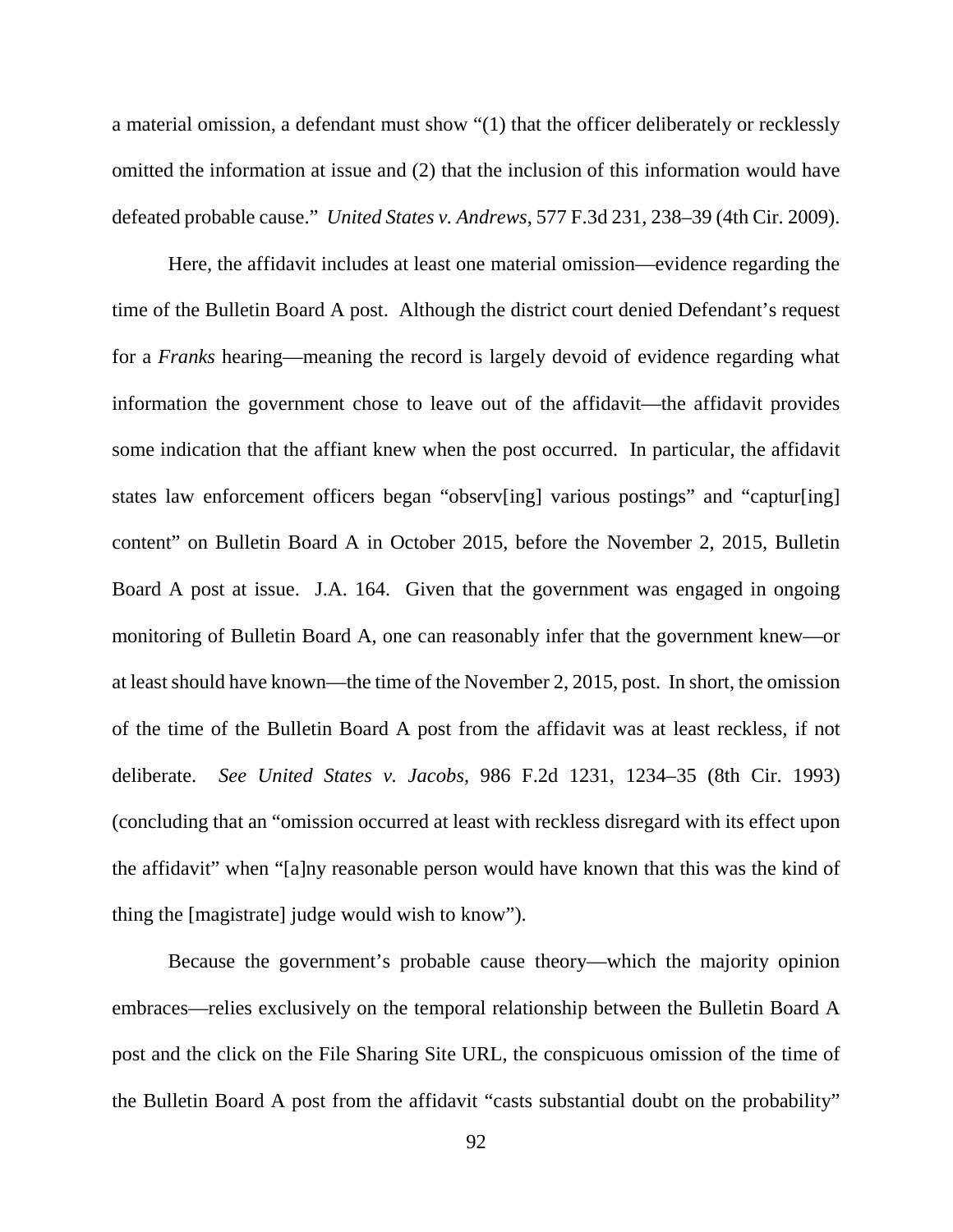that the click in fact occurred *after* the Bulletin Board A post. *Gourde*, 440 F.3d at 1076 (Reinhardt, J., dissenting). That the government repeatedly has represented in briefing to both the district court and this Court that the click occurred *after* the post—notwithstanding the absence of evidence to that effect in the affidavit, *see supra* Parts I, II.A—renders the omission of the timestamp all the more problematic. And if the click in fact occurred *before*  the Bulletin Board A post—and the government had disclosed that information in the warrant application—the government could not have established probable cause. In such circumstances, the warrant application would lack the "critical fact" upon which the majority opinion largely relies. *Ante* at 8.

Second, the good faith exception does not apply because the affidavit was "so lacking in indicia of probable cause as to render official belief in its existence entirely unreasonable." *Doyle*, 650 F.3d at 467. Although "[m]ere insufficiency of the affidavit to support probable cause" will not preclude application of the good faith exception, when the "deficiencies in the affidavit . . . [are] so great as to render it objectively unreasonable" to rely on the warrant, it will. *Id*. at 470.

Here, it was objectively unreasonable for the law enforcement officers conducting the search to rely on the warrant application because, at the time of the search, it was wellestablished that a magistrate could not issue a warrant based on evidence "too stale to furnish probable cause." *McCall*, 740 F.2d at 1336 (internal quotation marks omitted). And it was well-established at that time that in cases involving child pornography, monthsold evidence that a suspect sought to access or download child pornography—like the click of the File Sharing Site URL—is too stale to establish probable cause, absent evidence that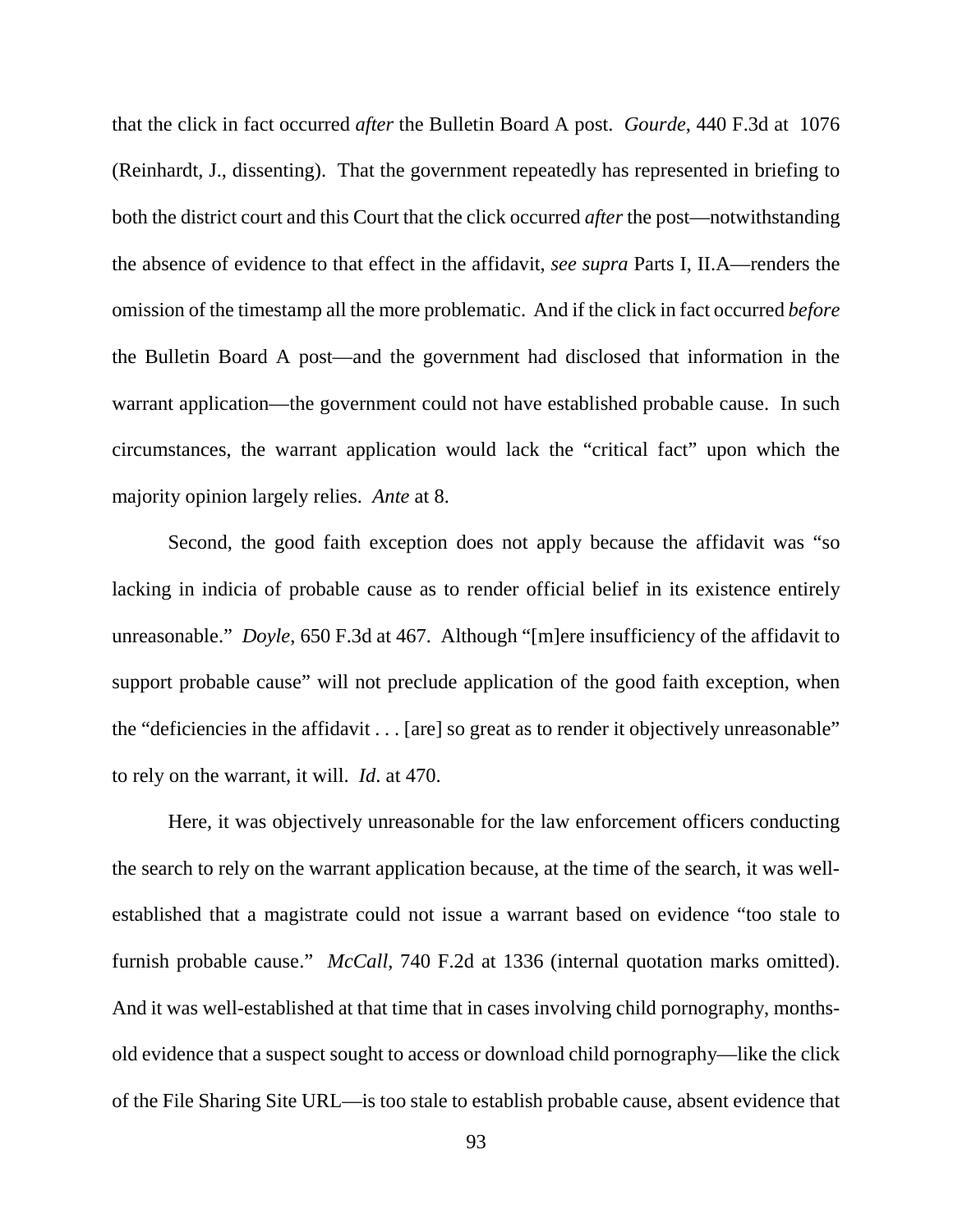the suspect is a "collector." *See Doyle*, 650 F.3d at 474 & n.15; *see also Raymonda*, 780 F.3d at 117 (holding that evidence that suspect had "accessed thumbnails of child pornography" nine-months earlier was too stale to establish probable cause when affidavit failed to establish suspect was a collector). And it was likewise well-established at that time that an affidavit establishes a fair probability that a suspect is a collector child pornography only if the affidavit sets forth "circumstances suggesting that [the suspect] had accessed those images willfully and deliberately, actively seeking them out to satisfy a preexisting predilection." *Raymonda*, 780 F.3d at 115.

As explained above, the bare-bones facts set forth in the affidavit failed to establish that someone using Defendant's IP address had sought the File Sharing Site URL "willfully and deliberately" in an effort to "satisfy a preexisting predilection." *See supra* Part III. That deficiency rendered it objectively unreasonable for a law enforcement officer to believe that the otherwise stale facts set forth in the affidavit were sufficient "to justify a finding of probable cause at that time." *McCall*, 740 F.2d at 1335–36. That is particularly true given that the government's warrant template should have put the affiant on notice that it is improper to include boilerplate collector information absent evidence in the affidavit "t[ying] [collector] characteristics to the specific offender." *Reece*, 2017 U.S. Dist. LEXIS 220176, at 22.

Other deficiencies in the affidavit also rendered any belief in the existence of probable cause unreasonable. Most glaringly, given that the government's theory of probable cause relied entirely on the "crucial fact" that the click on the File Sharing Site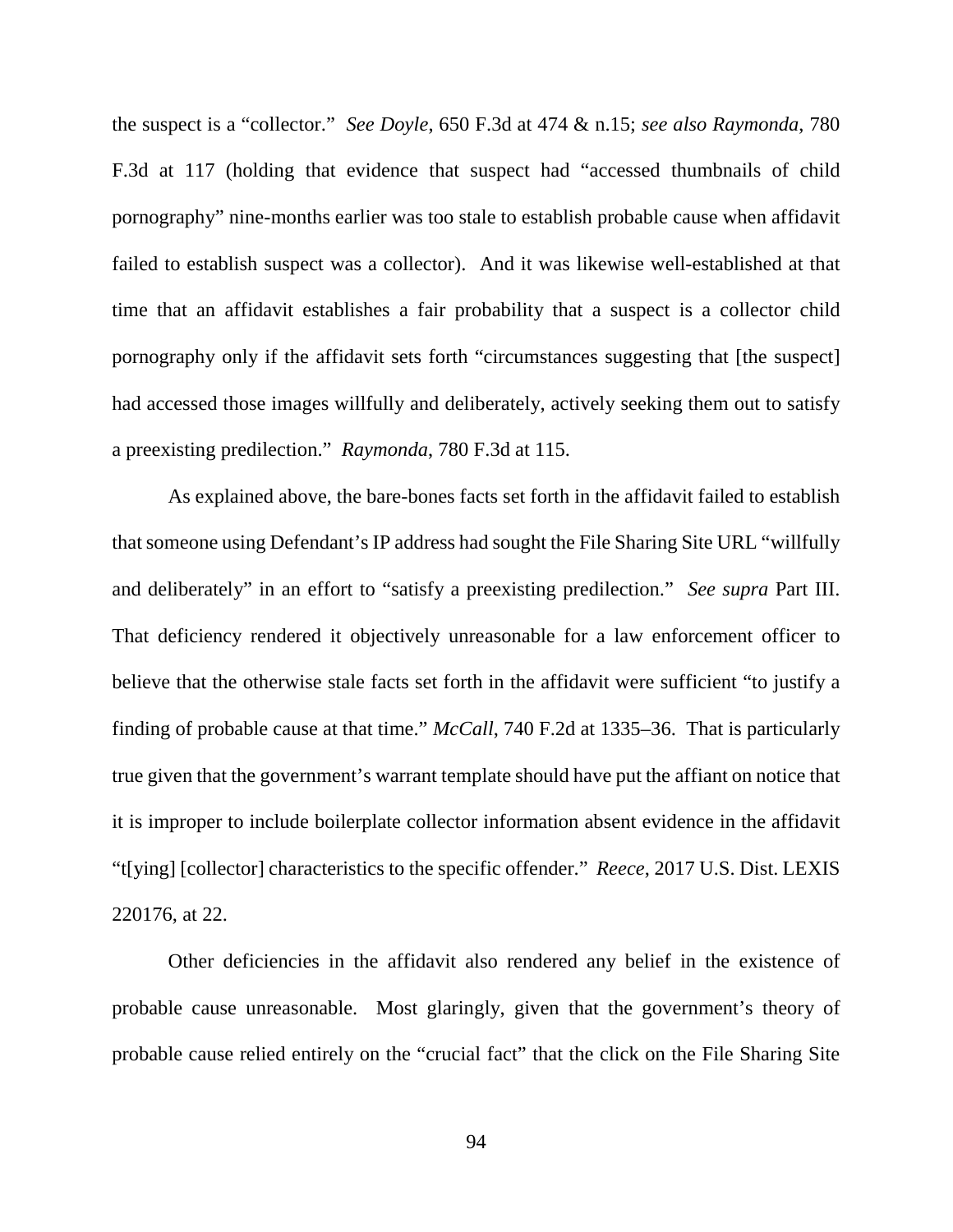URL occurred soon *after* the Bulletin Board A post, it was objectively unreasonable to rely on the affidavit when it failed to even establish that sequence of events. *See,e.g.*, J.A. 61.

## V.

When, as here, an unlawful search reveals evidence of suspected criminality, we must not apply unsupported inferences to bend the law to ensure that a guilty person does not go free. And though the vileness of the crime in child pornography cases often presents a strong incentive to take liberties with the protections the Constitution affords to criminal defendants, we must guard our roles as judges to resist even that temptation. *See Coreas*, 419 F.3d at 151 ("Child pornography is so repulsive of a crime that those entrusted to root it out may, in their zeal, be tempted to bend or even break the rules."). Because when courts give in to that temptation, "they endanger the freedom of all of us." *Id.*; *cf. United States v. Clayton*, 68 M.J. 419, 428 (C.A.A.F. 2010) (Ryan, J., dissenting) (lamenting that the majority opinion "appears to champion the idea that there is something *de minimis*  about the Fourth Amendment's requirements when the thing sought by a search authorization or warrant is child pornography"). Because our Constitution does not provide individuals suspected of committing certain crimes with less fulsome protections than individuals suspected of committing other crimes, the majority opinion's approach to analyzing the contours of constitutional rights in the digital context extends beyond cases that involve suspected distribution of child pornography. That's because cases involving alleged malfeasance committed electronically—which test the boundaries of our Fourth Amendment jurisprudence—will only increase in the coming years, as it is irrefutable that "[t]ime works changes, brings into existence new conditions and purposes." *Olmstead v.*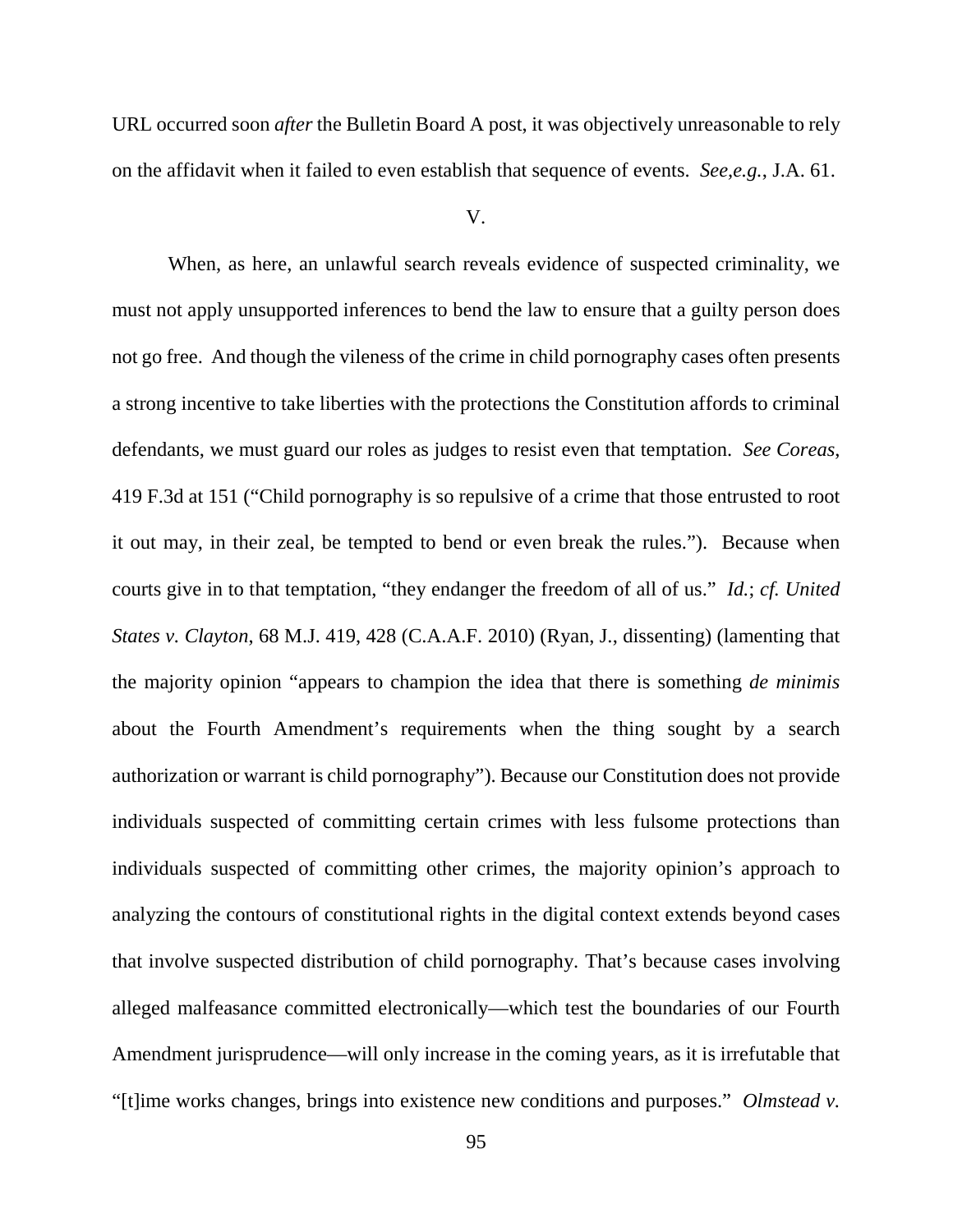*United States*, 277 U.S. 438, 472–73 (1928) (Brandeis, J., dissenting). "Therefore a princip[le] to be vital must be capable of wider application than the mischief which gave it birth. This is peculiarly true of Constitutions." *Id*.

With great respect for my colleagues in the majority, I must conclude that today's holding belies its claim to be "sensitive to the privacy interests at stake here." *Ante* at 25. Instead, it clings to analog technology from the internet dark age, uses unsupported inferences, and eviscerates constitutional rights for this brave new world of digital technology.

In sum, the majority's closing statements best illustrate why our disagreement is a matter of "judicial choice" rather than "judicial duty." Surely, we all agree that we "cannot ignore that many crimes are committed with just a few clicks of a mouse." *Ante* at 25. We also agree that the download of child pornography presents a particularly troubling result that can arise from a "single click."

But we disagree with the "judicial choice" that confronts us. That much is revealed in Part IV of the majority opinion:

In cases like this, our job is to ask precisely what "a single click" reveals under the circumstances presented, and whether that information justifies searching a person's most private places for evidence of a crime.

*Id.* Here, the majority says that the "circumstances presented" indicate temporal proximity between the Bulletin Board A post and the URL click. Based on that circumstance alone, the majority claims that the "single click" of a URL demonstrates an intent to navigate to the URL's illicit content. But in this brave new world of digital technology, it's just not that simple.